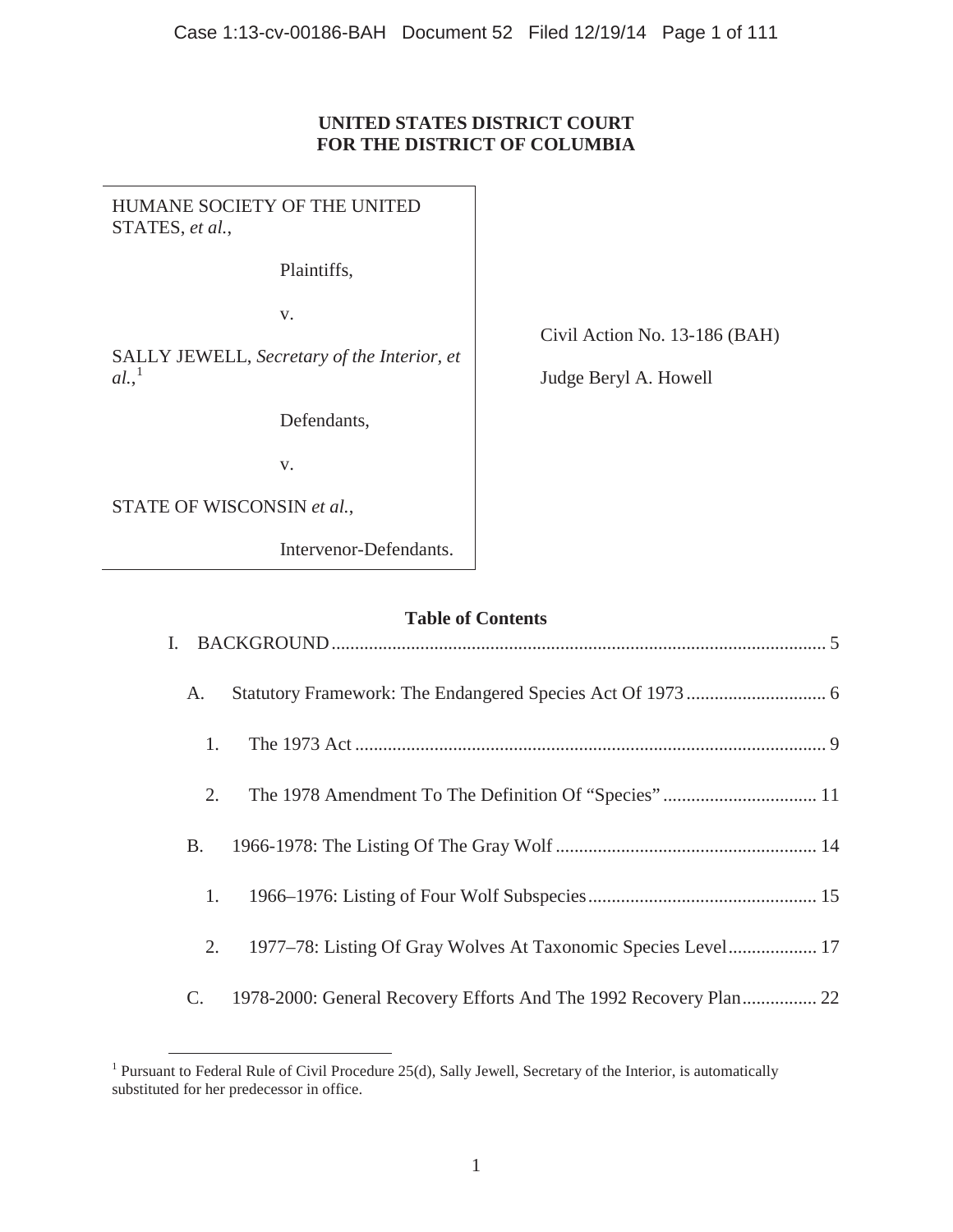# Case 1:13-cv-00186-BAH Document 52 Filed 12/19/14 Page 2 of 111

| D.        |    |                                                                          |  |
|-----------|----|--------------------------------------------------------------------------|--|
|           | 1. |                                                                          |  |
|           | 2. |                                                                          |  |
|           | 3. |                                                                          |  |
| E.        |    |                                                                          |  |
|           | 1. |                                                                          |  |
|           | 2. |                                                                          |  |
| F.        |    |                                                                          |  |
| Π.        |    |                                                                          |  |
| A.        |    |                                                                          |  |
| <b>B.</b> |    |                                                                          |  |
| C.        |    |                                                                          |  |
| III.      |    |                                                                          |  |
| A.        |    |                                                                          |  |
| <b>B.</b> |    | The FWS's Interpretation Of The ESA Is Unreasonable And Therefore Not    |  |
|           |    |                                                                          |  |
|           | 1. |                                                                          |  |
|           | 2. | Designating And Delisting A DPS Of A Broader Listed Species Violates The |  |
|           |    |                                                                          |  |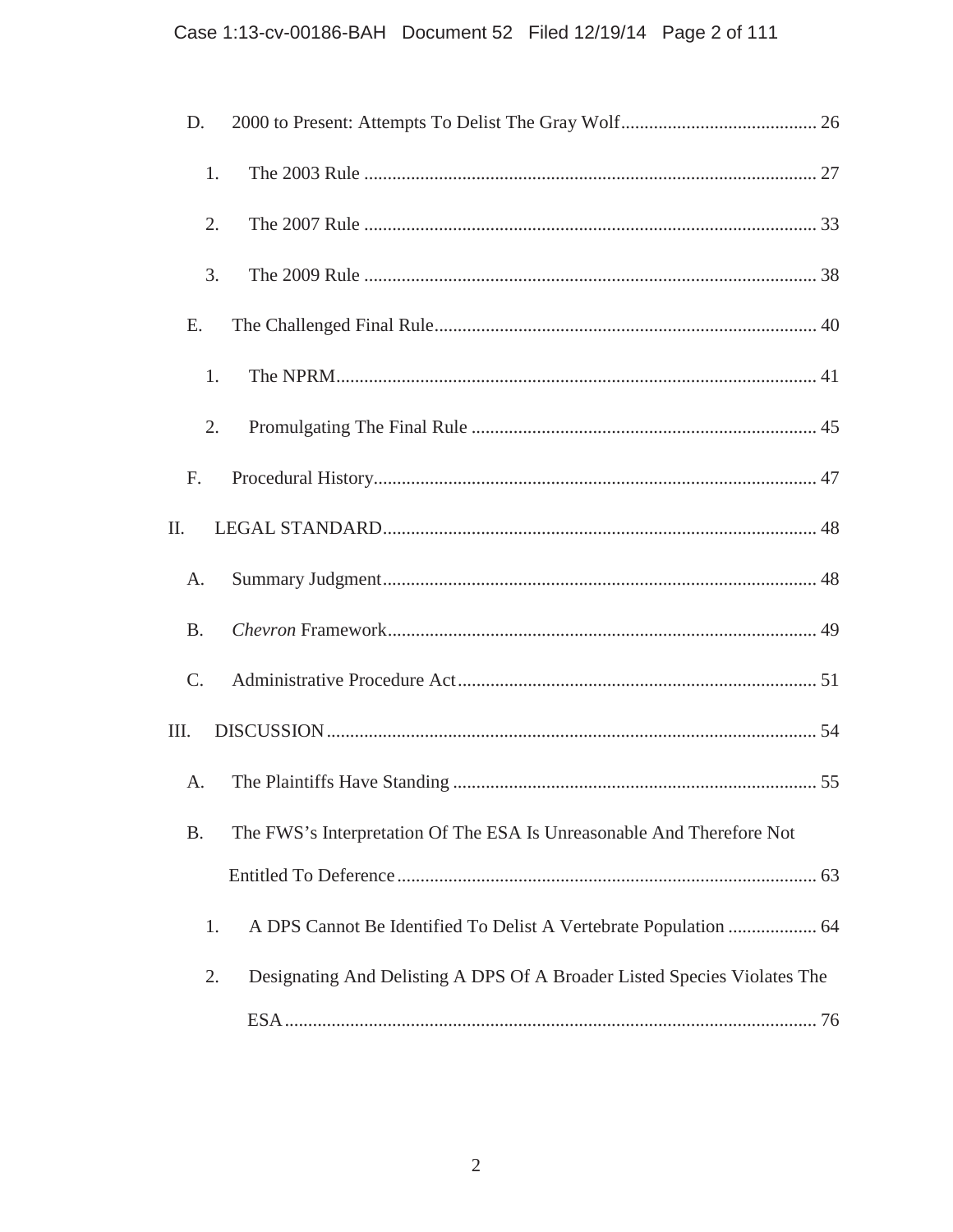| $\mathcal{C}$ . | The Delisting Of The Western Great Lakes DPS Was Contrary To The Evidence  |
|-----------------|----------------------------------------------------------------------------|
|                 |                                                                            |
| 1.              | Failure To Explain Why Territory Suitable For Wolf Occupation Is Not       |
|                 |                                                                            |
| 2.              |                                                                            |
| 3.              | Failure To Explain The Adequacy Of Non-Existent State Regulatory           |
|                 |                                                                            |
| 4.              | Failure To Explain How A State Plan To Allow Virtually Unregulated Killing |
|                 | Of Wolves In More Than Fifty Percent Of The State Does Not Constitute A    |
|                 |                                                                            |
| D.              |                                                                            |
| IV.             |                                                                            |

## **MEMORANDUM OPINION**

The gray wolf, like the bald eagle and the grizzly bear, has become a symbol of endangered species but, perhaps more than other such species, the gray wolf is also a lightning rod for controversy. *See generally* Jamison E. Colburn, *Canis (Wolf) and Ursus (Grizzly): Taking the Measure of an Eroding Statute*, 22-FALL NAT. RESOURCES & ENV'T 22 (2007). The instant suit, brought by a group of "animal protection and conservation organizations," Compl. ¶ 1, ECF No. 1, against the United States Department of the Interior (the "DOI") and the National Fish and Wildlife Service (the "FWS"), is the latest iteration in a long-running dispute over the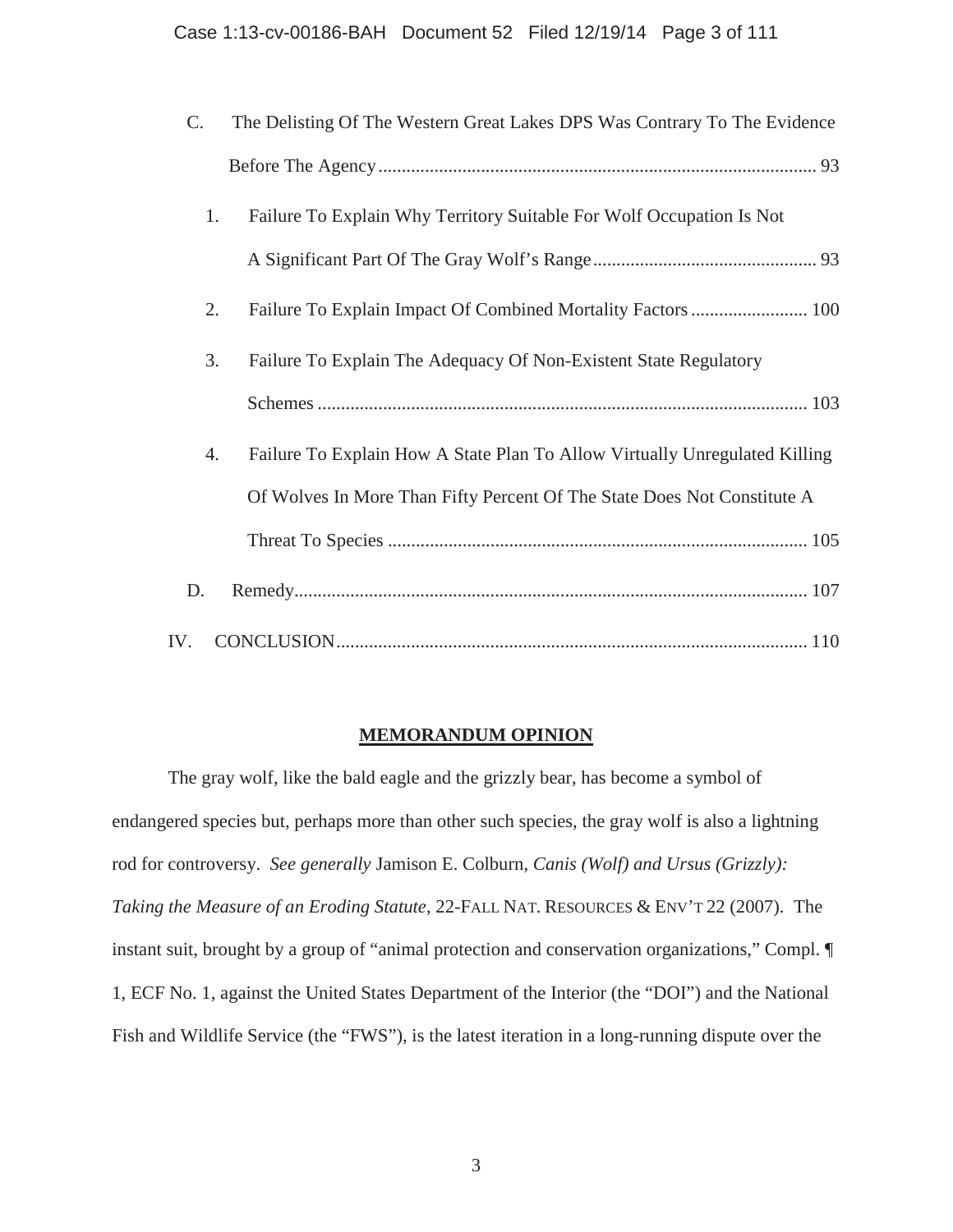#### Case 1:13-cv-00186-BAH Document 52 Filed 12/19/14 Page 4 of 111

fate of the gray wolf that predates the Endangered Species Act of 1973 (the "ESA"), 16 U.S.C. § 1531 *et seq*.

Since 2003, the FWS has promulgated rules to remove federal protections under the ESA for the gray wolf population at issue in this matter four times. The first three times, the FWS rescinded the proposed rule "delisting" the gray wolf, twice on the orders of Federal courts and once on its own initiative when facing another likely legal challenge. The instant lawsuit challenges the FWS's fourth attempt reflected in a Final Rule, which took effect in January 2012, that "delisted," or removed from the ESA's list of protected species, the gray wolves in nine states in the Midwest. *See* Revising the Listing of the Gray Wolf (Canis Lupus) in the Western Great Lakes (the "Final Rule"), 76 Fed. Reg. 81,666 (Dec. 28, 2011). The plaintiffs, the Humane Society of the United States ("HSUS"), Born Free, USA ("Born Free"), Help Our Wolves Live ("HOWL"), and Friends of Animals and Their Environment ("FATE"), allege that the Final Rule violates the ESA and the Administrative Procedure Act (the "APA"), 5 U.S.C. § 551 *et seq.*, by, *inter alia*, (1) improperly designating and delisting a distinct population segment of a species that was already listed as "endangered," *see* Compl. ¶¶ 113–120; (2) improperly relying on inadequate state regulatory mechanisms to protect gray wolves following their removal from the protections of the ESA, *see id.* ¶¶ 121–126; and (3) improperly designating a group of wolves as a distinct population segment without sufficient knowledge about the species to which the wolves in that population belong, *see id.* ¶¶ 127–130.

Pending before the Court are three cross-motions for summary judgment filed by (1) the plaintiffs, Pls.' Mot. Summ. J. at 1 ("Pls.' Mot."), ECF No. 24; (2) the defendants, the Secretary of the Interior, the DOI, and the FWS (collectively, the "Federal defendants" or the "defendants"), Fed. Defs.' Cross-Mot. Summ. J. ("Defs.' Mot") at 1, ECF No. 27; and (3) the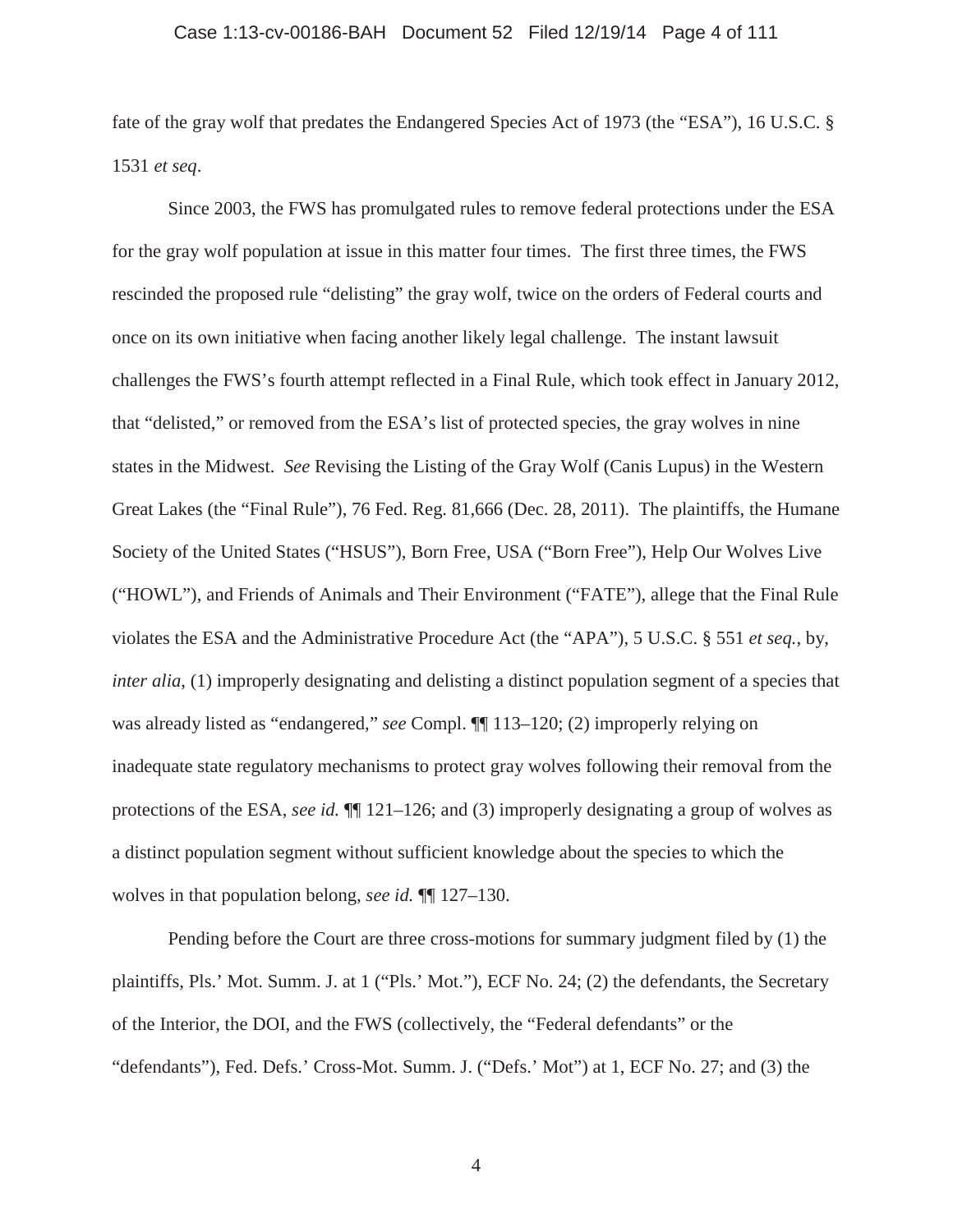#### Case 1:13-cv-00186-BAH Document 52 Filed 12/19/14 Page 5 of 111

Defendant-Intervenor Hunter Conservation Coalition ("HCC"),<sup>2</sup> HCC's Cross-Mot. Summ. J. ("HCC's Mot.") at 1, ECF No. 33. $3$  The States of Wisconsin and Michigan oppose the plaintiffs' Motion and support the Federal defendants' motions as defendant-intervenors. Wisconsin's Opp'n Pls.' Mot. ("Wisc. Opp'n"), ECF No. 29; State of Michigan and Michigan Dep't of Nat. Resources' Opp'n Pls.' Mot. and Concurring in Fed. Defs.' Mot. ("Mich. Opp'n"), ECF No. 30. The State of Minnesota and the Association of Fish and Wildlife Agencies have filed briefs as amicus curiae. Amicus Minnesota Dep't of Nat. Resources' Mem. Supp. Defs.' Cross-Mot. Summ. J. and Opp'n Pls.' Mot. ("Minn. Opp'n"), ECF No. 31; Brief of Amicus Curiae Assoc. of Fish and Wildlife Agencies ("AFWA Brief"), ECF No. 38.

The D.C. Circuit has noted that, at times, a court "must lean forward from the bench to let an agency know, in no uncertain terms, that enough is enough." *Pub. Citizen Health Res. Grp. v. Brock*, 823 F.2d 626, 627 (D.C. Cir. 1987). This case is one of those times. The FWS's Final Rule challenged in this action is no more valid than the agency's three prior attempts to remove federal protections for a population of gray wolves, which are otherwise members of an endangered species. The challenged Final Rule is predicated on both an untenable reading of the ESA and otherwise flawed findings. For the reasons more fully detailed below, the plaintiffs' motion is granted and the defendants and defendant-intervenor's motions are denied.

## **I. BACKGROUND**

The issues posed by the instant suit are best understood in the context of the general statutory framework and the history of efforts to bring the gray wolf back from the brink of

<sup>&</sup>lt;sup>2</sup> The HCC is made up of the U.S. Sportsmen's Alliance Foundation, Safari Club International, the National Rifle Association, the Wisconsin Bear Hunters Association, the Michigan United Conservation Clubs, the Wisconsin Bowhunters Association, the Upper Peninsula Bear Houndsmen Association, the Michigan Hunting Dog Federation, and the Rocky Mountain Elk Foundation.

 $3$  The plaintiffs have requested oral argument on the pending motion, Pls.' Mot. at 2, but given the sufficiency of the parties' written submissions to resolve the pending motions, this request is denied. LCvR 7(f) (stating that allowing oral hearing is "within the discretion of the court").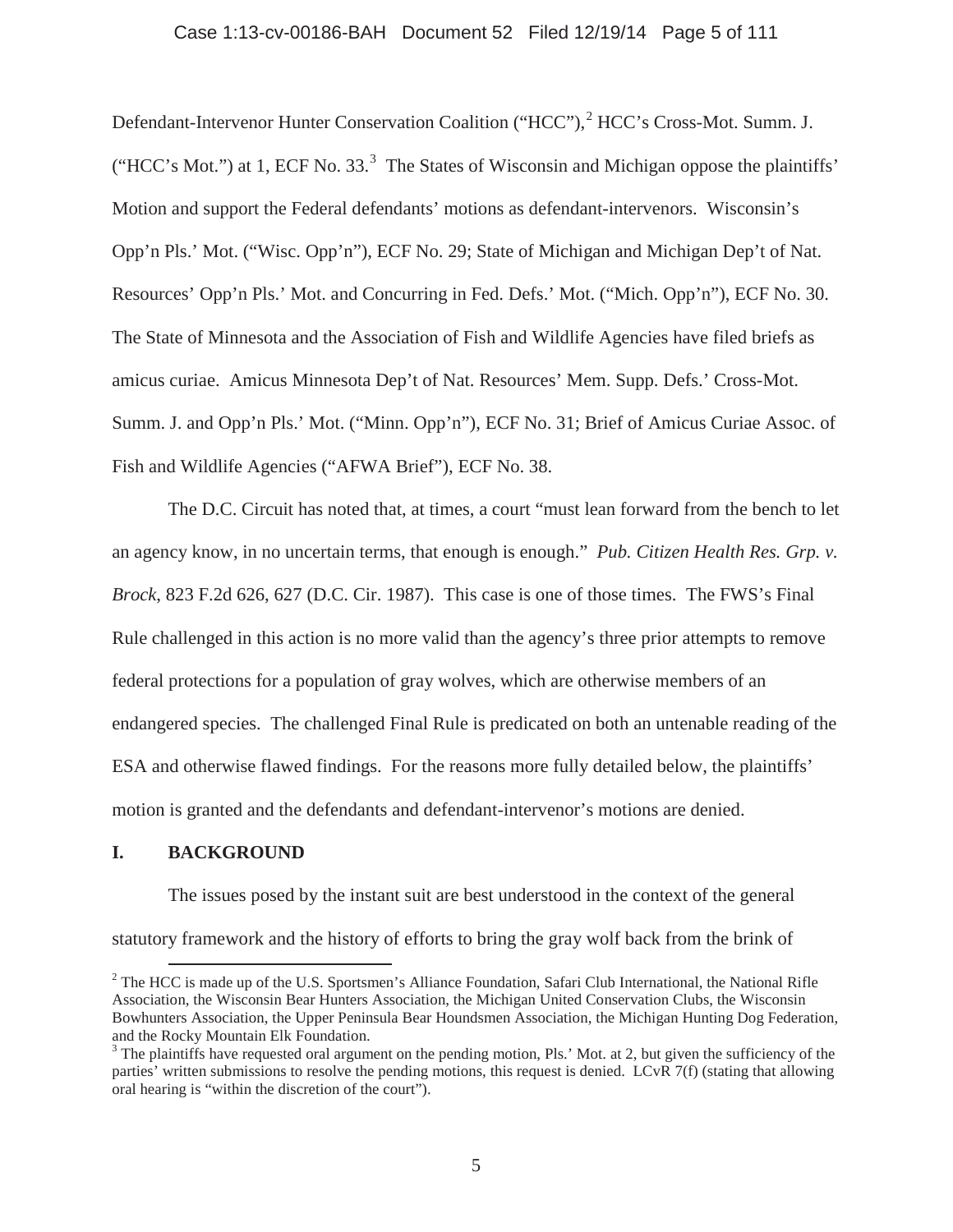#### Case 1:13-cv-00186-BAH Document 52 Filed 12/19/14 Page 6 of 111

extinction. These subjects are examined first, followed by an overview of previous attempts by the FWS to delist the wolf population at issue and the specific facts and procedural history of this case.

## **A. Statutory Framework: The Endangered Species Act Of 1973**

The ESA is "the most comprehensive legislation for the preservation of endangered species ever enacted by any nation" in the world. *Tenn. Valley Auth. v. Hill,* 437 U.S. 153, 180 (1978); *In re Am. Rivers & Idaho Rivers United,* 372 F.3d 413, 414 (D.C. Cir. 2004) (quoting *id.*). The multi-faceted purpose of this landmark legislation is "to provide a means whereby the ecosystems upon which endangered species and threatened species depend may be conserved, to provide a program for the conservation of such endangered species and threatened species, and to take such steps as may be appropriate to achieve the purposes of the treaties and conventions" that the United States has joined to protect threatened animals and ecosystems. 16 U.S.C. §  $1531(b)$ .

The ESA's scope is broad, potentially encompassing all fish, plant and wildlife on Earth. *See* 16 U.S.C. § 1531. To provide guidance, Congress delegated many of the details of enforcing the ESA's mandate to the Secretary of the Interior, who is required "to promulgate regulations listing those species of animals that are 'threatened' or 'endangered' under specified criteria, and to designate their 'critical habitat.'" *Bennett v. Spear,* 520 U.S. 154, 157–58 (1997) (citing 16 U.S.C. § 1533). This authority has been delegated to the FWS.<sup>4</sup> 50 C.F.R. § 402.01(b); *In re Polar Bear Endangered Species Act Listing & Section 4(d) Rule Litig.—MDL No. 1993* (*In re Polar Bear*), 709 F.3d 1, 3 (D.C. Cir. 2013), *cert. denied*, 134 S. Ct. 310 (2013). To determine whether a particular animal, plant, fish, or insect belongs on the list of "endangered" or

<sup>&</sup>lt;sup>4</sup> The National Marine Fisheries Service "share[s] responsibilities for administering the Act," 50 C.F.R. § 402.01, but the FWS is responsible for the management of the species at issue in the instant matter.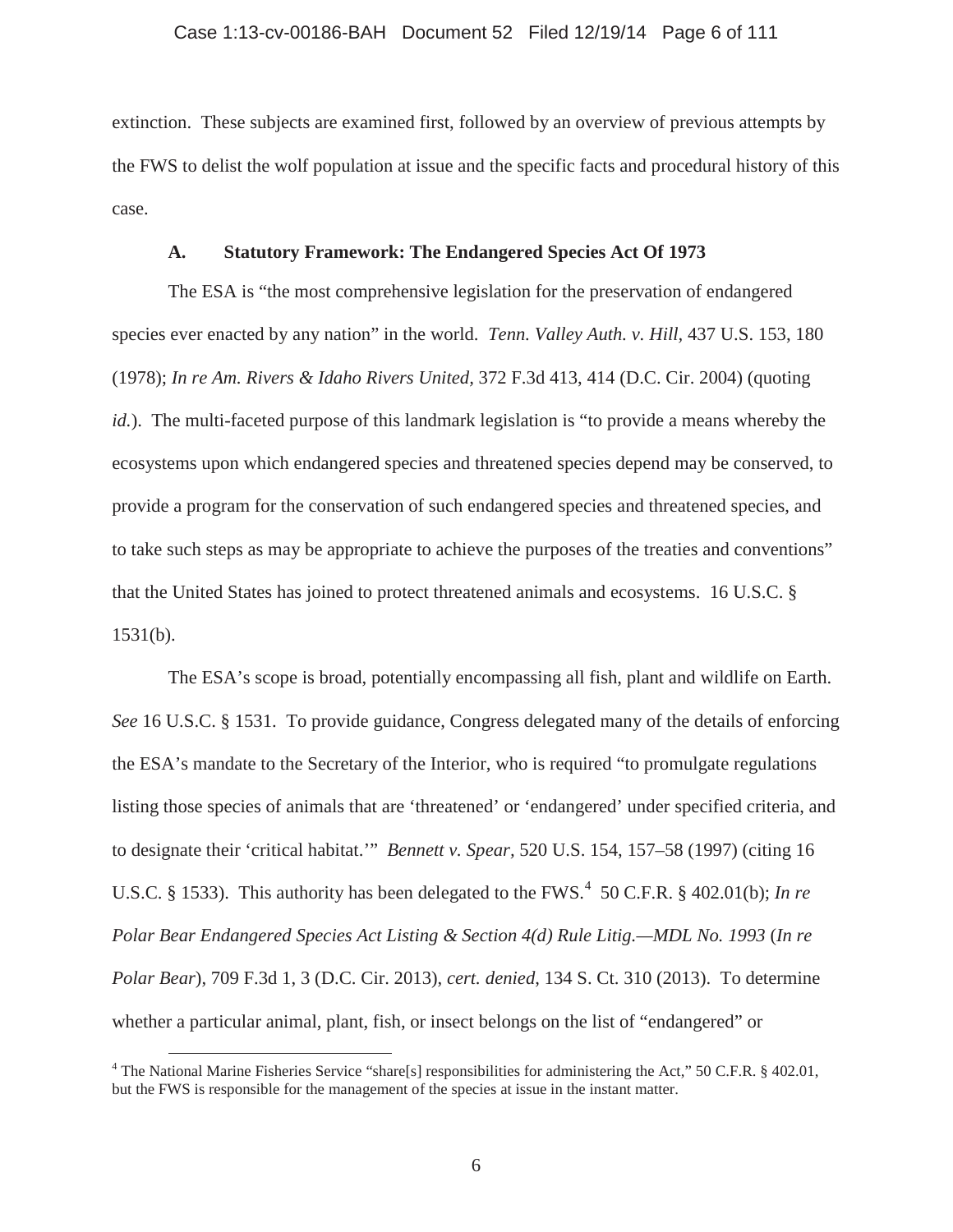#### Case 1:13-cv-00186-BAH Document 52 Filed 12/19/14 Page 7 of 111

"threatened" species, "the [FWS] must first define the species so the agency can estimate its population." *Am. Wildlands v. Kempthorne*, 530 F.3d 991, 994 (D.C. Cir. 2008).

The ESA defines the term "species" to "include[] any subspecies of fish or wildlife or plants, and any distinct population segment of any species of vertebrate fish or wildlife which interbreeds when mature." 16 U.S.C. § 1532(16). Thus, a wildlife "species" refers not only to a taxonomic species or subspecies, but also to a smaller "distinct population segment." *Id.* Neither of the terms "subspecies" or "distinct population segment" is defined. *Id.*; Policy Regarding the Recognition of Distinct Vertebrate Population Segments Under the Endangered Species Act ("DPS Policy"), 61 Fed. Reg. 4722, 4722 (Feb. 7, 1996).

The definition of "species" has particular importance under the ESA since this word is part of the terms "endangered species" and "threatened species," both of which designations, when bestowed on an organism by the FWS, entitle that organism to the panoply of federal protections available under the ESA. *See* 16 U.S.C. § 1532(6) (defining "endangered species"); *id.* § 1532(20) (defining "threatened species"). An "endangered species" is, according to the ESA, "any species which is in danger of extinction throughout all or a significant portion of its range," excluding certain types of insects. *Id.* § 1532(6). A "threatened species" is "any species which is likely to become an endangered species within the foreseeable future throughout all or a significant portion of its range." *Id.* § 1532(20). The phrase "all or a significant portion of its range," incorporated in the definitions for both endangered and threatened species, is also not a defined term. *See id.*; Final Rule, 76 Fed. Reg. at 81,722 ("The [ESA] does not define the term 'significant portion of its range.'").

When determining if a species ought to be listed as threatened or endangered, the FWS is required by the ESA to base its finding on any of five factors: "(A) the present or threatened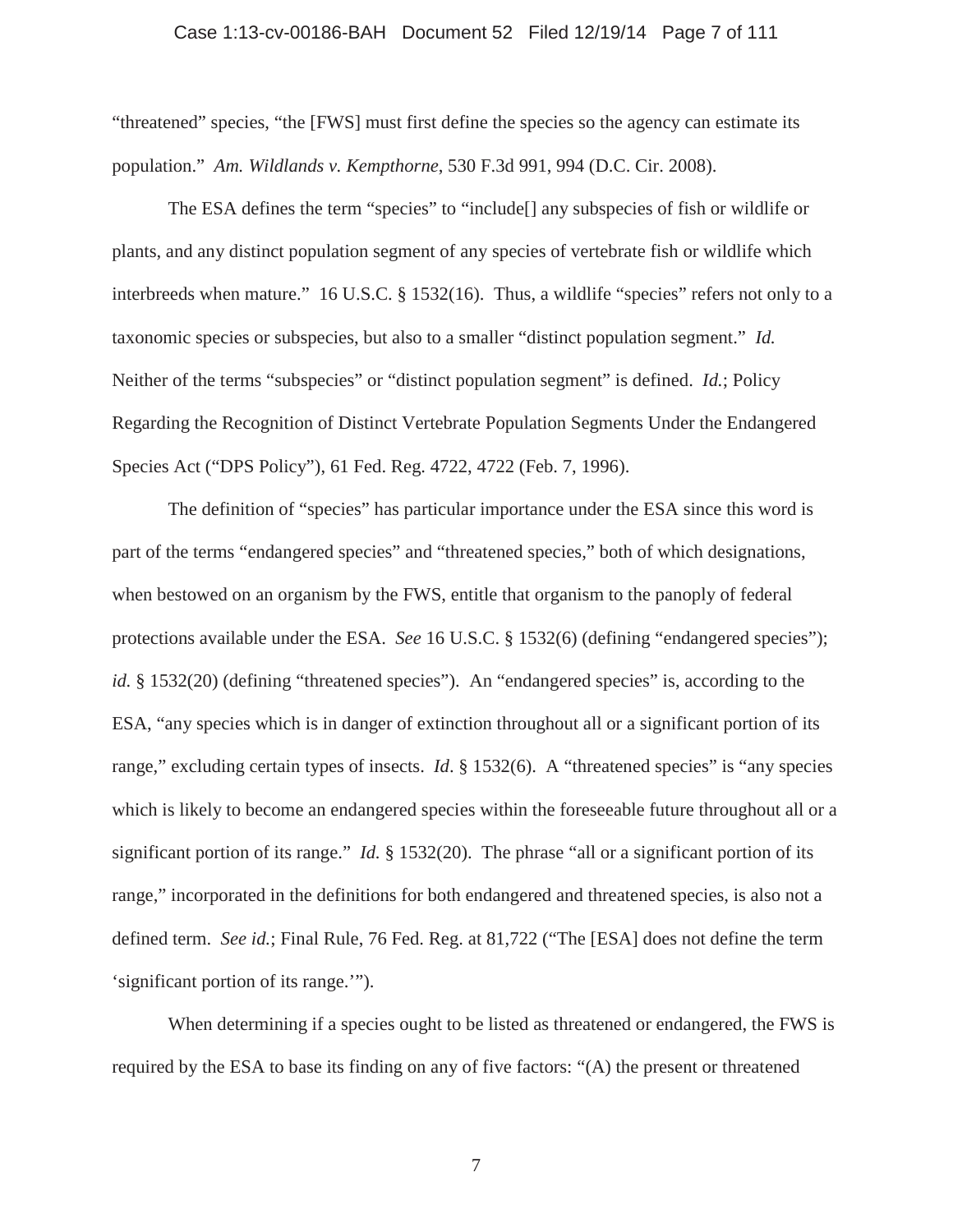# Case 1:13-cv-00186-BAH Document 52 Filed 12/19/14 Page 8 of 111

destruction, modification, or curtailment of [the species'] habitat or range; (B) overutilization for commercial, recreational, scientific, or educational purposes; (C) disease or predation; (D) the inadequacy of existing regulatory mechanisms; or (E) other natural or manmade factors affecting its continued existence." 16 U.S.C. § 1533(a)(1). The determination must rest "solely on the basis of the best scientific and commercial data available." 16 U.S.C. § 1533(b)(1)(A); *Am. Wildlands,* 530 F.3d at 994.

Once a species is determined to be threatened or endangered, and then published on the ESA's list of such species, many statutory prohibitions and federal regulations take effect to protect that species. *See, e.g.*, 16 U.S.C. § 1536(a)(2) (requiring federal agencies to insure any federal action "is not likely to jeopardize the continued existence of any endangered species or threatened species"); *id.* § 1538 (prohibiting variety of acts relating to endangered and threatened species); *see also In re Polar Bear*, 709 F.3d at 2; *Humane Soc'y of U.S. v. Kempthorne,* 527 F.3d 181, 182 (D.C. Cir. 2008) (detailing ESA prohibition on taking of endangered species); *Ariz. Cattle Growers' Assoc. v. Salazar*, 606 F.3d 1160, 1172 (9th Cir. 2010) ("Listing alone results in certain protections for the species" including those that "may impose economic burdens."). A species listed as threatened is entitled to any protections the Secretary authorizes through the promulgation of regulations that are "necessary and advisable to provide for the conservation of such species." 16 U.S.C. § 1533(d); *Fund For Animals v. Norton*, 295 F. Supp. 2d 1, 4 (D.D.C. 2003).

The lack of statutory definitions for key terms in the ESA often exacerbates disputes over the appropriate classification of a species, as it has in the instant matter. Thus, a closer look at the legislative changes to the definitions of "species," "endangered species," and "threatened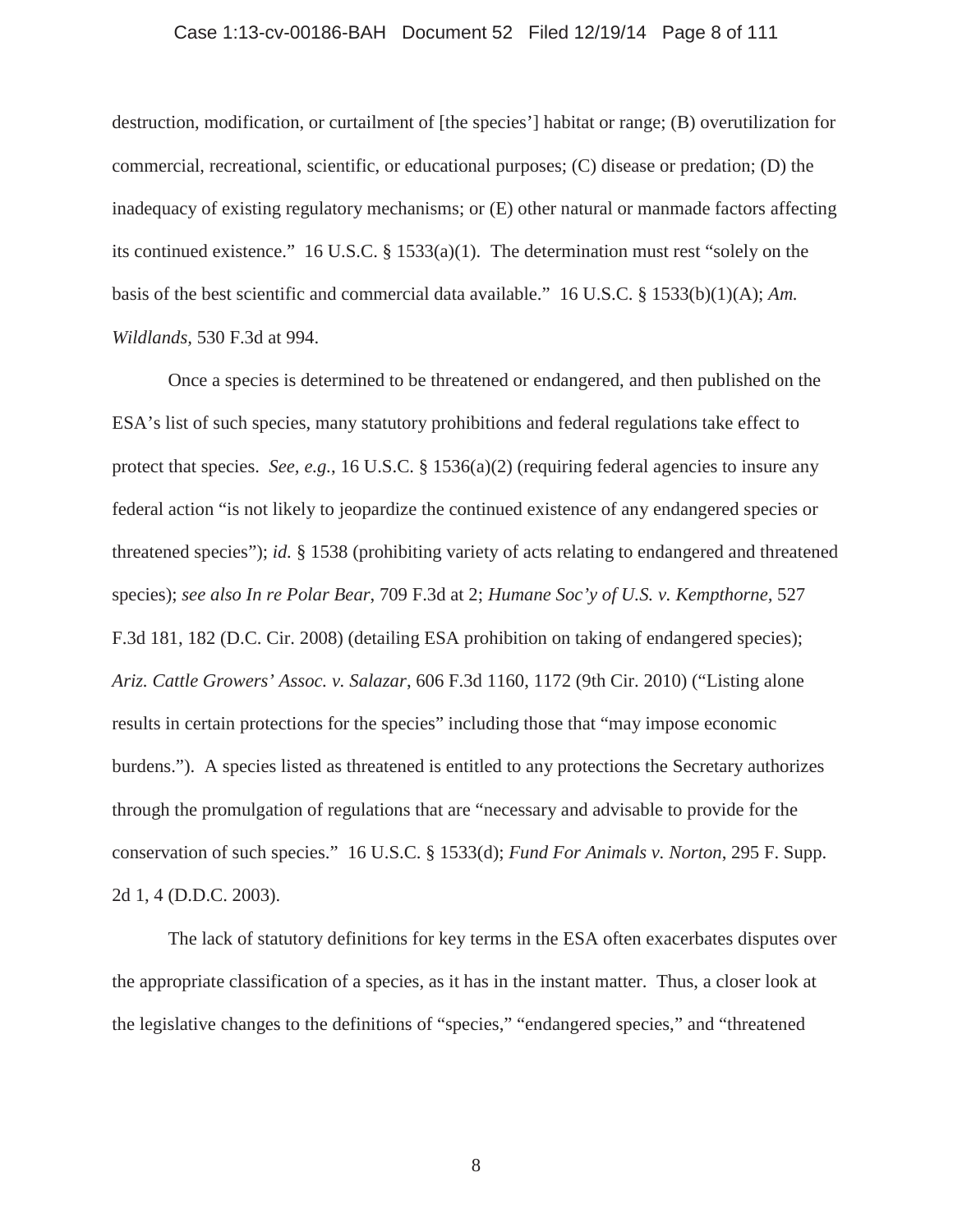#### Case 1:13-cv-00186-BAH Document 52 Filed 12/19/14 Page 9 of 111

species" in the ESA is helpful in reviewing the FWS's interpretation of these pivotal statutory terms.

## **1.** *The 1973 Act*

As originally enacted in 1973, the ESA defined "species" as follows: "The term 'species' includes any subspecies of fish or wildlife or plants and any other group of fish or wildlife of the same species or smaller taxa in common spatial arrangement that interbreed when mature." Endangered Species Act of 1973, Pub. L. 93-205, §3(11), 87 Stat. 884, 886 (1973).<sup>5</sup> "[E]ndangered species" were defined as "any species which is in danger of extinction throughout all or a significant portion of its range," except for insects that "would present an overwhelming and overriding risk to man" if protected. *Id.* § 3(4), 87 Stat. at 885. "[T]hreatened species" were defined as "any species which is likely to become an endangered species within the foreseeable future throughout all or a significant portion of its range." *Id.* § 3(15), 87 Stat. at 886.

These definitions represented a marked shift from those used in the previous conservation laws, passed in 1966 and 1969. These predecessor laws limited the scope of federal protections to those "species of native fish and wildlife . . . that are threatened with extinction," Endangered Species Preservation Act of 1966, Pub. L. 89-669 § 1(a), 80 Stat. 926, 926 (1966), and generally required a global assessment. This global assessment requirement was made explicit in the 1969 version. *See* Endangered Species Conservation Act of 1969, Pub. L. 91-135 § 2, 83 Stat. 275, 275 (1969) (limiting protections to "species or subspecies of fish or wildlife which the Secretary has determined . . . to be threatened with worldwide extinction"). The ESA was intended to

<sup>&</sup>lt;sup>5</sup> The ESA definition of "species" generally tracks the commonly understood use of this word, which is defined as "a taxonomic class of organisms uniquely distinguished from other classes by shared characteristics and usually by an inability to interbreed with members of other classes." BLACK'S LAW DICTIONARY 1527 (9th ed. 2009). Similarly, a "subspecies" is "a category in biological classification that ranks immediately below a species and designates a population of a particular geographic region genetically distinguishable from other such populations of the same species and capable of interbreeding successfully with them where its range overlaps theirs." MERRIAM-WEBSTER'S COLLEGIATE DICTIONARY 1174 (10th ed. 1998).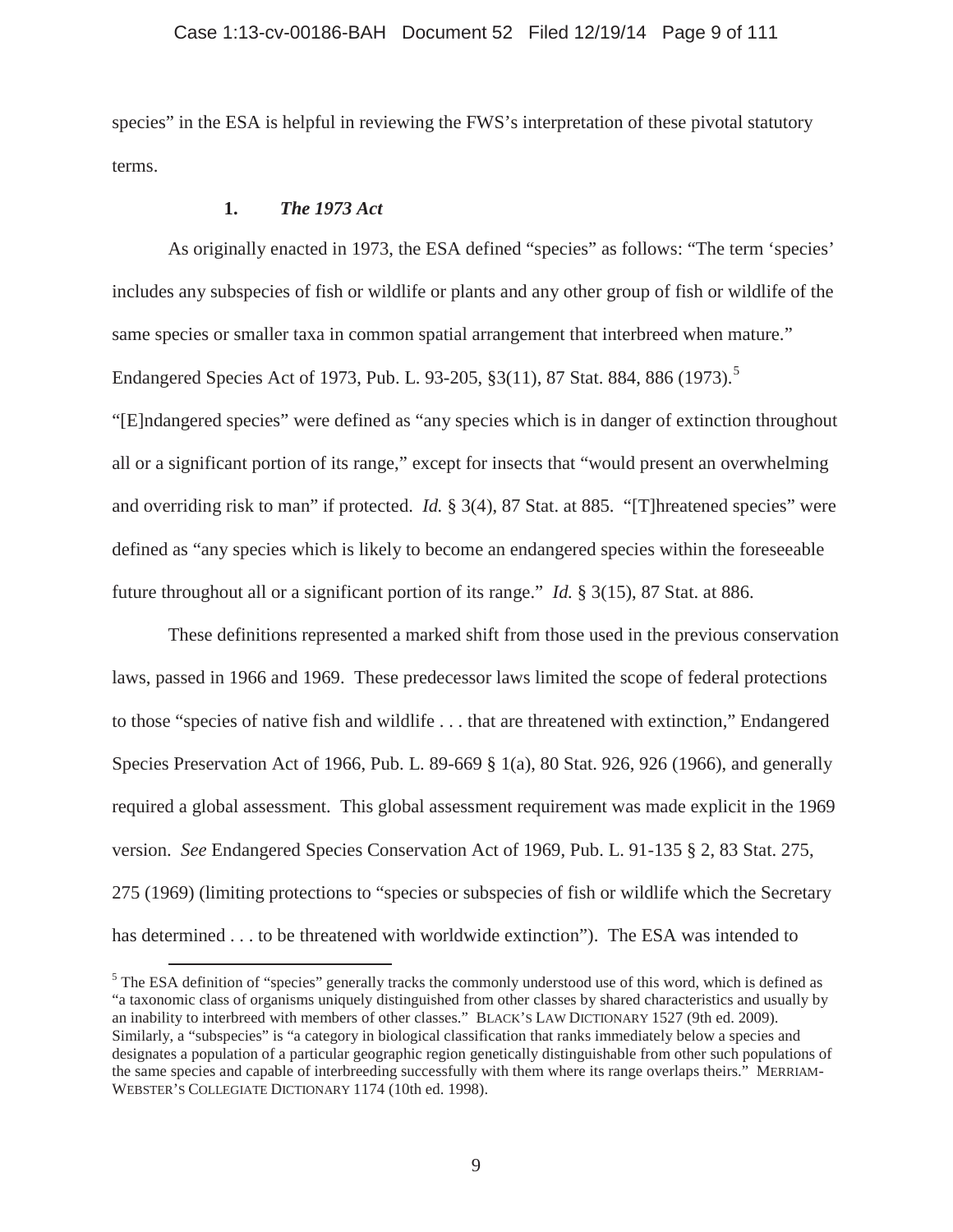#### Case 1:13-cv-00186-BAH Document 52 Filed 12/19/14 Page 10 of 111

provide more flexibility to list species threatened with extinction based on more localized assessments and, thereby, improve protections for such species. *See, e.g.*, 119 Cong. Rec. 30,162–63 (1973) (Statement of Rep. John Dingell, Jr.), *reprinted in* U.S. Sen. Comm. on Environment and Public Works, 97th Congress, LEGISLATIVE HISTORY OF THE ENDANGERED SPECIES ACT OF 1973 ("LEG. HIST."), Serial No. 97-6 (February 1982) at 193 ("The existing laws are sound, as far as they go, but later events have shown that they do not go far enough. Present laws need to be made more flexible, to adapt themselves to the needs of the animals themselves and to deal with problems which did not exist until a few years ago."). <sup>6</sup> To help accomplish this purpose, two significant changes were made in the definitions in the ESA. First, the definition of "species" was broadened to include reference to "other group[s]" or "smaller taxa" of a fish or wildlife species that met certain conditions. *See* § 3(11), 87 Stat. at 886; LEG. HIST. at 150 (House Report on the bill that became the ESA noting that "'[s]pecies' is defined broadly enough to include any subspecies of fish or wildlife or plants, or any population of such species.").

Second, the phrase "significant portion of its range" was inserted into the definitions of "endangered species" and "threatened species." *See id.* §§ 3(4), 87 Stat. at 885 (defining endangered species); 3(15), 87 Stat. at 886 (defining threatened species). This phrase was intended to extend federal protection to animals when their numbers were dwindling significantly, even if populations of those animals continued to persist somewhere. *See* LEG. HIST. at 193 (Statement of Rep. Dingell) (noting phrase "significant portion of range" would "extend[] protection to animals which are in trouble in any significant portion of their range, rather than threatened, a[s] they must now be, with worldwide extinction"); *id.* at 200 (Statement

<sup>&</sup>lt;sup>6</sup> The legislative history of the ESA was compiled by the Congressional Research Service of the Library of Congress in 1982 for the use of the Senate Committee on Environment and Public Works. LEG. HIST. at III. For ease of reference, references to the ESA's legislative history throughout this Memorandum Opinion will refer to this volume and use pinpoint citations to its pages.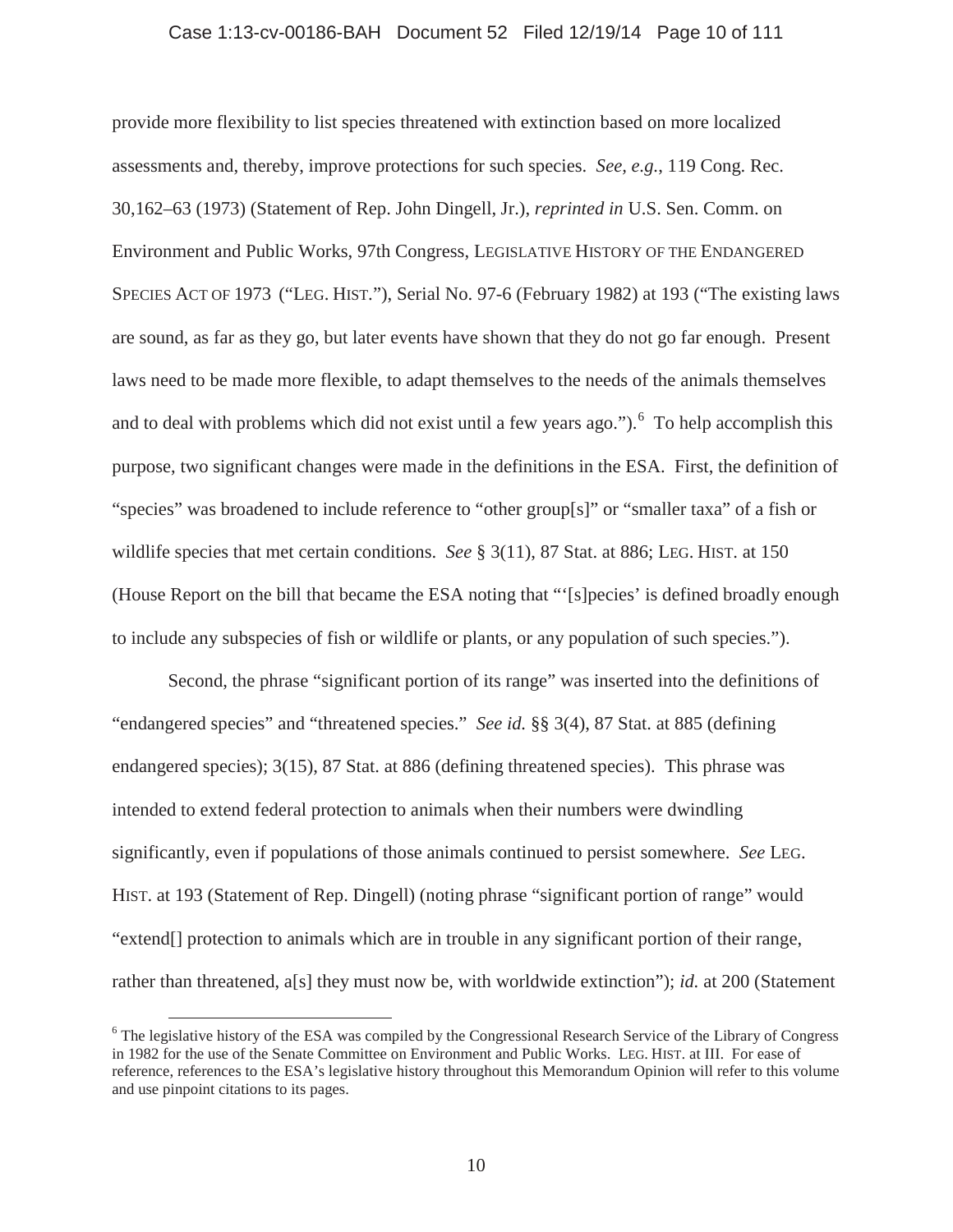#### Case 1:13-cv-00186-BAH Document 52 Filed 12/19/14 Page 11 of 111

of Rep. Charles M. Price) (same); *id.* at 202 (Statement of Rep. Mario Biaggi) ("[W]e are defining the problem as broadly as possible. Instead of merely protecting those species which are now in danger, we are developing a concept of protection which will have continuous force. We are including those species which, at some future date, might become endangered."). In urging passage of the bill that became the ESA, a House sponsor summed up the ESA's purpose and scope, stating that "[b]y heeding the warnings of possible extinction today, we will prevent tomorrow's crisis." *Id.* at 205 (Statement of Rep. Benjamin Gilman).

The Senate's consideration of its version of the ESA echoed the House's concerns and made clear that the ESA was designed to prevent the extinction of species by providing greater flexibility in adopting prophylactic measures and extending federal protection to species before they reached the absolute brink of worldwide extinction, as had been the case under previous laws. The report of the Senate Committee on Commerce, which recommended passage of the ESA, noted that the legislation "provide[d] a broadened concept of 'endangered species' by affording the Secretary the additional power to list animals which he determines are likely within the foreseeable future to become threatened with extinction." LEG. HISTORY at 302 (S. Rep. No. 93-307). This "[f]lexibility in regulation is enhanced by a provision which allows for listing if the animal is endangered over a 'substantial portion of its range.'" *Id.*

## **2.** *The 1978 Amendment To The Definition Of "Species"*

Five years after passage of the ESA, Congress adopted amendments to the ESA to streamline the administrative process for listing species as endangered or threatened. Specifically, these amendments addressed "the application for, and review of, an exemption from the prohibition against agency actions which jeopardize endangered or threatened species or their critical habitat," and "improve[d] the process whereby species or their critical habitats are designated." LEG. HIST. at 643 (Endangered Species Act Amendments ("ESAA") of 1978,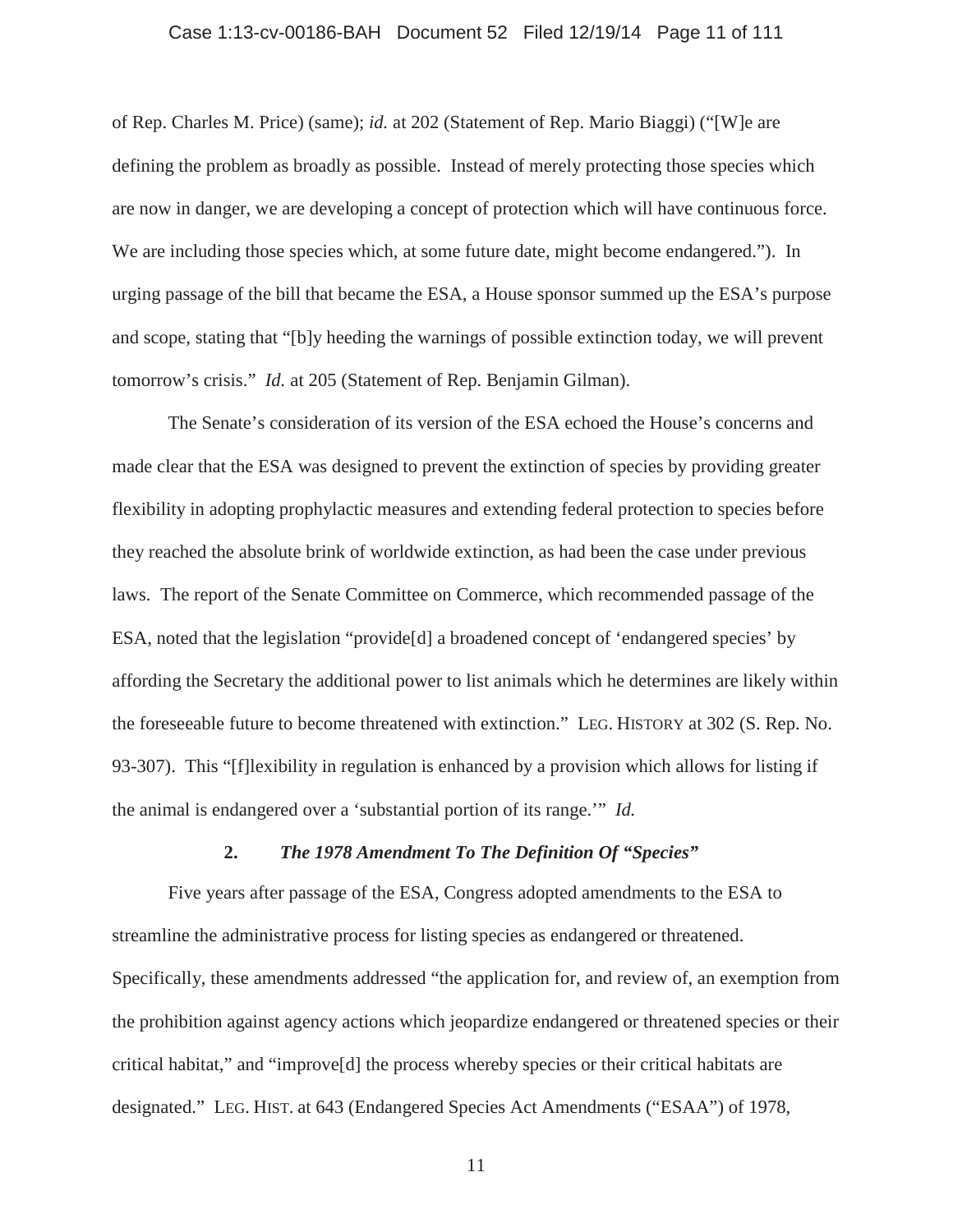#### Case 1:13-cv-00186-BAH Document 52 Filed 12/19/14 Page 12 of 111

Public Law 95-632, *Background*). One ESAA provision modified the definition of "species" to include the phrase "distinct population segment" as follows: "The term 'species' includes any subspecies of fish or wildlife or plants, and any distinct population segment of any species of vertebrate fish or wildlife which interbreeds when mature." Endangered Species Act Amendments of 1978, Pub. L. 95-632 § 2(5), 92 Stat. 3751, 3752 (1978).

As noted, the phrase "distinct population segment" is not defined in the ESA, nor is this phrase "commonly used in scientific discourse" or "recognized in formal taxonomic terms." DPS Policy at 4722. Plainly, the addition of the phrase "DPS" to the definition of "species" authorized the listing of some entities that were not classified at the taxonomic level of species or subspecies. *See* ESAA § 2(5), 92 Stat. at 3752. The legislative history for this amended definition in the ESAA is sparse, with virtually no discussion of the term's meaning or the intended effect of this change in the definition of "species." Nevertheless, a report the next year by the Senate Committee on Environment and Public Works (the "1979 Senate Committee Report") provides relevant post hoc guidance on the meaning of this term.

The 1979 Senate Committee Report accompanying a bill to, *inter alia*, reauthorize appropriations for the ESA, addressed recommendations made by the General Accounting Office ("GAO") (now named the "Government Accountability Office") during an oversight hearing "to determine the necessary reauthorization amounts." LEG. HIST. at 1393 (1979 Senate Committee Report, S. Rep. 96-151). The GAO expressed concern over aspects of the DOI's implementation of the ESA and singled out the definition of "species," which referenced "distinct population segment," as worthy of amendment. *See id.* at 1396–97; *see also* General Accounting Office*, Endangered Species: A Controversial Issue Needing Resolution,* CED-79-65 (July 2, 1979) ("GAO Report") at 52–59. The GAO opined that the definition of "species" was too broad and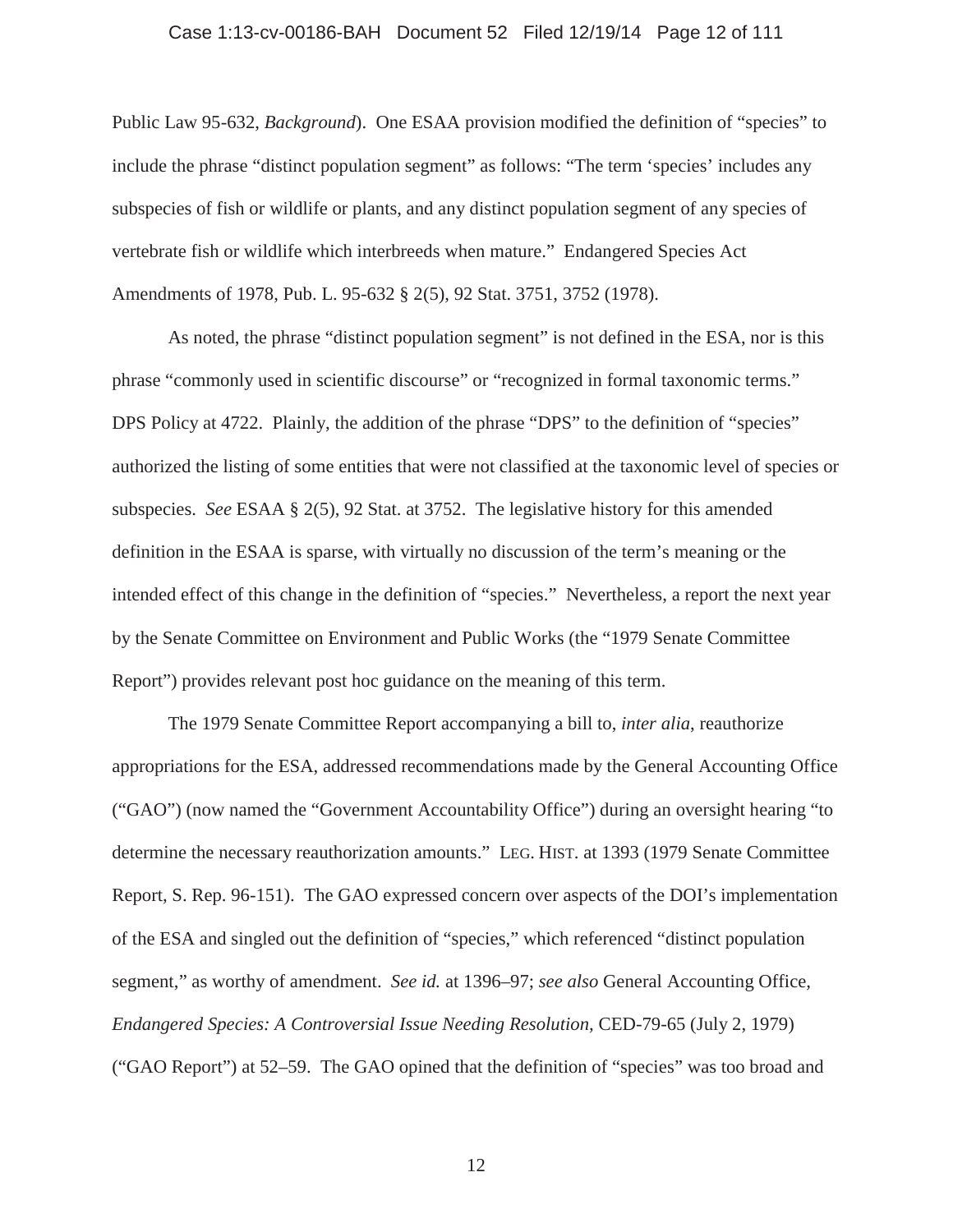#### Case 1:13-cv-00186-BAH Document 52 Filed 12/19/14 Page 13 of 111

conferred expansive authority on the FWS, citing as an example that the 1978 definition of "species" could result in "squirrels in a specific city park . . . be[ing] listed as endangered, even though an abundance of squirrels lived in other parks in the same city and elsewhere." GAO Report at 52. Among the GAO's recommendations was a proposal that Congress eliminate the phrase "distinct population segment" from the definition of "species." LEG. HIST. at 1396 (1979 Senate Committee Report); *see also* GAO Report at ii, 57-60. The FWS opposed the GAO's recommendation citing the agency's need for broad flexibility to "adopt different management practices for healthy, threatened or endangered populations." LEG. HIST. at 1396.

Siding with the FWS, the Senate Committee rejected the GAO's recommended definitional change, explaining that "the U.S. population of an animal should not necessarily be permitted to become extinct simply because the animal is more abundant elsewhere in the world." *Id.* at 1397*.* According to the 1979 Senate Committee Report, "listing of populations may be necessary when the preponderance of evidence indicates that a species faces a widespread threat, but conclusive data is available with regard to only certain populations." *Id.* While acknowledging "the great potential for abuse of this authority," this report cautioned the FWS "to use the ability to list populations sparingly and only when the biological evidence indicates that such action is warranted." *Id.*

Both the GAO and Senate reports in 1979 were focused on the 1978 definition's expansion of the FWS's authority to *extend* protection to discrete population groups within taxonomic species, even when that species was *not* otherwise endangered. Neither report made any reference to a possible use of this amended definition to *remove* protection from such population groups within an already listed taxonomic species. Indeed, the GAO Report expressed concern that the FWS would use DPS designations to extend Federal protection too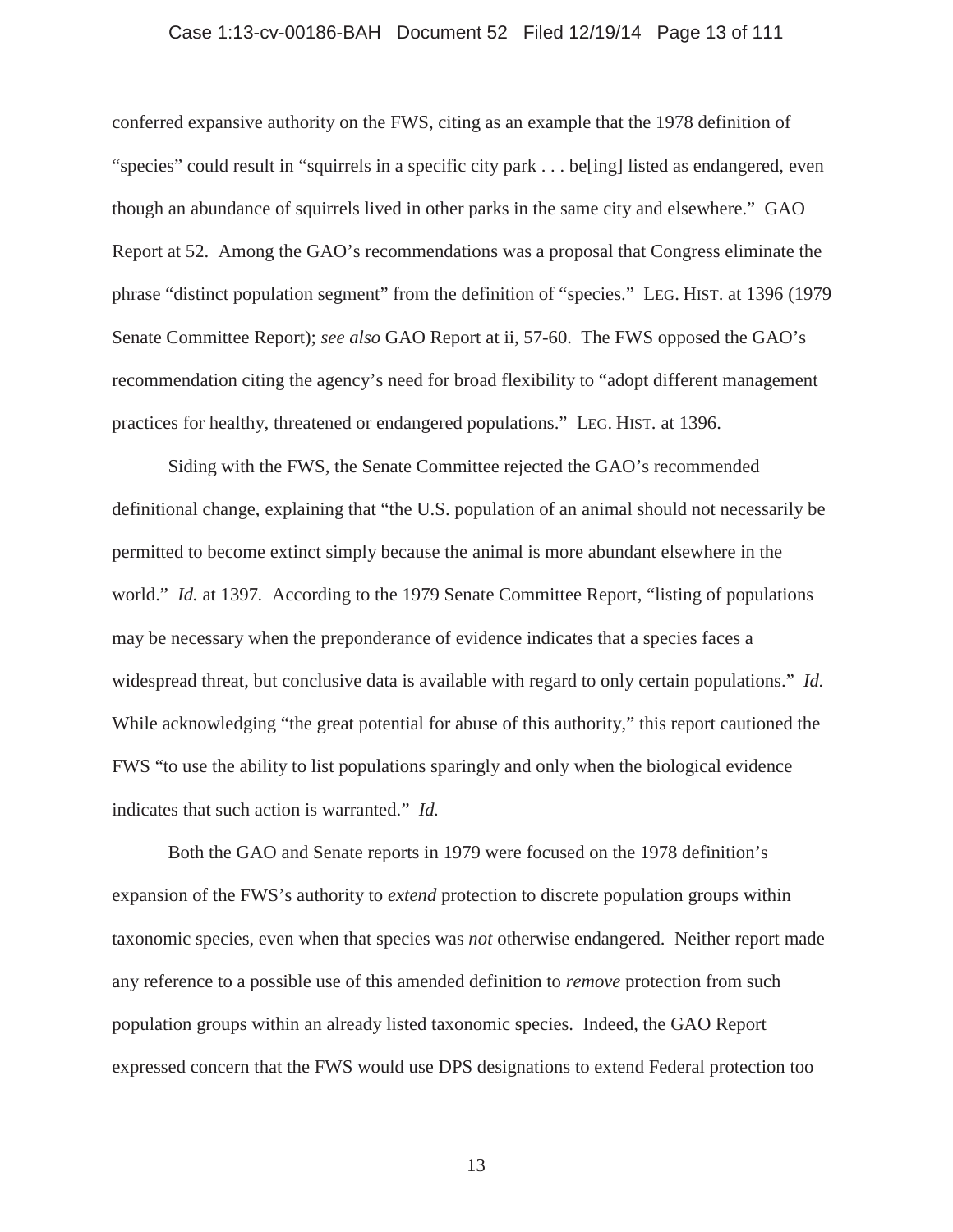#### Case 1:13-cv-00186-BAH Document 52 Filed 12/19/14 Page 14 of 111

broadly by listing "geographically limited populations of vertebrate species . . . even though they may not be endangered or threatened throughout all or a significant portion of their existing ranges," which could "create increase the number of potential conflicts with Federal, State, and private projects and programs." GAO Report at 51. Rather than continue permitting the listing of discrete population segments, the GAO recommended that listings be limited to "entire species." *Id.* at 55. This was the context in which the Senate Committee rejected the GAO's recommendation. *See* LEG. HIST. at 1396–97; GAO Report at 52–59. The notion that the FWS would use the 1978 definitional change to delist and remove protections from a DPS-designated population of an already listed taxonomic species was not acknowledged as a potential problem, perhaps in light of the overall purpose of the ESA "to protect, conserve, propagate, and restore endangered species." LEG HIST. at 393 (Statement of Sen. John Tunney).

Almost twenty years after the phrase "distinct population segment" was first incorporated into the ESA without a statutory definition, the FWS promulgated its own policy, in 1996, to guide the identification of threatened and endangered DPSs. The agency outlined "three elements" required for designation of a population as a DPS: the "[d]iscreteness of the population segment[,]" the "[s]ignificance of the population segment[,]" and the "population segment's conservation status." DPS Policy, 61 Fed. Reg. 4725. These elements are discussed in more detail *infra* at Part III.B.2.

#### **B. 1966-1978: The Listing Of The Gray Wolf**

The gray wolf (*Canis lupus*) has been at the forefront of the movement to conserve endangered species for many years and, in certain respects, is one of its success stories, considering the gray wolf's status when conservation efforts began. "By the 1930s, wolves were nearly erased from the lower 48 States as a result of one of the most effective eradication campaigns in modern history." Hope M. Babcock, *The Sad Story of the Northern Rocky*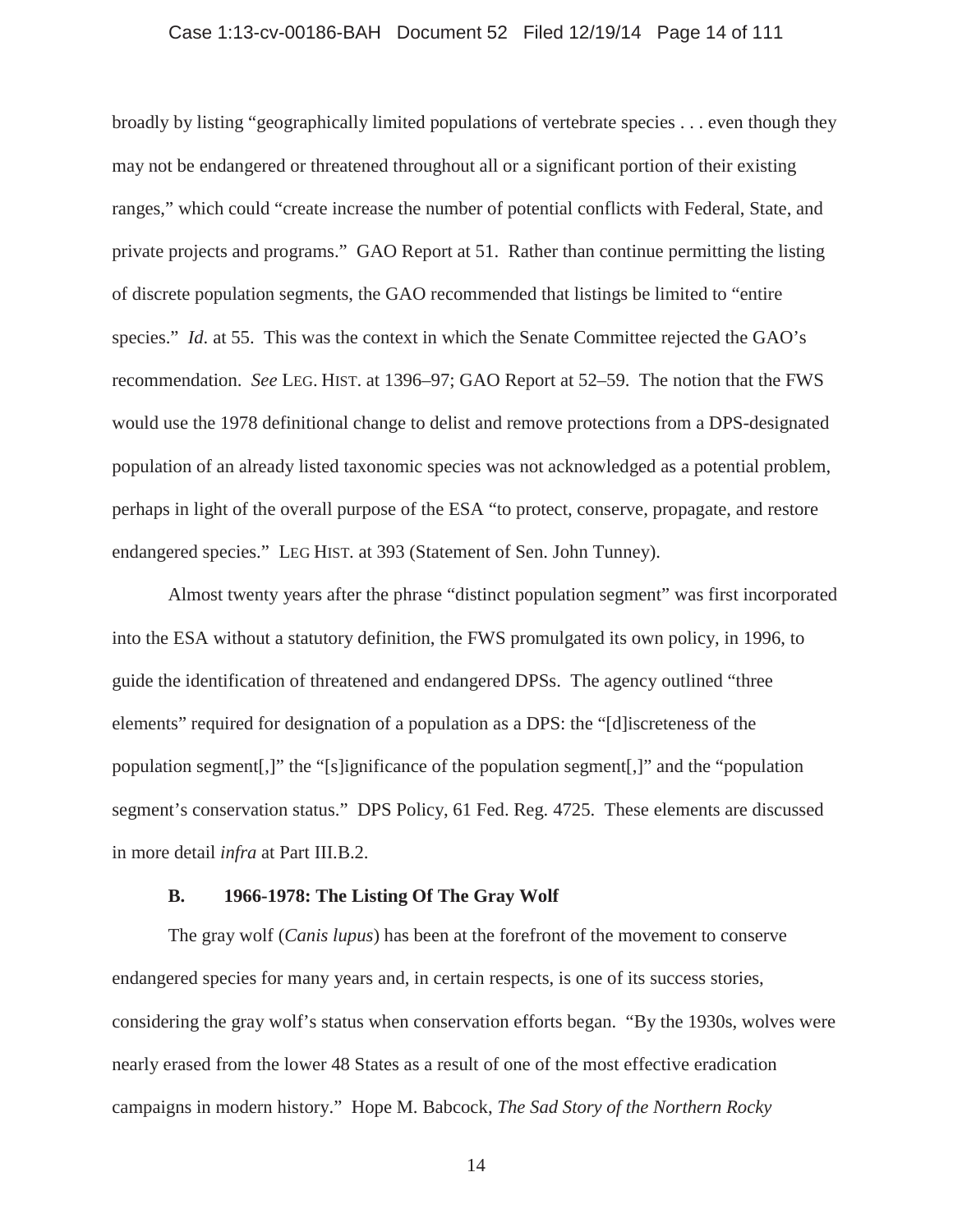*Mountain Gray Wolf Reintroduction Program*, 24 FORDHAM ENVTL. L. REV. 25, 38 (2013) (internal quotation marks omitted). Consequently, multiple subspecies of gray wolves were among the earliest wildlife to be protected by federal law. The history of the gray wolf's listing as an endangered species is illuminating in evaluating the positions of the parties in the instant case.

## **1.** *1966–1976: Listing of Four Wolf Subspecies*

The first federal legislation protecting endangered species, the Endangered Species Preservation Act of 1966 (the "1966 Act"), provided the authority for listing the "timber wolf" (*Canis lupus lycaon*) as "threatened with extinction." Endangered Species, 32 Fed. Reg. 4001, 4001 (Mar. 11, 1967). Such a listing required, according to the 1966 Act, the Secretary of the Interior to find "that its existence is endangered because its habitat is threatened with destruction, drastic modification, or severe curtailment, or because of overexploitation, disease, predation, or because of other factors, and that its survival requires assistance." 1966 Act § 1(c). The "timber wolf" was one of only fourteen mammals identified at that time as "threatened with extinction," along with, *inter alia*, the grizzly bear and the Florida panther. Endangered Species, 32 Fed. Reg. at 4001.

Federal law protecting endangered species was enhanced in 1969 with the passage of the Endangered Species Conservation Act of 1969 (the "1969 Act"), the immediate precursor to the ESA. *See* Endangered Species Conservation Act of 1969, Pub. L. 91-135, 83 Stat. 275 (1969). The revisions prohibited, *inter alia*, the import and sale of endangered species, *see id.* § 4, whereas the 1966 Act addressed only the taking or harming of endangered species or their habitat on federal land, *see* 1966 Act § 4(c), 80 Stat. at 928. As noted, the 1969 Act, however, applied expressly only to species "threatened with worldwide extinction," a narrow focus later broadened by the ESA. *See* 1969 Act § 2. The timber wolf's place on the list of protected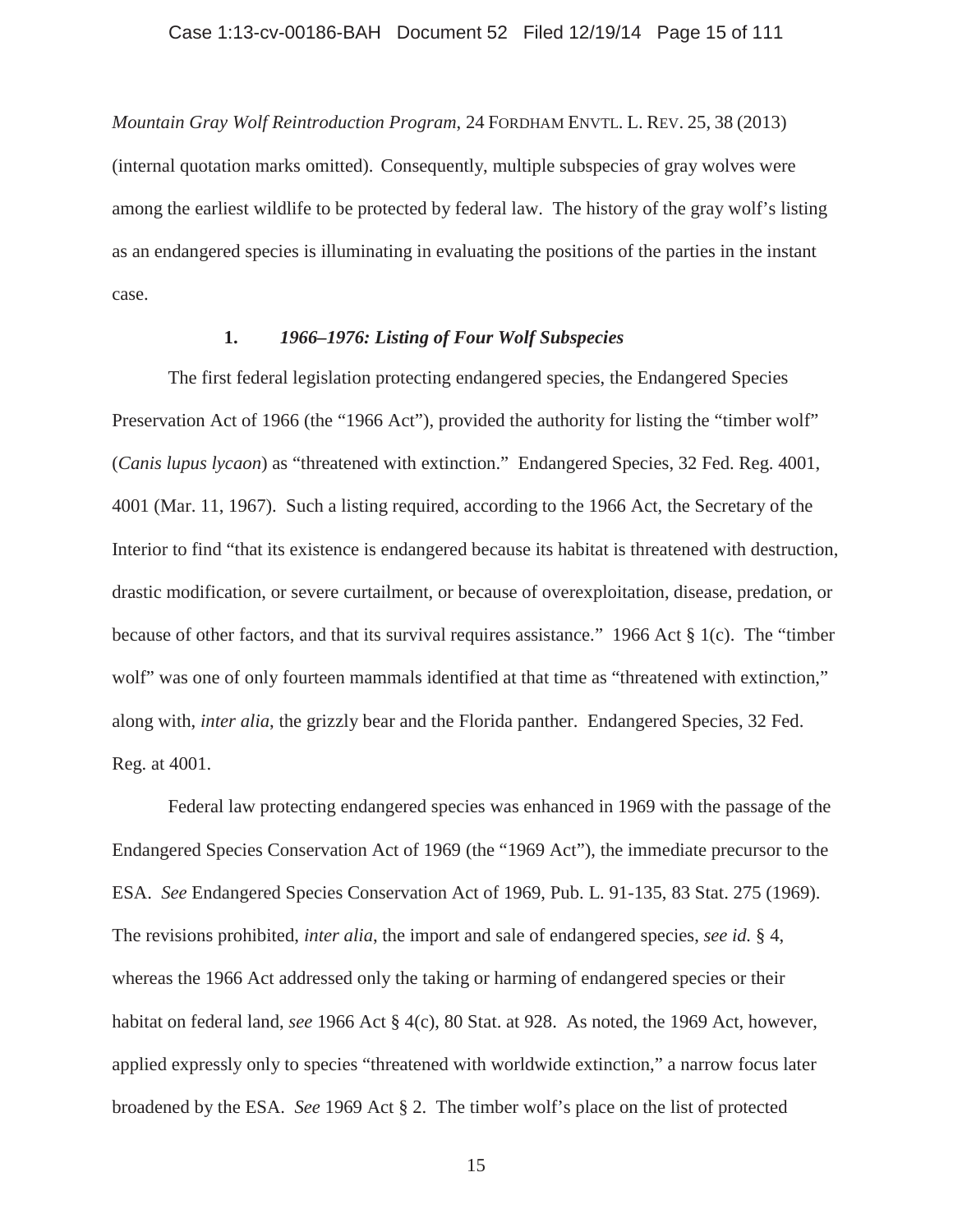#### Case 1:13-cv-00186-BAH Document 52 Filed 12/19/14 Page 16 of 111

species remained unchanged under the 1969 Act until it was joined by another gray wolf subspecies, the Northern Rocky Mountain Wolf, *Canis lupus irremotus*, in 1973, shortly before enactment of the ESA. Amendments to Lists of Endangered Fish and Wildlife, 38 Fed. Reg. 14,678, 14,678 (June 4, 1973). Upon passage of the ESA, the two subspecies—*Canis lupus lycaon* (now referred to as the Eastern timber wolf) and *Canis lupus irremotus* (the Northern Rocky Mountain wolf)—remained on DOI's list of "endangered native wildlife," but the gray wolf species, *Canis lupus*, as a whole was not listed. *See* § 17.12 Endangered Native Wildlife, 39 Fed. Reg. 1175, 1175 (Jan. 4, 1974).

The Eastern timber wolf and the Northern Rocky Mountain wolf were joined by the Mexican wolf (*Canis lupus baileyi*), on the list of endangered species in 1976. Determination that Two Species of Butterflies are Threatened Species and Two Species of Mammals are Endangered Species, 41 Fed. Reg. 17,736, 17,737 (Apr. 28, 1976). In proposing the Mexican wolf for listing as endangered, the FWS noted that the subspecies "formerly was common in Arizona, New Mexico, southwestern Texas, and much of Mexico" but had "declined substantially in numbers and distribution, because of habitat loss and killing by man." Lists of Endangered and Threatened Fauna, 40 Fed. Reg. 17,590, 17,590 (Apr. 21, 1975). In 1975, it was believed that fewer than 200 members of this gray wolf subspecies remained in Mexico and in the United States. *Id.* The piecemeal listing of gray wolf subspecies continued when, later in 1976, a fourth subspecies of the gray wolf, *Canis lupus monstrabilis*, with a range encompassing Texas, New Mexico, and Mexico, was added to the list of endangered species. Endangered Status for 159 Taxa of Animals, 41 Fed. Reg. 24,062, 24,066 (June 14, 1976). Altogether, by mid-June 1976, four subspecies of the gray wolf were officially listed as endangered species by the FWS.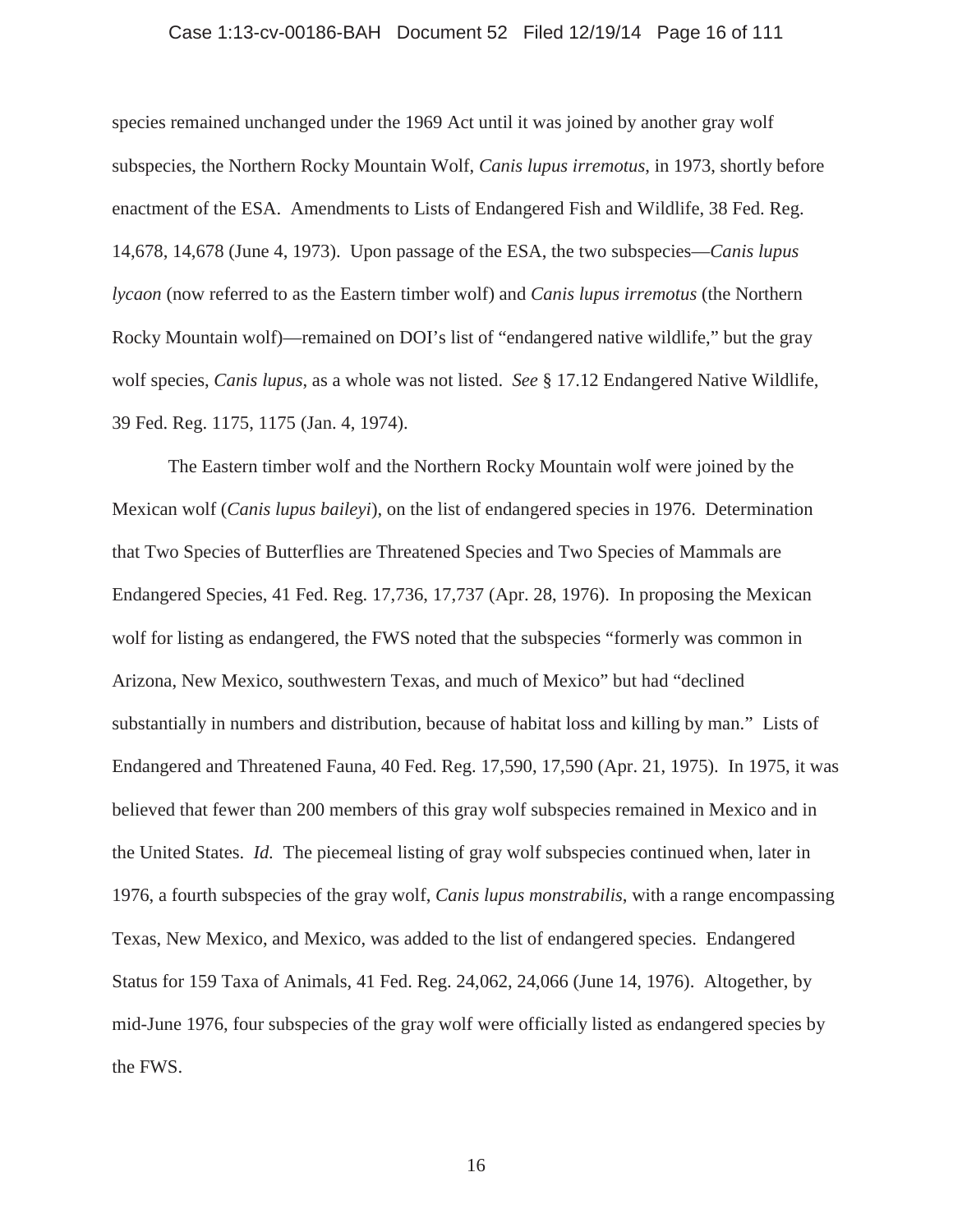#### Case 1:13-cv-00186-BAH Document 52 Filed 12/19/14 Page 17 of 111

At the same time that the FWS was adding gray wolf subspecies to the lists of federally protected species, the Commissioner of the Minnesota Department of Natural Resources petitioned the agency "seeking to exclude Minnesota from the range over which the eastern timber wolf (*Canis lupus lycaon*) is determined to be an endangered species . . . ." Eastern Timber Wolf in Minnesota, Review of Status, 39 Fed. Reg. 40,877, 40,877 (Nov. 21, 1974). This petition was considered, along with plans to address threats to the gray wolf, in a major revision of the gray wolf's listing in 1978. *See* Proposed Reclassification of the Gray Wolf in the United States and Mexico, With Proposed Critical Habitat in Michigan and Minnesota ("1977 NPRM"), 42 Fed. Reg. 29,527, 29,528 (June 9, 1977).

## **2.** *1977–78: Listing Of Gray Wolves At Taxonomic Species Level*

By 1977, the listing of gray wolves by subspecies had become "[un]satisfactory because the taxonomy of wolves [was] out of date, wolves may wander outside of recognized subspecific boundaries, and some wolves from unlisted subspecies may occur in certain parts of the lower 48 states." 1977 NPRM, 42 Fed. Reg. at 29,527. Although the gray wolf, *Canis lupus*, as a species, "formerly occurred in most of the conterminous United States and Mexico[,] [b]ecause of widespread habitat destruction and human persecution, the species now occupies only a small part of its original range in these regions." *Id.* In proposing to remove the four gray wolf subspecies from the List of Endangered and Threatened Wildlife and, instead, list the gray wolf at the higher taxonomic level of "species," the FWS "wishe[d] to recognize that the entire species *Canis lupus* is Endangered or Threatened to the south of Canada, and [FWS] considers that this matter can be handled most conveniently by listing only the species name." *Id.*

The FWS particularly focused on the eastern timber wolves in Minnesota in 1977, noting that the "original range of the subspecies . . . included most of the region from Georgia to Maine, and between the Atlantic and the Great Plains," and that range had been reduced to a single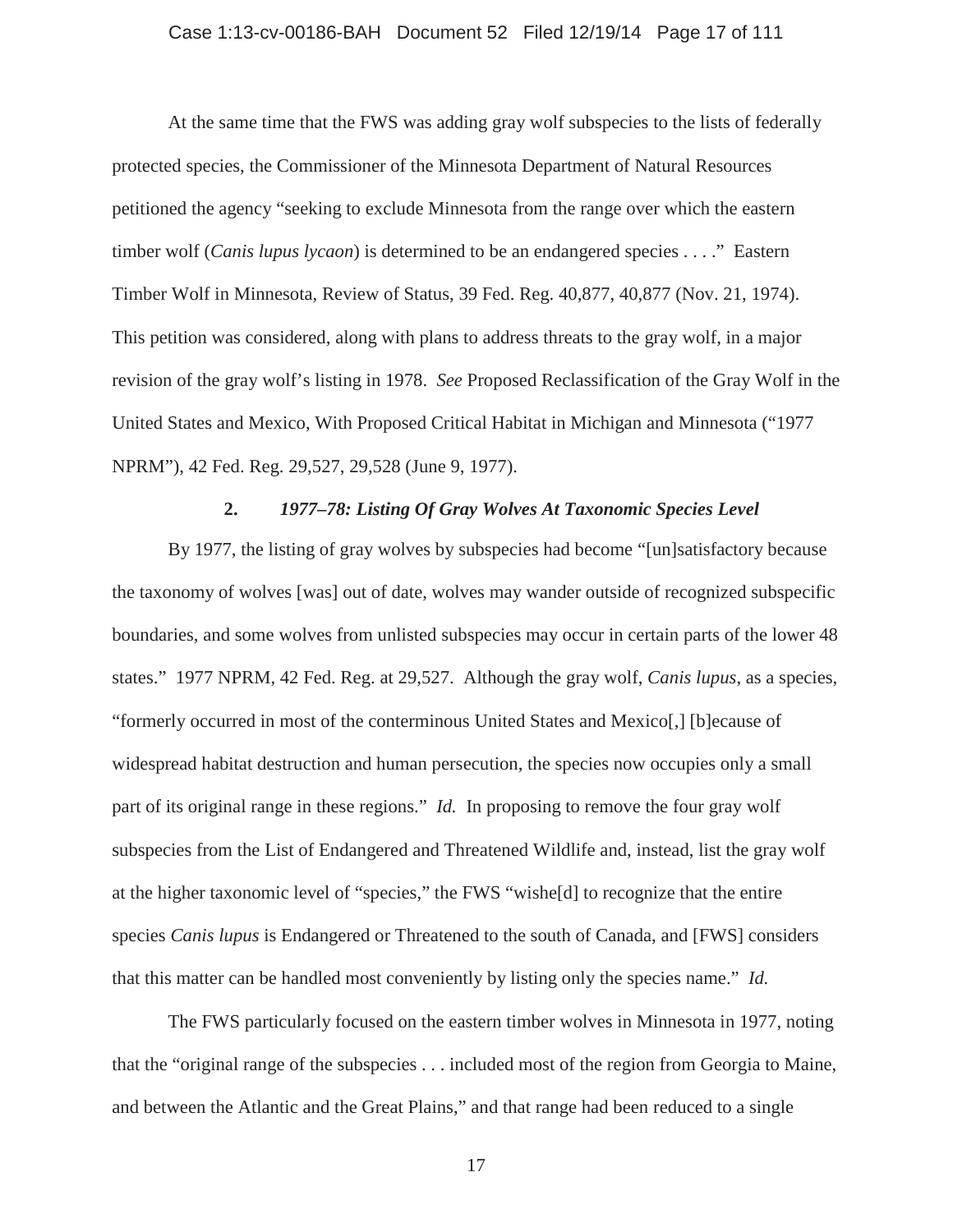#### Case 1:13-cv-00186-BAH Document 52 Filed 12/19/14 Page 18 of 111

"substantial gray wolf population . . . in northern Minnesota." *Id.* at 29,528. The FWS acknowledged that the Minnesota wolf population had survived following its listing as endangered in 1967 "and it became apparent that the species was not in immediate danger of being extirpated in the State." *Id.* While "the Minnesota population . . . represent [ed] the last significant element of a species that once occupied a vastly larger range in the lower 48 States," the FWS noted that "long term trends may be working against the wolf." *Id.* at 29,528–29. Human-wolf conflicts appeared to be increasing as the wolves began to experience "an overall increase in range," with the result that "[s]ome wolves . . . entered areas with relatively extensive human settlement and made depredations on domestic animals." *Id.* at 29,528. The FWS proposed that the gray wolf be listed as "threatened" in Minnesota and as "endangered" at the species, rather than the subspecies, level in the other 47 conterminous states. *Id.*

The 1977 NPRM, which was adopted without substantial revision, *see* Reclassification of the Gray Wolf in the United States and Mexico, with Determination of Critical Habitat in Michigan and Minnesota (the "1978 Rule"), 43 Fed. Reg. 9607, 9608 (Mar. 9, 1978), met with considerable resistance from the State of Minnesota. For example, "[t]he Governor of Minnesota stated that the wolf in Minnesota should be classified neither as Endangered nor Threatened," because, *inter alia*, "the [ESA] regulations would not allow for adequate control of depredating wolves." *Id.* Similarly, the Minnesota legislature passed a resolution calling for complete declassification of the wolf in Minnesota," stating that

the wolf population had reached carrying capacity in many areas and was expanding into areas 'not heretofore inhabited'; hardship was resulting from wolf depredations; the State had adequate resources and authority to effectively manage the wolf; and the Legislature believed it best for the State to have exclusive control of its resident wolf population.

*Id.* Despite the resistance from Minnesota, the FWS concluded that the State's expressed concerns over wolf depredations, State resources, and State autonomy, were not among those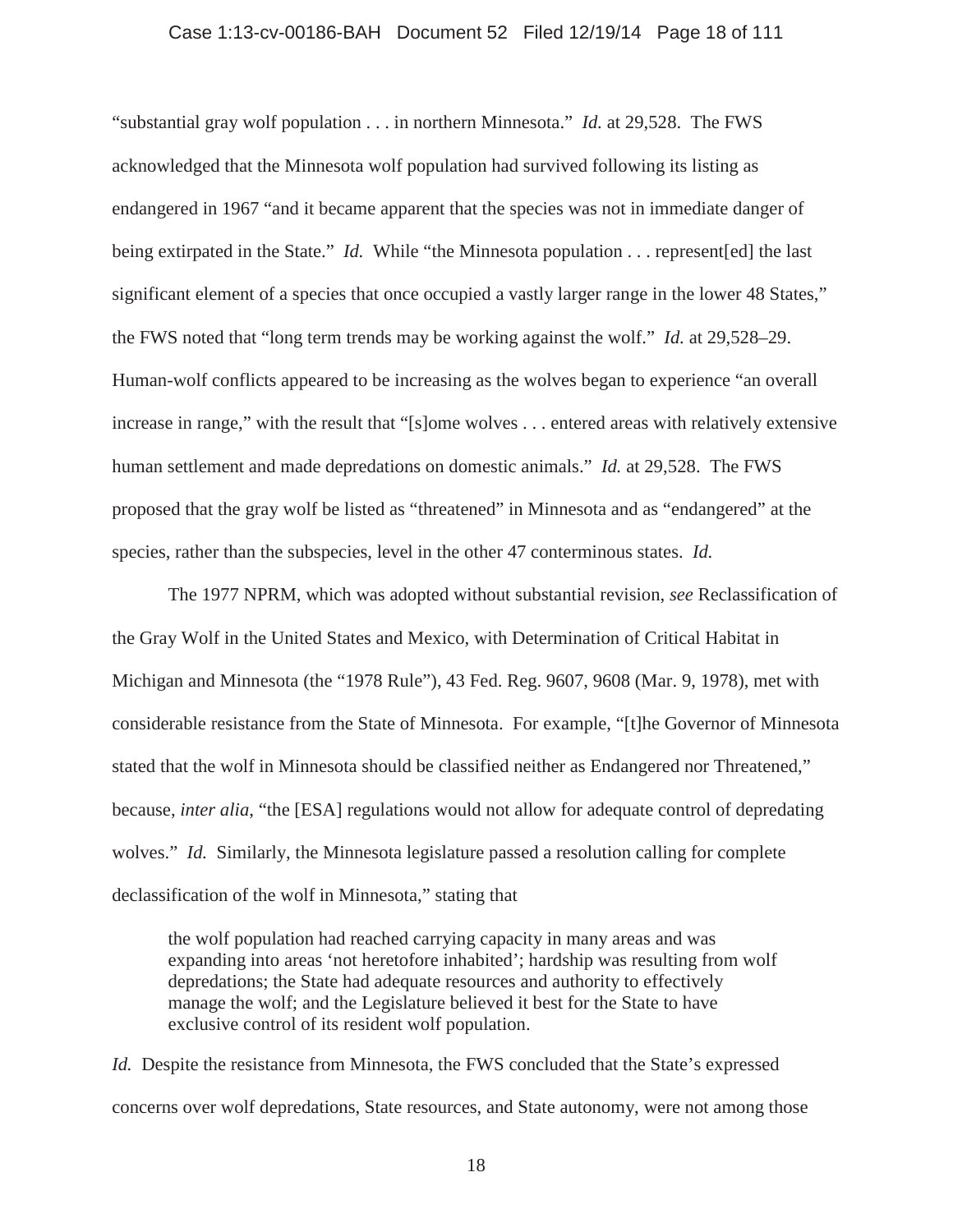#### Case 1:13-cv-00186-BAH Document 52 Filed 12/19/14 Page 19 of 111

"that may legally be considered in determining the classification of a species under the Endangered Species Act." *Id.* at 9608. The FWS further stated that "while it is recognized that the wolf may recently have increased its range in Minnesota, it is not entirely correct to say that the involved areas were 'not heretofore inhabited,' because at one time the wolf occupied the entire State." *Id.* Thus, even if the wolf had "reached carrying capacity in some parts of Minnesota," those "areas represent[ed] a comparatively small portion of the original range of the species, and population density alone will not assure long-term welfare." *Id.* 

The FWS addressed the accusations that "a small interest group" improperly influenced the classification of the gray wolf in Minnesota, stating that, to the contrary, the proposed classification of the gray wolf at the species level was "an accurate classification and proper regulations [were] being established" to protect the gray wolf in Minnesota and the other 47 conterminous states. *See id.* at 9609. At the same time that Minnesota disagreed with any designation of the Minnesota population of wolves, certain environmental groups disagreed with FWS's classification of gray wolves in Minnesota as merely "threatened," rather than "a tiny and Endangered remnant of a former wide-ranging species."<sup>7</sup> *Id.* In response to this disagreement, the FWS indicated "that no matter how the Minnesota population is viewed, it, by itself, is more properly classified as Threatened." *Id.*

The FWS also addressed concerns about the impact of the reclassification on the management of different subspecies of gray wolves. For example, the United States Forest Service "requested assurance that biological subspecies would continue to be maintained and dealt with as separate entities." *Id.* at 9609. The FWS stated it could "give this assurance,"

 $<sup>7</sup>$  None of the environmental groups expressing concern over the wolves' designation in 1978 is a party to the instant</sup> suit. *Compare* 1978 Rule, 43 Fed. Reg. at 9609 (listing environmental groups offering comments on 1977 NPRM) *with* Compl. at 1.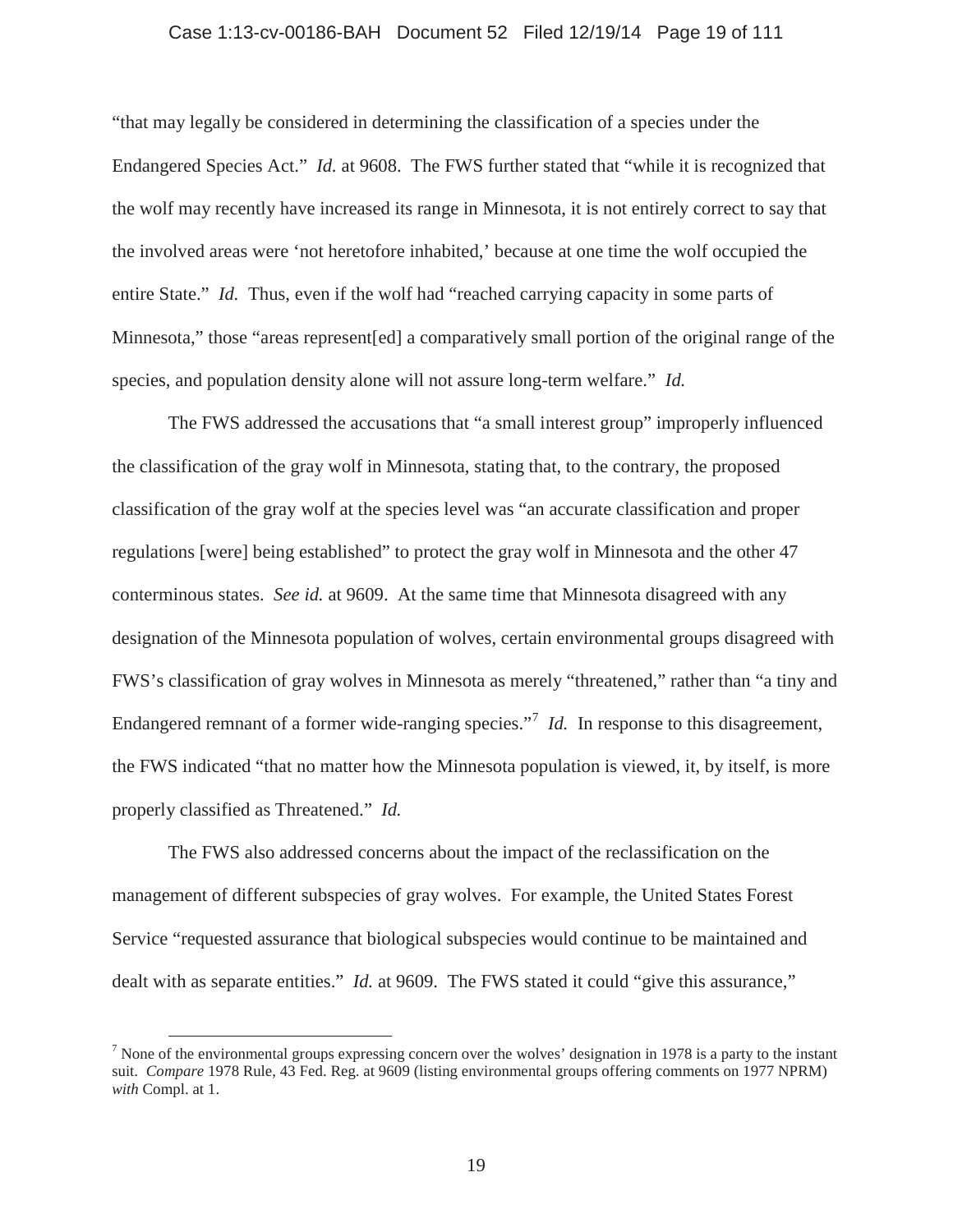#### Case 1:13-cv-00186-BAH Document 52 Filed 12/19/14 Page 20 of 111

without an explanation of the legal basis for such differential treatment. *See id.* Similarly, the North American Wolf Society posited that removing subspecies designations for gray wolves "could jeopardize efforts to locate and maintain stocks of the various subspecies," but the FWS offered "the firmest assurance that it will continue to recognize valid biological subspecies for purposes of its research and conservation programs." *Id.* at 9610.

Relying on the pre-1978 definition of "species" in the ESA, which did not contain the term "distinct population segment," the FWS found that, for the purposes of the listing, "the gray wolf (*Canis lupus*) group in Mexico and the 48 conterminous States of the United States, other than Minnesota, is being considered as one 'species', and the gray wolf group in Minnesota is being considered as another 'species.'" *Id.* In applying the five factors to determine whether the two species were endangered or threatened, as required by Section 4(a) of the ESA, the FWS explained, first, in considering "[t]he present or threatened destruction, modification, or curtailment of its habitat or range," that the Minnesota population of gray wolves "represent[ed] the last significant element of a species that once occupied a vastly larger range in the lower 48 States, and long-term trends may be working against the wolf." *Id.* at 9611. With respect to the second factor, "[o]verutilization for commercial, sporting, scientific, or educational purposes," the FWS found that "[d]irect killing by man . . . has been the major direct factor in the decline of wolves in the conterminous United States" and that "[w]olves still are regularly shot, especially when they appear in settled areas that are not part of their regular range. Illegal killing is a problem in Minnesota and other areas where the wolf still occurs." *Id.* With regard to the final three factors, the FWS cited the "confusing taxonomy of wolf subspecies" and the lack of nonfederal protections in some states as evidence of the "inadequacy of existing regulatory mechanisms," while cautioning that the inability to kill wolves "that may be attacking livestock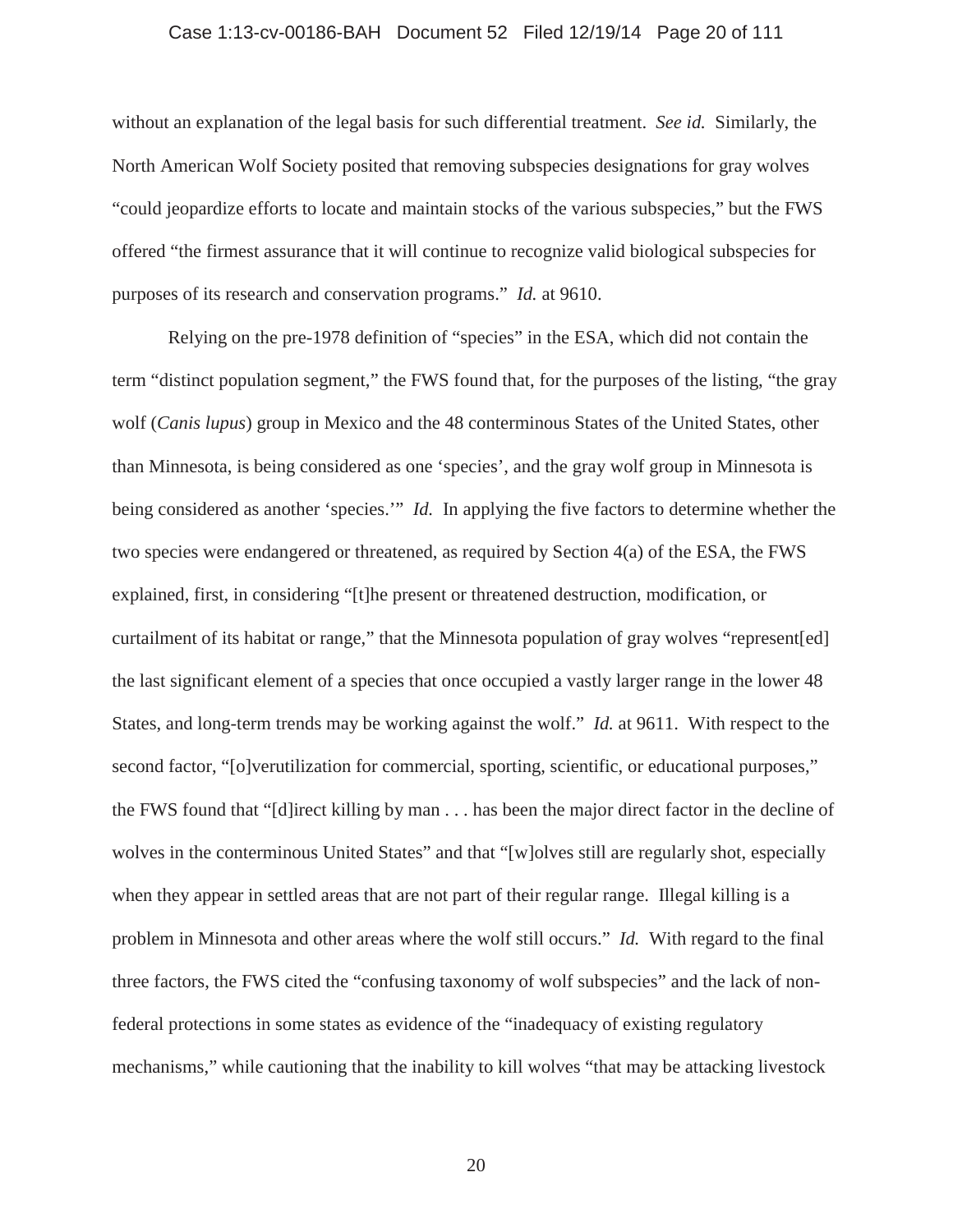#### Case 1:13-cv-00186-BAH Document 52 Filed 12/19/14 Page 21 of 111

and pets" could be "creating an adverse public attitude toward the whole species." *Id.* The new classification took effect April 10, 1978. *Id.* at 9607.

After the reclassification of the gray wolf in 1978, the FWS re-affirmed the propriety of the species' listing status in 1989 and 1990 when considering and rejecting petitions to remove the gray wolf from the List of Endangered and Threatened Wildlife. *See* Notice of Finding on Petition to Delist the Gray Wolf (the "1989 Petition"), 54 Fed. Reg. 16,380, 16,380 (Apr. 24, 1989); Notice of Finding on a Petition to Delist the Gray Wolf (Canis lupus) (the "1990 Petition"), 55 Fed. Reg. 49,656, 49,656 (Nov. 30, 1990). The 1989 Petition, filed by a private citizen, argued that "wolves are in no danger of total extinction," citing a Minnesota wolf population of 1,500. 1989 Petition at 16,380. The FWS found that the citizen's "brief petition did not present any significant information bearing on the status" of the gray wolf and that "the best scientific and commercial information available to the Service indicates the goals of the gray wolf recovery plans have not been met and the present classification of the wolf is correct." *Id.*

The 1990 Petition, filed by the Farm Bureau Federations of Wyoming, Montana, and Idaho, took a different tack in challenging the 1978 listing decision for the gray wolf species. 1990 Petition at 49,656. This petition contended that "gray wolves are hybridizing with other canids, especially coyotes," and, consequently, "[t]he gray wolf is not a species, and thus is not eligible for listing and protection under the" ESA or, in the alternative, the FWS could not "distinguish 'pure' wolves from hybrid wolves so it is impossible to effectively carry out a program designed for the eventual recovery of the gray wolf." *Id.* After reviewing the references submitted by the Farm Bureau Federations and other scientific literature, the FWS found that populations of non-hybridized gray wolves did exist and that genetic evidence did not support the Farm Bureau Federations' arguments. *Id.* at 49,656–57. Moreover, the FWS pointed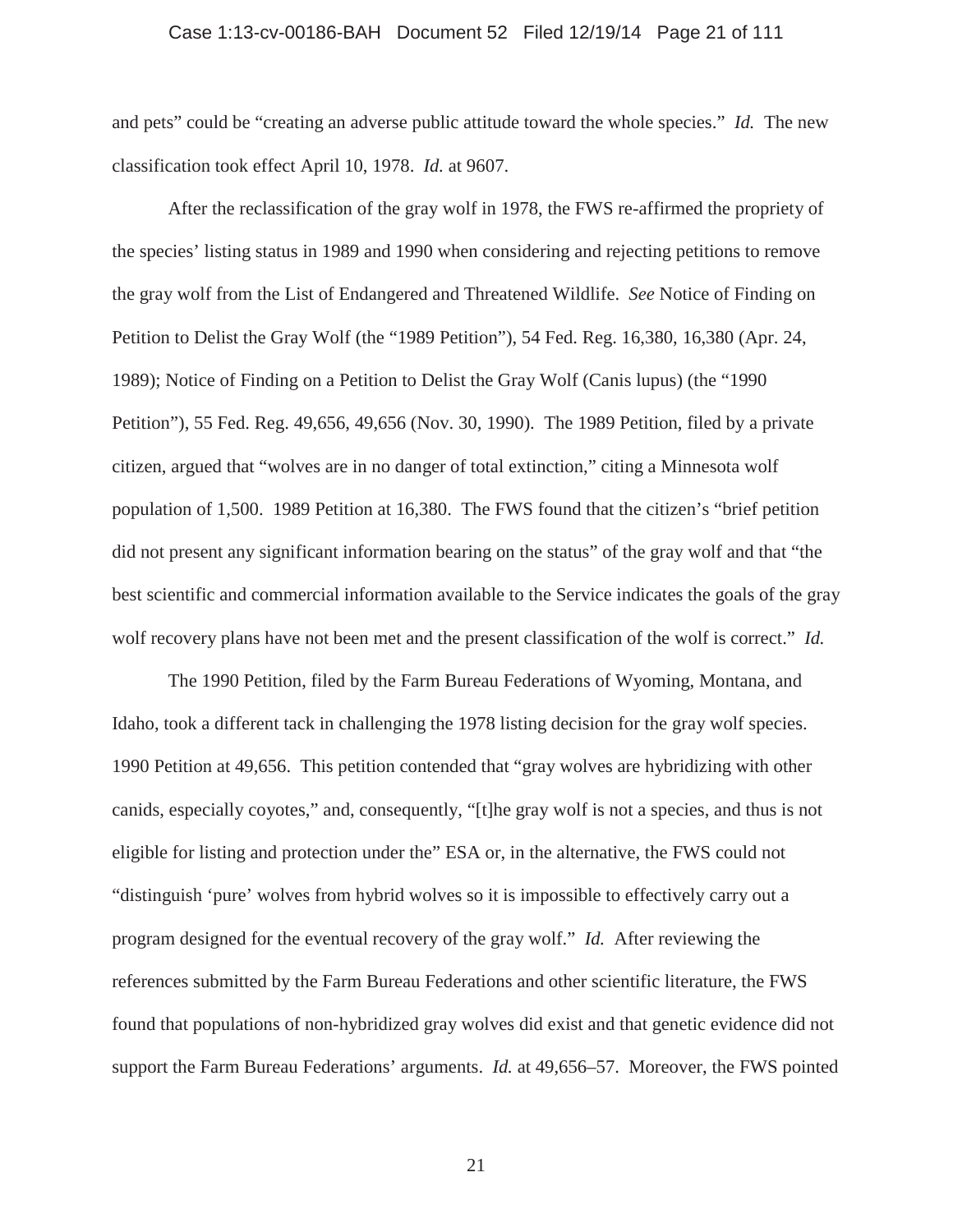#### Case 1:13-cv-00186-BAH Document 52 Filed 12/19/14 Page 22 of 111

out that it was "not permitted to consider the probability of successfully recovering a species when making a decision to list or delist a species" and, therefore, that the ability to delineate "pure" wolves from hybrids was essentially irrelevant. *Id.* at 49,658. The FWS concluded that "[t]he best scientific and commercial data available support continued listing for the gray wolf." *Id.*

\*\*\*

In sum, since the enactment of the first legislation to protect endangered species in 1966, all gray wolves in the lower 48 States have been brought under federal protection. Although the FWS initially listed subspecies of the gray wolf in a piecemeal fashion, by 1978 the agency had rejected that practice in favor of listing the gray wolf species, *Canis lupus*, as endangered in every conterminous State, except Minnesota, where it was separately listed as threatened. As described next, after listing the gray wolf at the species taxonomic level, the FWS took steps to recover the gray wolf in Minnesota and elsewhere, including with the 1992 Eastern Timber Wolf Recovery Plan, which figures prominently in the instant challenged Final Rule.

#### **C. 1978-2000: General Recovery Efforts And The 1992 Recovery Plan**

The ESA requires federal agencies to "seek to conserve endangered species and threatened species and . . . utilize their authorities in furtherance of the purposes of [the ESA]." 16 U.S.C. § 1531(c). Consistent with this statutory mandate, the FWS undertook significant efforts to recover the gray wolf, including reintroducing wolves to areas where they were previously abundant but had been extirpated. Such experimental populations were reintroduced into the Northern Rocky Mountain region, Establishment of a Nonessential Experimental Population of Gray Wolves in Central Idaho and Southwestern Montana, 59 Fed. Reg. 60,266, 60,266 (Nov. 22, 1994), and the Southwestern United States, Establishment of a Nonessential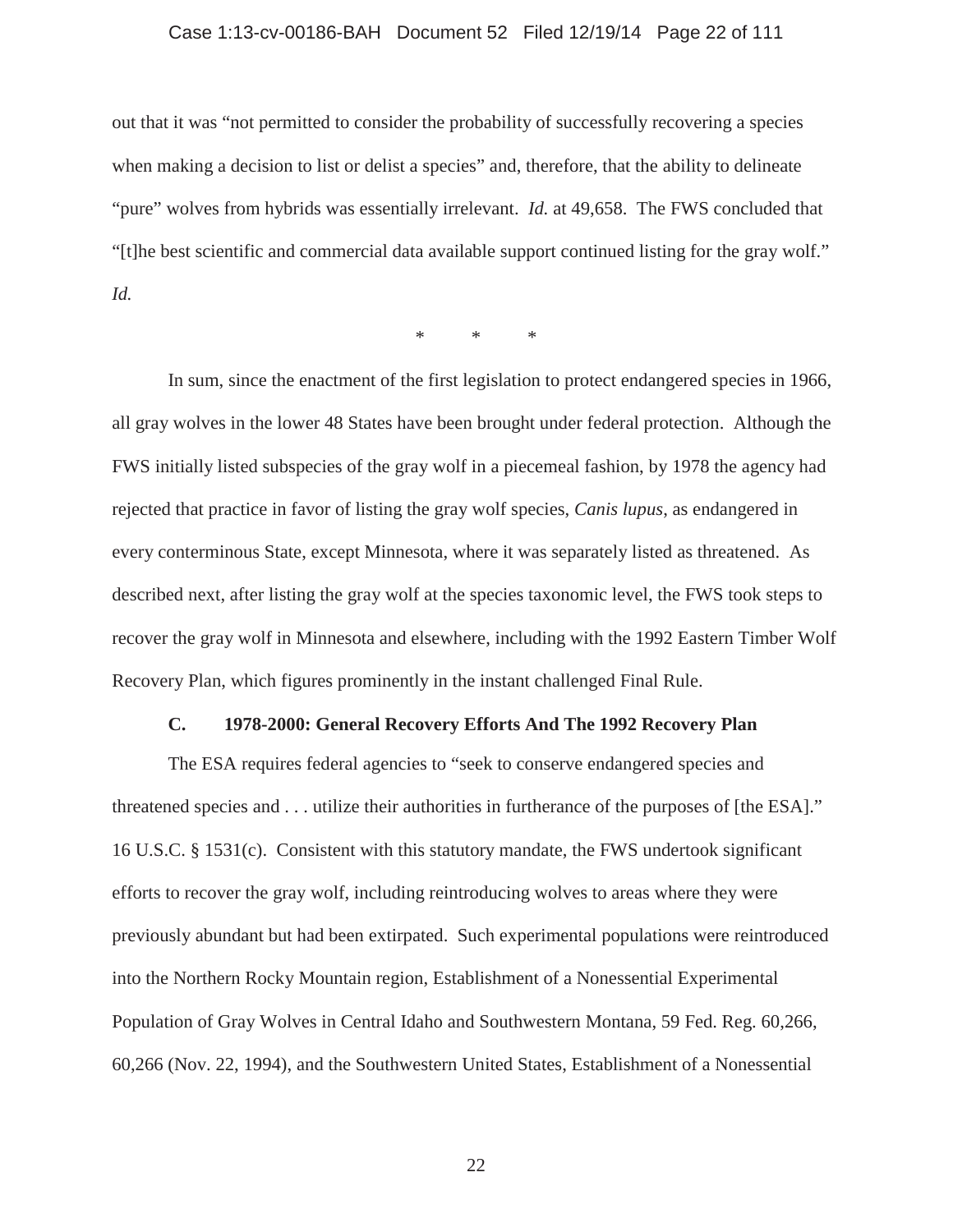#### Case 1:13-cv-00186-BAH Document 52 Filed 12/19/14 Page 23 of 111

Experimental Population of the Mexican Gray Wolf in Arizona and New Mexico, 63 Fed. Reg. 1752, 1752 (Jan. 12, 1998), in the 1990s.

To assist in accomplishing these goals, the ESA requires DOI to "develop and implement plans," known as recovery plans, "for the conservation and survival of endangered species and threatened species." 16 U.S.C. § 1533(f)(1). Recovery plans must incorporate, *inter alia*, "a description of such site-specific management actions as may be necessary to achieve the plan's goal for the conservation and survival of the species," and "objective, measurable criteria which, when met, would result in a determination . . . that the species be removed from the list." *Id.* § 1533(f)(1)(B). An initial recovery plan for the eastern timber wolf was prepared and approved in 1978 and revised in 1992. *See* AR Ex. A (U.S. Fish and Wildlife Service, *Recovery Plan for the Eastern Timber Wolf* (1992) (the "Recovery Plan")) at 2A, ECF No. 45-1.<sup>8</sup>

The Recovery Plan set out a "recovery objective" for the eastern timber wolf "subspecies" of "delisting." Recovery Plan at 5A. As of 1992, "[a] stable and growing population estimated at 1550 to 1750 wolves . . . exist[ed] in Minnesota," an additional "45 to 60 wolves comprise [d] a second population in northern Wisconsin and the Upper Peninsula of Michigan," and an isolated population of "thirteen or fourteen wolves . . . [existed] in Isle Royale National Park, Michigan." *Id.* These wolves inhabited parts of Minnesota, Michigan, and Wisconsin, "about three percent of [their] original range," after formerly inhabiting "most of the eastern United States and southeastern Canada." *Id.* at 11A. The three states of Minnesota, Wisconsin, and Michigan (hereinafter "the Tri-State Area") were "believed" to have "sufficient suitable habitat . . . to achieve the recovery criteria." *Id.* at 5A.

<sup>&</sup>lt;sup>8</sup> Citations to page numbers of documents contained in the Administrative Record refer to the "Bates" stamp number that appears in the lower right corner of each Administrative Record page.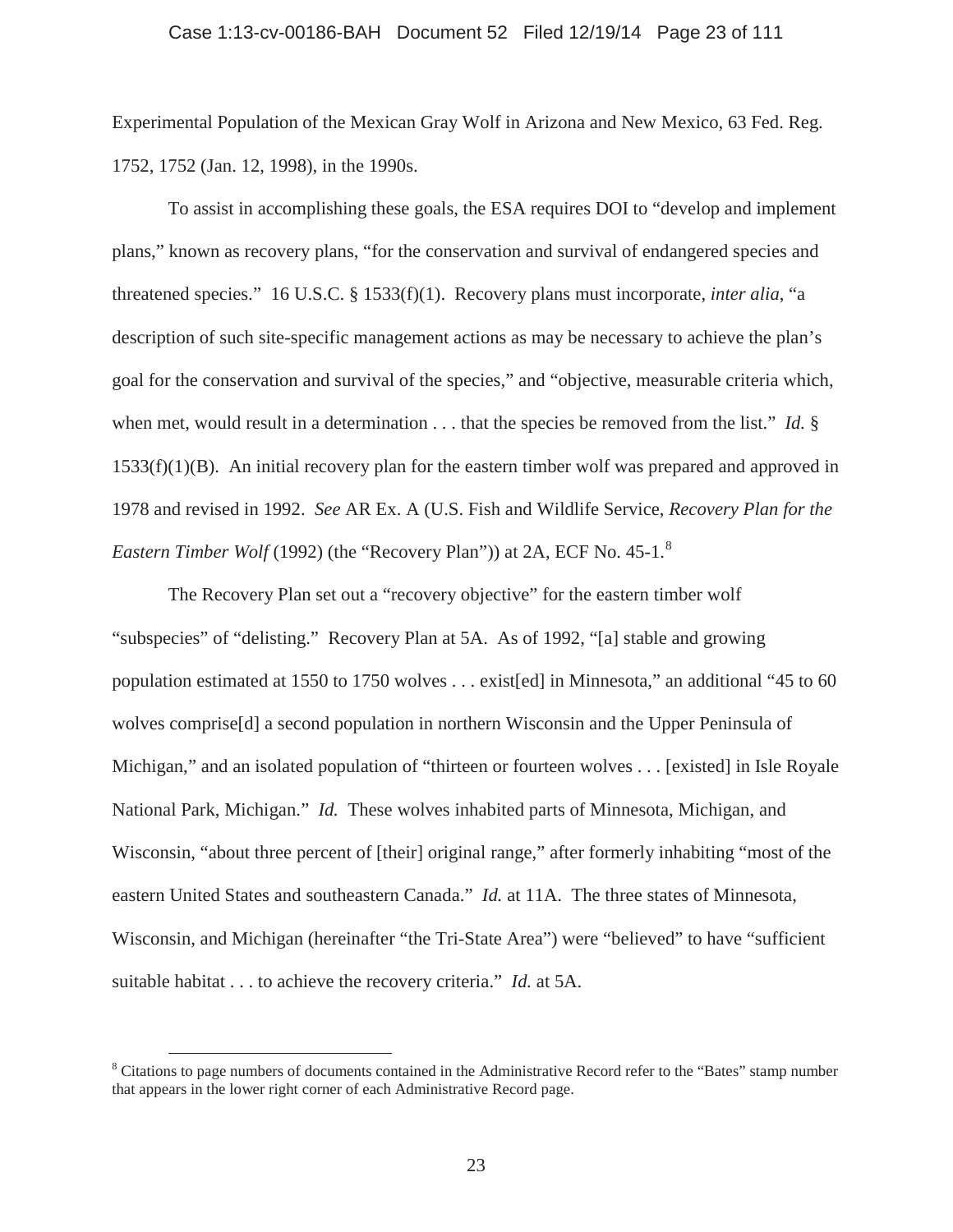#### Case 1:13-cv-00186-BAH Document 52 Filed 12/19/14 Page 24 of 111

To qualify as "recovered," the eastern timber wolf had to have "[a]t least two viable populations within the 48 [conterminous] United States," including a "stable or growing" Minnesota population and "a second population outside of Minnesota and Isle Royale . . . having at least 100 wolves in late winter if located within 100 miles of the Minnesota wolf population" or at least 200 wolves "if located beyond that distance." *Id.* The need for at least two populations was consistent with the "basic concept of conservation biology that a species can never be assumed to be secure from extinction if only a single population exists" since the "only satisfactory means of reducing the threat of extinction from an unexpected catastrophe is to ensure that more than a single population is established prior to declaring the species recovered." *Id.* at 25A. Moreover, "ideal multiple recovery populations should: (1) be completely separated from each other so as to eliminate the possibility of transmission of disease, parasites, etc. from one population to the other, thereby potentially transferring a catastrophe," while still being close enough to allow some exchange of genetic material. *Id.* at 25A–26A. The Recovery Plan considered the "immigration corridor between the Minnesota and Wisconsin/Michigan populations [to be] narrow," which would keep "the threat of disease transmission . . . at an acceptably low level" for a second viable population to be established in Wisconsin and Michigan apart from the Minnesota wolves. *Id.* at 26A.

The Recovery Plan listed five factors as "critical to the long-term survival of the eastern timber wolf:"

(1) large tracts of wild land with low human densities and minimal accessibility by humans, (2) ecologically sound management, (3) availability of adequate wild prey, (4) adequate understanding of wolf ecology and management, and (5) maintenance of populations that are either free of, or resistant to, parasites and diseases new to wolves or are large enough to successfully contend with their adverse effects.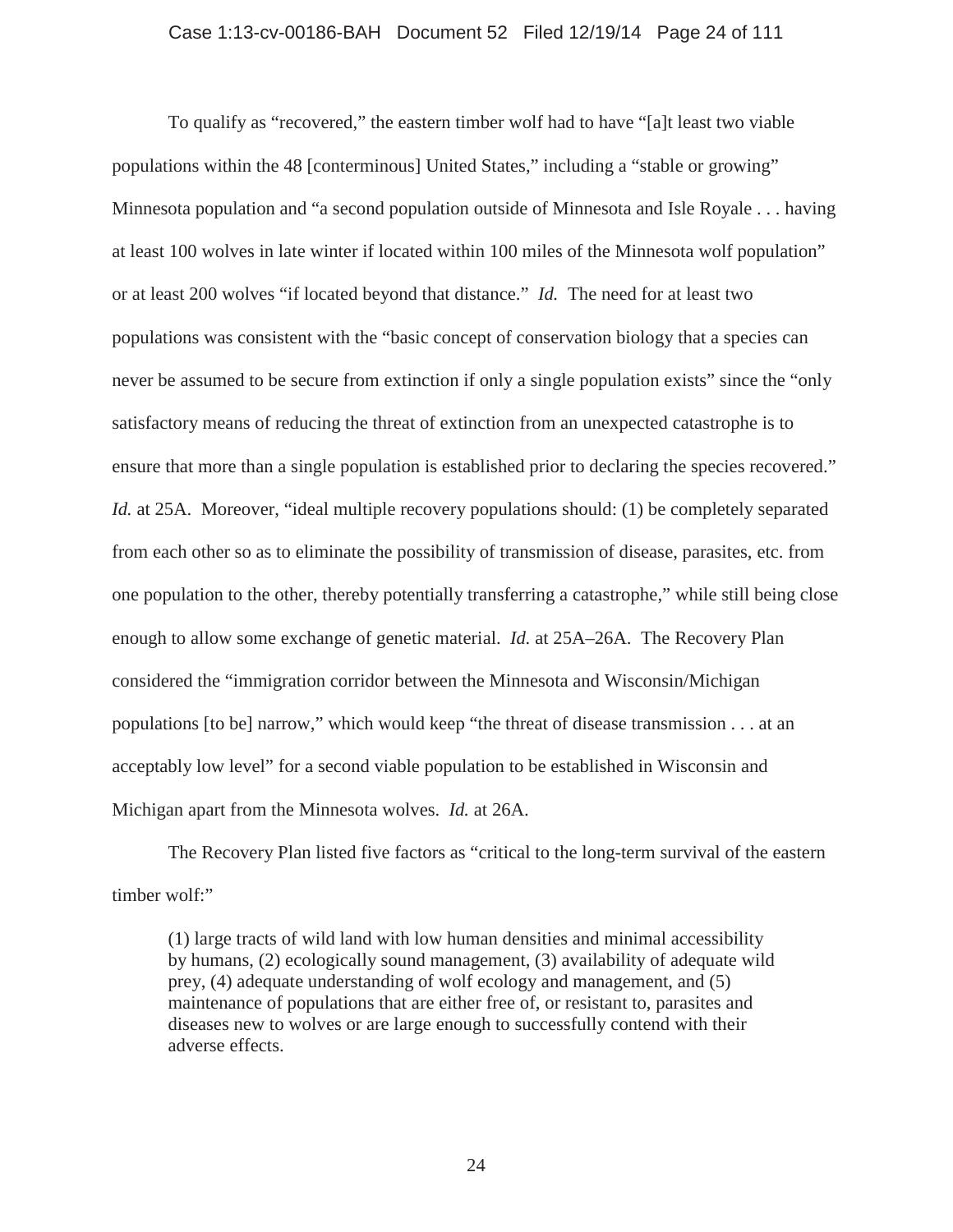#### Case 1:13-cv-00186-BAH Document 52 Filed 12/19/14 Page 25 of 111

*Id.* at 17A. With respect to the first factor, maintaining tracts of wild land, the Recovery Plan noted that wolf packs generally range over twenty to 214 square miles and the Recovery Plan "estimated that a minimum of 4,000 to 5,000 square miles" with low road density and sparse human habitation was necessary to maintain a viable wolf population. *Id.* at 19A. Northeastern Minnesota was identified as "primary wolf range," and the southern, more populated portions of the State, was considered "peripheral range." *See id.* at 15A–16A.

The second factor, ecologically sound management, included providing "protection where needed to help restore the eastern timber wolf to areas of its original range and to preserve a naturally functioning population that can serve as a living museum, as a scientific subject, and as a reservoir to repopulate adjacent areas." *Id.* at 21A. Noting that wolves in Minnesota have "begun to colonize" portions of Minnesota even beyond the "peripheral range," including "a high proportion of intensively farmed areas" in the southern portion of the state, *id.* at 16A, the Recovery Plan expressed support for taking wolves when they stray into such areas, *see id.* at 21A ("Zone 5 [southern Minnesota] is not suitable for wolves. Wolves found there should be eliminated by any legal means.").<sup>9</sup>

Regarding the third and fourth factors, the Recovery Plan suggested reintroduction of some prey species to the wolves' range, including the woodland caribou, and continuing public education efforts since "considerable misinformation still exists among several segments of the Minnesota and Michigan population," necessitating the continued provision of "concerted information and education." *Id.* at 23A. With respect to the final factor, the Recovery Plan briefly noted that since "the wolf's range has been reduced, parasites and diseases may become

<sup>&</sup>lt;sup>9</sup> The Recovery Plan discussed the impact of the eastern timber wolf on Minnesota's livestock industry, noting that "[a]pproximately five cattle are claimed lost per 10,000, and approximately twelve sheep per 10,000, in wolf range per year," and that "[t]he Minnesota Department of Agriculture has paid compensation for livestock killed by wolves averaging \$26,762 per year." Recovery Plan at 12A.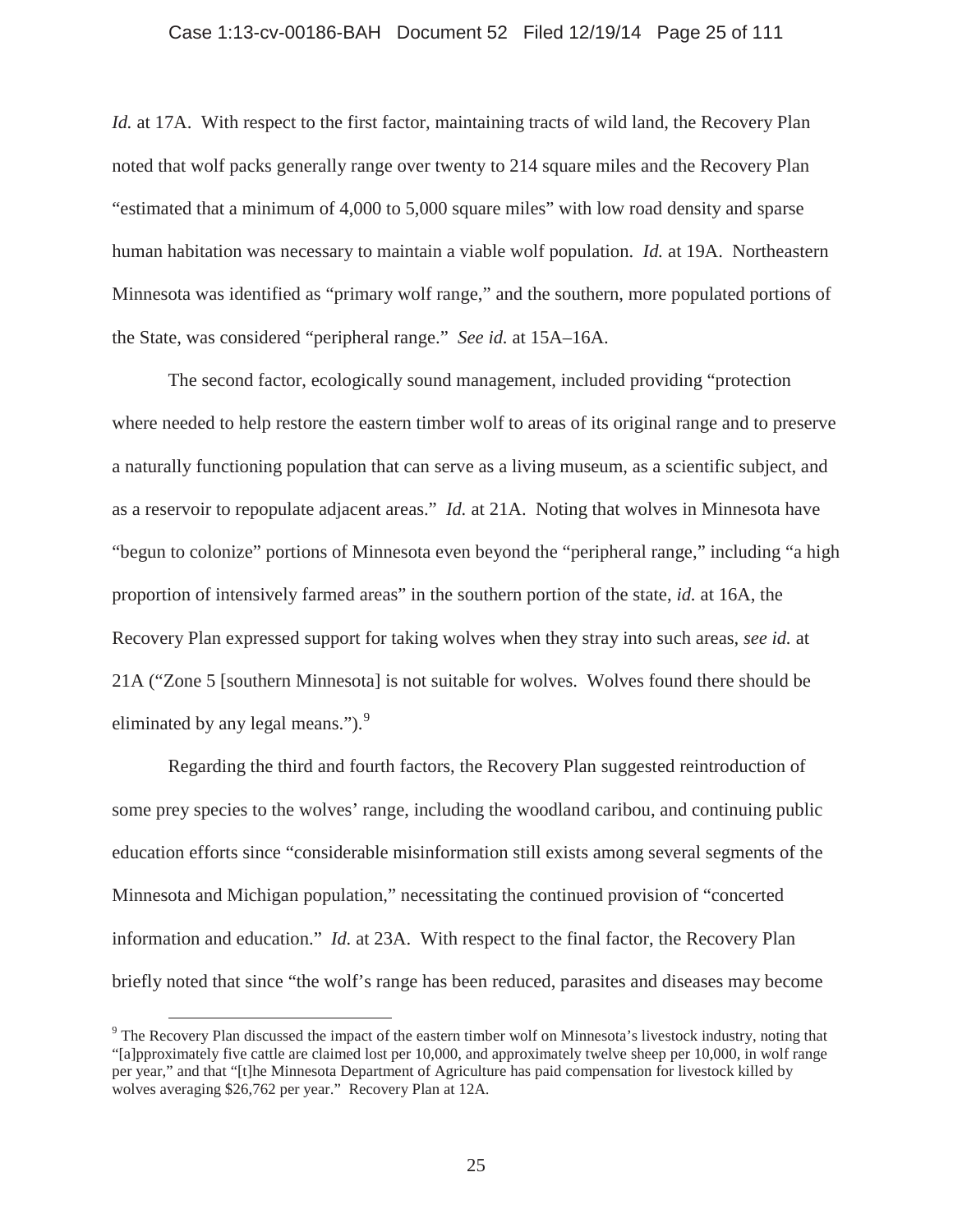#### Case 1:13-cv-00186-BAH Document 52 Filed 12/19/14 Page 26 of 111

more significant mortality factors." *Id.* at 13A. In particular, the Recovery Plan noted that "over half of the variation in annual pup production and a third of the variation in wolf population change in the Superior National Forest" was caused by a single canine disease, canine parvovirus ("CPV"). *Id.* Thus, "CPV could be important in limiting isolated or disjunct wolf populations such as those in Wisconsin and Michigan." *Id.* Indeed, the Recovery Plan cautioned that "[w]olf populations will be able to survive only if they are somehow able to contend with these new threats" from disease. *Id.* at 23A–24A. Nevertheless, the Recovery Plan cited scientific evidence that a wolf population can support "annual mortality of 28 percent to 50 percent" while remaining "healthy, productive wolf populations." *Id.* at 17A (internal citations omitted).

To maintain the species post-recovery, i.e., post delisting, the Recovery Plan envisioned that certain regulations would remain in place in Minnesota, including a ban on the taking of wolves, except in circumstances of depredation control, in certain areas of the state and substantial efforts to improve the habitat of the wolves' prey. *See id.* at 28A. The Recovery Plan cautioned that "future circumstances are unpredictable and those that now exist could change drastically." *Id*. Consequently, the Recovery Plan advocated taking "[a] conservative approach . . . when one is dealing with threatened or endangered populations," such as the Minnesota wolves. *Id.* The Recovery Plan concluded that "it is important to explore all possibilities and to give the highest priority throughout this entire recovery plan to the biological and ecological considerations" because "[t]hey are the only ones that will be significant 100 years from now." *Id.* at 30A.

### **D. 2000 to Present: Attempts To Delist The Gray Wolf**

Beginning in 2000, eight years after the last revision of the eastern timber wolf recovery plan, the FWS published a proposed rule "to change the classification of the gray wolf (*Canis lupus*)... [because] the species' current classification is no longer appropriate throughout most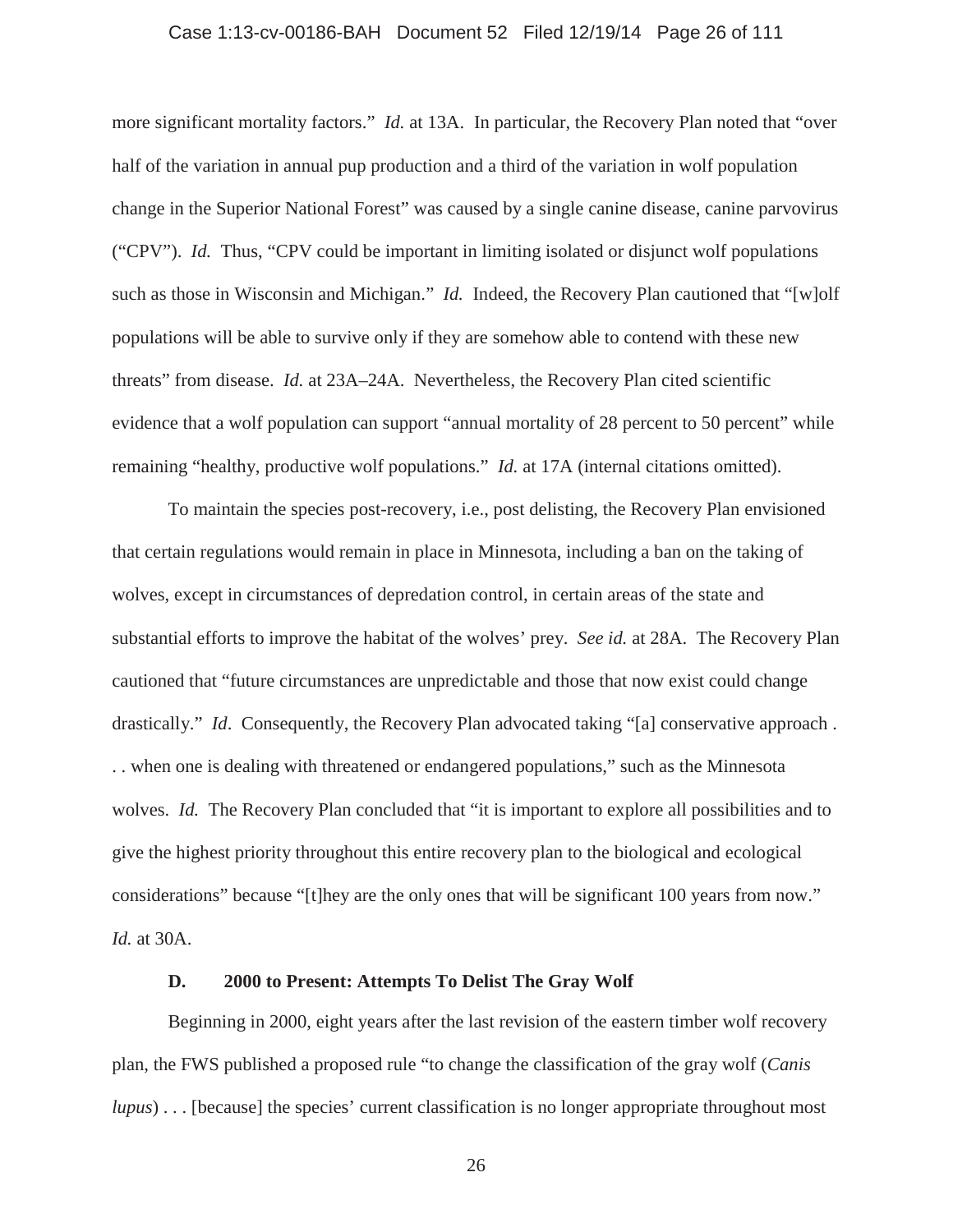#### Case 1:13-cv-00186-BAH Document 52 Filed 12/19/14 Page 27 of 111

of its range." Proposal to Reclassify and Remove the Gray Wolf From the List of Endangered and Threatened Wildlife in Portion of the Conterminous United States; Proposal To Establish Three Special Regulations for Threatened Gray Wolves, 65 Fed. Reg. 43,450, 43,450 (July 13, 2000). The proposed rule touched off more than a decade of litigation over the appropriate classification of the gray wolf. *See infra*. Since the Final Rule at issue in this case is the latest chapter of that dispute, examination of the previous iterations of proposed classification changes, to which successful challenges were raised, is useful context for evaluating the current challenge.

#### **1.** *The 2003 Rule*

The proposed rule published in 2000 took effect on April 1, 2003. *See* Final Rule to Reclassify and Remove the Gray Wolf From the List of Endangered and Threatened Wildlife in Portions of the Conterminous United States; Establishment of Two Special Regulations for Threatened Gray Wolves (the "2003 Rule"), 68 Fed. Reg. 15,804, 15,804 (Apr. 1, 2003). The 2003 Rule divided the endangered gray wolf species into "three distinct population segments:" an Eastern DPS and Western DPS, in which gray wolves were reclassified as "threatened," and a Southwestern DPS, in which gray wolves remained endangered. *Id.* at 15,804. Regulations substantially similar to those in effect in Minnesota since 1978 regarding the taking of wolves were applied "to most of the Eastern DPS," the effect of which would have been to relax restrictions on the killing of wolves in those states. *See id.*; 1978 Rule, 43 Fed. Reg. at 9612– 9615. In sixteen states, mainly in the southern and eastern portions of the United States, gray wolves were "removed from the protections of the [ESA] . . . where the species historically did not occur." 2003 Rule, 68 Fed. Reg. at 15,804. The FWS explained this part of the proposal, stating that the "1978 listing of the gray wolf throughout the 48 States and Mexico was partially in error," thus justifying the delisting in those southern and eastern states. *See id.* at 15,859.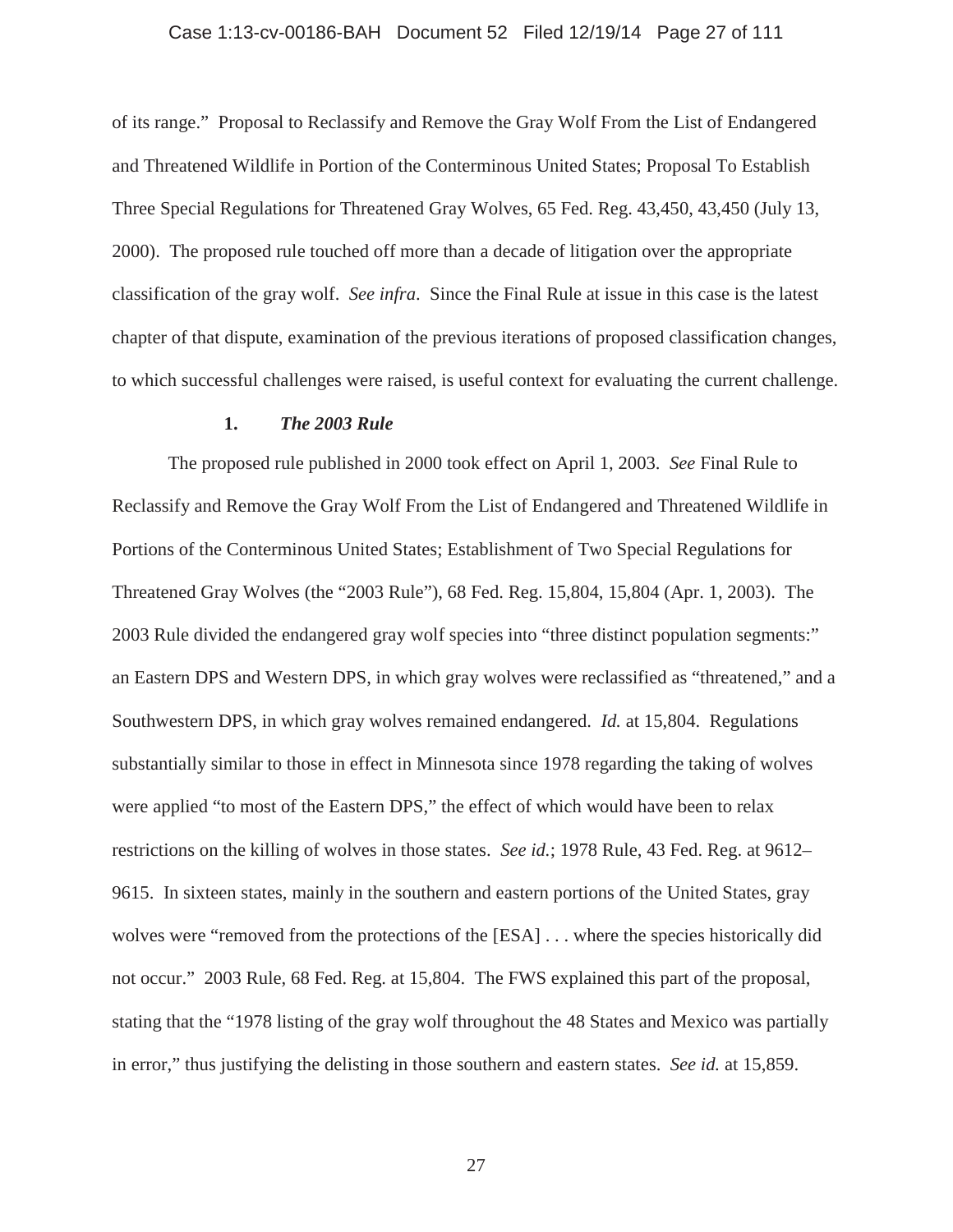#### Case 1:13-cv-00186-BAH Document 52 Filed 12/19/14 Page 28 of 111

The 2003 Rule contained one significant change from its original proposal that is of particular relevance to the instant case. The agency had initially proposed to delist gray wolves outside the boundaries of the four proposed DPSs since the FWS had "no plans to restore gray wolves in those areas" and, in the agency's view, "there was no reason to maintain the [ESA's] protection for any gray wolves that might turn up there." *Id.* at 15,826. Based on "further analysis of the [ESA] and [its] implementing regulations," the FWS determined that its proposal was contrary to the ESA and the statutory requirements for delisting a "species." *Id.* Specifically, the agency noted that the ESA

does not provide for delisting a species in parts of its listed historical range because restoration of wolves in these areas is unnecessary, *even if wolf recovery is proceeding successfully in other areas*. Delisting can *only* occur when a species (or subspecies or DPS) is recovered, when it is extinct, or when the original data or analysis that led to the listing was in error.

*Id.* (emphasis added). The 2003 Rule was challenged as invalid under the ESA and the APA by environmental groups in two Federal district courts. *Defenders of Wildlife v. Sec'y, U.S. Dep't of the Interior* (*Oregon Wolves*), 354 F. Supp. 2d 1156, 1158–59 (D. Or. 2005); *Nat'l Wildlife Fed'n v. Norton* (*Vermont Wolves*), 386 F. Supp. 2d 553, 557 (D. Vt. 2005). Both courts sided with the plaintiffs and vacated the 2003 Rule, but for slightly different reasons. *See Oregon Wolves*, 354 F. Supp. 2d at 1174 (enjoining and vacating 2003 Rule); *Vermont Wolves*, 386 F. Supp. 2d at 568 (vacating and remanding 2003 Rule for reconsideration). These court decisions are discussed below.

## *a) The* Oregon Wolves *Challenge*

In *Oregon Wolves*, the district court rejected the FWS's delisting of the wolves in the proposed Eastern DPS (comprising, roughly, the upper Midwest and the Northeastern United States) and Western DPS (comprising, roughly, the Rocky Mountain West and the Pacific Northwest) because the "justification for not considering threats to large areas of suitable habitat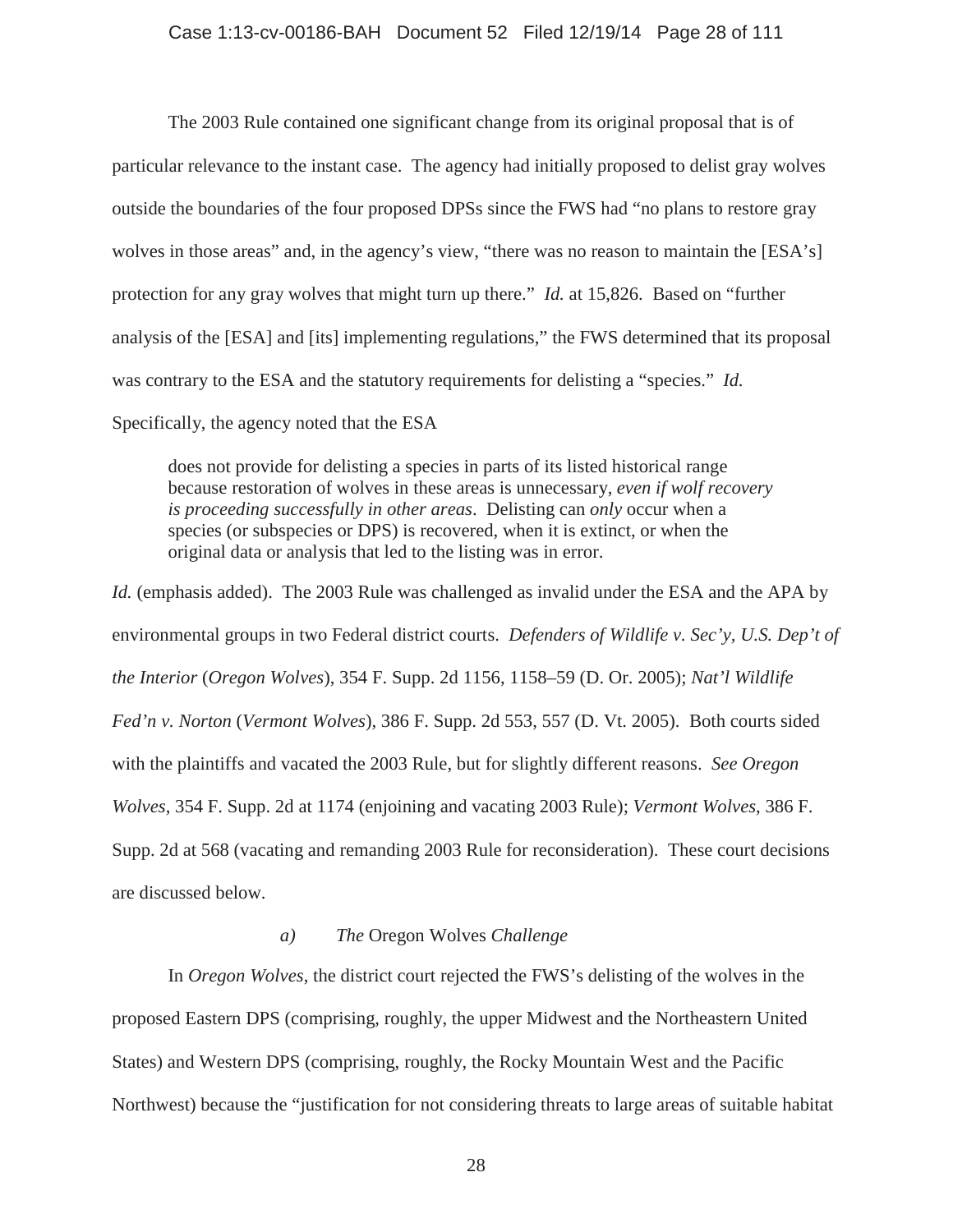#### Case 1:13-cv-00186-BAH Document 52 Filed 12/19/14 Page 29 of 111

. . . [was] unreasonable." *Oregon Wolves*, 354 F. Supp. 2d at 1168. The 2003 Rule acknowledged that viable wolf habitat existed within the historic range of the gray wolf, for instance, in Maine, New York, the Dakotas, and Washington, but the FWS considered that territory, which was not then-inhabited by gray wolves, to be "insignificant." *See id.* at 1167–68. The FWS reached that conclusion because gray wolves were not in danger of extinction within the core recovery areas in Minnesota, Michigan, and Wisconsin (for the proposed Eastern DPS) and in Idaho, Montana, and Wyoming (for the proposed Western DPS). *See id.* Consequently, in the FWS's view, since the gray wolf, as a species, would survive in the Tri-State Area and the Rocky Mountain West, any other suitable habitat in the gray wolf's historic range was "insignificant." *Id.* at 1168.

The *Oregon Wolves* court flatly rejected the agency's interpretation, stating that the FWS had limited "the phrase 'significant portion of [a species'] range'" in the definition of "endangered species" so much that, by definition, virtually any DPS that contained an area where a population of vertebrates lived would qualify for delisting. *See id.* at 1168–69. Such an "interpretation runs counter to Congressional intent," because the FWS's interpretation of "significant portion of [a species'] range" erroneously equated the gray wolf's "viability within the DPS," with the viability of the gray wolf at the species taxonomic level. *See id.* The *Oregon Wolves* court found that such a limitation "ignores the statutory modification [in the ESA] to protect species in '*any* portion of its range.'" *Id.* at 1168. (quoting H.R. Rep. No. 93-412 (1973)) (emphasis in original). In effect, the *Oregon Wolves* court found that the FWS's interpretation turned the definition of "endangered species" on its head: rather than determining, as the ESA mandates, whether a species was *threatened* with extinction in any significant portion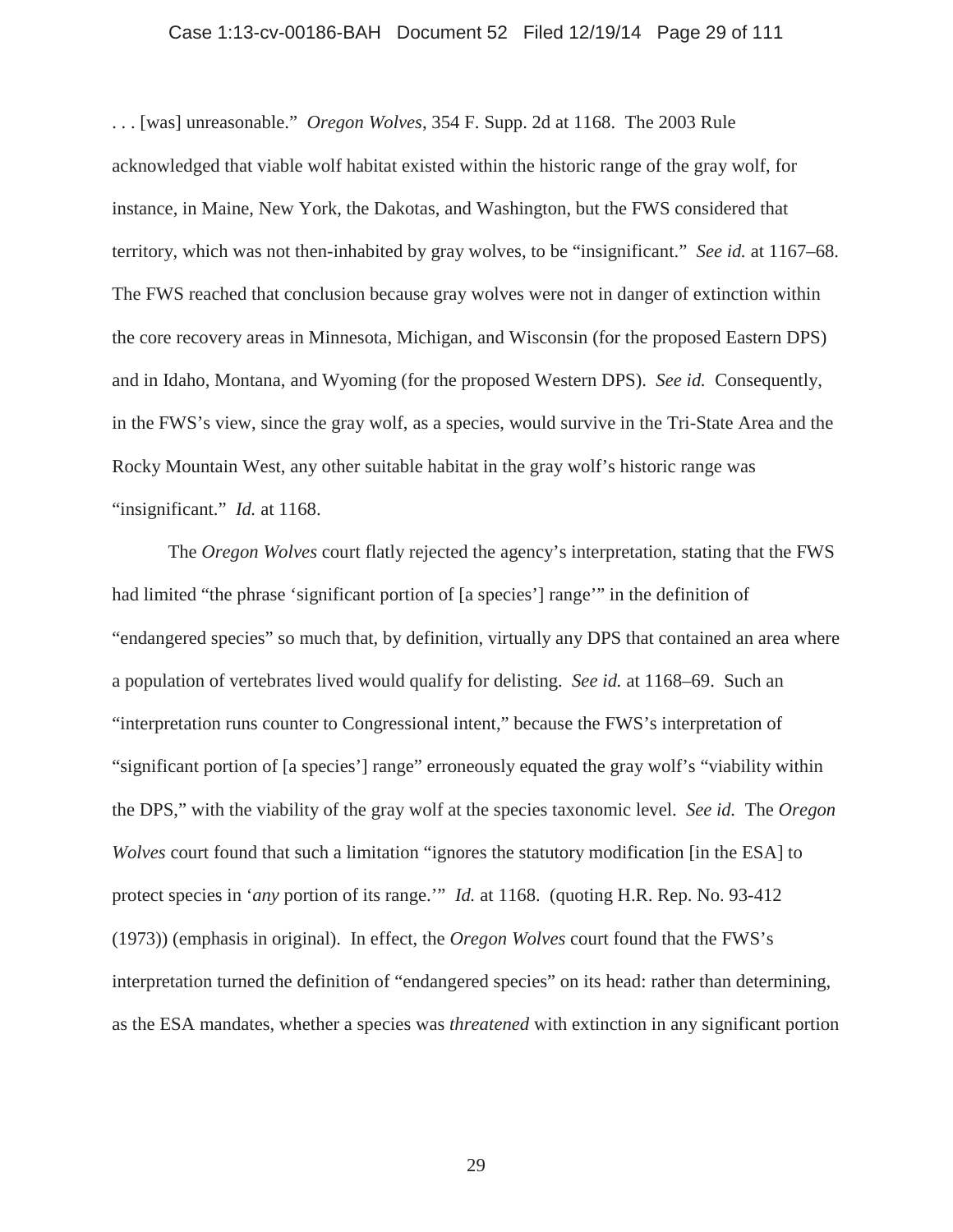#### Case 1:13-cv-00186-BAH Document 52 Filed 12/19/14 Page 30 of 111

of its range, the FWS was determining whether a species was *viable* in any significant portion of its range and, if so, finding the rest of the species' historical range to be insignificant. *See id*.

In addition, the *Oregon Wolves* court found that the FWS had erroneously created large DPS designations that "encompass[ed] the wolf's entire historical range," rather than "drawing a line around the distinct populations in the Western Great Lakes and the Northern Rockies." *Id.* at 1171. The court observed that "the conservation status of populations within each DPS varies dramatically," which was an "inversion of" and "inconsistent with the [agency's] DPS Policy." *Id.* Since the DPSs were overbroad, the *Oregon Wolves* court found that the FWS failed to apply properly the five factors for listing evaluations found in the ESA to vast swathes of territory encompassed by the proposed DPSs, in violation of the statute. *Id.* at 1172. Even though the 2003 Rule would have only downlisted the gray wolf from "endangered" to "threatened" in two of the three DPSs, leaving the endangered listing unchanged in the third DPS, the *Oregon Wolves* court concluded that the corresponding reduction in protection under the ESA was harmful to the gray wolf as a species. *See id.* at 1173. Consequently, the *Oregon Wolves* court vacated the 2003 Rule.

## *b) The* Vermont Wolves *Challenge*

The plaintiffs in *Vermont Wolves* were a different group of environmental groups than those that brought the *Oregon Wolves* action. *See Vermont Wolves*, 386 F. Supp. 2d at 557. The *Vermont Wolves* plaintiffs challenged the 2003 Rule as violative of the ESA and the APA because, *inter alia*, the FWS "(1) failed to provide the public with adequate notice and opportunity for comment on the Eastern DPS; (2) designated DPSs that violate the [ESA]; [and] (3) arbitrarily determined that the gray wolf is not at risk in a significant portion of its range." *Id.* at 559.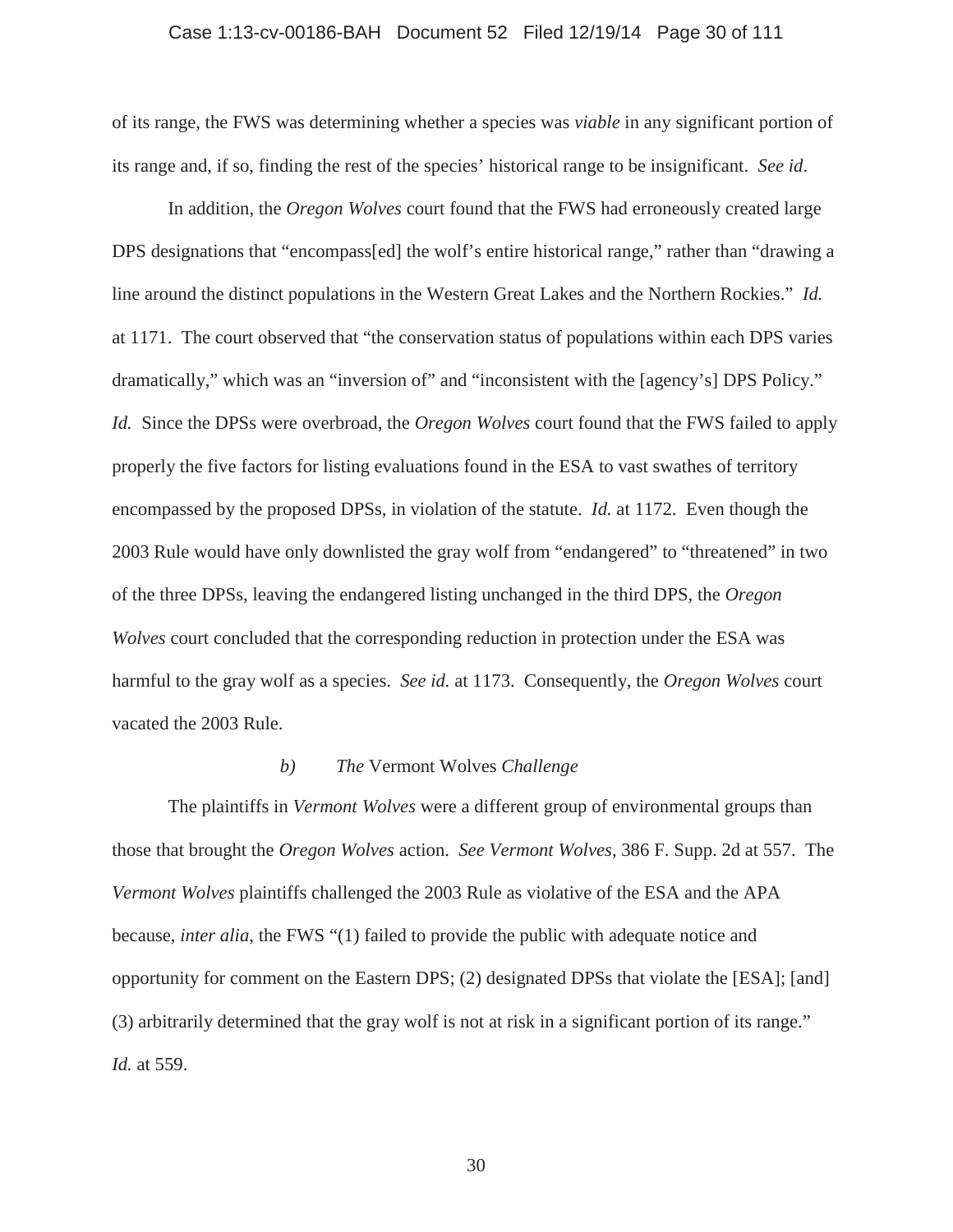#### Case 1:13-cv-00186-BAH Document 52 Filed 12/19/14 Page 31 of 111

The *Vermont Wolves* court agreed with the plaintiffs that the FWS failed to provide an adequate opportunity for notice and comment since the proposed version of the 2003 Rule would have created four DPSs, including a "Northeastern DPS," and the final 2003 Rule included only three DPSs, with the entire land mass previously identified as a separate Northeastern DPS subsumed within the newly designated "Eastern DPS." *Id.* at 561–62. This, the court found, constituted a substantial deviation, such that the FWS was required—and failed—to provide a period for notice and comment as required by the APA. *Id.* at 562.

The court also, similarly to the *Oregon Wolves* court, rejected the FWS's interpretation of its authority to define the boundaries of DPSs. *Id.* at 564–65. The FWS explained that because the gray wolf was already a listed entity at the species taxonomic level, the agency had to account for all of the historical range in which the species was listed as "endangered" or "threatened," in the new DPSs , which range consisted of the conterminous 48 states, so that there was no "non-DPS remnant." *See id.* According to the FWS, this left "only two options": "(1) delist the Northeast [DPS] for extinction or original listing error, or (2) incorporate [the Northeast] geographic area into the nearest DPS." *Id.* at 564. The agency chose the second option, which the *Vermont Wolves* court described as "'lump[ing] together' a core population," i.e.*,* the gray wolf population in the Tri-State Area, "with a low to non-existent population," in the Northeastern United States. *Id.* at 565.

The *Vermont Wolves* court concluded that the agency's action was prohibited by the ESA. *Id.* At the time the 2003 Rule was promulgated, virtually no gray wolves were extant in the Northeast and the FWS was prohibited by the structure and purpose of the ESA from designating a non-existent "population" of gray wolves in the Northeast as a DPS. *See id.* at 564 (noting that "a wolf population must exist for the Secretary to designate a DPS"). In "lump[ing]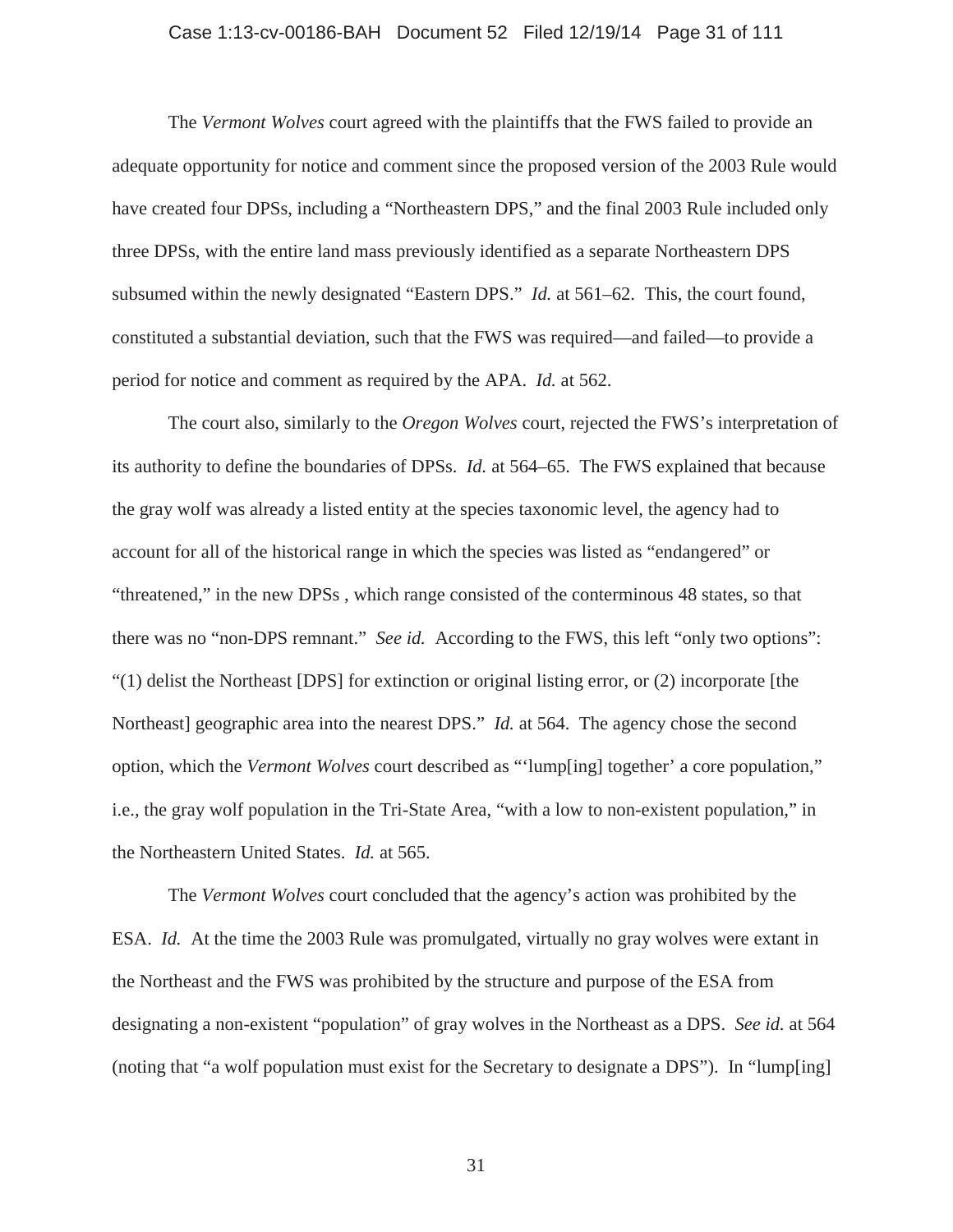#### Case 1:13-cv-00186-BAH Document 52 Filed 12/19/14 Page 32 of 111

the Northeast in with wolves in the Midwest to create the Eastern DPS," the FWS avoided the problem of creating a DPS for non-existent animals, but created another problem of skipping the necessary step of applying the ESA's five statutory factors to determine if the gray wolf was still endangered or threatened in the Northeast. *See id.* at 564–65. The *Vermont Wolves* court found that the FWS violated the ESA and its own policy for designating DPSs by failing to review the factors mandated by the ESA for the Northeast but nonetheless combining the Northeast DPS with the Midwest to create the "Eastern" DPS. *Id.* at 565.<sup>10</sup>

The *Vermont Wolves* court further opined that even if the DPS's boundaries had been drawn properly, the FWS erroneously applied the five statutory listing factors to designate DPSs. *See id.* at 566. Specifically, in evaluating whether the gray wolf was threatened with extinction throughout all or a significant portion of its range within each of the three proposed DPSs, the FWS reviewed the threats to and conditions of the core population of wolves in a DPS, rather than the threats and conditions for wolves throughout the entire geographic area covered by the DPS. *See id.* at 565. This practice, the court found, was "contrary to the plain meaning of the ESA phrase 'significant portion of its range.'" *Id.* at 566. In other words, the *Vermont Wolves* court found that the FWS could not ignore the conditions gray wolves faced outside of their core population areas in the Tri-State Area and the northern Rocky Mountain West when determining if gray wolves were threatened or endangered within the much larger areas covered by the Eastern and Western DPSs, respectively. *See id.* The *Vermont Wolves* court held that these fundamental errors, independently and in combination, required that the 2003 rule be vacated and remanded for reconsideration. *Id.* at 568.

<sup>&</sup>lt;sup>10</sup> The *Vermont Wolves* court concluded that the FWS's creation of three recovery plans instead of a single, national recovery plan for the gray wolf was entitled to *Chevron* deference and declined to find the FWS had violated the ESA by doing so. *Vermont Wolves*, 386 F. Supp. 2d at 568.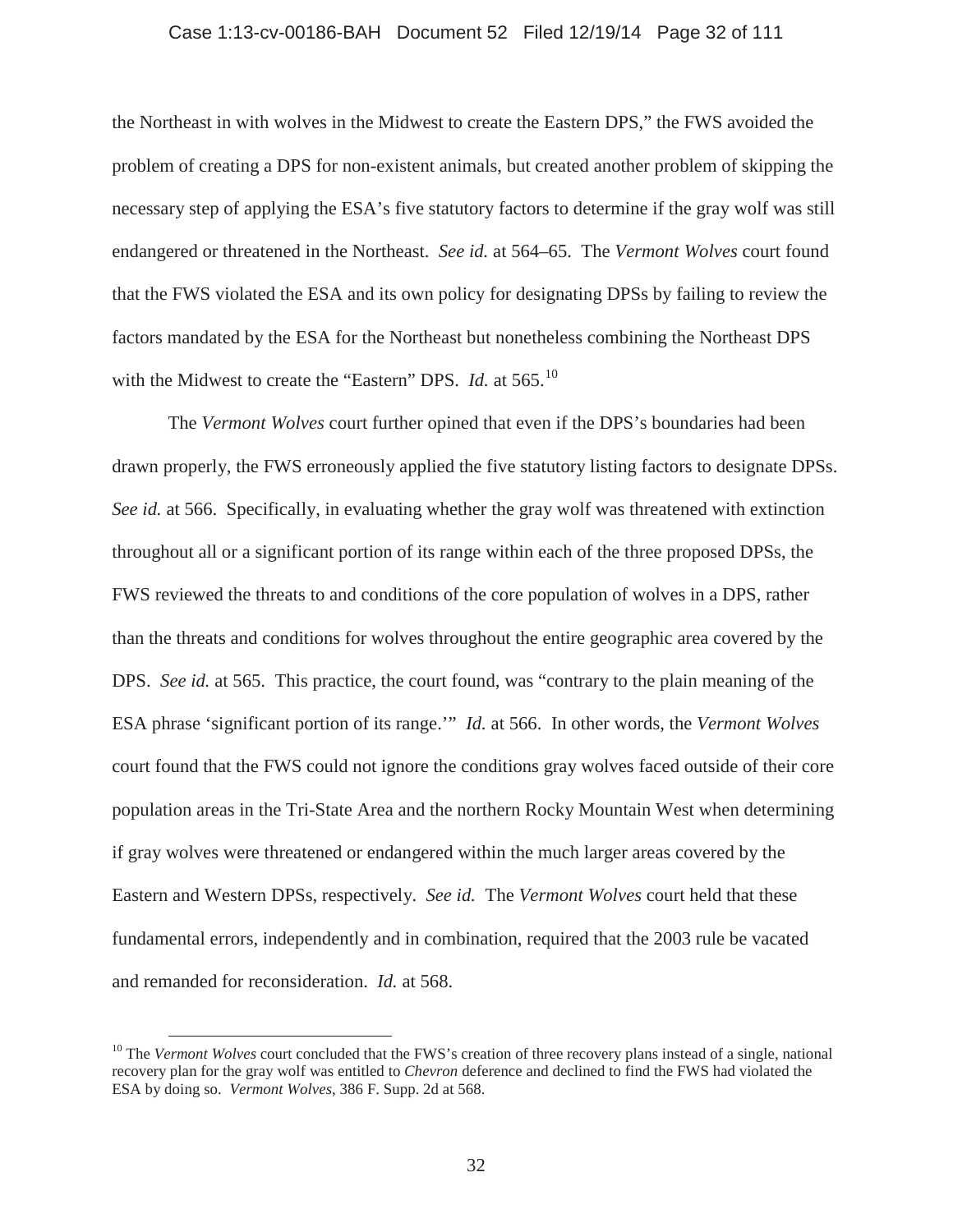\*\*\*

The 2003 Rule, which was predicated on the FWS's interpretation of its authority to create DPSs to reduce protections for population segments of a species already listed as endangered or threatened, was rejected in its entirety by two district courts in two different circuits, with both courts concluding that the agency was not permitted to designate a DPS without consideration of the status of the listed species in its historic range and the entire range covered by the DPS. The 2003 Rule was vacated and remanded, which led to the FWS's next attempt to delist the gray wolf, culminating in a new rule in 2007.

## **2.** *The 2007 Rule*

In the immediate aftermath of the 2003 Rule's vacatur in *Oregon Wolves*, Wisconsin requested "authority to implement a depredation control program with respect to the endangered gray wolf pursuant to" § 1539 of the ESA, which allows the FWS to permit "any act otherwise prohibited" by 16 U.S.C. § 1538 "for scientific purposes or to enhance the propagation or survival of the affected species." 16 U.S.C. § 1539(a)(1)(A); *Humane Soc'y of U.S. v. Kempthorne* (*2006 Wolves*), 481 F. Supp. 2d 53, 57 (D.D.C. 2006) (Kollar-Kotelly, J.), *vacated as moot*, 527 F.3d 181, 182 (D.C. Cir. 2008). The FWS granted the permit and authorized "the lethal take of up to 34 wolves in 2005." *2006 Wolves*, 481 F. Supp. 2d at 57. This Court vacated that permit and issued a permanent injunction after determining that the FWS "failed to provide an opportunity for notice and comment before issuing the 2005 []permit." *Id*. (discussing *Defenders of Wildlife v. Norton (2005 Wolves*), Civil Action No. 05-1573 (D.D.C. 2005) (Huvelle, J.)). Before the injunction was imposed, "29 of the 34 wolves authorized to be lethally taken in Wisconsin had already been killed." *Id.*

Undeterred, Wisconsin reapplied for a permit to kill an even greater number of depredating, endangered wolves, which the FWS granted, after a notice and comment period, in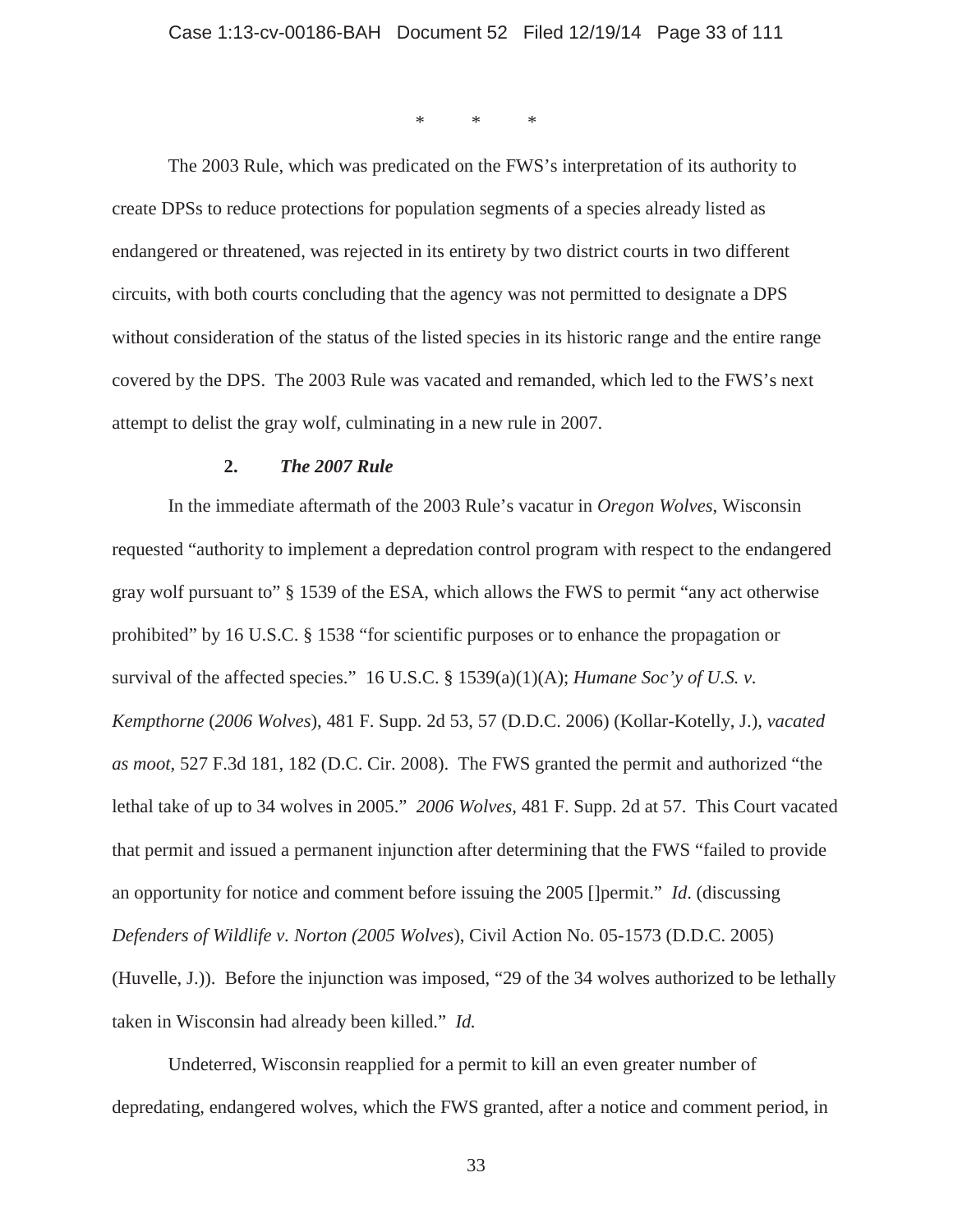#### Case 1:13-cv-00186-BAH Document 52 Filed 12/19/14 Page 34 of 111

April 2006. *2006 Wolves* at 57–58. The FWS granted the permit on the grounds that "in the absence of adequate measures to control known depredating wolves, public support for wolf recovery and wolf reintroduction programs will likely erode and individuals will resort to illegal killing to protect their pets and livelihood." *Id.* at 58 (citation omitted). That permit, which would have allowed the killing of "up to 43 endangered wolves for depredation control purposes," was challenged in this Court by a group of conservation and animal rights groups including the plaintiffs in the instant matter. *Id.*

Once again, the FWS's action was invalidated, the permit was vacated, and the FWS was enjoined from allowing "any further killing of gray wolves pursuant to the" permit at issue. *Id.* at 72. The *2006 Wolves* court found that allowing endangered wolves to be killed, purportedly to "foster[] greater social tolerance for wolves," *id.* at 54, ran counter to the plain language, intent, and legislative history of the ESA and could not be permitted, *see generally id.* Indeed, the *2006 Wolves* court noted that the FWS had failed to remedy the perceived logical deficiency pointed out by the *2005 Wolves* court, which had observed "I have a hard time understanding the notion you kill the wolves to save the wolves." *Id.* at 63 (citation omitted). The *2006 Wolves* court was "similarly confounded by Defendants' approach as applied to an *endangered* species in light of the language found in [16 U.S.C.  $\S$  1539(a)(1)(A)], which the Court finds on its face would preclude a lethal depredation control program." *Id.* (emphasis in original).

About one month before the FWS approved Wisconsin's second application for a permit to kill depredating wolves, the FWS proposed a new rule removing entirely Wisconsin's wolves, along with the rest of the wolves in the Midwest, from the List of Endangered and Threatened Wildlife by "establish[ing] the Western Great Lakes Distinct Population Segment (WGL DPS) of the gray wolf (*Canis lupus*)," encompassing essentially the same land area at issue in the Final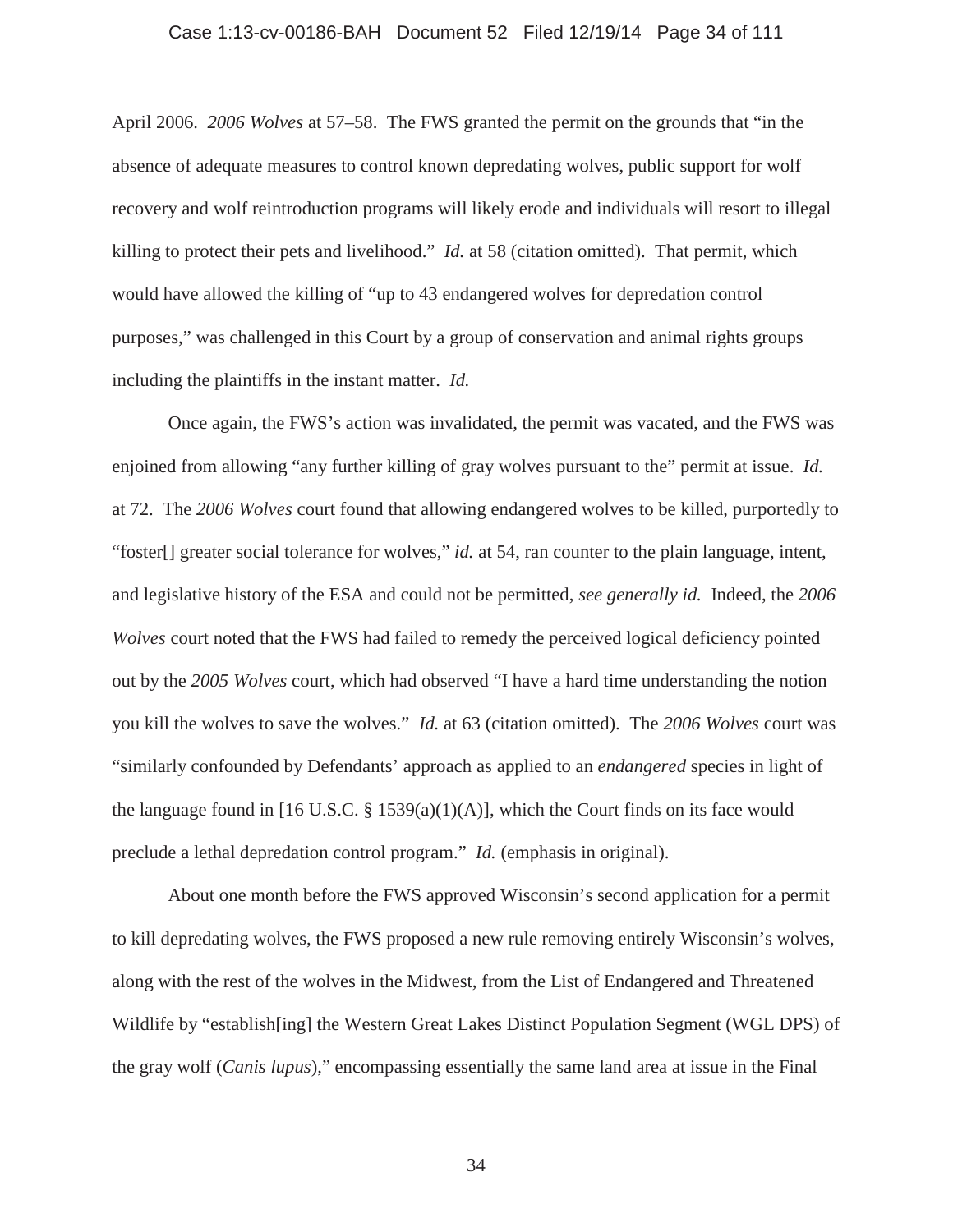#### Case 1:13-cv-00186-BAH Document 52 Filed 12/19/14 Page 35 of 111

Rule challenged in this suit. *See* Designating the Western Great Lakes Population of Gray Wolves as a Distinct Population Segment; Removing the Western Great Lakes Distinct Population Segment of the Gray Wolf From the List of Endangered and Threatened Wildlife (the "2007 Proposed Rule"), 71 Fed. Reg. 15,266, 15,266 (Mar. 27, 2006); *compare 2006 Wolves*, 481 F. Supp. 2d at 58 (noting second permit issued on April 24, 2006) *with* 2007 Proposed Rule (noting initial publication on March 27, 2006).

Despite the *2006 Wolves* court's invalidation of Wisconsin's second permit and injunction against any killing of endangered gray wolves in Wisconsin on August 9, 2006, the FWS issued a final rule designating the wolves in the Western Great Lakes as a DPS and simultaneously removing them from any protection under the ESA. Final Rule Designating the Western Great Lakes Populations of Gray Wolves as a Distinct Population Segment; Removing the Western Great Lakes Distinct Population Segment of the Gray Wolf From the List of Endangered and Threatened Wildlife (the "2007 Rule"), 72 Fed. Reg. 6052, 6052 (Feb. 8, 2007). The 2007 Rule was challenged as arbitrary and capricious and violative of the APA and the ESA by a group of conservation and animal rights groups, including most of the plaintiffs in the instant action, in this Court. *See Humane Society of U.S. v. Kempthorne* (*2008 Wolves*), 579 F. Supp. 2d 7, 9 (D.D.C. 2008) (Friedman, J.).

The *2008 Wolves* court vacated the 2007 Rule because the "FWS failed to acknowledge and address crucial statutory ambiguities in the course of promulgating the [2007] Rule," and remanded the 2007 Rule to the FWS for further proceedings. *Id.* This ruling centered on the FWS's use of the ESA's authority to identify a "distinct population segment" to delist populations of otherwise listed species. *See id.* at 14. The plaintiffs in *2008 Wolves* contended that "Congress did not intend to authorize FWS to simultaneously designate and delist DPSs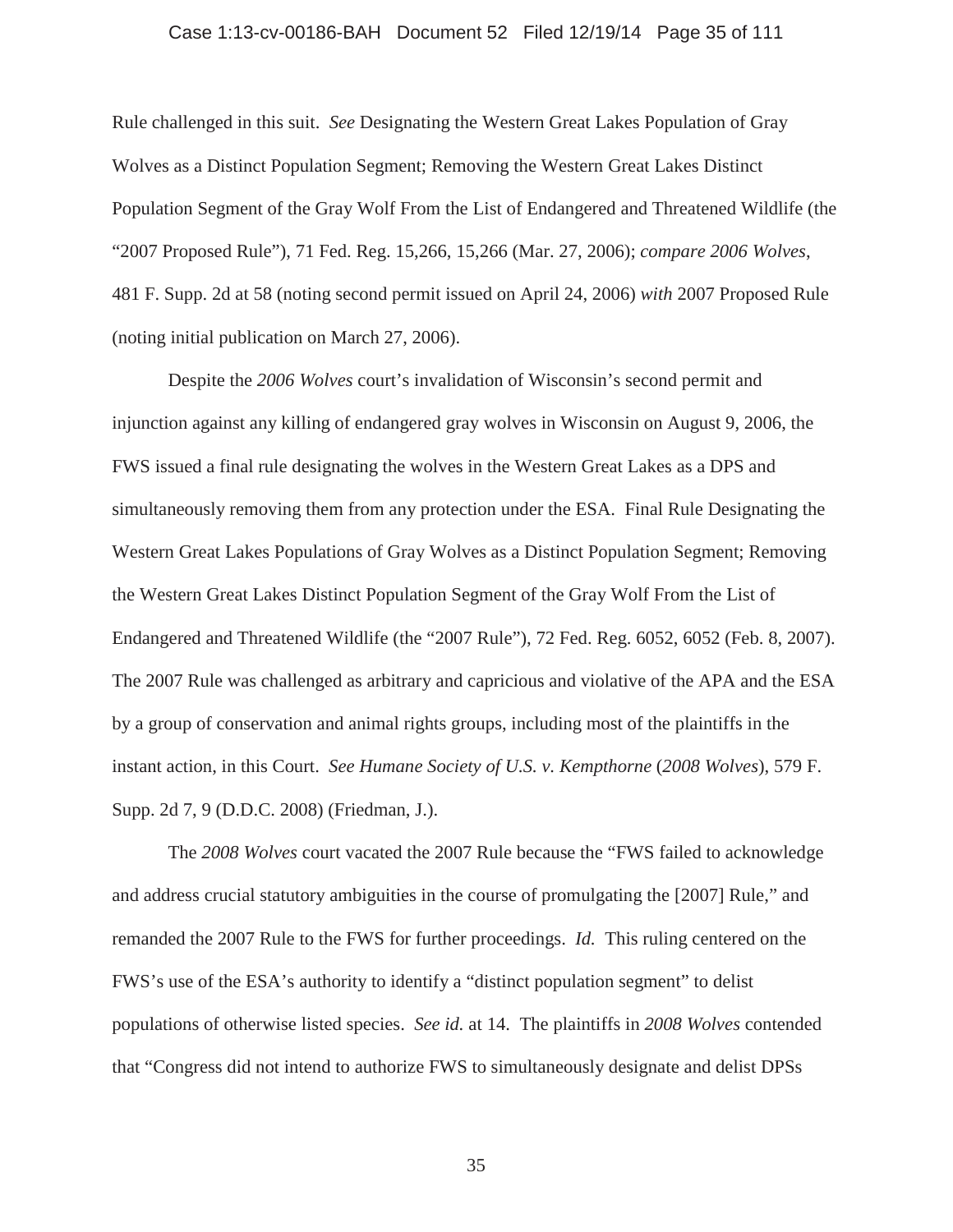#### Case 1:13-cv-00186-BAH Document 52 Filed 12/19/14 Page 36 of 111

within broader listings—that is, to 'carve out' healthy sub-populations of otherwise endangered or threatened species and remove from those sub-populations the protections of the [ESA]." *Id.* at 14. The FWS countered that the "plain meaning of the ESA" allowed the FWS to designate a portion of a species as a DPS and simultaneously delist it. *See id.* at 14–15. The FWS's position was fatal to the 2007 Rule and firmly rejected by this Court.

Contrary to the agency's view about "the plain meaning" of the ESA, the *2008 Wolves* court found that "the ESA is ambiguous with respect to the precise question at issue: whether the ESA permits FWS to use the DPS tool to remove the protections of the statute from a healthy subpopulation of a listed species, even if that sub-population was neither designated as a DPS nor listed as endangered or threatened beforehand." *Id.* at 15.<sup>11</sup> Since the 2007 Rule was "based on FWS's erroneous conclusion that the ESA is unambiguous on this point," the *2008 Wolves*  court declined to defer to the FWS's interpretation or accept the plaintiffs' plausible alternative construction. *Id.* Instead, the *2008 Wolves* court found it that "it must remand the [2007] Rule to FWS to permit the agency to address the ESA's ambiguity in light of its expertise, experience and insight into the ESA's objectives." *Id.*

<sup>11</sup> Specifically, the *2008 Wolves* court accepted as "indisputable" that "FWS may delist DPSs when appropriate" or "under some circumstances," pursuant to 16 U.S.C. § 1533(a)(1)(listing five factors Secretary must consider to determine whether species is endangered or threatened), and  $\S 1533(c)(2)(B)(\text{requiring FWS periodically to review})$ all species "included in a list . . . which is in effect at the time of such review," and "determine on the basis of such review whether any such species should—(i) be removed from such list; (ii) be changed in status from an endangered species to a threatened species; or (iii) be changed in status from a threatened species to an endangered species"). 579 F. Supp. 2d at 16. While the FWS construed these ESA provisions as requiring the agency "to designate as a DPS and delist any healthy sub-population within a broader listing," *id*., the court concluded that "[t]he text of the ESA resists FWS'[s] interpretation," *id*. at 17. Contrary to the agency's view of the plain meaning of the statute, the court found that these two provisions do "not suggest that FWS may simultaneously designate and delist a previously unlisted sub-population of vertebrates within a broader listing." *Id*. Instead, the court found that these two provisions "quite strongly suggest[]—consistent with common usage—that the *listing* of any species (such as the western Great Lakes DPS) is a precondition to the *delisting* of that species." *Id*. (emphasis in original). Moreover, the court cited other reasons to "resist[] FWS'[s] interpretation," *id.*, including that (1) Congress made the "definitional choice" to limit "the use of the DPS tool to vertebrate organisms," which supports the "not implausible" assumption "that the DPS tool would be used only to *list* species in the first instance," *id*. at 17; and (2) legislative history "suggest[ing] that Congress thought of the DPS tool primarily—if not exclusively—as a tool for listing locally vulnerable populations," *id*. at 18 n.12.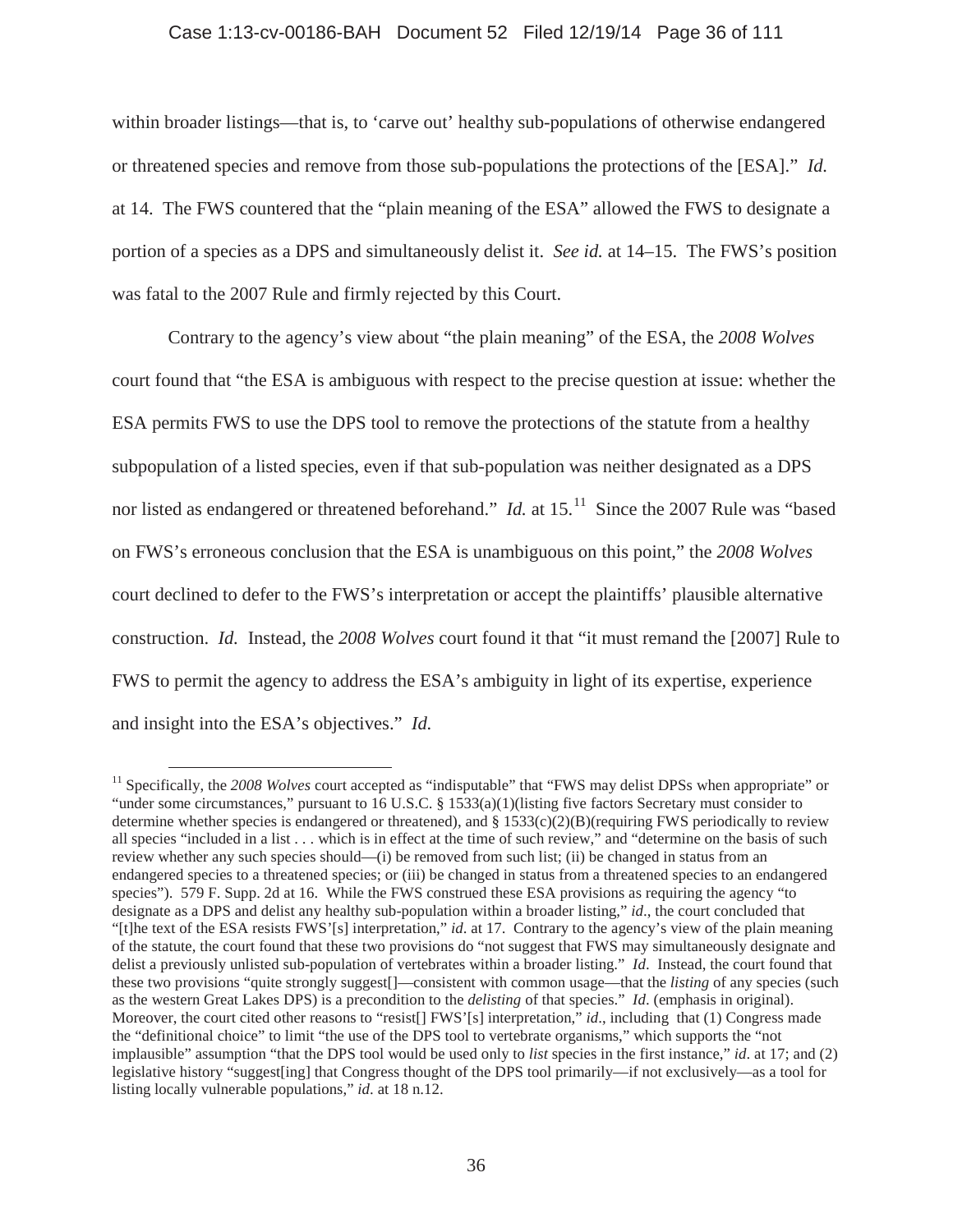#### Case 1:13-cv-00186-BAH Document 52 Filed 12/19/14 Page 37 of 111

The *2008 Wolves* court vacated the 2007 Rule to enable the FWS to reconsider its authority on remand since the deficiency in the 2007 Rule's logic was "fundamental: FWS failed to acknowledge crucial statutory ambiguities, and failed to explain how its interpretation of the ESA comports with the policy objectives of the [ESA]." *Id.* at 21. Moreover, the court found that "the ESA's preference for protecting endangered species counsels strongly in favor of vacating the [2007] Rule while FWS revisits its statutory interpretation." *Id.* Although the vacatur of the rule would "have a palpable regulatory effect," any such "'disruption' [was] not a substantial concern," since "state and federal wolf management authorities have been working in tandem for years." *Id.*

Notably, the *2008 Wolves* court issued its decision on September 29, 2008. *Id.* at 7. Three months earlier, on June 3, 2008, the D.C. Circuit vacated the judgment in *2006 Wolves* as moot in light of the 2007 Rule, which was shortly thereafter vacated by the *2008 Wolves* court. *See Humane Soc'y of U.S. v. Kempthorne*, 527 F.3d 181, 182 (D.C. Cir. 2008). The D.C. Circuit found that since the *2006 Wolves* court had based its decision regarding depredation controls for wolves in Wisconsin on the wolves' status as endangered, and the 2007 Rule removed all ESA protections from those wolves, the entire matter was moot and the *2006 Wolves* judgment had to be vacated in its entirety. *See id.* at 185–88. The result of these two decisions was that, by September 2008, wolves in the upper Midwest were returned to the status they had occupied for the twenty-five years between 1978 and 2003: the gray wolf was "threatened" in Minnesota and "endangered" in all other states. $12$ 

 $12$  At the same time that the FWS promulgated the 2007 Rule pertaining to the wolves in the western Great Lakes, the agency published another Final Rule designating and delisting "a DPS of gray wolves in the northern Rocky Mountains." *2008 Wolves*, 579 F. Supp. 2d at 9 n.2. That rule was enjoined preliminarily by a different federal district court. *Defenders of Wildlife v. Hall*, 565 F. Supp. 2d 1160, 1178 (D. Mont. 2008). Unlike the 2003 Rule, which created three DPSs in a single rulemaking, in 2007 the FWS used two different rulemakings for the western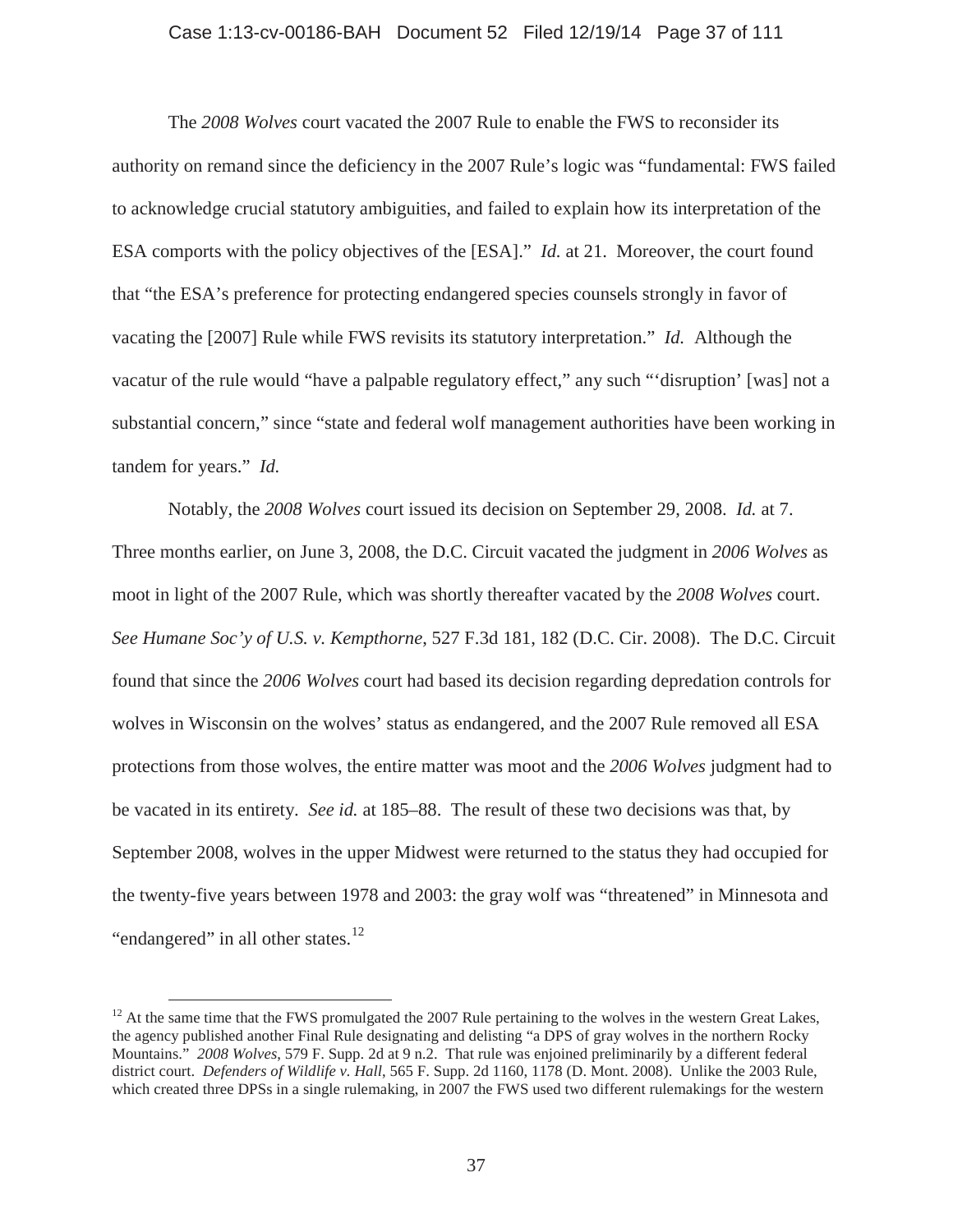# **3.** *The 2009 Rule*

Six months after the *2008 Wolves* decision, the FWS published a new final rule on April 2, 2009. Final Rule To Identify the Western Great Lakes Populations of Gray Wolves as a Distinct Population Segment and to Revise the List of Endangered and Threatened Wildlife (the "2009 Rule"), 74 Fed. Reg. 15,070, 15,070 (Apr. 2, 2009). Rather than providing notice and comment for this new final rule, FWS merely added a section to the previously vacated 2007 Rule entitled "Issues on Remand," in which the FWS offered further explanation for its interpretation of its authority to designate DPSs and use such designations to delist species. *See id.* at 15, 075. The FWS opined that the *2008 Wolves* court did "not accurately describe what [the FWS] did in the [2007] Rule." *Id.* According to the FWS, contrary to the finding in *2008 Wolves*, the agency did not designate and delist the western Great Lakes DPS in the 2007 Rule. *Id.* Rather, in a palpable hair-splitting exercise, the FWS explained the 2007 Rule merely "revised the existing listing of a species" on the List of Endangered and Threatened Wildlife to "reflect a determination that a sub-part of that species (the Western Great Lakes DPS) was healthy enough that it no longer needed the ESA's protections." *Id.* Despite this verbal legerdemain, the 2007 Rule clearly reflects that the mechanism used by the FWS to "revise[]" the listing was to identify for the first time the western Great Lakes DPS and to delist the wolves inhabiting that newly created DPS. *See id.*; *see also* 2007 Rule, 72 Fed. Reg. at 6052 (describing 2007 Rule as "*establish[ing]* the Western Great Lakes (WGL) Distinct Population Segment . . . [and] *also remov[ing]* the WGL DPS from the List of Endangered and Threatened Wildlife")

Great Lakes and northern Rocky Mountains DPSs. *See 2008 Wolves*, 579 F. Supp. 2d at 9 n.2. Thus, the *2008 Wolves* decision only applied to the rule establishing the western Great Lakes DPS. *Id.*at 9.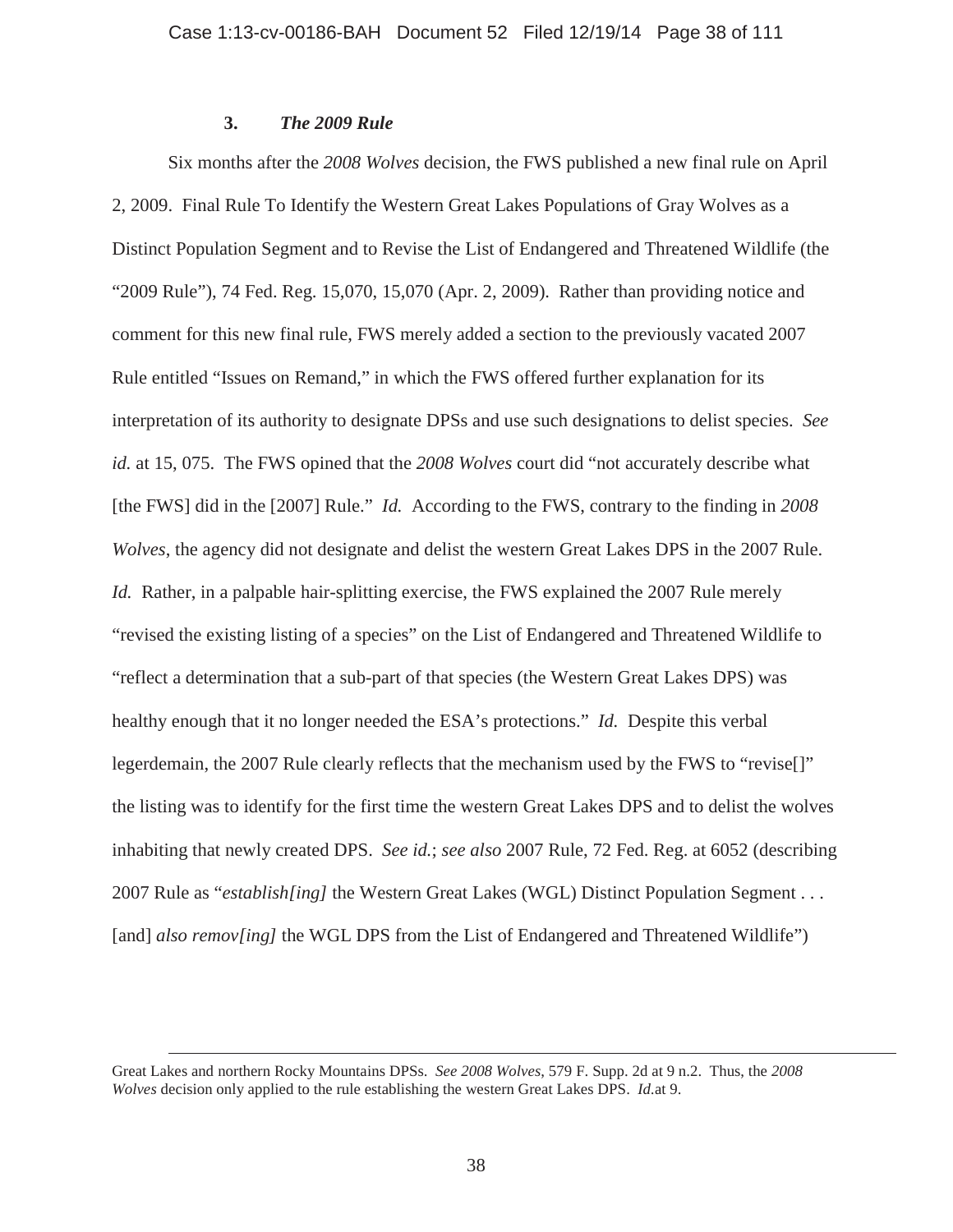(emphasis added). $^{13}$ 

Moreover, contrary to the *2008 Wolves* court's conclusion that the ESA was ambiguous—the very reason that prompted the vacatur and remand of the 2007 Rule—the FWS flatly stated that its "authority to make these determinations and to revise the list accordingly is found in the precise language of the ESA." 2009 Rule, 74 Fed. Reg. at 15,075. The agency stated that "even if that authority was not clear, [its] interpretation of this authority to make determinations under section  $4(a)(1)$  [of the ESA, 16 U.S.C. § 1533(a)(1)] and to revise the endangered and threatened species list to reflect those determinations," it was still "reasonable and fully consistent with the ESA's text[,] structure, legislative history, relevant judicial interpretations, and policy objectives." *Id.* The FWS pointed out that on this issue, the 2009 Rule was "consistent with" the "analysis and conclusions set out in the" Solicitor of the Department of the Interior's opinion regarding the FWS's authority to designate and delist DPSs, published on December 12, 2008. *Id.* at 15,076 (citing A.R. Ex. G ("U.S. Fish and Wildlife Service Authority under Section 4(c)(1) of the Endangered Species Act to Revise Lists of Endangered and Threatened Species to 'Reflect Recent Determinations'" (the "Solicitor's Opinion")), M-37018 (Dec. 12, 2008)).<sup>14</sup> Finally, the FWS concluded that since the agency was

<sup>&</sup>lt;sup>13</sup> The agency's discounting of the reasoning in 2008 Wolves and positing that the FWS was merely revising an existing listing, suggests an implicit acknowledgement that designating a DPS made up of vertebrates already listed at a more general taxonomic level is on shaky statutory ground.

<sup>&</sup>lt;sup>14</sup> Indeed, the FWS has relied heavily on the Solicitor's Opinion in both the 2009 Rule and the challenged Final Rule at issue in this case. *See* Final Rule, 76 Fed. Reg. at 81,683 (noting that Solicitor Opinion "represents the view of the [DOI] and fully supports the Department's position that it is authorized in a single action to identify a DPS within a larger listed entity, determine that the DPS is neither endangered nor threatened, and then revise the List of Endangered and Threatened Wildlife to reflect those determinations."). This Solicitor's Opinion "reject[s]" and finds "in error," Solicitor's Opinion at 494A, the *2008 Wolves* court's conclusions, to reach the contrary conclusion that "a plain reading of the [ESA] as a whole demonstrates that section  $4(c)(2)$  [16 U.S.C. § 1533(c)(2)] does not limit FWS's discretion to revise the lists of endangered and threatened species at any time to reflect determinations made under section 4(a)(1) [16 U.S.C. § 1533(a)(1)]," *id*. at 496A, and remove a recovered and newly created DPS of healthy animals from a broader already-listed species, *id*. at 499A. Notwithstanding this critical view of the reasoning in *2008 Wo*lves, the agency filed no appeal from that decision, which has been cited with approval for the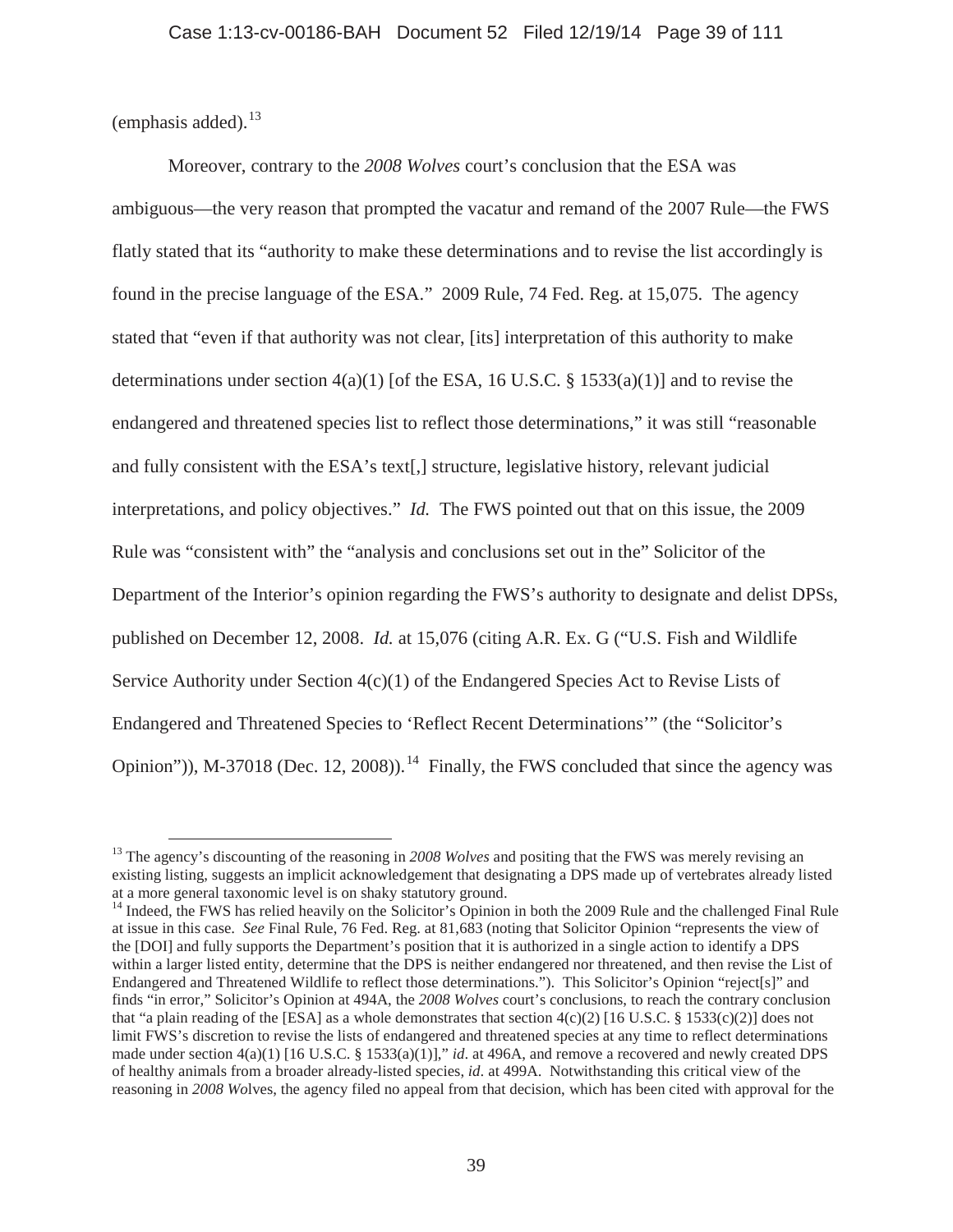#### Case 1:13-cv-00186-BAH Document 52 Filed 12/19/14 Page 40 of 111

"simply responding to the narrow legal issues raised by the Court" in the *2008 Wolves* case, "the Administrative Procedure Act . . . does not require an additional period of public notice and comment." *Id.* at 15,076.

Once again, several environmental groups, including the plaintiffs in the instant matter, challenged the 2009 Rule in this Court. *See* Compl. at 1, *Humane Soc'y of the U.S. v. Salazar*, No. 09-1092 (D.D.C. June 15, 2009), ECF No. 1. In addition to challenging the 2009 Rule on grounds previously raised in *2008 Wolves*, the plaintiffs singled out the FWS's decision not to provide an opportunity for public notice and comment before issuing the 2009 Rule as an independent reason that the 2009 Rule violated the APA. *Id.* ¶ 106.

Two weeks after the suit was filed, in a stipulated settlement, the FWS "concede[d] that [it] erred by publishing the 2009 . . . Rule without providing for notice and comment as required by [the] APA." Stipulated Settlement Agreement and Order at 2, *Humane Soc'y of the U.S. v. Salazar*, No. 09-1092 (D.D.C. July 2, 2009), ECF No. 27. Consequently, the 2009 Rule was "vacated and remanded back to the [FWS]" and the wolves in the "Western Great Lakes DPS [were] returned to the listing status under the ESA that they had before the 2009 . . . Rule went into effect." *Id.* at 3.

#### **E. The Challenged Final Rule**

After being rebuffed by multiple district courts in previous efforts to delist populations of the gray wolf, the FWS tried again in 2011. *See* Proposed Rule to Revise the List of Endangered and Threatened Wildlife for the Gray Wolf (*Canis lupus*) in the Eastern United States, Initiation of Status Reviews for the Gray Wolf and for the Eastern Wolf (*Canis lycaon*) (the "NPRM"), 76

finding that 16 U.S.C. § 1533 is ambiguous. *See, e.g., In re Polar Bear Endangered Species Act Listing and § 4(d) Rule Litigation*, 748 F. Supp. 2d 19, 28–29 (D.D.C. 2010).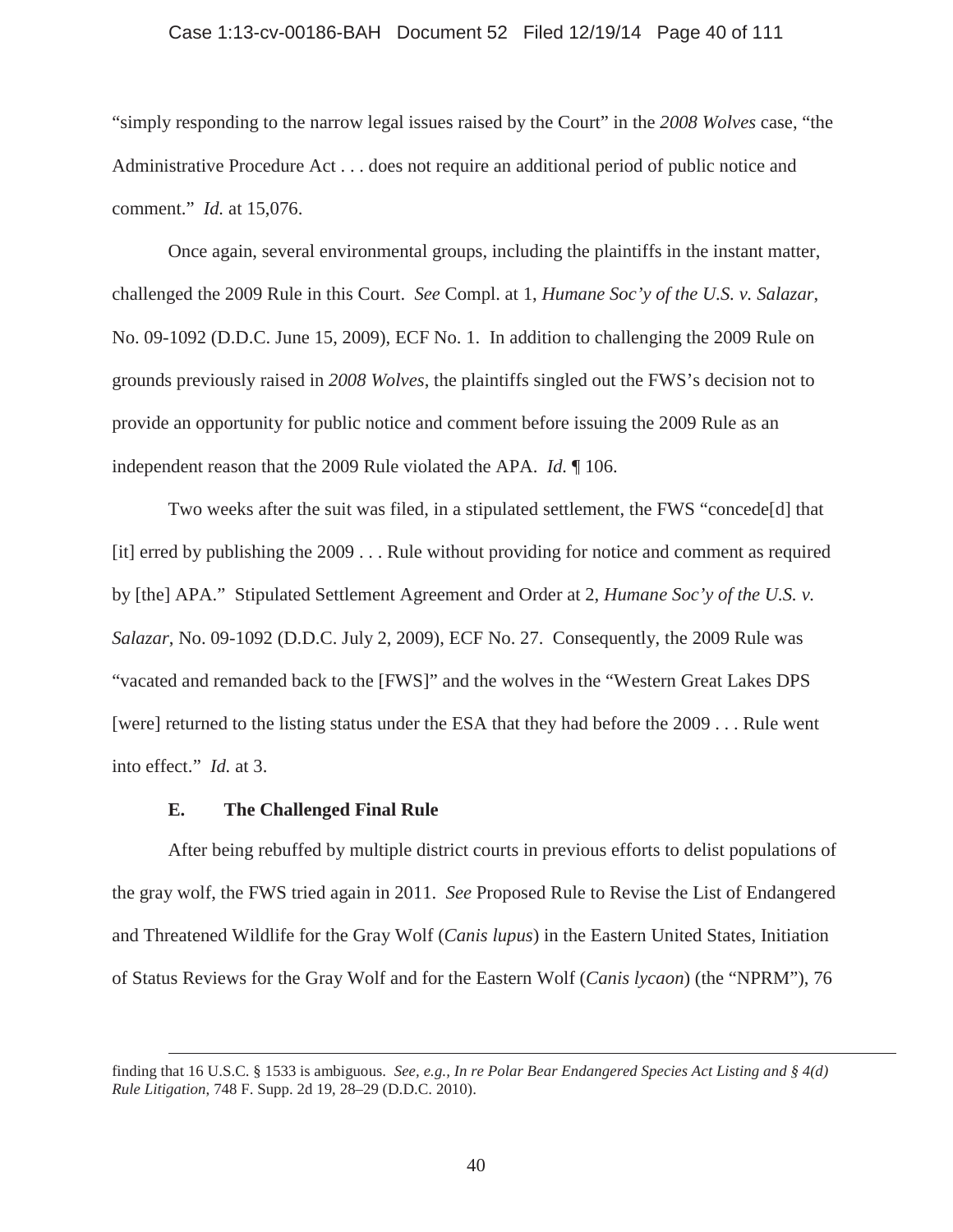Fed. Reg. 26,086, 26,086 (May 5, 2011). The NPRM is summarized below, followed by a summary of the challenged Final Rule.

## **1.** *The NPRM*

The NPRM proposed to "revise" the listing of the Minnesota population of gray wolves by "establish[ing] it as a WGL DPS of the gray wolf (*C. lupus*), expand[ing] the boundaries of that DPS" beyond Minnesota, "[and] removing the gray wolf wolves [sic] in that DPS from the List of Endangered and Threatened Wildlife." NPRM, 76 Fed. Reg. at 26,142. As discussed in more detail below, the NPRM made three significant sets of findings to support this proposal, while also providing legal and factual rationales for the simultaneous establishment and delisting of this DPS.

# *a) The NPRM's Significant Findings*

The principal theory underlying both the significant findings in the NPRM and the proposed listing changes was that new genetic-level research indicated that the wolf population in the western Great Lakes region was sufficiently different from the listed *C. lupus* species to warrant different listing treatment, even if the precise nature of those differences continued to be a matter of significant taxonomic debate. *See* NPRM, 76 Fed. Reg. at 26,089–91. The significant findings outlined in the NPRM are summarized below.

First, based upon "recent taxonomic information," the NPRM proposed to elevate the gray wolf subspecies *Canis lupus lycaon* to a full species of *Canis lycaon*. *Id.* at 26,086. The taxonomic information relied on for this finding consisted of the "results of recent molecular genetic analyses," *id*. at 26,088; *id*. (referring to "molecular genetics studies of the last few years"), which purportedly showed that "a unique and genetically identifiable form of wolf [] occupies the western Great Lakes region, and that this form has hybridized with *Canis lupus*," *id*. at 26,093. Chromosomal-level "divergence" from *C. lupus* "favors recognition of the eastern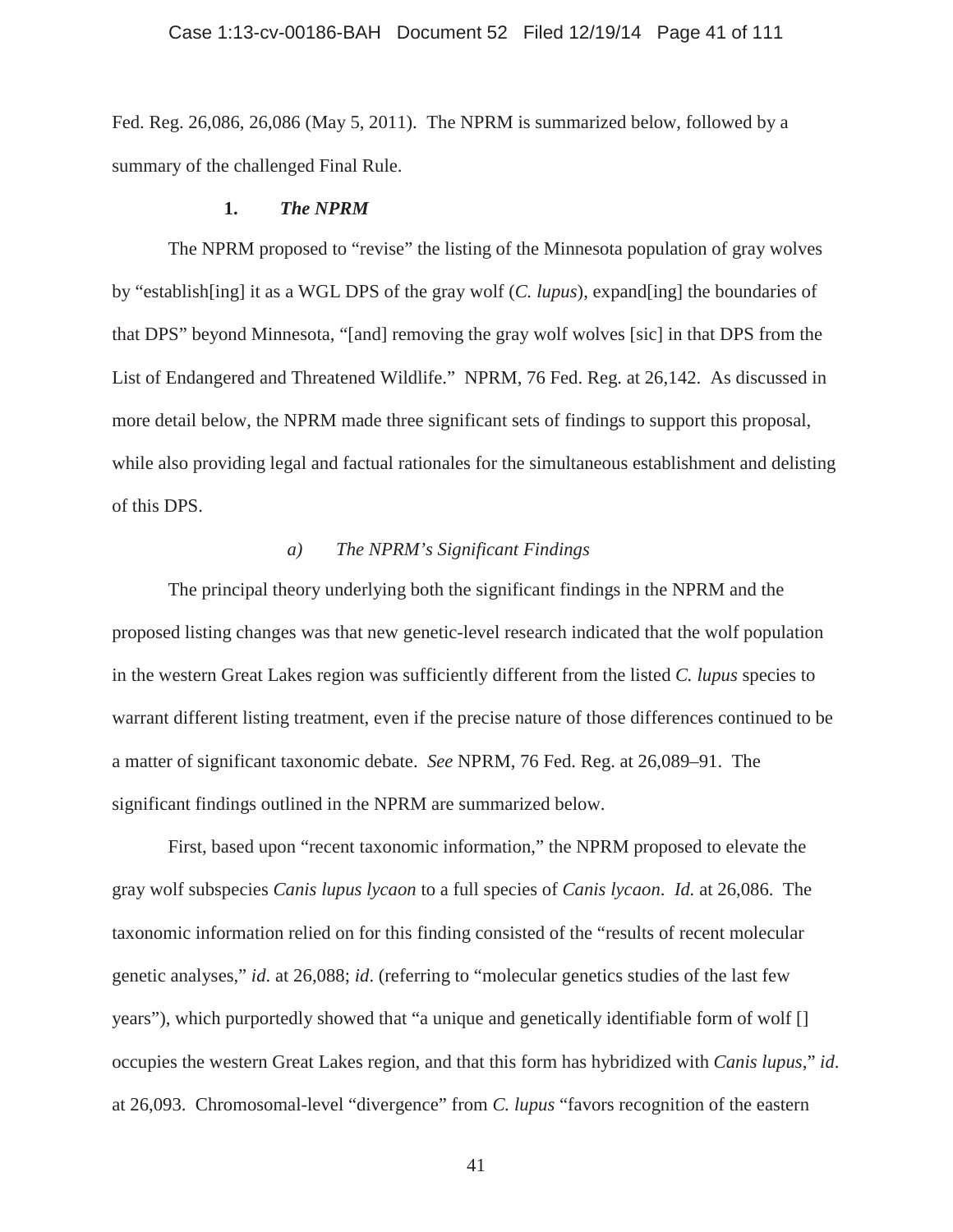### Case 1:13-cv-00186-BAH Document 52 Filed 12/19/14 Page 42 of 111

wolf as a species," namely, *C. lycaon*. *Id*; *see id*. at 26,095 ("Currently, the [FWS] subscribes to the view that what was formerly recognized as the subspecies *C. lupus lycaon* should be recognized as a unique species, *C. lycaon.*"). Since this new taxonomic species had not previously been reviewed under the ESA, the FWS announced that the agency was "initiating a rangewide review of the conservation status of *C. lycaon* in the United States and Canada." *Id.* at 26,086.

Second, the NPRM opined that the "molecular genetic analyses" showed that "New England and portions of the upper Midwest (eastern and western Great Lakes regions) historically were occupied by *C. lycaon,*" the newly recognized taxonomic species, while "the gray wolf (*C. lupus*) did not occur in the eastern United States." *Id*. at 26,088; *see id*. (noting that "the best available taxonomic information indicates that *Canis lupus* did not occupy large portions of the eastern United States"); *id*. at 26,088–89 ("in the eastern United States, the historical range of *C. lupus* is considered to fall outside the historical ranges of *C. lycaon* and *C. rufus*," the latter of which historically occupied "the mid-Atlantic and southeastern United States"). Consequently, the NPRM proposed to "remov[e] all or parts of 29 eastern states" that the agency determined were properly considered the range of the newly recognized species *C. lycaon* or the subspecies *C. rufus* and "were not part of the historical range of the gray wolf... [that] should not have been included in the original listing of the gray wolf." *See id.* at 26,086; *id*. at 26,090 (stating that "[n]ew information" indicated that "all or parts of 29 eastern states . . . should not have been included in the original listing of the gray wolf.").<sup>15</sup>

<sup>&</sup>lt;sup>15</sup> Those 29 states are: Maine, Massachusetts, Connecticut, New Hampshire, Rhode Island, Vermont, New York, New Jersey, Pennsylvania, Delaware, Maryland, Virginia, North Carolina, South Carolina, Georgia, Florida, Ohio, West Virginia, Kentucky, Tennessee, Alabama, Mississippi, Louisiana, Texas, Oklahoma, Arkansas, Missouri, Indiana, and Illinois. NPRM, 76 Fed. Reg. at 26,088.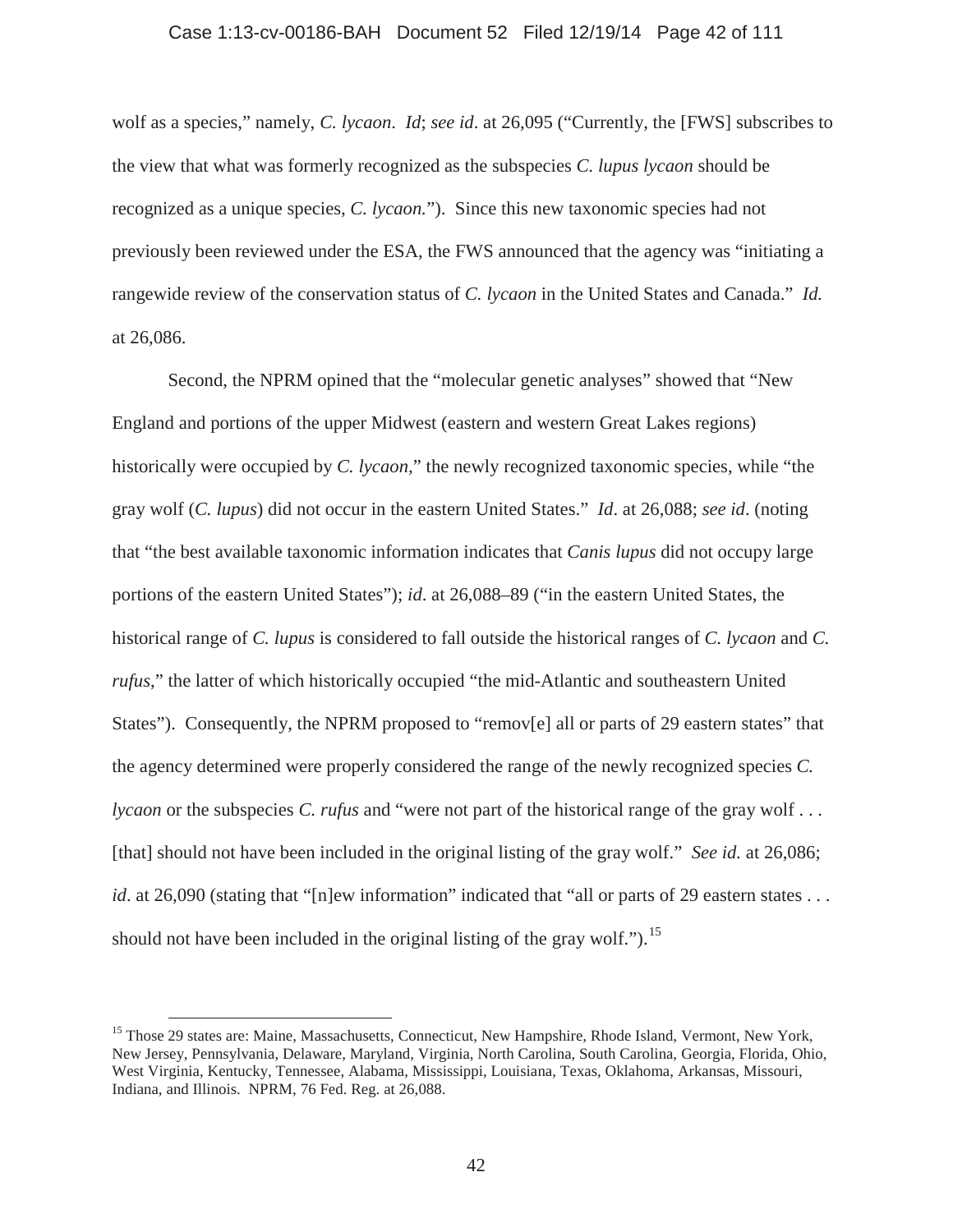## Case 1:13-cv-00186-BAH Document 52 Filed 12/19/14 Page 43 of 111

Finally, the NPRM focused specifically on the wolf population in Minnesota and the greater western Great Lakes region. *Id.* at 26,090. While noting the long-standing debate over the "taxonomic classification of wolves in the western Great Lakes region," the NPRM nonetheless reached the conclusion that "the best available scientific information . . . establishes that this species [*C. lycaon*] has intercrossed with *C. lupus* in the western Great Lakes region to constitute a population composed of *C. lupus*, *C. lycaon*, and their hybrids." *Id*. at 26,093. The NPRM acknowledged that in the western Great Lakes region, "[t]he ranges of *C. lupus* and *C. lycaon* overlap," *id*. at 26,089; *id*. at 26,093 (recognizing the "existence of two wolf species in the western Great Lakes region"), but indicated that the "predominant[]" population in that region is *C. lycaon*, *id*. at 26,094; *id.* (noting that "various genetic investigations of western Great Lakes wolves clearly show a distribution of eastern wolf (*C. lycaon*) genetic markers throughout the region").

Despite recognizing "that not all individual wolves in the WGL region are in fact, gray wolves, *Canis lupus*," since that population also includes *C. lycaon*, or hybrids of the two, with each species distinguishable only at the molecular genetic level, the NPRM proceeded to propose delisting the *C. lupus* species in the region entirely and initiating a status review for *C. lycaon,* noting that "[t]hese two actions combined will address all wolves in the WGL region." *Id.* at 26,094.

## *b) The Rationale For Establishing The DPS*

The NPRM stated that the 1978 rule pertaining to gray wolves was "in need of revision" for two interrelated reasons: first, "the best available taxonomic information" indicated that the listed gray wolf species, *C. lupus*, "did not occupy large portions of the eastern United States;" and second, "current statutory and policy requirements under the [ESA]" militated in favor of the change. *Id.* at 26,088. As to the first reason, the FWS relied on its finding that, contrary to its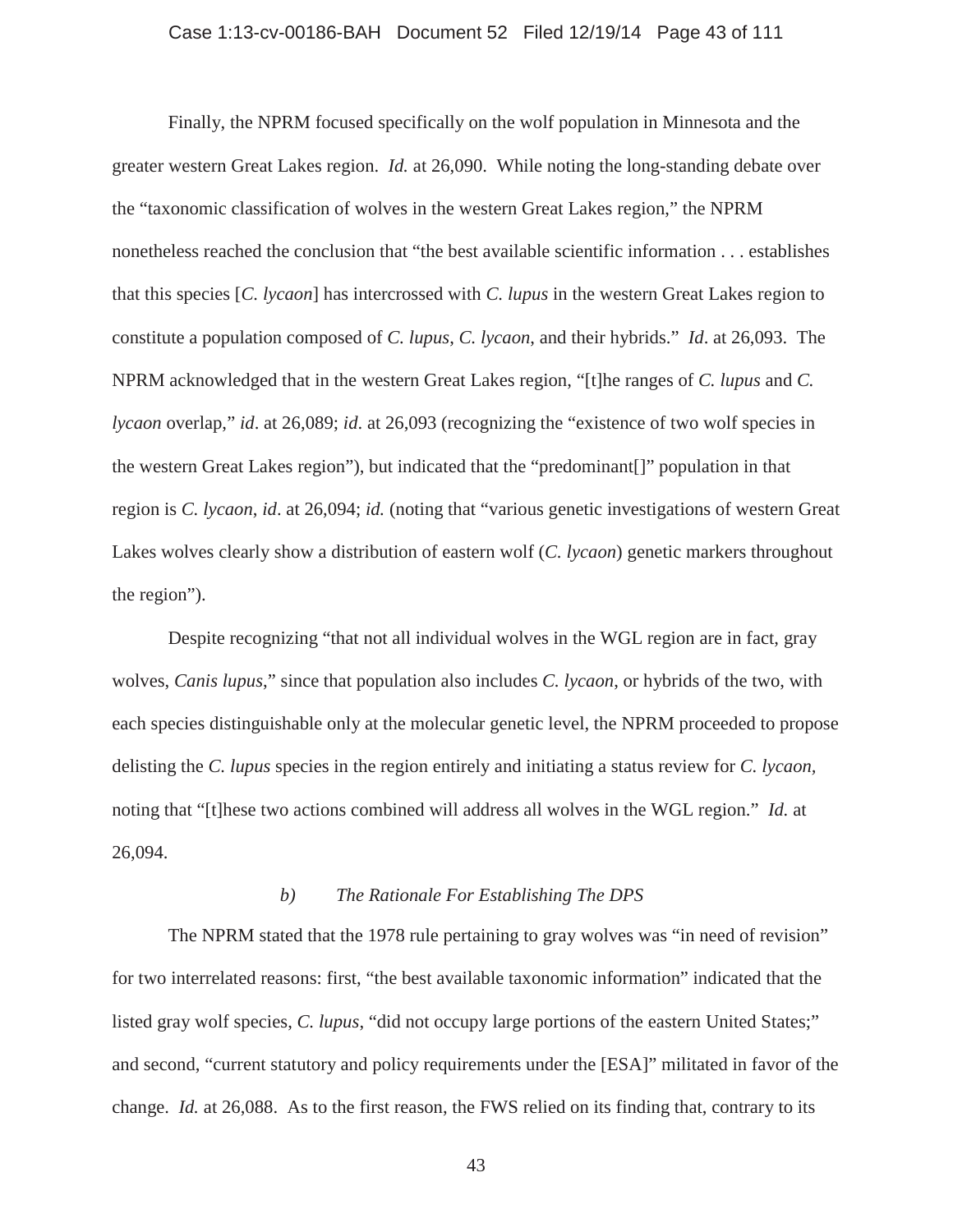## Case 1:13-cv-00186-BAH Document 52 Filed 12/19/14 Page 44 of 111

previous finding that *Canis lupus* occupied all 48 conterminous states, the northeastern United States was "occupied by the eastern wolf (*C. lycaon*), now considered a separate subspecies of *lupus*." *Id.* Consequently, the NPRM proposed a finding that the 1978 listing of the gray wolf as an endangered species in those 29 States was in error. *See id.*; *id.* at 26,090 ("The historical range of *C. lycaon* also extends into the northeastern United States, which the 1978 listing inaccurately treated as part of the range of *C. lupus*.").

As for the second rationale for the change in listing—the "current statutory and policy requirements"— the NPRM recognized that the 1978 listings of the gray wolf as an endangered species outside of, and a threatened species within, Minnesota were "not predicated upon a formal DPS analysis and do not comport with current policy standards." *Id.* at 26,089. This listing artifact, the NPRM contended, necessitated a "revision of the 1978 listing of the group of gray wolves in Minnesota." *Id.* at 26,094. Although the NPRM noted that the western Great Lakes region contained overlapping species of wolves, without any precise numbers about the presence of *C. lupus*, or *C. lycaon*, or their hybrids, *see id.*, the NPRM nonetheless explained that *C. lupus* in the western Great Lakes met the criteria for a DPS since that population was "markedly separated from other United States populations of gray wolves," and because the loss of the western Great Lakes population "would result in a significant gap in the range of the taxon," thus meeting the two requirements of discreteness and significance under the FWS's DPS policy, *id.* at 26,103. The NPRM proposed to designate any members of *Canis lupus* found in the western Great Lakes region as a DPS and delist them, while simultaneously instituting a review of *Canis lycaon*, which made up the "close related species" that existed in proximity to *Canis lupus* in the western Great Lakes. *Id.* at 26,141. In the view of the FWS, this new designation would bring the 1978 listings into line with the FWS's current practices. *See id.*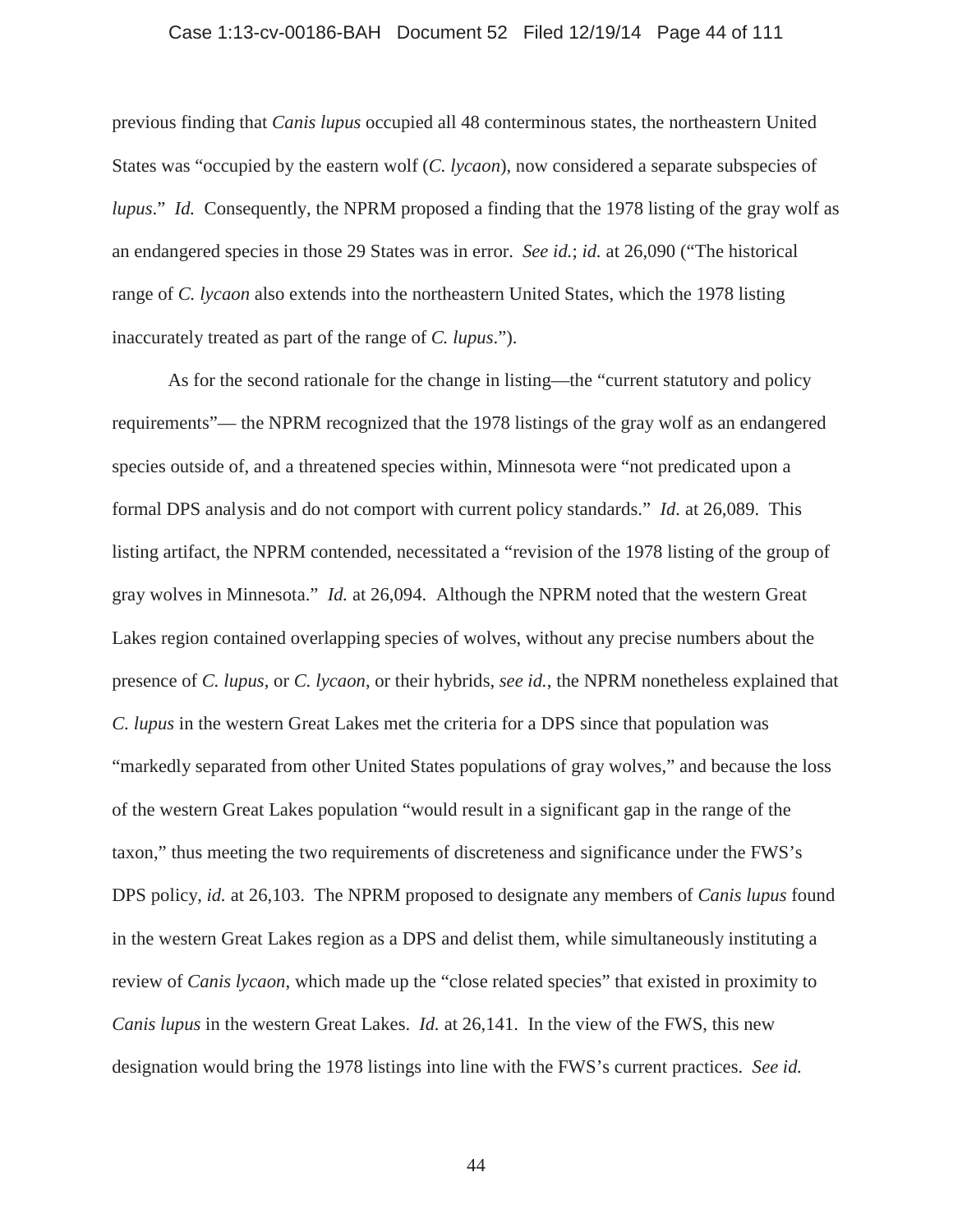## Case 1:13-cv-00186-BAH Document 52 Filed 12/19/14 Page 45 of 111

## *c) The FWS's Authority To Take The Proposed Actions*

The NPRM reiterated the view rejected by the *2008 Wolves* court that FWS's "authority to revise the existing listing of a species (the gray wolf in Minnesota and the gray wolf in the lower 48 States and Mexico," in order "to identify a Western Great Lakes DPS and determine that it is healthy enough that it no longer needs the [ESA's] protections is found in the precise language of the [ESA]." *Id.* at  $26,091$ <sup>16</sup> Consequently, the NPRM proceeded to propose simultaneously recognizing the *Canis lupus* population in the western Great Lakes as a DPS and finding that those wolves covered by the newly recognized western Great Lakes DPS did not qualify for protection under the ESA. *See id.* at 26,106–26,140. The NPRM declared that the presence of wolves in parts of the Tri-State Area ensured "that wolves in the WGL DPS are not in danger of extinction and are not likely to become endangered in the foreseeable future throughout all or a significant portion of their range." *Id.* at 26,141. This conclusion was based, at least in part, on the determination that the then-existing population of wolves in the Tri-State Area was sufficiently large to "meet the conservation needs of the species." *Id.*

## **2.** *Promulgating The Final Rule*

The FWS promulgated the Final Rule on December 28,  $2011$ .<sup>17</sup> Final Rule, 76 Fed. Reg.

<sup>&</sup>lt;sup>16</sup> Relying on this interpretation of its authority to use the DPS tool for delisting populations of a species already listed at a broader taxonomic level, the FWS laid out in the NPRM a "National Wolf Strategy" to use the same approach in other regions of the United States. *See* NPRM, 76 Fed. Reg. at 26,089–90. Specifically, the FWS planned to "move forward with a rulemaking to replace the remainder of the 1978 listing with more targeted regional units, as appropriate, concurrently with publication of the final rule for the WGL DPS." *Id.* at 26,090. The FWS acknowledged that its strategy would "result in removal of the [ESA]'s protections in areas of the historical *C. lupus* range, such as the Great Plains States and areas of the western States," but concluded that these regions "do not support extant wolf populations *and* do not play a role in the recovery of any of the four gray wolf entities." *Id.* (emphasis in original). The FWS opined that "recovery in these areas is both unrealistic and unnecessary," since those areas "lack sufficient suitable habitat for wolf pack persistence." *Id.* This finding is directly contrary to the agency's finding in the 2003 Rule that "neither the [ESA] nor its implementing regulations allow the delisting of a portion of a listed species' historical range because restoration is not necessary and not feasible in that area." 2003 Rule, 68 Fed. Reg. at 15,859. The Final Rule offers no explanation for this *volte-face*.<br><sup>17</sup> Before issuing the Final Rule, the FWS reopened public comment on the NPRM, on August 26, 2011, to elicit

further comment on two proposals: (1) the NPRM's "recognition of *C. lycaon* as a separate species;" and (2) the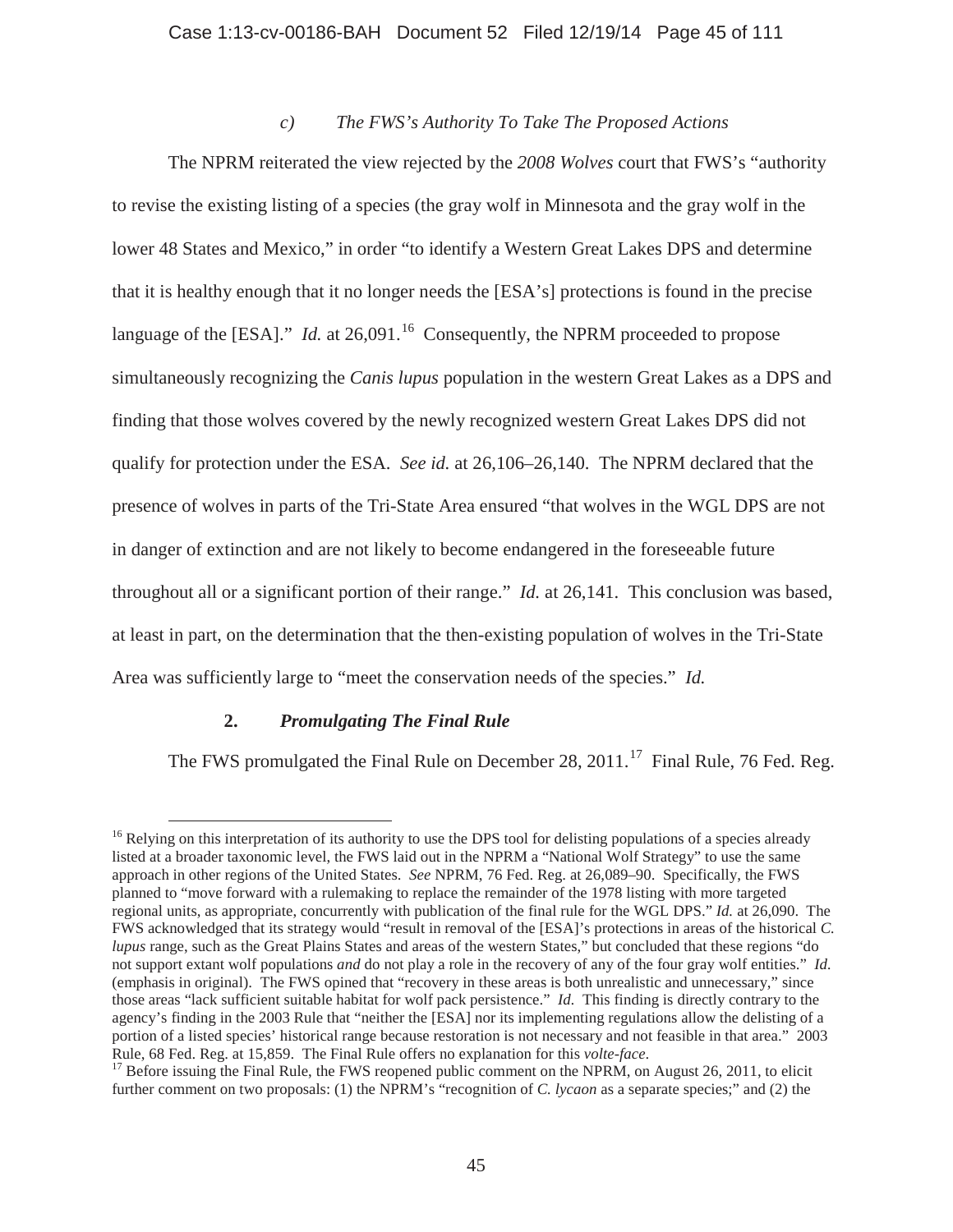#### Case 1:13-cv-00186-BAH Document 52 Filed 12/19/14 Page 46 of 111

at 81,666 (Dec. 28, 2011). The Final Rule differed in two significant respects from the NPRM. *See id.*; *id.* at 81,669. First, the Final Rule reversed the agency's initial view, reflected in the NPRM, that "eastern wolves" were a "distinct species" from gray wolves, since that view represented "neither a scientific consensus nor the majority opinion of researchers on the taxonomy of wolves." *Id.* at 81,669. Consequently, "[i]n light of the ongoing scientific debate, and the lack of clear resolution concerning the taxonomy of wolves in the western Great Lakes, [the FWS is] at this time continuing to recognize *C. lupus* as the only species that occurs in the WGL." *Id.*

Second, rather than proceeding to delist gray wolves in the 29 eastern States as improperly listed, as proposed in the NPRM, the FWS announced it would separate that portion of the NPRM from the proposal to recognize and delist the western Great Lakes DPS. *Id.* at 81,687. Thus, "[a] subsequent decision will be made for the rest of the eastern United States," leaving the status of gray wolves in the states outside the western Great Lakes unchanged until such a decision could be made. *Id.*

Consistent with the NPRM, the Final Rule designated the wolves previously listed as "threatened" in Minnesota as part of a new western Great Lakes DPS encompassing the Tri-State area of Minnesota, Wisconsin, and Michigan, as well as parts of six other States (i.e., North Dakota, South Dakota, Iowa, Illinois, Indiana, and Ohio). *Id.* at 81,670. This new western Great Lakes DPS was then delisted and removed from the protections of the ESA based on the FWS's finding that the wolves in this DPS were not "in danger of extinction, nor are likely to become so

possibility of to "issuing separate final rules for [the agency's] final determinations on the delisting of the Western Great Lakes DPS and the delisting of all or portions of the 29 States outside the historical range of the gray wolf, which may itself be split into separate rules for the Northeast and Southeast." Revising the List of Endangered and Threatened Wildlife for the Gray Wolf (Canis lupus) in the Eastern United States, 76 Fed. Reg. 53,379, 53,380 (Aug. 26, 2011).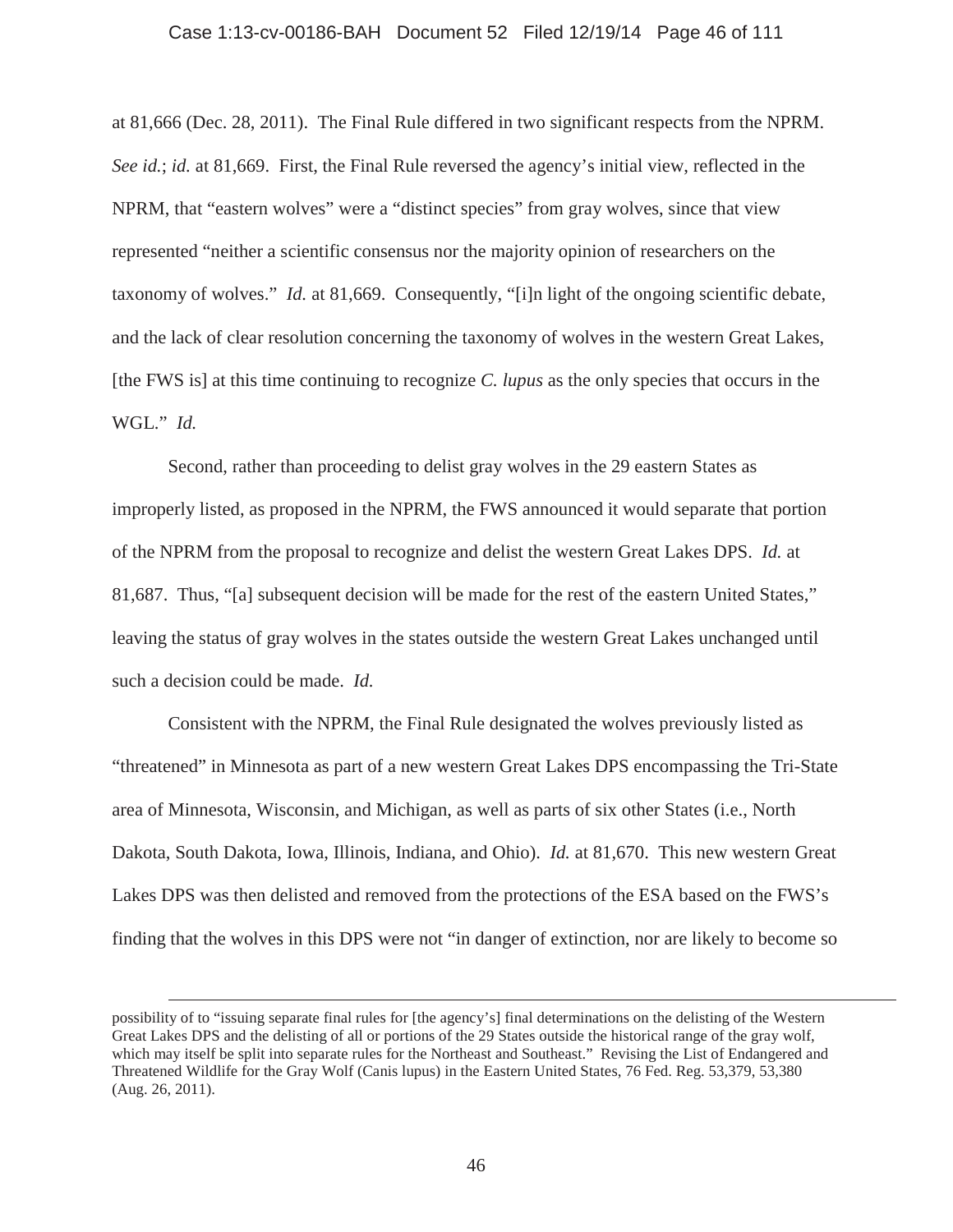## Case 1:13-cv-00186-BAH Document 52 Filed 12/19/14 Page 47 of 111

in the foreseeable future, throughout all or a significant part of their range," with that range defined by the borders of the DPS. *Id.* at 81,723. As a result of the delisting, the Final Rule eliminated: (1) the special restrictions on the taking of wolves in Minnesota instituted when those wolves were designated a "threatened species" in 1978; and (2) "the designation for critical habitat for gray wolves in Minnesota and on Isle Royale, Michigan." *Id.* at 81,723. As required by the ESA, the FWS provided for five years of post-delisting monitoring, which appears to consist of reviewing surveys conducted by Wisconsin, Minnesota, and Michigan of the wolf populations in those states to determine if there has been "a substantial downward change in the populations or an increase in threats to the degree that population viability may be threatened." *Id.* at 81,724. The Final Rule became effective on January 27, 2012. *Id.* at 81,666.

### **F. Procedural History**

The plaintiffs subsequently filed the instant suit claiming that the Final Rule: (1) violates "the ESA's conservation mandate" by simultaneously designating and delisting a DPS without first making findings to support listing the DPS, and delineating boundaries of the DPS that are excessively expansive to include "large expanses presently unoccupied by wolves," Compl. ¶¶ 113–120 ("Count I"); (2) erroneously restricts the FWS's analysis of threats to the species and the significant portion of the range of the species to the western Great Lakes DPS instead of the gray wolf population in the conterminous United States and improperly relies on inadequate state regulatory mechanisms to ensure the WGL DPS' long term survival, *id.* ¶¶ 121–126 ("Count II"); and (3) mistakenly designates the western Great Lakes wolf population as a DPS despite taxonomic uncertainty over "what species of wolves now occupy and have historically occupied the western Great Lakes region," *id.* ¶¶ 127–130 ("Count III").

The states of Wisconsin and Michigan, along with the HCC, have been granted leave to intervene in this matter as defendants. Minute Orders, May 7, 2013 (granting motions to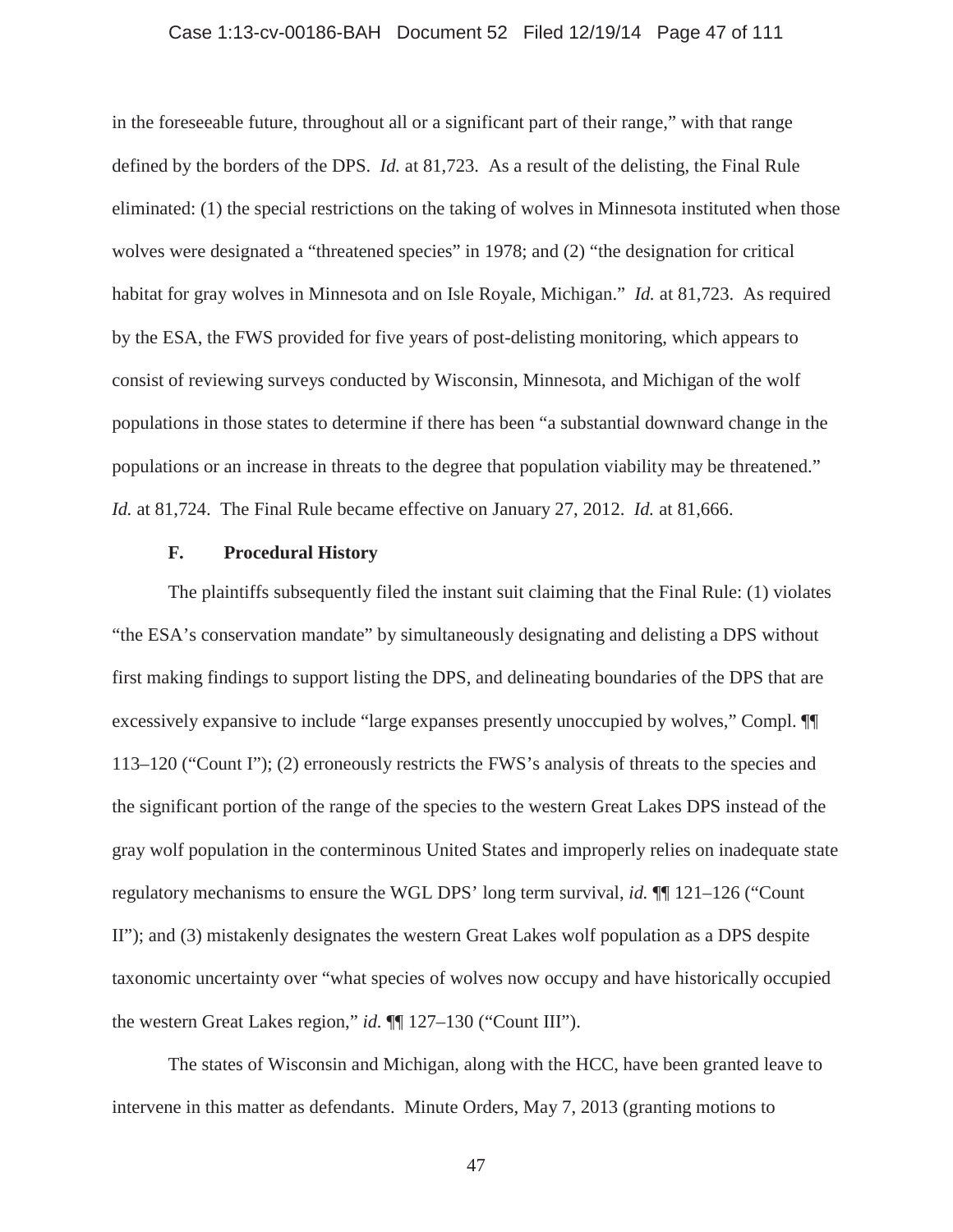#### Case 1:13-cv-00186-BAH Document 52 Filed 12/19/14 Page 48 of 111

intervene). In addition, the Minnesota Department of Natural Resources and the Association of Fish and Wildlife Agencies (the "AFWA")—a group representing the "state fish and wildlife agencies of all fifty states and the District of Columbia," AFWA's Mot. to Participate as Amicus Curiae at 1 n.2, ECF No. 32—were granted leave to participate as amicus curiae. Minute Order, June 7, 2013 (granting Minnesota's motion); Minute Order, Dec. 19, 2013 (granting AFWA's motion).

Cross-motions for summary judgment filed by the plaintiffs, the defendants, and defendant-intervenor HCC are now pending. Pls.' Mot.; Defs.' Mot.; HCC's Mot. In response to a request contained in the HCC's cross-motion, the Court provided the parties an opportunity to state their positions as to whether a "liability" finding, i.e., a ruling on whether the FWS had committed any non-harmless error in promulgating the Final Rule, should be bifurcated from any discussion of remedy. Minute Order, Sept. 19, 2014. The plaintiffs, defendants, and the defendant-intervenors each submitted responses. ECF Nos. 46–51.

## **II. LEGAL STANDARD**

#### **A. Summary Judgment**

Pursuant to Federal Rule of Civil Procedure 56, summary judgment may be granted when the court finds, based upon the pleadings, depositions, and affidavits and other factual materials in the record, "that there is no genuine dispute as to any material fact and the movant is entitled to judgment as a matter of law." FED. R. CIV. P. 56(a), (c); *see Tolan v. Cotton*, 134 S. Ct. 1861, 1866 (2014) (per curiam); *Anderson v. Liberty Lobby, Inc.,* 477 U.S. 242, 247 (1986). "A genuine issue of material fact exists if the evidence, 'viewed in a light most favorable to the nonmoving party,' could support a reasonable jury's verdict for the non-moving party." *Muwekma Ohlone Tribe v. Salazar*, 708 F.3d 209, 215 (D.C. Cir. 2013) (quoting *McCready v. Nicholson,* 465 F.3d 1, 7 (D.C. Cir. 2006)).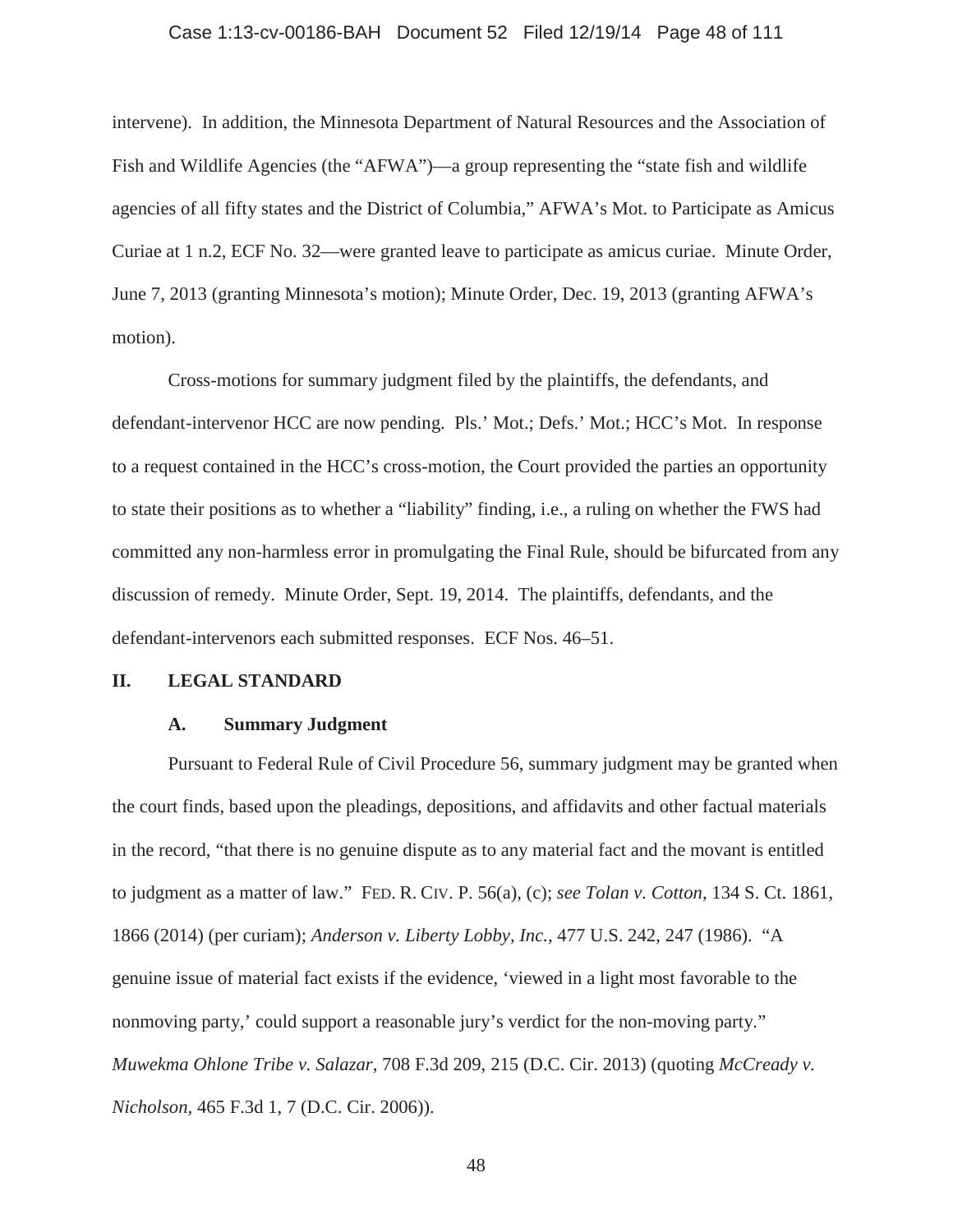### Case 1:13-cv-00186-BAH Document 52 Filed 12/19/14 Page 49 of 111

In APA cases such as this one, involving cross-motions for summary judgment, "the district judge sits as an appellate tribunal. The 'entire case' on review is a question of law." *Am. Bioscience, Inc. v. Thompson*, 269 F.3d 1077, 1083 (D.C. Cir. 2001) (collecting cases). Accordingly, this Court need not and ought not engage in lengthy fact finding, since "[g]enerally speaking, district courts reviewing agency action under the APA's arbitrary and capricious standard do not resolve factual issues, but operate instead as appellate courts resolving legal questions." *James Madison Ltd. by Hecht v. Ludwig*, 82 F.3d 1085, 1096 (D.C. Cir. 1996); *see also Sierra Club v. Mainella*, 459 F. Supp. 2d 76, 90 (D.D.C. 2006) ("Under the APA . . . the function of the district court is to determine whether or not as a matter of law the evidence in the administrative record permitted the agency to make the decision it did.") (quotation marks and citation omitted)); *accord McDonough v. Mabus,* 907 F. Supp. 2d 33, 42 (D.D.C. 2012); *Wilson v. McHugh,* 842 F. Supp. 2d 310, 315 (D.D.C. 2012). Judicial review is limited to the administrative record, since it "is black-letter administrative law that in an [Administrative Procedure Act] case, a reviewing court should have before it neither more nor less information that did the agency when it made its decision." *CTS Corp. v. EPA*, 759 F.3d 52, 64 (D.C. Cir. 2014) (internal citations and quotation marks omitted; alteration in original); *see* 5 U.S.C. § 706(2)(F) ("The Court shall review the whole record or those parts of it cited by a party . . . ."); *Fla. Power & Light Co. v. Lorion*, 470 U.S. 729, 743 (1985) (in applying the arbitrary and capricious standard under the APA, "[t]he focal point for judicial review should be the administrative record already in existence . . . ." (quoting *Camp v. Pitts,* 411 U.S. 138, 142 (1973)).

# **B.** *Chevron* **Framework**

The familiar two-step process set out in *Chevron U.S.A., Inc. v. Natural Resources Defense Council, Inc.* (*Chevron*), 467 U.S. 837, 845 (1984), applies to judicial review of claims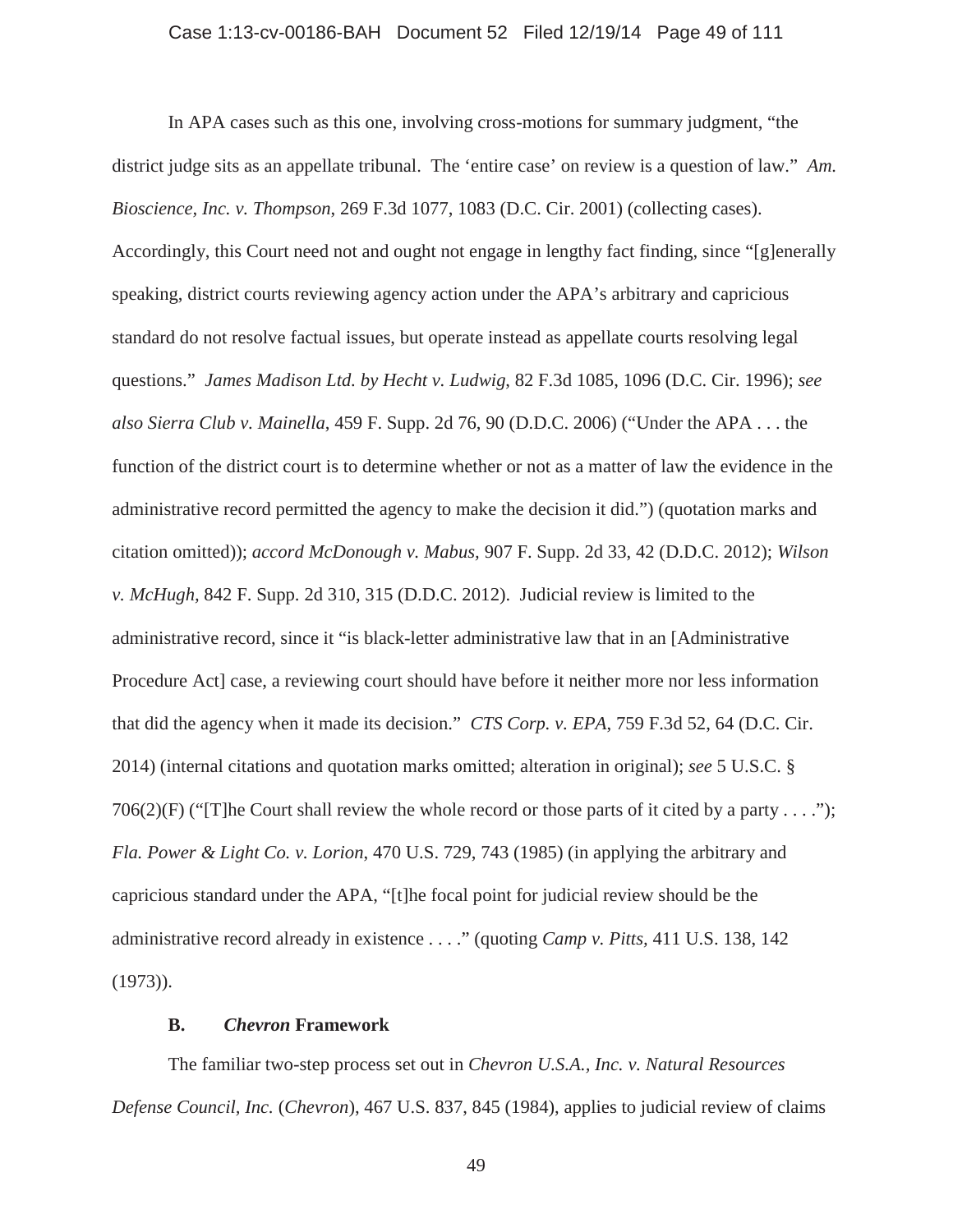## Case 1:13-cv-00186-BAH Document 52 Filed 12/19/14 Page 50 of 111

that an agency has acted "in excess of statutory jurisdiction, authority or limitations, or short of statutory right" under the APA. *See Am. Fed'n of Gov't Emps. Local 3669 v. Shinseki*, 709 F.3d 29, 33 (D.C. Cir. 2013). At the first step of the inquiry, a court must "ask whether Congress has directly addressed the precise question at issue." *Mayo Found. for Med. Educ. & Research v. United States,* 131 S. Ct. 704, 711 (2011) (internal citations omitted). "'If the intent of Congress is clear, that is the end of the matter; for the court, as well as the agency, must give effect to the unambiguously expressed intent of Congress.'" *City of Arlington, Tex. v. FCC,* 133 S. Ct. 1863, 1868 (2013) (quoting *Chevron*, 467 U.S. at 842–43).

On the other hand, if "Congress has not directly addressed the precise [interpretative] question at issue . . . the agency is charged with filling the 'gap left open' by the ambiguity." *EPA v. EME Homer City Generation, L.P.* (*EME Homer*), 134 S. Ct. 1584, 1603 (2014) (quoting *Chevron*, 467 U.S. at 843, 866) (first alteration in original). Thus, if the statute is silent or ambiguous with respect to the specific issue under consideration, the analysis shifts to *Chevron* step two, where "the question for the court is whether the agency's answer is based on a permissible construction of the statute." *City of Arlington, Tex.,* 133 S. Ct. at 1868; *see CSX Transp., Inc. v. Nat'l Surface Transp. Bd.*, 754 F.3d 1056, 1063 (D.C. Cir. 2014) (same). The job of the courts is not to engage in "their own interstitial lawmaking" and "mak[e] public policy by prescribing the meaning of ambiguous statutory commands." *City of Arlington, Tex.*, 133 S. Ct. at 1873 (quoting *Ford Motor Credit Co. v. Milhollin*, 444 U.S. 555, 568 (1980)). Rather, the "archetypal *Chevron* questions, about how best to construe an ambiguous term in light of competing policy interests" belong to the "agencies that administer the statutes." *See id.*

When Congress has delegated to the agency authority to make rules carrying the force of law, and the challenged agency interpretation was promulgated in the exercise of that authority,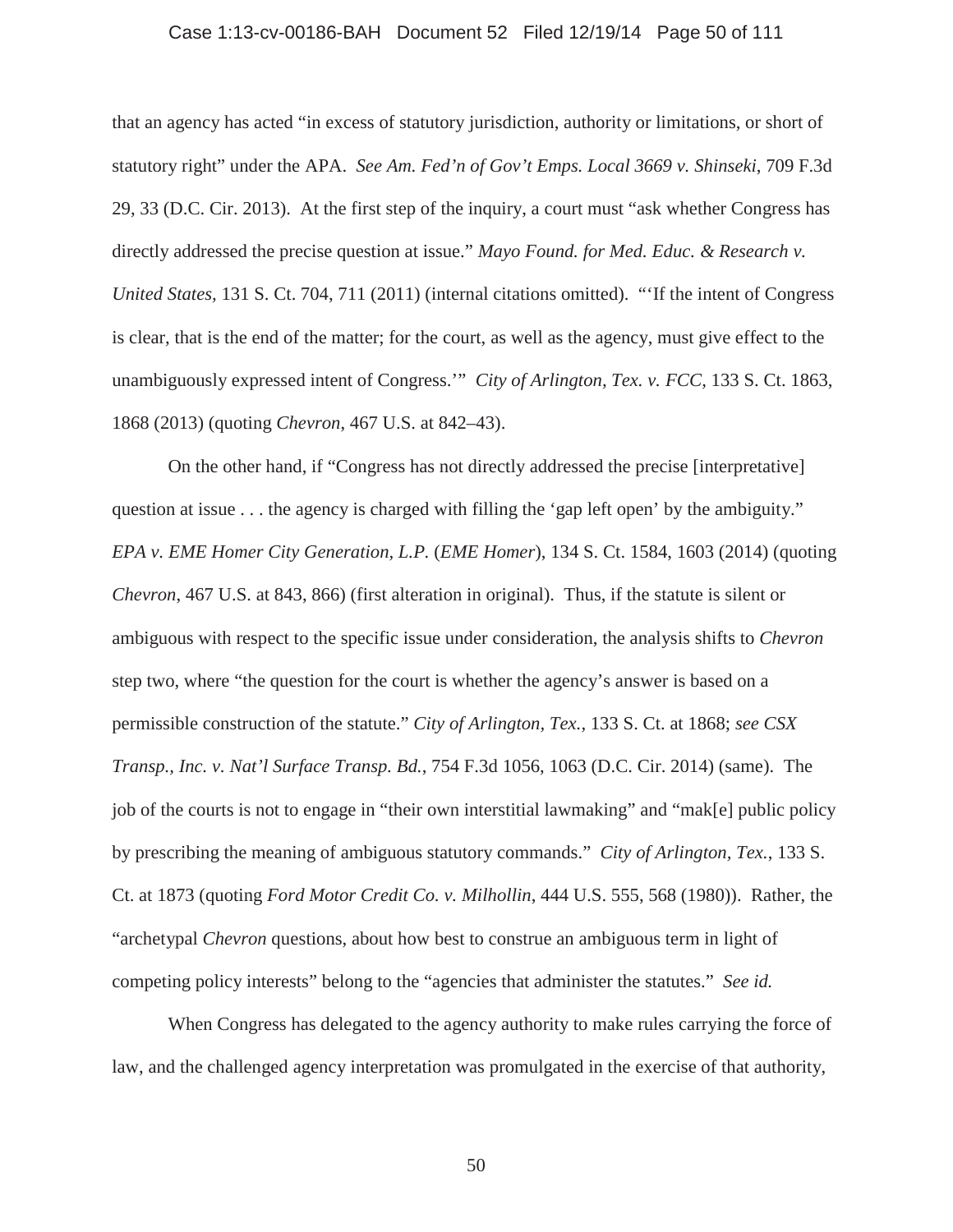#### Case 1:13-cv-00186-BAH Document 52 Filed 12/19/14 Page 51 of 111

then the agency's rule is entitled to deference "as long as it is a permissible construction of the statute, even if it differs from how the court would have interpreted the statute in the absence of an agency regulation." *Sebelius v. Auburn Reg'l Med. Ctr.,* 133 S. Ct. 817, 826 (2013); *see also EME Homer*, 134 S. Ct. at 1606 (determining if agency's interpretation of ambiguous phrase is "permissible construction of statute" as second step of *Chevron* analysis); *Nat'l Cable & Telecomms. Ass'n v. Brand X Internet Servs.,* 545 U.S. 967, 980 (2005) ("If a statute is ambiguous, and if the implementing agency's construction is reasonable, *Chevron* requires a federal court to accept the agency's construction of the statute, even if the agency's reading differs from what the court believes is the best statutory interpretation."). Courts "routinely accord dispositive effect to an agency's reasonable interpretation of ambiguous statutory language." *EME Homer*, 134 S. Ct. at 1603 (citation omitted). "Deference is appropriate even if the agency's interpretation first appears during litigation, unless the interpretation conflicts with prior interpretations or amounts to nothing more than a convenient litigating position." *Shieldalloy Metallurgical Corp. v. Nuclear Regulatory Comm'n*, 768 F.3d 1205, 1208–09 (D.C. Cir. 2014) (internal quotation marks and citations omitted). A court "need not conclude that the [agency's] interpretation of the [s]tatute is the only one it permissibly could have adopted or even the interpretation deemed *most* reasonable by the courts," so long as it is reasonable. *Nat'l Treasury Emps. Union v. Fed. Labor Relations Auth.*, 754 F.3d 1031, 1042 (D.C. Cir. 2014) (internal quotation marks and citations omitted; emphasis in original).

### **C. Administrative Procedure Act**

Under the APA, a reviewing court shall "hold unlawful and set aside agency action, findings, and conclusions found to be . . . arbitrary, capricious, an abuse of discretion, or otherwise not in accordance with law," 5 U.S.C. § 706(2)(A), "in excess of statutory jurisdiction, authority, or limitations, or short of statutory right," *id.* § 706(2)(C), or "without observance of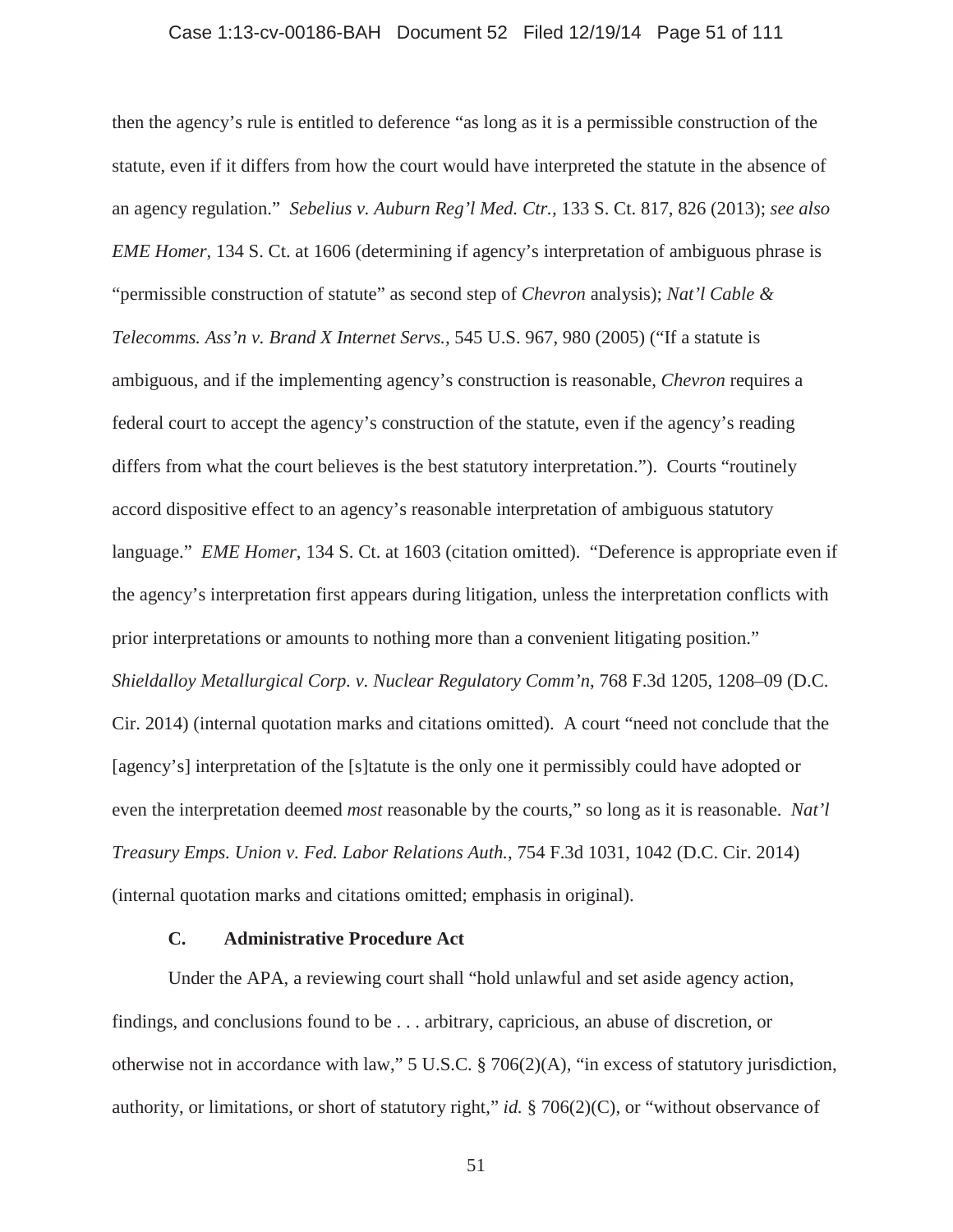### Case 1:13-cv-00186-BAH Document 52 Filed 12/19/14 Page 52 of 111

procedure required by law," *id.* § 706(2)(D); *see Otis Elevator Co. v. Sec'y of Labor*, 762 F.3d 116, 120–21 (D.C. Cir. 2014) (citing *Fabi Constr. Co. v. Sec'y of Labor*, 370 F.3d 29, 33 (D.C. Cir. 2004)).

In evaluating agency actions under the "arbitrary and capricious" standard, courts "must consider whether the [agency's] decision was based on a consideration of the relevant factors and whether there has been a clear error of judgment." *Marsh v. Ore. Natural Res. Council,* 490 U.S. 360, 378 (1989) (citation and internal quotation marks omitted); *Citizens to Preserve Overton Park, Inc. v. Volpe* (*Overton Park*)*,* 401 U.S. 402, 416 (1971), *overruled on unrelated grounds by Califano v. Sanders*, 430 U.S. 99, 105 (1977); *Blue Ridge Envtl. Def. League v. Nuclear Regulatory Comm'n*, 716 F.3d 183, 195 (D.C. Cir. 2013). The scope of review under this standard "is narrow and a court is not to substitute its judgment for that of the agency." *Motor Vehicle Mfrs. Ass'n v. State Farm Mut. Auto. Ins. Co.* (*State Farm*), 463 U.S. 29, 43 (1983); *see also Fogo De Chao (Holdings) Inc. v. U.S. Dep't of Homeland Sec.*, 769 F.3d 1127, 1135(D.C. Cir. 2014) (same) (quoting *Judulang v. Holder*, 132 S. Ct. 476, 483 (2011)); *Agape Church, Inc. v. FCC*, 738 F.3d 397, 408 (D.C. Cir. 2013) (same) (quoting *Cablevision Sys. Corp. v. FCC,* 597 F.3d 1306, 1311 (D.C. Cir. 2010)).

"[T]he arbitrary and capricious standard is 'highly deferential' and 'presumes agency action to be valid[.]'" *Am. Trucking Ass'ns, Inc. v. Fed. Motor Carrier Safety Admin.,* 724 F.3d 243, 245 (D.C. Cir. 2013) (quoting *Am. Wildlands v. Kempthorne,* 530 F.3d 991, 997 (D.C. Cir. 2008)); *Envtl. Def. Fund, Inc. v. Costle,* 657 F.2d 275, 283 (D.C. Cir. 1981) (same). If an agency, however, "failed to provide a reasoned explanation, or where the record belies the agency's conclusion, [the court] must undo its action." *Cnty. of Los Angeles v. Shalala,* 192 F.3d 1005, 1021 (D.C. Cir. 1999) (quoting *BellSouth Corp. v. FCC*, 162 F.3d 1215, 1222 (D.C. Cir.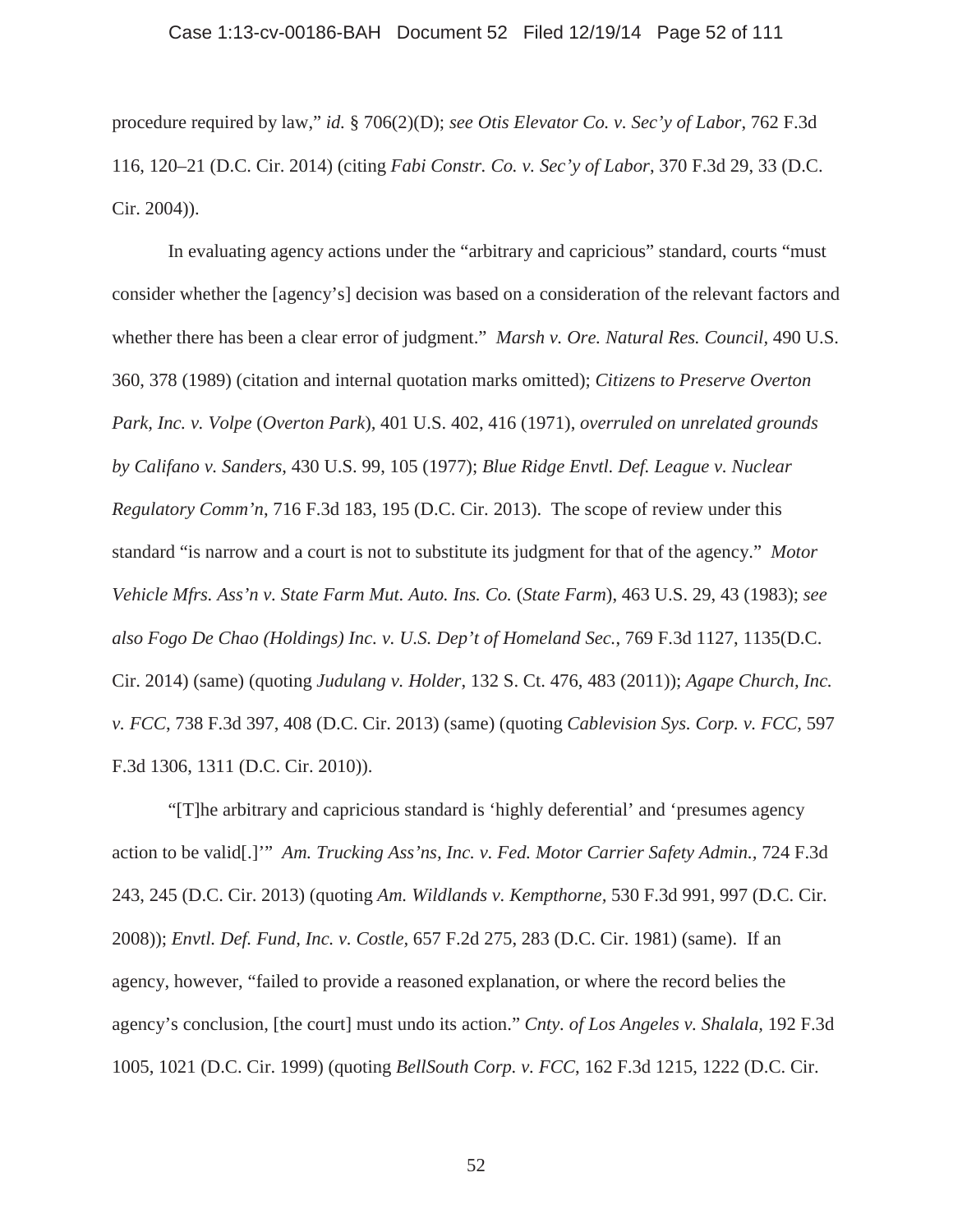### Case 1:13-cv-00186-BAH Document 52 Filed 12/19/14 Page 53 of 111

1999)); *see Select Specialty Hosp.-Bloomington, Inc. v. Burwell*, 757 F.3d 308, 312 (D.C. Cir. 2014) ("[T]here are cases where an agency's failure to state its reasoning or to adopt an intelligible decisional standard is so glaring that we can declare with confidence that the agency action was arbitrary and capricious." (quoting *Checkosky v. SEC*, 23 F.3d 452, 463 (D.C. Cir. 1994)) (alteration in original). At the very least, the agency must have reviewed relevant data and articulated a satisfactory explanation establishing a "rational connection between the facts found and the choice made." *State Farm,* 463 U.S. at 43 (internal quotation marks and citation omitted); *EME Homer*, 134 S. Ct. at 1602 (holding that agency "retained discretion to alter its course [under a regulation] provided it gave a reasonable explanation for doing so"); *see also Amerijet Int'l, Inc. v. Pistole*, 753 F.3d 1343, 1350 (D.C. Cir. 2014) ("[A] fundamental requirement of administrative law is that an agency set forth its reasons for decision; an agency's failure to do so constitutes arbitrary and capricious agency action." (internal quotation marks and citation omitted)). "[C]onclusory statements will not do; an agency's statement must be one of *reasoning*." *Amerijet Int'l Inc.*, 753 F.3d at 1350 (internal quotation marks omitted; emphasis in original).

An agency's action is arbitrary and capricious if that action "has relied on factors which Congress has not intended it to consider, entirely failed to consider an important aspect of the problem, offered an explanation for its decision that runs counter to the evidence before the agency, or is so implausible that it could not be ascribed to a difference in view or the product of agency expertise." *Am. Wildlands,* 530 F.3d at 997–98 (internal quotation marks omitted). While the agency's explanation cannot "run[ ] counter to the evidence," *State Farm,* 463 U.S. at 43, courts should "uphold a decision of less than ideal clarity if the agency's path may reasonably be discerned," *Bowman Transp., Inc. v. Ark.–Best Freight Sys., Inc.*, 419 U.S. 281, 286 (1974).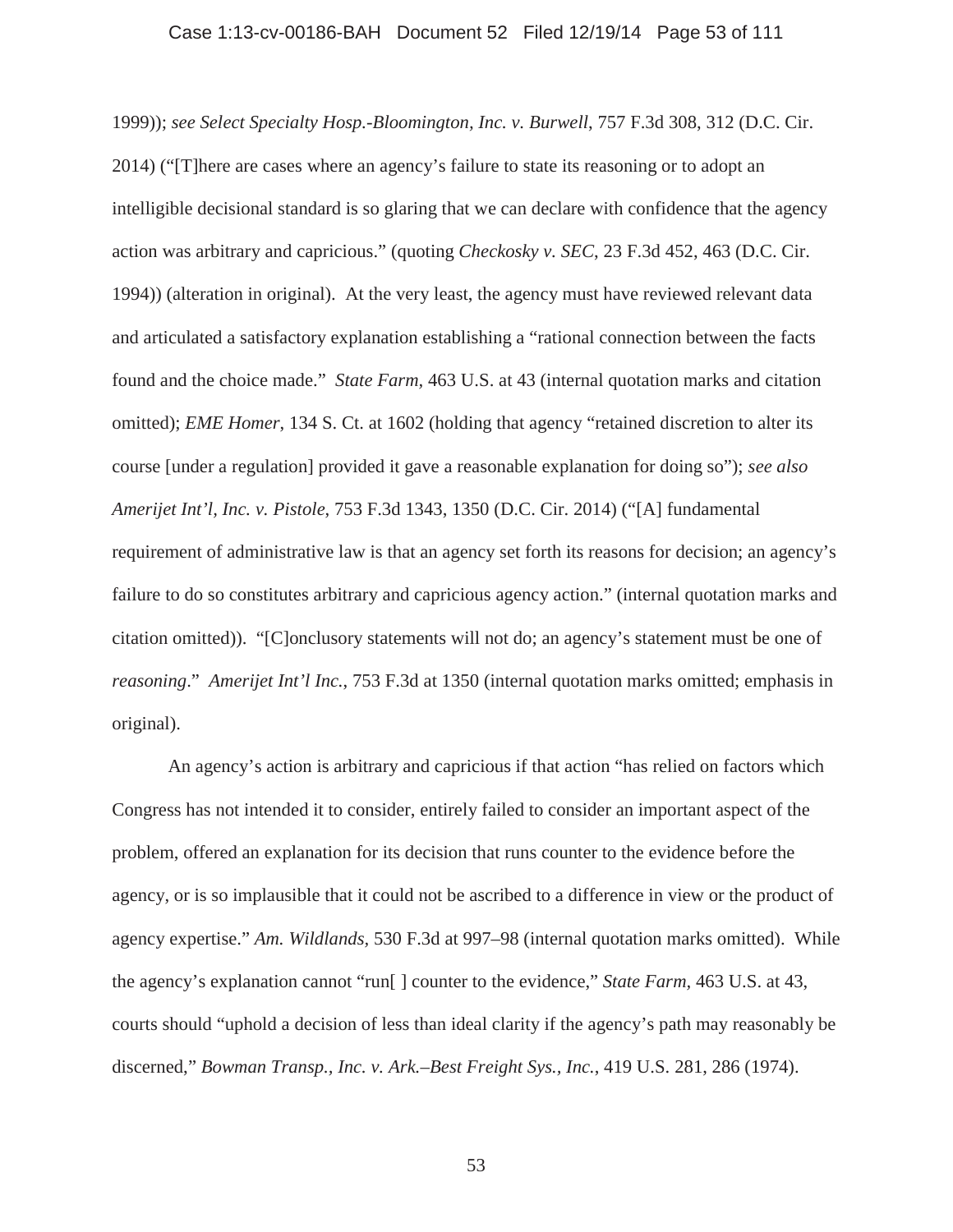## Case 1:13-cv-00186-BAH Document 52 Filed 12/19/14 Page 54 of 111

Furthermore, when "an agency has acted in an area in which it has 'special expertise,' the court must be particularly deferential to [the agency's] determinations." *Sara Lee Corp. v. Am. Bakers Ass'n Ret. Plan,* 512 F. Supp. 2d 32, 37 (D.D.C. 2007) (quoting *Bldg. & Constr. Trades Dep't, AFL–CIO v. Brock,* 838 F.2d 1258, 1266 (D.C. Cir. 1988)). "Deferring as appropriate to the agency's expertise and looking only for 'a rational connection between the facts found and the choice made,'" *Am. Trucking Ass'ns, Inc.,* 724 F.3d at 249 (quoting *State Farm,* 463 U.S. at 43), "we remain ever mindful that in performing 'a searching and careful inquiry into the facts, we do not look at the [agency's] decision as would a scientist, but as a reviewing court exercising our narrowly defined duty of holding agencies to certain minimal standards of rationality.'" *Id.* (quoting *Nat'l Envtl. Dev. Ass'ns Clean Air Project v. EPA,* 686 F.3d 803, 810 (D.C. Cir. 2012)).

## **III. DISCUSSION**

The plaintiffs contend that the Final Rule violates the spirit and the letter of the ESA. *See*  Pls.' Mem. Supp. Pls.' Mot. ("Pls.' Mem.") at 2, ECF No. 24-1 (contending that the Final Rule "fail[s] to show that using the DPS tool to delist the wolves is consistent with the ESA overall, or with the protective Congressional intent in adding the DPS tool as further safeguard for species like the wolves"). The Court agrees, for two primary reasons. First, the structure, history, and purpose of the ESA demonstrate that the agency may not designate a DPS only for the purpose of delisting the covered vertebrate population, particularly when those vertebrates are already protected at a higher taxonomic classification. *See infra* Part III.B. Second, assuming, *arguendo*, that FWS could designate and delist a population of vertebrates, which is already listed at a higher taxonomic level, doing so with respect to the gray wolves in the western Great Lakes region is not supported by the record evidence before the agency and was thus arbitrary and capricious under the APA. *See infra* Part III.C. Each of these reasons for rejection, standing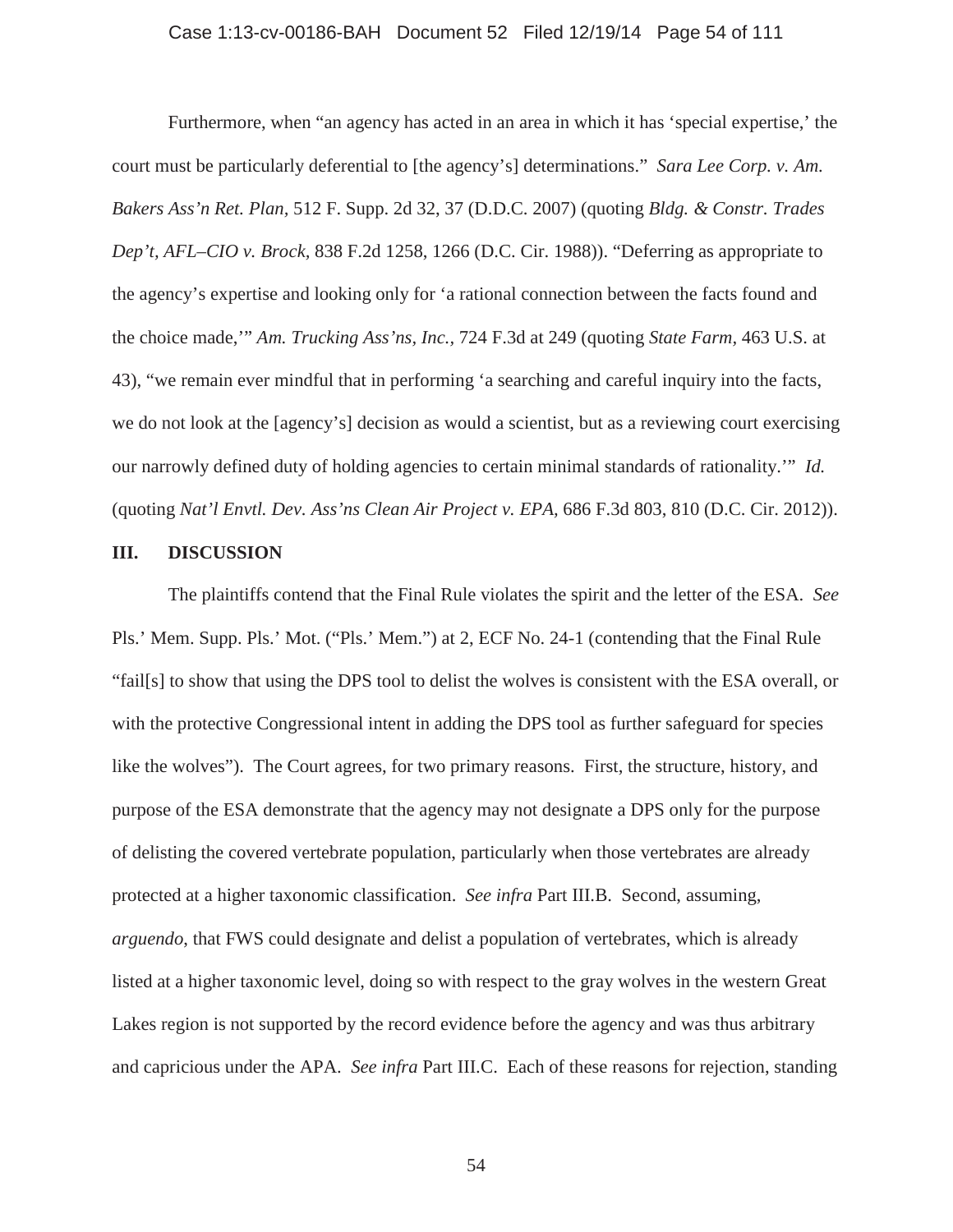alone, would be sufficient to grant summary judgment to the plaintiffs and each is examined separately below.<sup>18</sup> Before turning to the merits of the plaintiffs' claims, however, Defendantintervenor HCC has challenged the plaintiffs' standing, which is a threshold issue that must be resolved. Def. HCC's Mem. Opp'n Pls.' Mot. Summ. J. & Cross-Mot. Summ. J. ("HCC's Mem.") at 37–41, ECF No. 33.<sup>19</sup>

**A. The Plaintiffs Have Standing**

"[T]he requirement that a claimant have 'standing is an essential and unchanging part of the case-or-controversy requirement of Article III.'" *Davis v. Fed. Election Comm'n,* 554 U.S. 724, 733 (2008) (quoting *Lujan v. Defenders of Wildlife,* 504 U.S. 555, 560 (1992)). Where, as here, organizations "claim representational standing on behalf of their members," the organizations may bring suit so long as "[1] [their] members would otherwise have standing to sue in their own right, [2] the interests [they] seek[] to protect are germane to the organization's

<sup>&</sup>lt;sup>18</sup> The plaintiffs also allege that the challenged "Final Rule was driven by promises made to members of Congress, not science." Pls.' Mem. at 15. This political influence, the plaintiffs contend, is contrary to the ESA because "the ESA commands that the FWS '*shall*' make a delisting determination '*solely* on the basis of the best scientific and commercial data available." *Id.* (emphasis in original). The defendants counter, correctly, that it is not "improper to discuss [potential rulemaking actions] with members of Congress or to respond to Congressional inquiries." Defs.' Mem. Supp. Defs.' Mot. and Opp'n Pls.' Mot. ("Defs.' Mem.") at 35 n.22, ECF No. 27. Protecting endangered wildlife under the ESA is a mission mandated by Congress, which may, as the defendants point out, sometimes supersede the FWS's decisions regarding certain species. *See* Defs.' Reply Mem. Supp. Defs.' Mot. ("Defs.' Reply") at 18 n.13, ECF No. 42 (noting example when Congress "permanently altered" the 1978 listing of the gray wolf by "delisting part of the Northern Rocky Mountains DPS" (citing Reissuance of Final Rule To Identify the Northern Rocky Mountain Population of Gray Wolf as a Distinct Population Segment and To Revise the List of Endangered and Threatened Wildlife, 76 Fed. Reg. 25,590 (May 5, 2011)). Nevertheless, this Court is mindful that "courts reviewing agency decisions involving political interference must be attuned to the heightened possibility that political influence will have caused agencies to cut corners." *AERA Energy LLC v. Salazar*, 642 F.3d 212, 224 (D.C. Cir. 2011). Even if elected officials expressed interest in the timing of the issuance of the Final Rule, *see, e.g.*, A.R. Ex. X (Letter from Sen. Amy Klobuchar to Secretary Ken Salazar, Dec. 7, 2010) at 2732A (requesting expedited process to delist wolves in western Great Lakes), ECF No. 45-4, whether such "pressure crosse[d] the line and prevent[ed the] agency from performing its statutorily prescribed duties," *AERA Energy*, 642 F.3d at 224, is far from clear. The appropriate remedy to remove any improper "taint" from the Final Rule would be remand of the Final Rule to "the agency to use the traditional administrative tools at its disposal to render a politically untainted decision." *AERA Energy*, 642 F.3d at 224. Since the challenged Final Rule is fatally flawed in at least three respects, *see infra*, which mandates the vacatur of the Final Rule on those grounds, the Court need not opine on whether the political pressure in this case "crosse<sup>[d]</sup> the line," since the end result is identical. <sup>19</sup> Neither the defendants nor the other defendant-intervenors challenge the plaintiffs' standing. *See generally* Defs.'

Mem.; Mich. Opp'n; Wisc. Opp'n.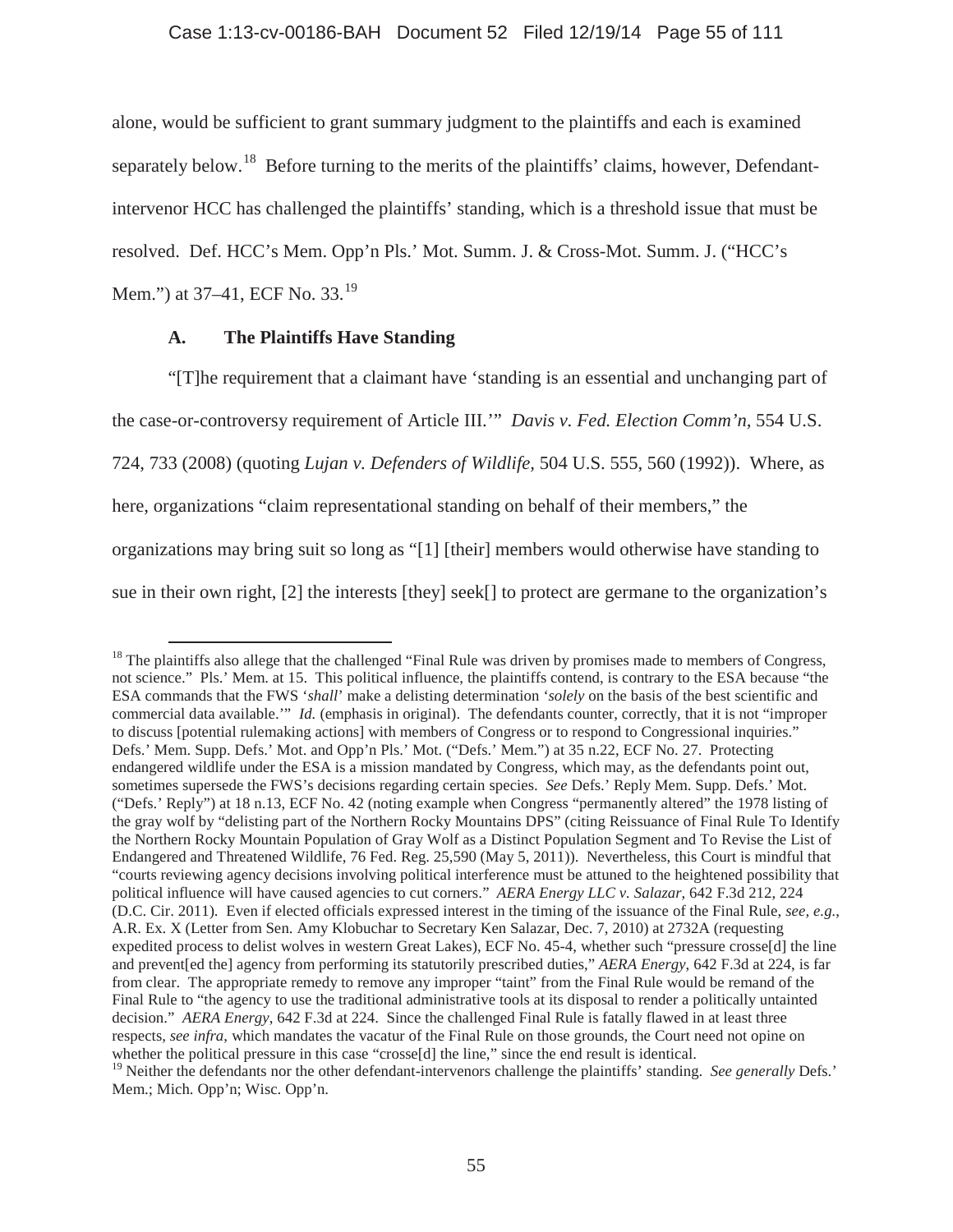### Case 1:13-cv-00186-BAH Document 52 Filed 12/19/14 Page 56 of 111

purpose, and [3] neither the claim asserted nor the relief requested requires the participation of individual members." *Natural Res. Def. Council v. EPA* (*NRDC*), 755 F.3d 1010, 1016 (D.C. Cir. 2014) (citation omitted). Thus, the Court's organizational standing analysis involves two distinct determinations: first, whether the organizations have put forward members who "would otherwise have standing to sue in their own right" and, second, whether the organizations themselves fulfill the remaining requirements for organizational standing. *Id.* In the instant matter, the plaintiff organizations easily fulfill both prongs of this analysis.

To establish Article III standing as an individual, a claimant must show: (1) he or she has suffered an "injury in fact" that is (a) "concrete and particularized" and (b) actual or imminent, not conjectural or hypothetical; (2) the injury is "fairly traceable to the challenged action of the defendant;" and (3) it is likely, as opposed to merely speculative, that the injury will be "redressed by a favorable judicial decision." *Lexmark Int'l, Inc. v. Static Control Components, Inc.*, 134 S. Ct. 1377, 1386 (2014); *Mendoza v. Perez*, 754 F.3d 1002, 1010 (D.C. Cir. 2014). The "injury in fact" requirement in an environmental case is satisfied if a party adequately shows that he or she has an aesthetic or recreational interest in a particular place or animal, and that interest is impaired by a defendant's conduct. *See Friends of the Earth, Inc. v. Laidlaw Envtl. Servs. (TOC), Inc.*, 528 U.S. 167, 183 (2000). Although a "generalized harm to the forest or the environment will not alone support standing, if that harm in fact affects the recreational or even the mere esthetic interests of the plaintiff, that will suffice." *Summers v. Earth Island Inst.*, 555 U.S. 488, 494 (2009) (citing *Sierra Club v. Morton*, 405 U.S. 727, 734–36 (1972)); *see WildEarth Guardians v. Jewell*, 738 F.3d 298, 305–06 (D.C. Cir. 2013) (finding that affidavits from environmental groups' members "attesting to those members' aesthetic interests in the land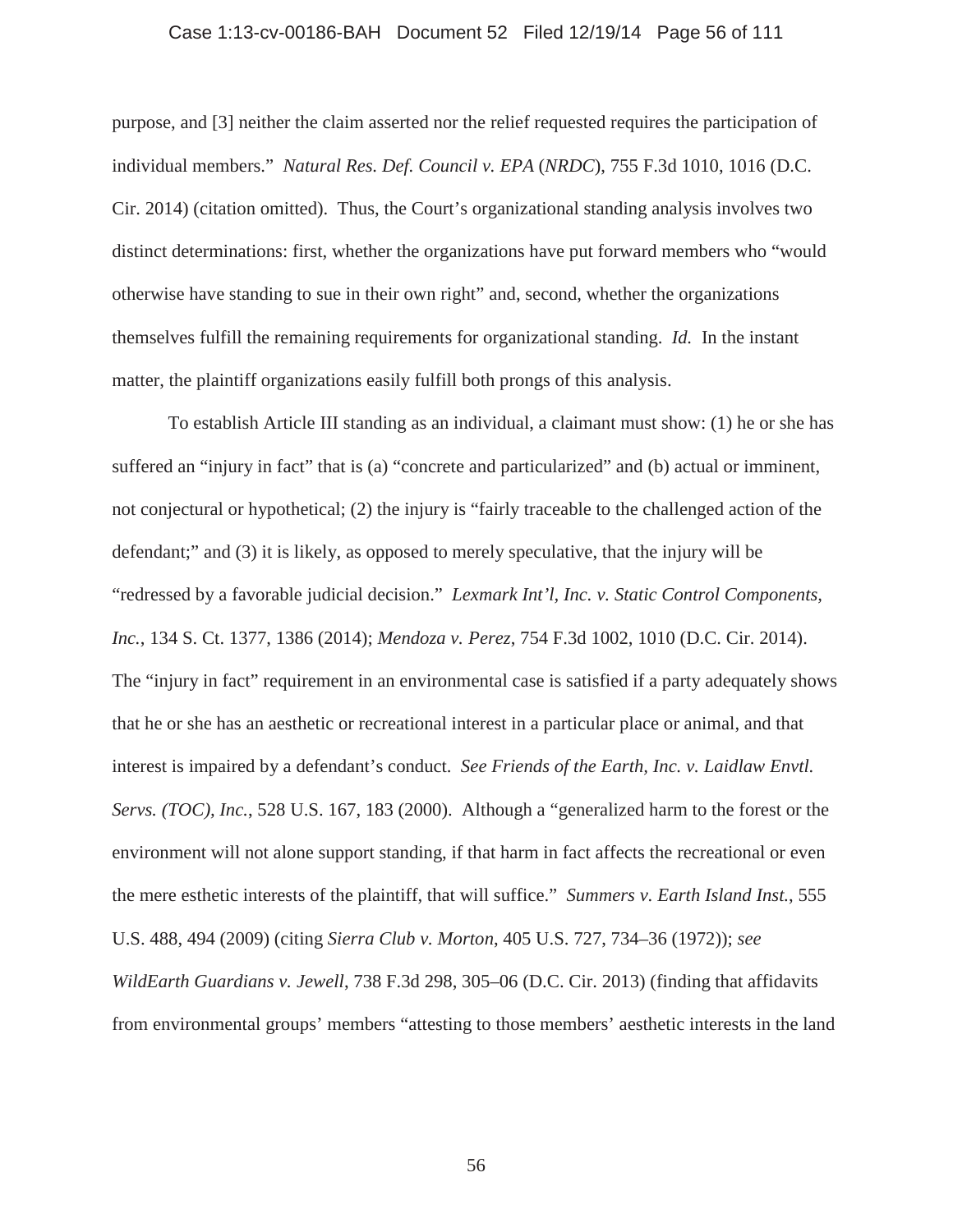## Case 1:13-cv-00186-BAH Document 52 Filed 12/19/14 Page 57 of 111

. . . and specific plans to visit the area regularly for recreational purposes" sufficient to support Article III standing).

The record contains four affidavits from members of the organizational plaintiffs. Decl. of Robert Waligora ("Waligora Decl.") (Minnesota resident and member of Plaintiff FATE), ECF No. 24-2; Decl. of Linda Hatfield ("Hatfield Decl.") (Minnesota resident, director of Plaintiff HOWL, member of plaintiff Born Free USA, member of Plaintiff HSUS), ECF No. 24- 3; Decl. of Nancy Warren ("Warren Decl.") (Michigan resident and member of Plaintiff HSUS), ECF No. 24-4; Decl. of Howard Goldman ("Goldman Decl.") (Minnesota resident and member of Plaintiff HSUS), ECF No. 24-5. The plaintiffs' members' affidavits establish that those affiants have the requisite concrete interests to support Article III standing in this case. Plaintiff FATE's declarant, for instance, states that he has made twenty-five trips into the "Boundary Waters" area of Minnesota and "plan[s] to continue these trips in the future." Waligora Decl.  $\P$ 4. While on these trips, Plaintiff FATE's declarant states that "wolves are the animals [he] hope[s] to experience when he camp[s] and hike[s]," and has either heard wolves nearby or seen evidence of their presence on more than one occasion. *See id.*<sup>20</sup> Linda Hatfield, who is Plaintiff HOWL's director and a member of Plaintiffs Born Free USA and HSUS, Hatfield Decl. ¶¶ 2, 5, avers that she "spend[s] much of [her] vacation time hiking in northern Minnesota," particularly the Superior National Forest, where she "sometimes stop[s] and take[s] time to do pencil illustration" and take photographs, *id.* ¶ 7. Hatfield states that "[t]he opportunity to view wolves and other wildlife is [her] main reason to hike trails in the northern part of [Minnesota]," she has seen wolves "[o]n a couple of occasions . . . while hiking," and looks for wolf tracks. *Id*. ¶ 7.

 $20$  FATE's declarant also details four additional wilderness areas in Minnesota, Wisconsin, and Michigan that he has visited before, plans to visit again, and at which he "seek[s] out opportunities to see wolves and other wildlife." Waligora Decl. ¶ 5.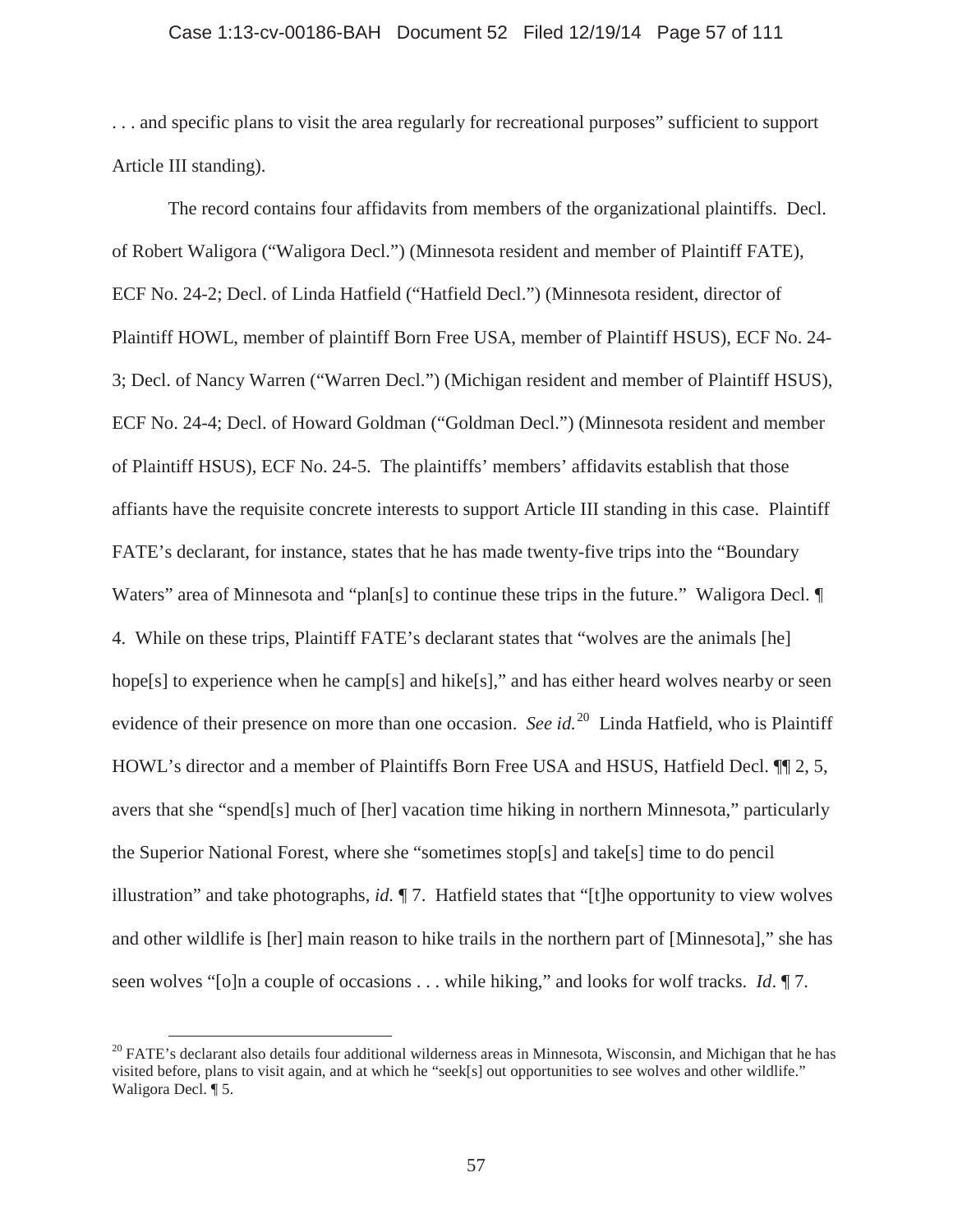### Case 1:13-cv-00186-BAH Document 52 Filed 12/19/14 Page 58 of 111

Both declarants, therefore, have indisputably established, at the very least, an aesthetic interest in the preservation of the gray wolf in the area affected by the Final Rule. *See WildEarth Guardians*, 738 F.3d at 305–06.

Two other declarants, who are members of Plaintiff HSUS, make similarly detailed statements. Nancy Warren, a member of Plaintiff HSUS, moved to the Western Upper Peninsula of Michigan after she "fell in love with the area because of its abundance of wildlife." Warren Decl. ¶ 2. Her property "has become a haven for waterfowl, marsh birds, and amphibians," as well as serving "as a refuge for turtles and an oasis for other wildlife, including deer, bear, bobcat, coyote and wolves." *Id.* The declarant notes that "a pack of wolves has claimed a portion of [her] property as part of its territory, and [she has] developed relationships with these wolves," through which she is able to distinguish the pack members' individual howls. *Id.* ¶ 5. The declarant states that she has witnessed three members of the pack after their deaths—one after being hit by a car and two after being illegally shot. *Id.* The declarant states that following the deaths of these three wolves, the "resident wolf pack has become less vocal and it is now rare that [she] hear[s] them howl." *Id.* She notes that her property is "part of Wolf Management Unit B," where wolf hunting is permitted under Michigan law. *Id.*

Declarant Howard Goldman is the Minnesota State Director for Plaintiff HSUS. Goldman Decl.  $\llbracket$  1. He states that he has visited "on several occasions . . . and intend[s] to continue to visit, forests, parks, and other wilderness areas in the State of Minnesota where gray wolf populations live." *Id.*  $\P$  7. He notes that he has seen and heard wolves during these trips, including to the "Boundary Waters Canoe Area Wilderness," and that he "consider[s] it a great privilege to see wolves and [is] thrilled every time [he] see[s] or hear[s] a wolf." *Id.* The declarant avers that, since the delisting of the gray wolf in the western Great Lakes, he now must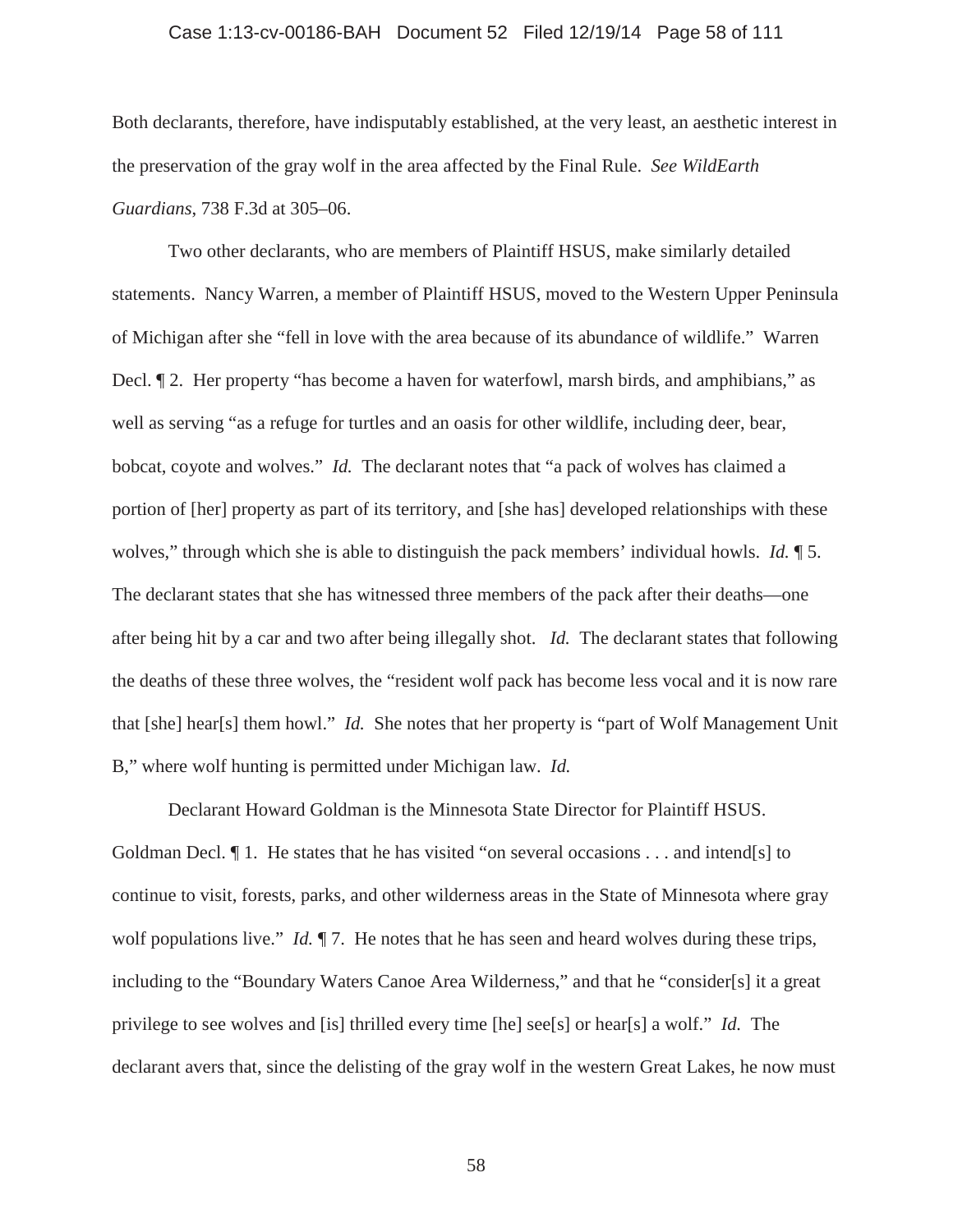#### Case 1:13-cv-00186-BAH Document 52 Filed 12/19/14 Page 59 of 111

"plan [his] hiking trips around hunting and trapping seasons and try to avoid areas on which hunters might be or on which hidden traps might be set." *Id.* ¶ 8.

The D.C. Circuit has noted that "when a defendant adversely affects a plaintiff's enjoyment of flora or fauna, which the plaintiff wishes to enjoy again upon the cessation of the defendant's actions," Article III standing in an environmental case will lie. *See Am. Soc'y for Prevention of Cruelty to Animals v. Ringling Bros. and Barnum & Bailey Circus* (*Ringling Bros.*), 317 F.3d 334, 337 (D.C. Cir. 2003). Recently, the D.C. Circuit reaffirmed the holding in *Ringling Bros.* by holding that organizational members who "expressed an interest in preserving [a] 'beautiful mountain landscape,'" which would be threatened by the area's removal from the National Register of Historic Places, had made a sufficient showing to support Article III standing. *See Sierra Club v. Jewell*, 764 F.3d 1, 5–6 (D.C. Cir. 2014).

Here, each of the plaintiffs' declarants has stated that he or she makes affirmative efforts to seek out and enjoy wolves in nature, will continue to do so, and, at least in Declarant Goldman's case, adjust his behavior because of the practices allowed under state management that were not allowed under the previously existing federal ESA protections. *See supra*. Consequently, the plaintiffs have made the requisite showing that their membership includes persons who have alleged sufficiently a concrete and particularized "injury in fact."

Defendant-intervenor HCC challenges the plaintiffs' standing by attacking the plaintiffs' showing of causation, the second prong of the individual inquiry. *See* HCC's Mem. at 38–41. HCC contends that the plaintiffs cannot demonstrate that the injury in fact complained of decreased sighting and enjoyment of gray wolves—is caused by the FWS's delisting of the gray wolf. *See id.* at 41 (contending that delisting "does not automatically result in population reductions that would decrease [the plaintiffs'] ability to see, hear and enjoy wolves"). Since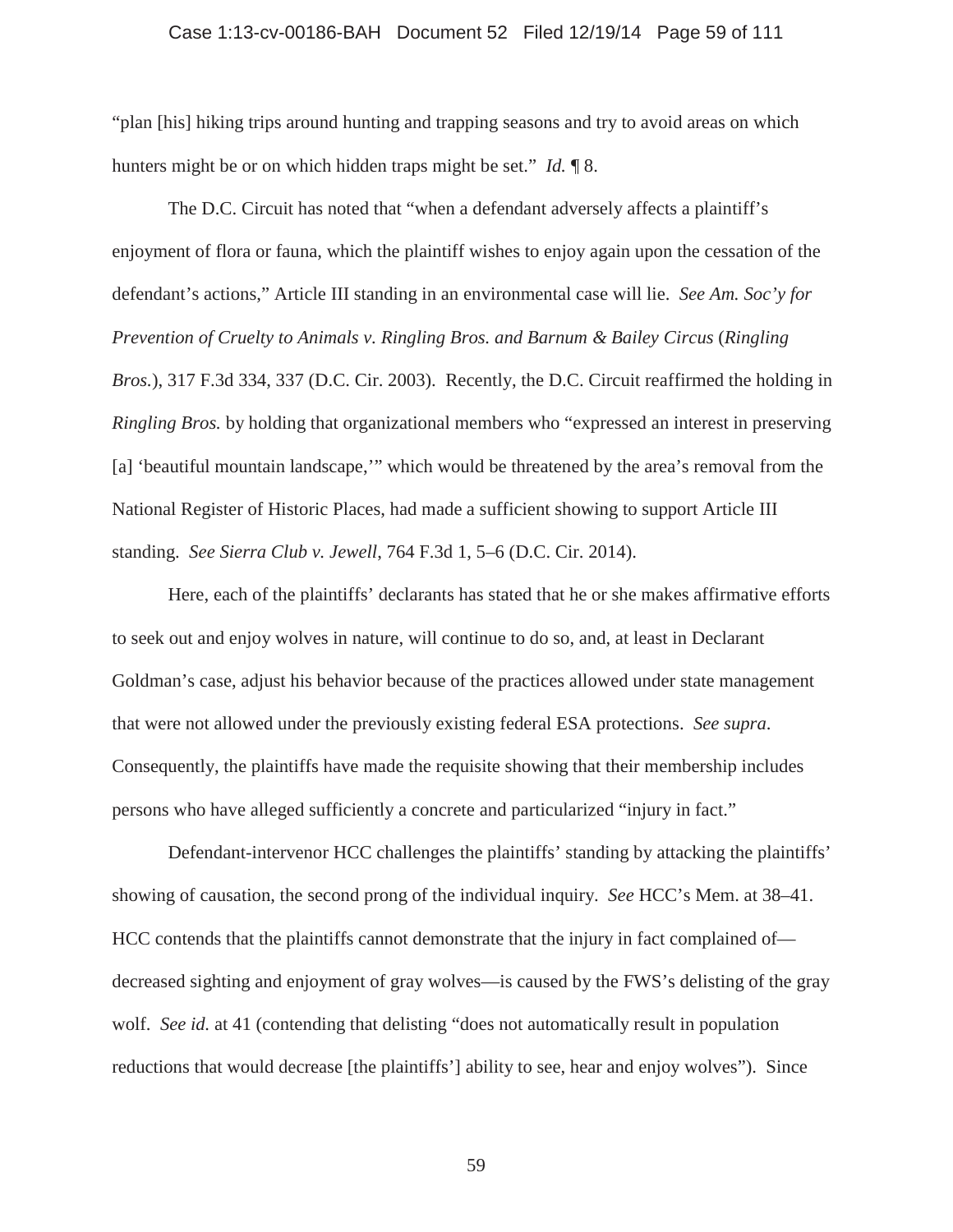### Case 1:13-cv-00186-BAH Document 52 Filed 12/19/14 Page 60 of 111

delisting merely allows States to permit the killing of wolves for population management, HCC reasons that the population of wolves in the western Great Lakes will not decline since the gray wolf's rapid reproductive capabilities will counterbalance any population loss resulting from the newly authorized killing of wolves. *See id.* at 38–39. To bolster this reasoning, HCC cites "research on wolf mortality impact" suggesting that wolf populations historically have decreased when "their total average annual mortality was 40 percent or more." *Id.* at 38 (citing Final Rule, 76 Fed. Reg. at 26,118). Extrapolating from this data, HCC points to the plaintiffs' allegations of a proposed take below forty percent of the affected gray wolf populations to conclude that the wolf population will not decline and, therefore, the affiants will suffer no injury. *See id.* at 39– 40 (citing Goldman Decl. ¶ 9 (estimating take of Wisconsin's wolves at 33 percent) and Hatfield Decl. ¶ 15 (alleging decrease in enjoyment based on numbers representing a take below twentyfive percent of the estimated wolf population)).

HCC's premise that delisting does not necessarily result in a decreased gray wolf population is contradicted by data supplied by defendant-intervenors Wisconsin and Michigan. Wisconsin avers that, based on population modeling, the Wisconsin gray wolf population will decrease by an estimated 12.72% in the 2013 season if the cull quota is met and 275 wolves are killed. Aff. of David M. MacFarland ("MacFarland Aff.") (Wildlife Ecologist, Wisc. Dep't of Natural Res.)  $\P\P$  9–10, ECF No. 29-4. Further, in 20 years, Wisconsin estimates that its wolf population will diminish from 815–880 wolves,<sup>21</sup> to approximately 595 wolves. *See id.* ¶¶ 4, 10. A population survey of gray wolves in Minnesota, conducted every five years, pursuant to Minnesota's Wolf Management Plan, similarly demonstrates that, following the opening of the 2012–2013 wolf hunting season after the delisting caused by the challenged Final Rule, the gray

<sup>&</sup>lt;sup>21</sup> The "current" population estimate of 815–880 gray wolves in Wisconsin reflects the wolf population as of April 2012. MacFarland Aff. ¶ 4.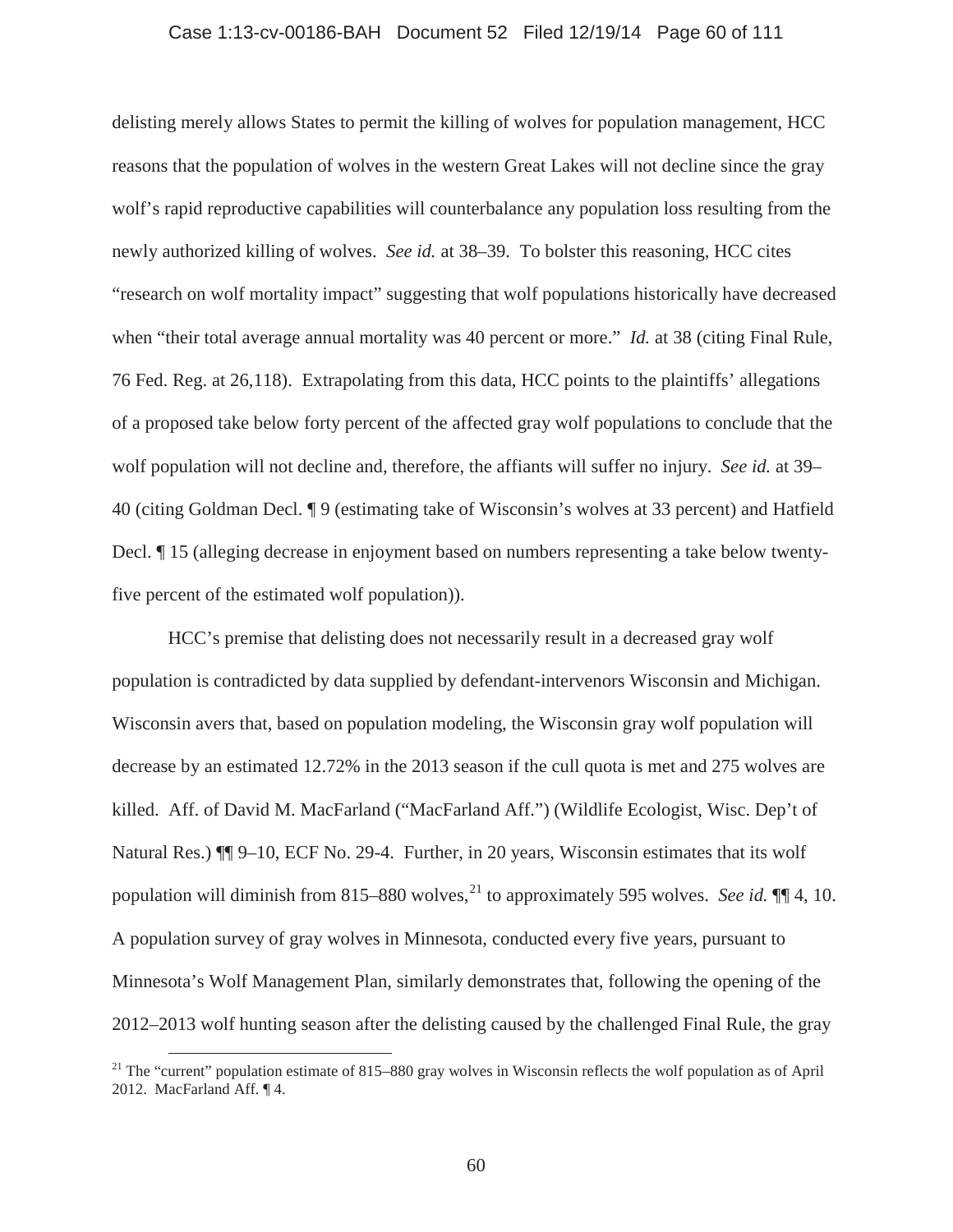### Case 1:13-cv-00186-BAH Document 52 Filed 12/19/14 Page 61 of 111

wolf population in Minnesota was approximately "700 wolves less than in 2007." Amicus Minn. Dep't Natural Res.' Mem. Supp. Defs.' Mot. & Opp'n Pls.' Mot. Ex. D (John Erb and Barry Sampson, Distribution and Abundance of Wolves in Minnesota, 2012–13 (2013)) at 29, ECF No. 31-2. In the Final Rule, the FWS anticipated that, as a result of delisting, "[t]he wolf populations in Minnesota, Wisconsin, and Michigan will stop growing" based on natural and human-caused mortality, and "[a]t that time, we should expect to see population declines in some years followed by *short-term* increases in other years[.]" Final Rule, 76 Fed. Reg. at 81,700 (emphasis added).

These statistics show that the removal of ESA protections for gray wolves and the transfer of management authority to the States in the Tri-State Area are resulting in a decrease in the gray wolf population. For Article III standing purposes, the Final Rule delisting the gray wolves and the contemporaneous opening of wolf hunting seasons in the Tri-State Area, which had previously been prohibited, reduces the likelihood that the plaintiffs' members will be able to enjoy wild wolves for the obvious reason that significantly fewer of them will be alive. *See*  Defs.' Mem. Supp. Defs.' Mot. and Opp'n Pls.' Mot. ("Defs.' Mem.") at 43, ECF No. 27. Thus, the plaintiffs have demonstrated that their injury in fact—the inability to see and enjoy wild wolves—is being caused by the defendants' actions, namely the removal of ESA protections, leaving the affected states free to permit, as they have, the hunting and killing of gray wolves. Restoring ESA protections to the gray wolves in the western Great Lakes could be reasonably expected to reverse this trend of gray wolf population decreases, since restoration of protected status for the gray wolf would, once again, make them illegal to hunt and kill.

Since the plaintiffs have shown that their individual members would have standing in their own right to sue, examining the other two prongs of organizational standing is straight-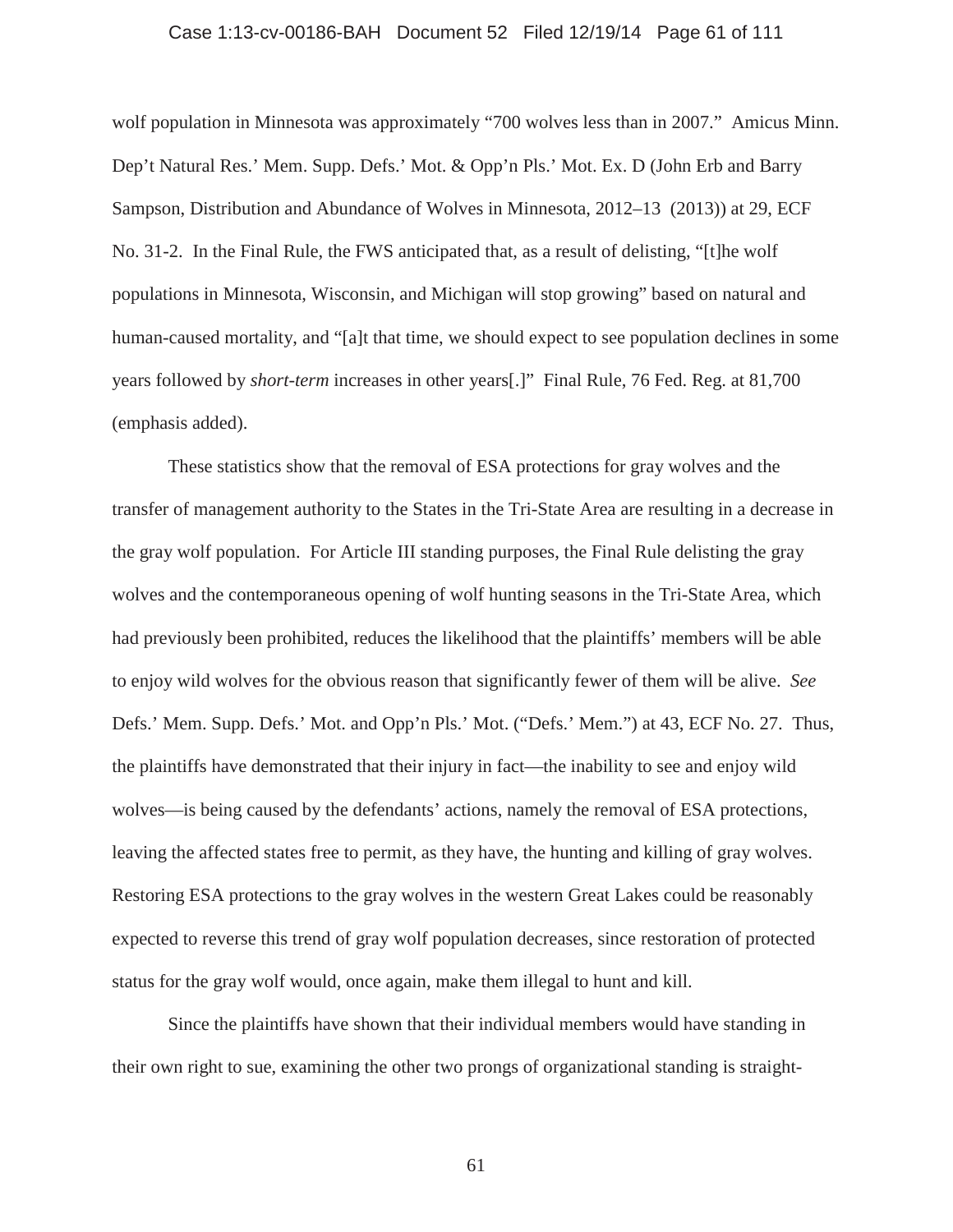## Case 1:13-cv-00186-BAH Document 52 Filed 12/19/14 Page 62 of 111

forward. All of the organizational plaintiffs are animal rights and/or conservation groups. Waligora Decl. <sup>¶</sup> 3 (describing Plaintiff FATE as organization "committed to the protection and preservation of Minnesota wildlife"); Hatfield Decl. ¶ 3 (describing Plaintiff HOWL as organization with mission "to be an advocate for the protection and preservation of the gray wolf, lynx, wolverine, and other endangered or threatened species of a predatory nature"); *id.* ¶ 6 (describing Plaintiff Born Free USA as "national non-profit organization working to alleviate the unnecessary suffering of wild animals in captivity, rescue individual animals in need, protect wildlife—including highly endangered species—in their natural habitats, and encourage compassionate conservation globally"); Goldman Decl. ¶ 2 (describing Plaintiff HSUS as "the largest animal protection organization in the world" with mission "to promote the humane treatment of animals and to foster respect, understanding, and compassion for all creatures"). As groups dedicated to the protection of wildlife, their members' interests in enjoying wild animals "are germane to the organization's purpose" such that the second prong of organizational standing is met. *See NRDC*, 755 F.3d at 1016.

The plaintiffs also meet the final prong of organizational standing: "neither the claim asserted nor the relief requested requires the participation of individual members." *Id.* None of the parties or amici contend that "the claim asserted" or "the relief requested" by the plaintiffs in the instant case requires the direct participation of the plaintiffs' members. The injury-in-fact alleged—the loss of enjoyment of wild wolves—is essentially the same for all of the plaintiffs' members and is not predicated upon any individual member's unique circumstances. Therefore, this final prong is satisfied.

In sum, the individual members of the organizational plaintiffs have standing to bring the instant suit on their own, the suit is germane to the plaintiff organizations' purposes, and neither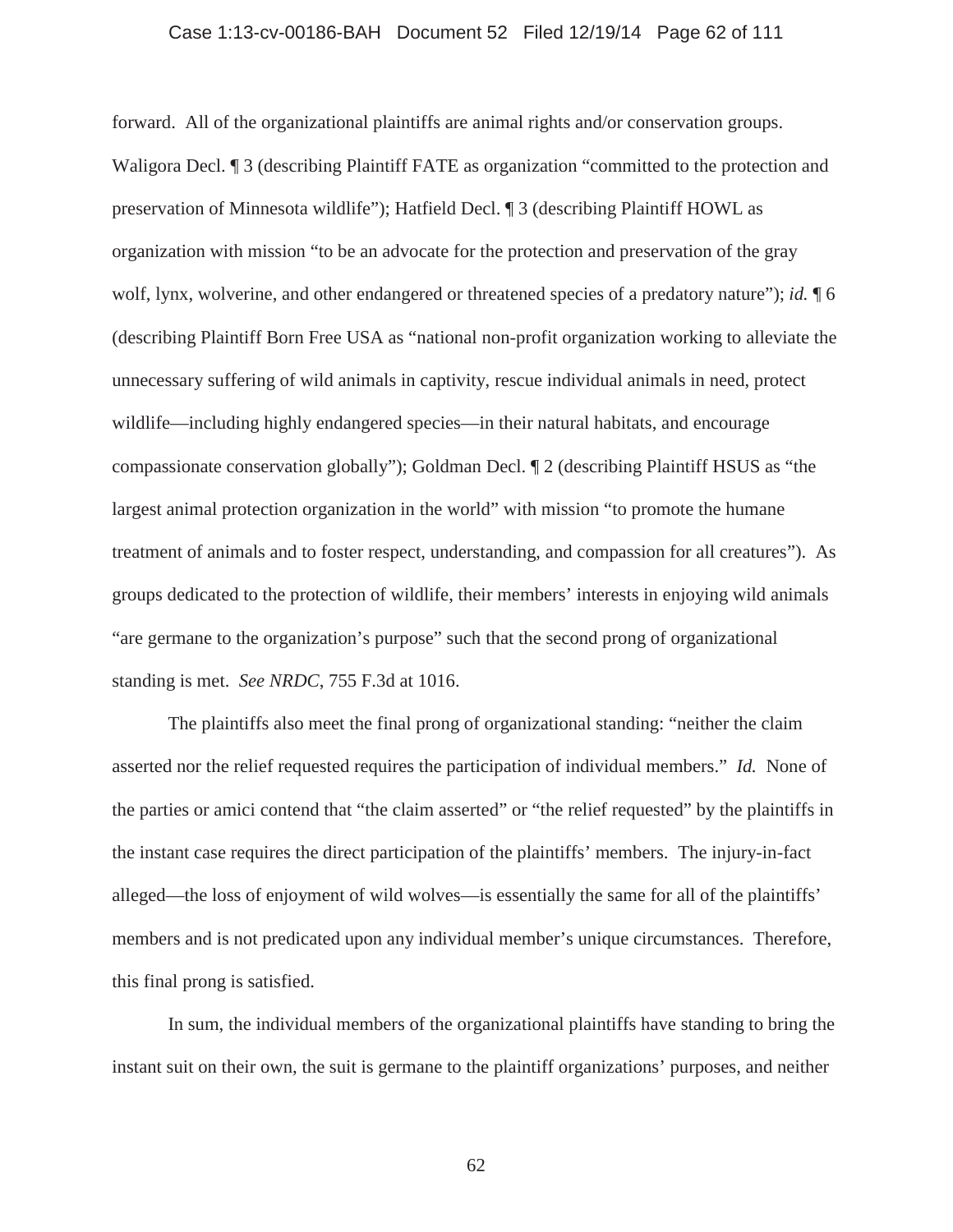the claims asserted or the relief requested are dependent upon any of the plaintiff organizations' members' direct participation. Consequently, the plaintiffs have sufficiently demonstrated representational standing.

# **B. The FWS's Interpretation Of The ESA Is Unreasonable And Therefore Not Entitled To Deference**

A core issue underlying the challenge to the Final Rule is the extent of the FWS's authority to designate DPSs. The plaintiffs challenge two related aspects of the FWS's interpretation of its DPS authority. First, the plaintiffs contend that "there is no authority in the ESA for the FWS to delist a DPS simultaneous to its recognition and listing." Pls.' Mem. at 26. In the plaintiffs' view, the agency's position that the ESA authorizes the designation of a group of vertebrates as a DPS for the simultaneous purpose of delisting that group is erroneous. *See id.* Second, the plaintiffs dispute the defendants' assertion that the ESA mandates a determination of whether the western Great Lakes population of gray wolves are "a proper ESA entity (here a DPS) and, if so, to evaluate its conservation status." Defs.' Mem. at 16. According to the plaintiffs, the FWS's interpretation of its authority to designate as a DPS and delist a group of vertebrates when those vertebrates already belong to a listed taxonomic species, would allow FWS to "delist[] *any* endangered species whose remaining populations are clustered in isolated pockets," undermining the over-arching goals of ESA. *See* Pls.' Mem. at 22 (emphasis in original). The Court agrees with the plaintiffs.

The FWS's interpretation is unreasonable on two levels. First, the structure, history, and purpose of the ESA do not permit the designation of a DPS for the purpose of delisting the vertebrates that are members of the DPS. Second, the ESA does not allow the designation of a DPS made up of vertebrates already protected under the ESA at a more general taxonomic level.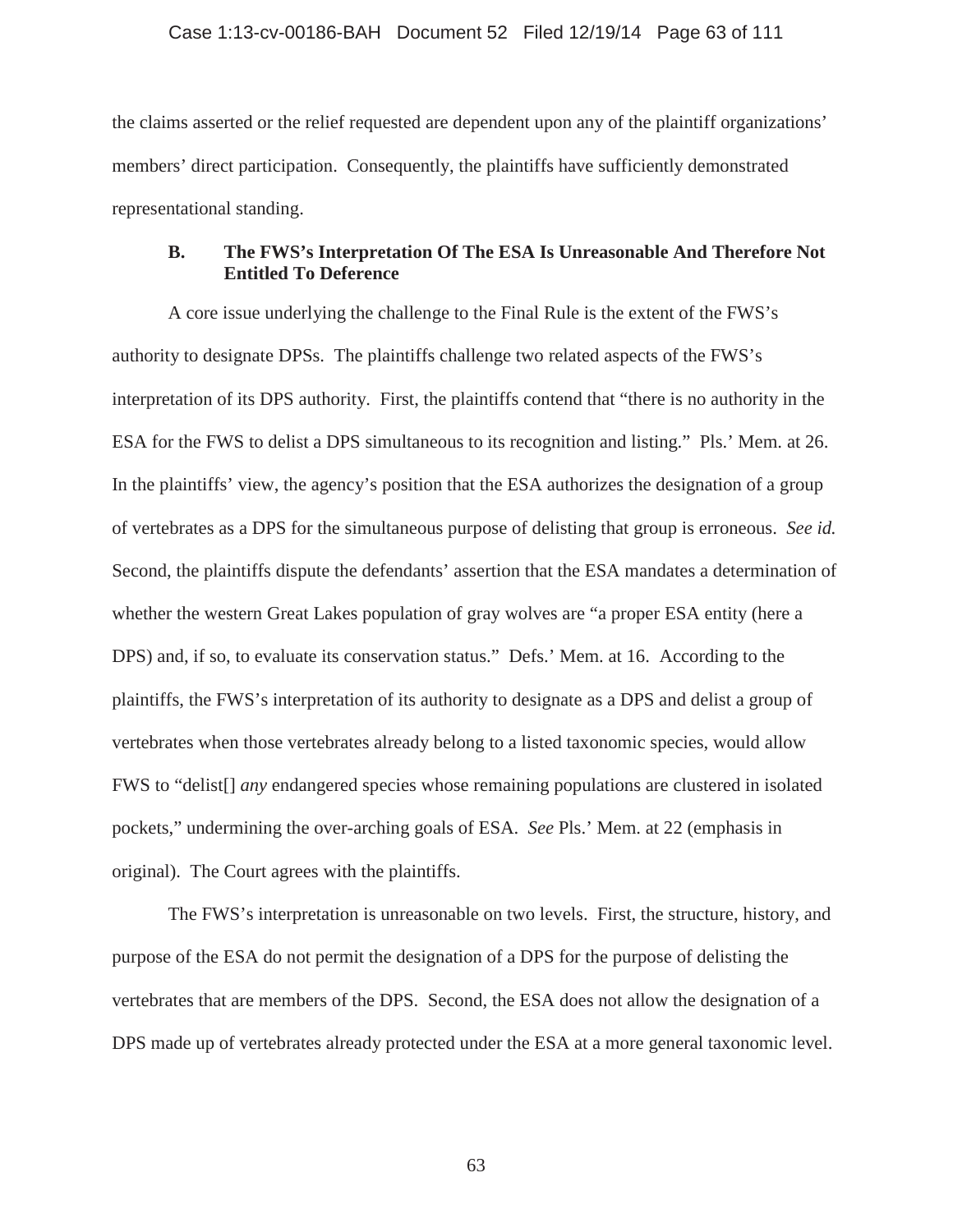## Case 1:13-cv-00186-BAH Document 52 Filed 12/19/14 Page 64 of 111

These two reasons to reject the FWS's interpretation of its authority to designate DPSs, each of which is fatal to the Final Rule, are examined separately below.

## **1.** *A DPS Cannot Be Identified To Delist A Vertebrate Population*

The FWS's interpretation of its authority to designate a DPS in order to delist the covered vertebrates raises a significant issue of statutory construction that has previously been identified as problematic. *See supra* n.11 (discussing *2008 Wolves*, 579 F. Supp. 2d at 16–18). In *2008 Wolves*, the court found the ESA ambiguous as to whether "the agency can designate as a DPS a sub-population of a listed species and then 'delist' that sub-population—even if it had not been recognized as a DPS or listed beforehand." 579 F. Supp. 2d at  $16<sup>22</sup>$  The statutory text made it "not implausible" that this tool was intended to "be used only to *list* species in the first instance," not to delist members of an otherwise listed taxonomic species. *Id*. at 17 (emphasis in original). For this reason, the court remanded the case for the agency to consider the issue first, since the agency had erroneously interpreted the ESA as unambiguously providing authority to designate and delist DPSs. *Id.* at 15.

Now, after more than a decade of rulemaking, delisting, litigation, vacatur by District Courts, and relisting of the gray wolf, the time has come to resolve this long-running dispute. The Court first addresses the FWS's contention, renewed in this matter in reliance on the 2008 Solicitor's Opinion, that the ESA authorizes the simultaneous creation of a DPS and removal of federal protection for that DPS. *See* Defs.' Mem. at 16–20. The Court next turns to the FWS's alternative justification in this case that simultaneous designation and delisting of a DPS did not

<sup>&</sup>lt;sup>22</sup> In 2008 Wolves, the court expressly rejected the FWS position, reasserted here, Defs.' Mem. at 16, "that FWS is not only authorized but required to designate as a DPS and delist any healthy sub-population within a broader listing," 579 F. Supp. 2d at 16. In this case, the agency makes this argument under a slightly different guise, namely, that it must evaluate and delist a DPS in response to a "citizen petition," *see* Defs.' Mem. at 16, but with the same result: since the ESA does not allow the simultaneous designation and delisting of a DPS, the agency cannot be "required" to do so, either on its own initiative or in response to a citizen petition.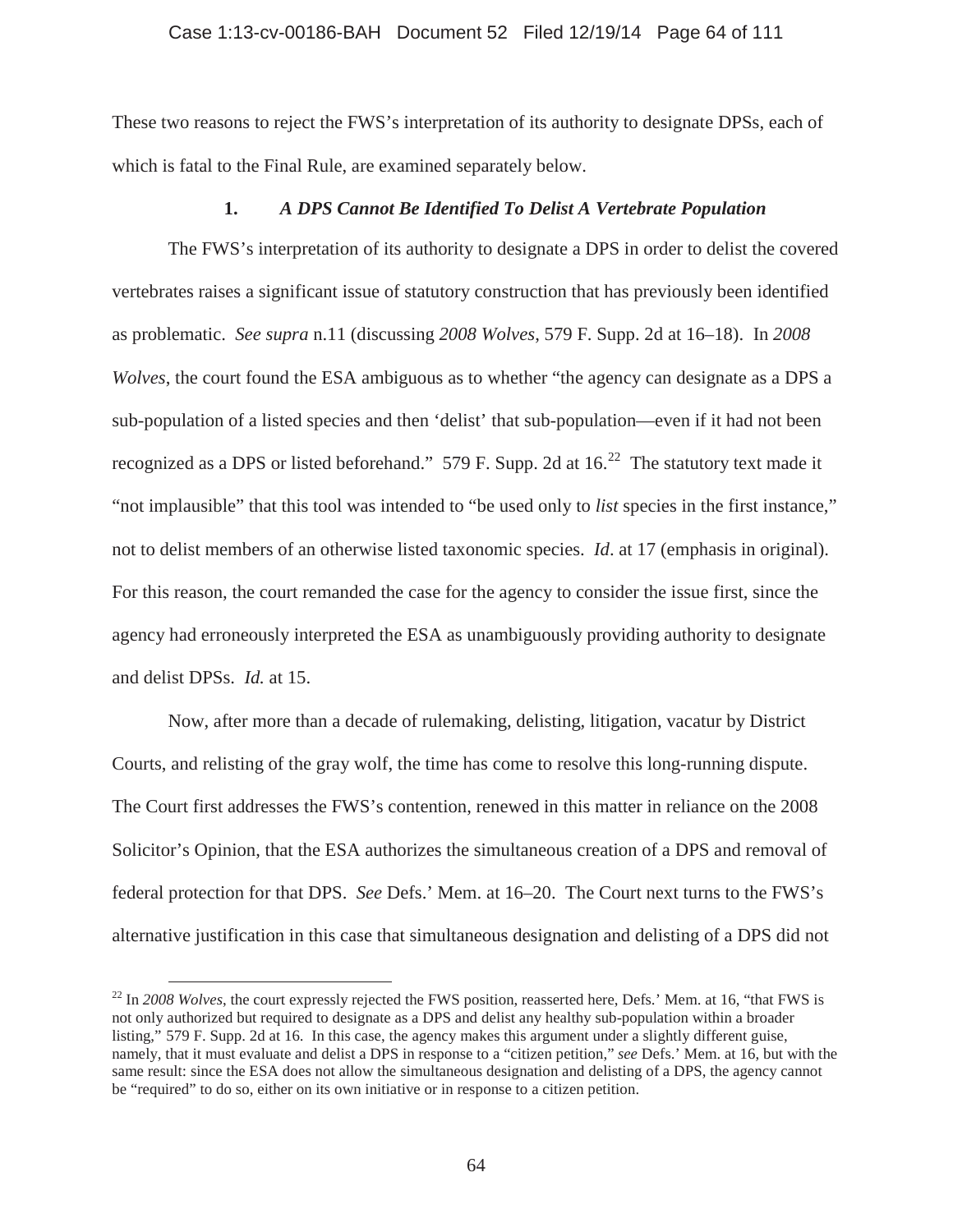## Case 1:13-cv-00186-BAH Document 52 Filed 12/19/14 Page 65 of 111

actually occur because the Final Rule merely re-defines an already existing DPS for the western Great Lakes wolves and that existing DPS was delisted. *See id.* at 15–16; Defs.' Reply Mem. Supp. Defs.' Mot. ("Defs.' Reply") at 6, ECF No. 42 ("FWS revised the boundaries of the Minnesota population, which was already listed as a threatened species, to come into line with the 1996 DPS Policy.").

## *a) The FWS's Interpretation Of The ESA Is Erroneous*

At the outset, the FWS urges that its interpretation of the ESA as authorizing the agency to "simultaneously identify[] a DPS and revis[e] its status" Defs.' Mem. at 16, "'must be given controlling weight unless it is plainly erroneous or inconsistent with the regulation,'" Defs.' Reply at 8 (quoting *In re Polar Bear,* 709 F.3d at 11). As explained below, the FWS's interpretation of the ESA cannot be reconciled with the structure and purpose of the ESA and, consequently, is not entitled to "controlling weight."

The FWS contends that before delisting the gray wolves at issue, the "Plaintiffs would prefer that FWS first define the boundaries of a DPS in a separate rulemaking, wait some indefinite amount of time, and then proceed with rulemaking to re-evaluate whether that DPS meets the five statutory listing factors, even if the entity's conservation status is 'recovered' when the DPS boundaries are clarified." Defs.' Mem. at 16–17. Regardless of whether this is an accurate characterization of the plaintiffs' preference, the agency's focus on the timing of the decision-making regarding a DPS fails to grasp the logical fallacy in its own interpretation. This fallacy is not necessarily temporal, or with the "simultaneous" nature of the FWS's purported creation of and delisting a DPS, although the simultaneity of designating and delisting a vertebrate population in the same rule-making exacerbates the problem. Instead, the problem is that designation of a DPS for the purpose of *not* listing a vertebrate population makes no sense within the context of the ESA. To be clear, the FWS is plainly authorized to modify the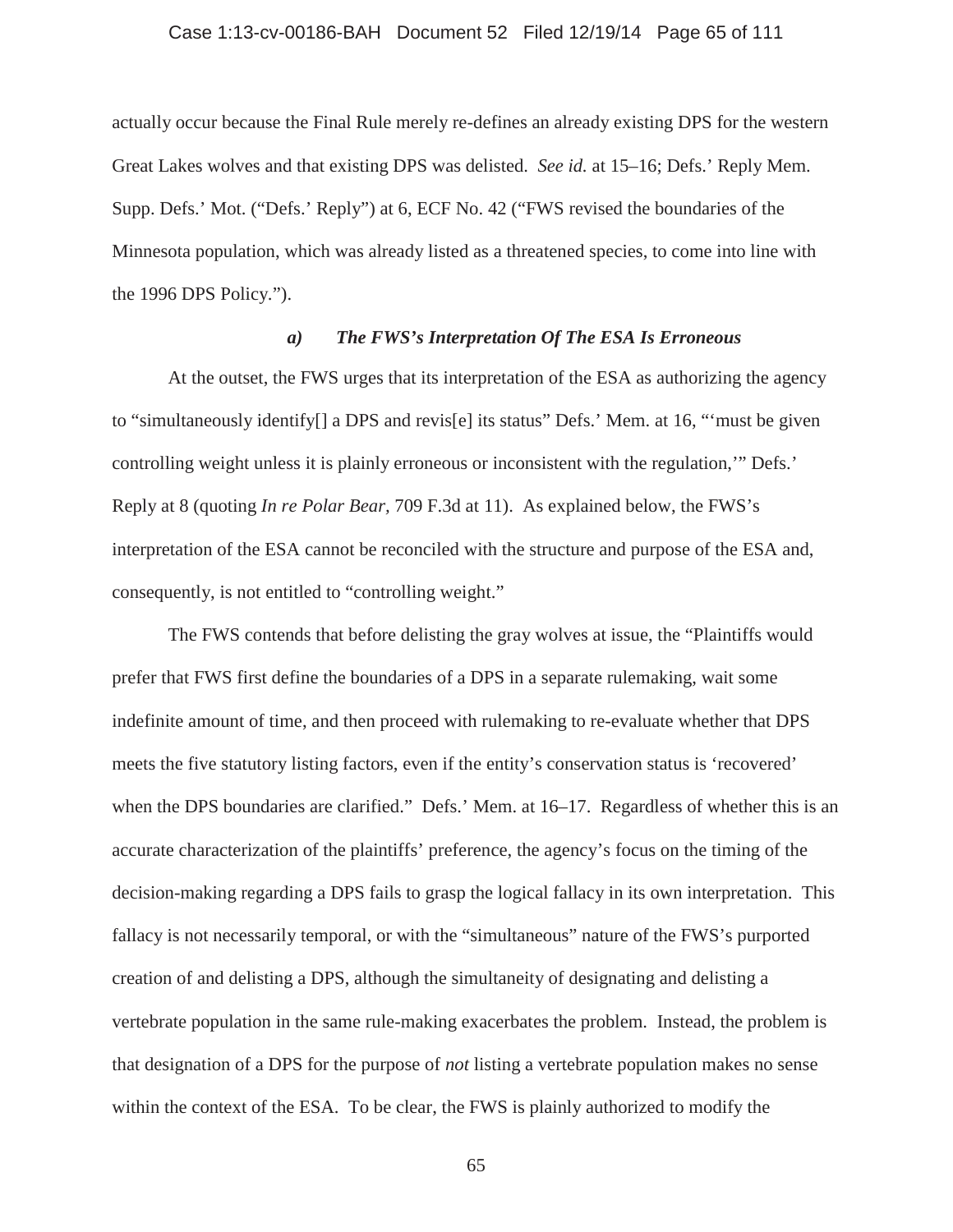#### Case 1:13-cv-00186-BAH Document 52 Filed 12/19/14 Page 66 of 111

classification of an existing DPS, including delisting or removing the covered vertebrates from the list of endangered or threatened species. *See* 16 U.S.C §§ 1532 (16), 1533(c)(2); *2008 Wolves*, 579 F. Supp. 2d at 16–17. That authorization is not at issue here, however. Rather, the issue is whether a DPS may be created to cover a vertebrate population that the FWS has determined is not eligible for, and should not be, listed.

The ESA provides significant power to command the resources of the Federal government for the preservation of endangered species but, at the same time, the statute is carefully circumscribed. Unless and until a species of organisms is designated an "endangered species" or a "threatened species," the enforcement mechanisms under the ESA, including preemptive limits on State action and requirements for Federal action, do not apply. *See, e.g.*, 16 U.S.C. § 1536(a)(1) (requiring all Federal agencies to assist in and carry out "programs for the conservation of endangered species and threatened species"); *id.* § 1538(a)(1) (listing prohibited acts under Federal law "with respect to any endangered species of fish or wildlife"). In other words, whether a group of organisms is a "species" within the meaning of 16 U.S.C. § 1532(16), a definition that includes DPSs, is of no legal consequence under the ESA until a determination is made that the group is an endangered or threatened species.

Qualifying for listing status is critical for identification of a DPS. To identify a DPS, the FWS is required to determine that the covered vertebrates, as a distinct group, are threatened with extinction and, absent that determination, the ESA does not authorize the FWS to recognize and create the DPS at all. *See* 16 U.S.C. § 1533(c). Indeed, a DPS has no "status" under the ESA to "revise" if the vertebrates covered by the DPS are not listed as either "endangered" or "threatened." *See id.* ("The Secretary . . . shall publish in the Federal Register a list of all species determined by him . . . to be endangered species [or] threatened species"). In short, the creation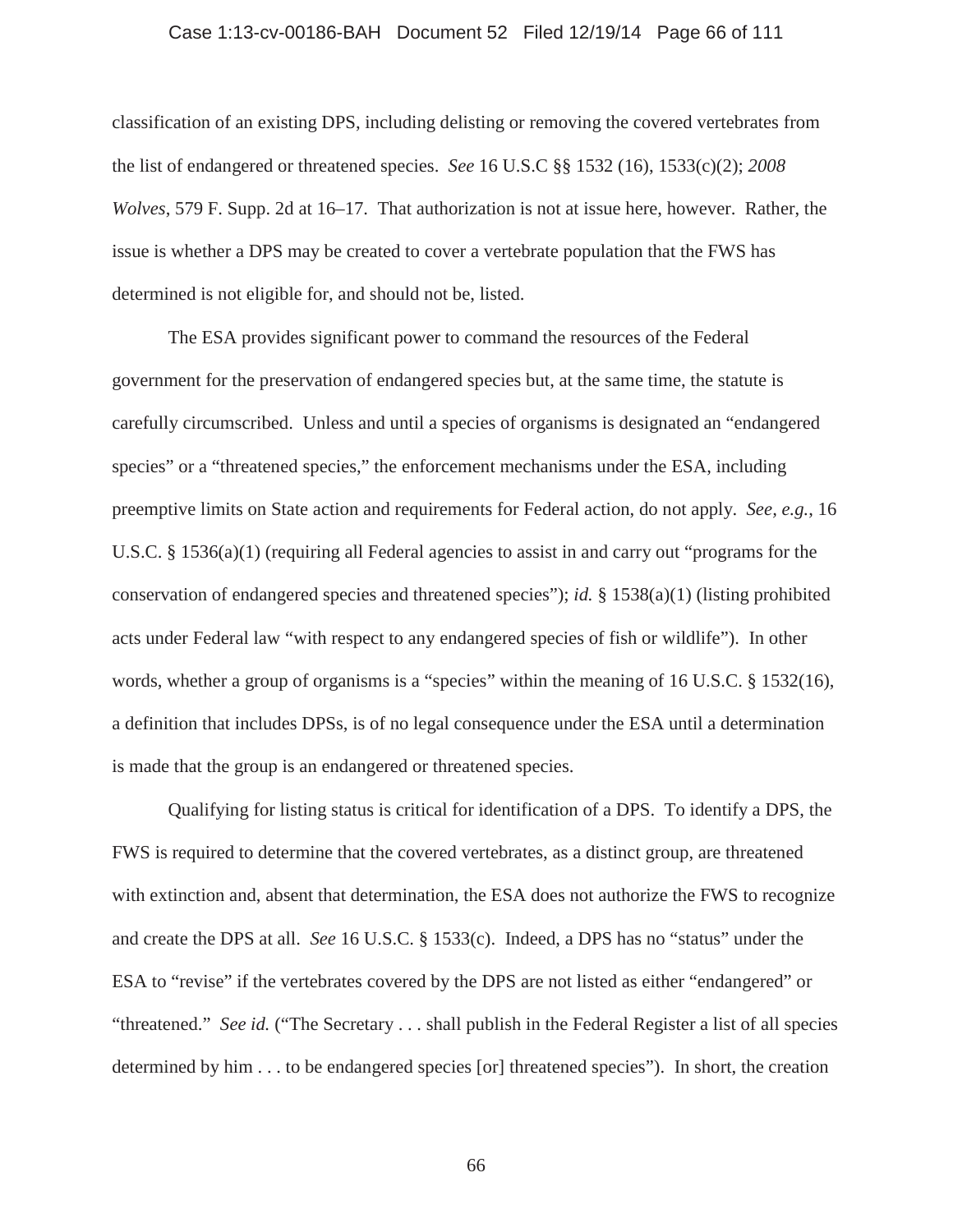## Case 1:13-cv-00186-BAH Document 52 Filed 12/19/14 Page 67 of 111

or initial designation of a DPS operates as a one-way ratchet to provide ESA protections to the covered vertebrates. Only after a DPS has been created to afford protection to the covered vertebrates may the DPS be revised and the covered vertebrates down-listed. If the ESA's protections are removed altogether from the vertebrates covered by a DPS, that DPS, as a legal grouping entitled to the ESA's regulatory protections, ceases to exist, since the grouping is a creature of statute in the first instance.

This interpretation of the initial use of the DPS tool as a one-way ratchet is reflected in the agency's own DPS Policy. The FWS recognizes that the ESA "is intended to authorize listing of some entities that are not accorded the taxonomic rank of species." DPS Policy, 61 Fed. Reg. at 4723. Implicit in this statement is an acknowledgement that a prerequisite for designation of a DPS is that the covered vertebrates qualify for listing as endangered or threatened. *See id.* at 4725. The DPS Policy confirms this conclusion by setting out three elements to be "considered in a decision regarding the status of a *possible* DPS as endangered or threatened under the [ESA]." *Id.* (emphasis added). The first two elements require evaluation of the population in relation "to the species to which it belongs," and the third element requires evaluation of the population's status "in relation to the Act's standard for listing." *Id.* If the third element is not met and the vertebrate population under review does not qualify as "as endangered or threatened under the [ESA]," no DPS may be designated and the fact that the population meets the other two elements is immaterial for ESA purposes.  $^{23}$ 

Even the 2008 Solicitor's Opinion touted by the FWS describes consideration of the third element as the second step of "a two-step process," the first step of which determines whether a vertebrate population "is discrete and significant." Solicitor's Opinion at 499A. The second step

<sup>23</sup> The DPS Policy and its application to the Minnesota population of gray wolves is explored in greater detail *infra*  in Part III.B.1.b.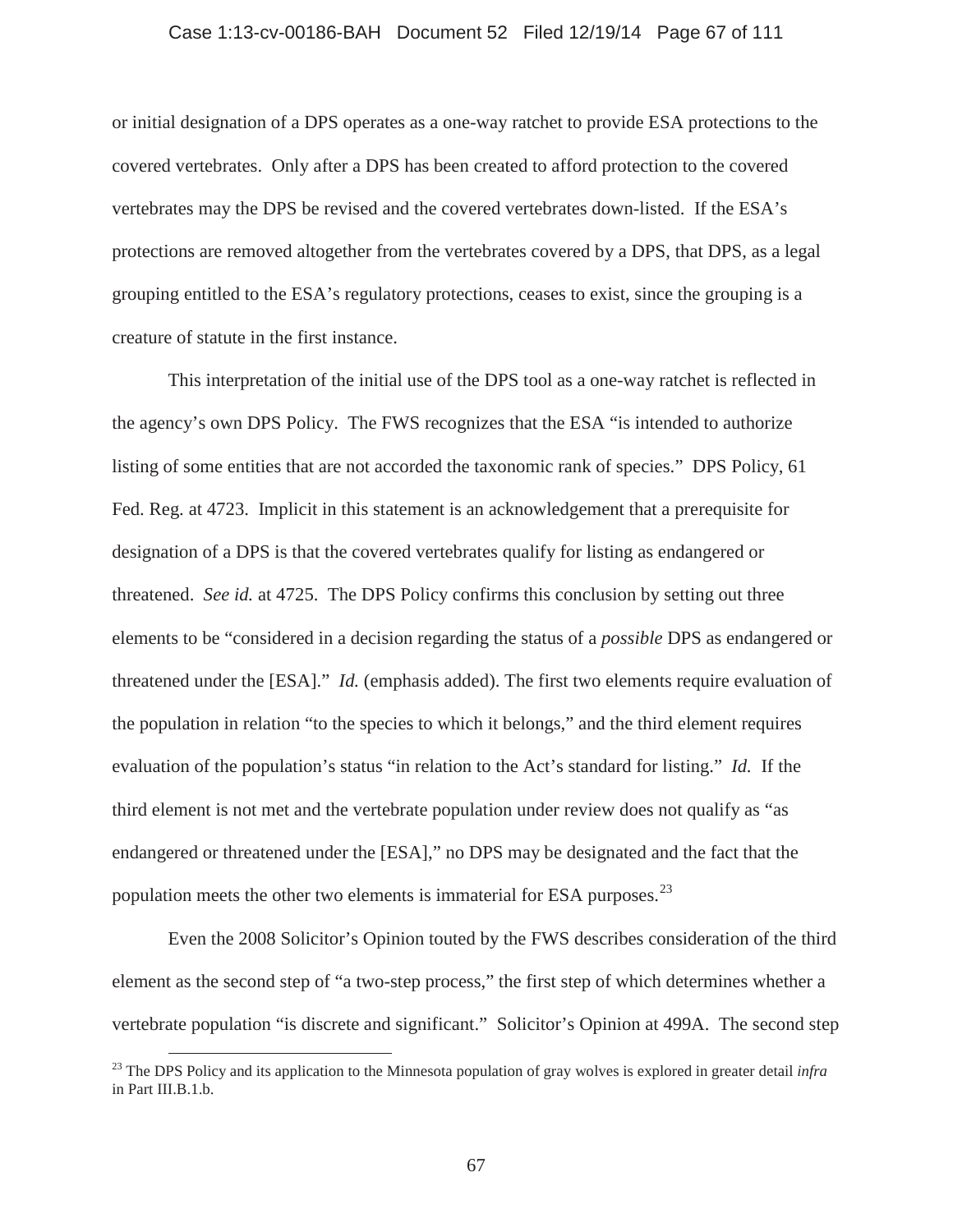## Case 1:13-cv-00186-BAH Document 52 Filed 12/19/14 Page 68 of 111

is reached only if the population "passes these tests" of discreteness and significance. *Id*. The second step "requires a conservation-status determination to determine if it is endangered or threatened." *Id*. If the result of the conservation-status determination is that the population under review is not "endangered or threatened," then the "*possible*" DPS fails the "second step" and no DPS may be recognized. *See id.*; DPS Policy, 61 Fed. Reg. at 4725. In short, a DPS does not move beyond the "possible" to one that is officially recognized until the DPS is added to the List of Endangered and Threatened Wildlife, *i.e.,* becomes a listed entity. *See* Solicitor's Opinion at 499A. Consequently, "simultaneously identifying a DPS and revising its status," Defs.' Mem. at 16, to "delist" the covered vertebrates cannot be reconciled with the fact that no DPS can exist without *first* identifying the covered vertebrates *for* protection under the ESA.

Indeed, over a decade ago, the FWS recognized as much in the 2003 Rule. In that Rule, the agency took pains to note that it was "[d]elisting [o]nly in [a]reas [w]here [p]reviously [l]isted in error," since

neither the [ESA] nor its implementing regulations allow the delisting of a portion of a listed species' historical range because restoration is not necessary and not feasible in that area. *Delisting can only occur if the listed species is recovered, if the listed species is extinct, or if the original listing was based on data, or data interpretation, that were in error.*

2003 Rule, 68 Fed. Reg. at 15,859 (citing 50 C.F.R. § 424.11(d)) (emphasis added). Noticeably absent from this statement is any mention of delisting "a portion of a listed species' historical range" by designating that portion a DPS. *See id.* Although an agency may certainly "change its interpretation of a statute, especially where its prior determination is based on error," *Phoenix Hydro Corp. v. FERC*, 775 F.2d 1187, 1191 (D.C. Cir. 1985), there is no evidence in the record that such a change has occurred here. The implementing regulation cited and relied upon by the 2003 Rule, 50 C.F.R. § 424.11(d), is unchanged since 2003. *See* 50 C.F.R. § 424.11(d).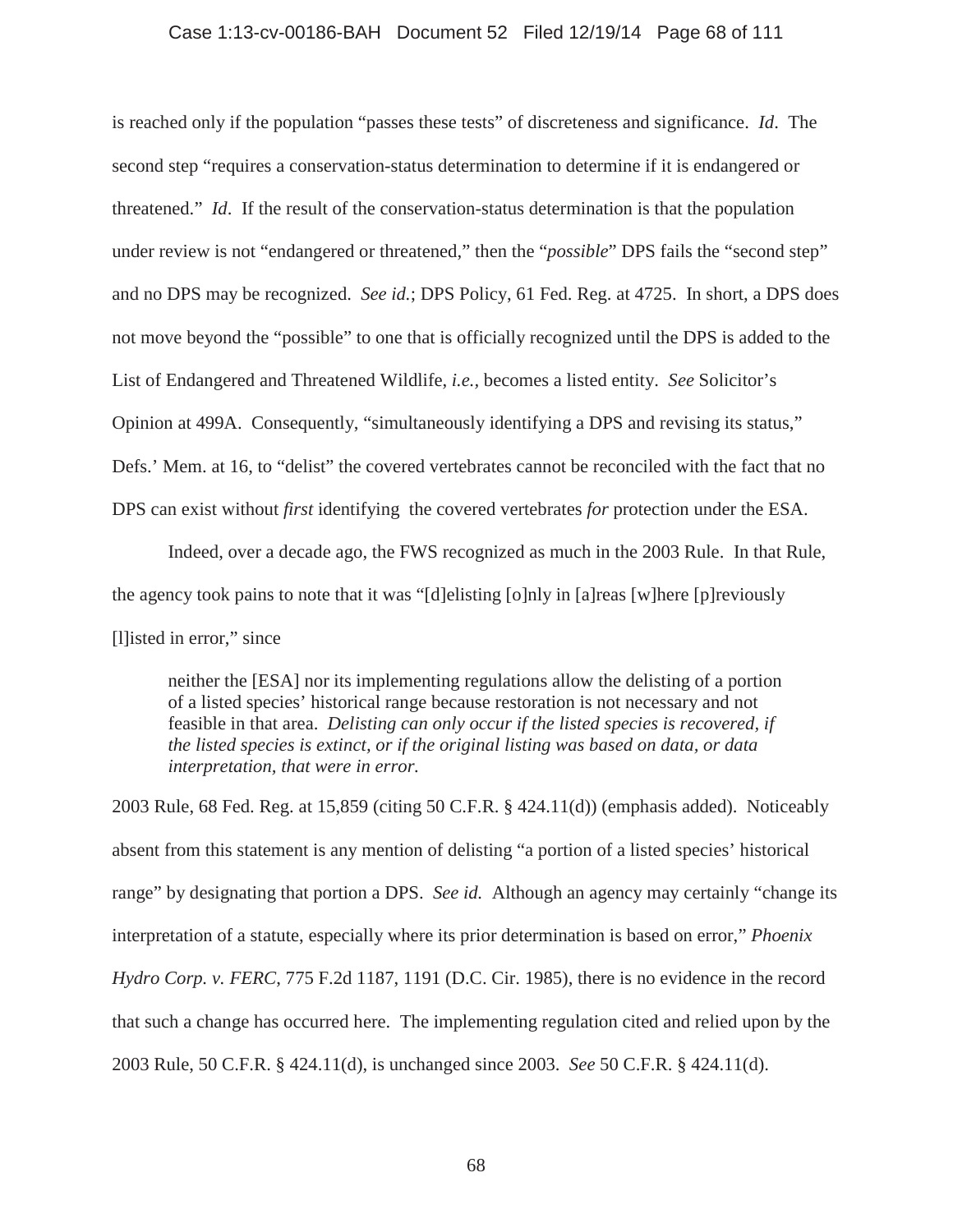## Case 1:13-cv-00186-BAH Document 52 Filed 12/19/14 Page 69 of 111

Another argument asserted by the FWS further undermines, rather than supports, the agency's interpretation that delisting the western Great Lakes DPS in the same rulemaking where the DPS is first identified is authorized by the ESA. The FWS argues that the agency should not be required to "proceed with rulemaking . . . even if the entity's conservation status is 'recovered' when the DPS boundaries are clarified." Defs.' Mem. at 17. The word "recovered," for ESA purposes, refers to "species" that were once listed as endangered or threatened but no longer qualify for the ESA's protections. 16 U.S.C. § 1533(g); *see* David A. Goble, *Recovery in a Cynical Time—With Apologies to Eric Arthur Blair*, 82 WASH. L. REV. 581, 582 (2007) ("The Act's measures are no longer necessary when a species is no longer at risk of extinction—when it has been recovered."). A DPS must, therefore, have once been "protected" or, more specifically, listed as a "threatened" or "endangered" species before the covered vertebrates may be declared "recovered," as that term is used in the ESA. *See* 16 U.S.C. § 1533(g).

The FWS's interpretation of the ESA as authorizing the simultaneous designation and delisting of DPSs—or the designation of a DPS solely for the purpose of delisting—directly conflicts with the structure of the ESA and, consequently, this interpretation is entitled to no deference under *Chevron* step two. The ESA is remarkably clear: the FWS must identify "species" that are "threatened" or "endangered," afford them the protections necessary to help them "recover," and then re-evaluate the listed entities once such "species" are recovered. *See*  16 U.S.C. § 1533. The ESA makes no provision for creating a DPS and removing protections from the covered vertebrates at the same time because, by definition, a DPS cannot be protected under the ESA unless the vertebrates have been identified as a "threatened" or "endangered" species first. *See* 16 U.S.C. §§ 1536; 1538. An "unprotected DPS" is, in short, an oxymoron. The FWS strains to overcome this logical flaw with an alternative justification for the Final Rule: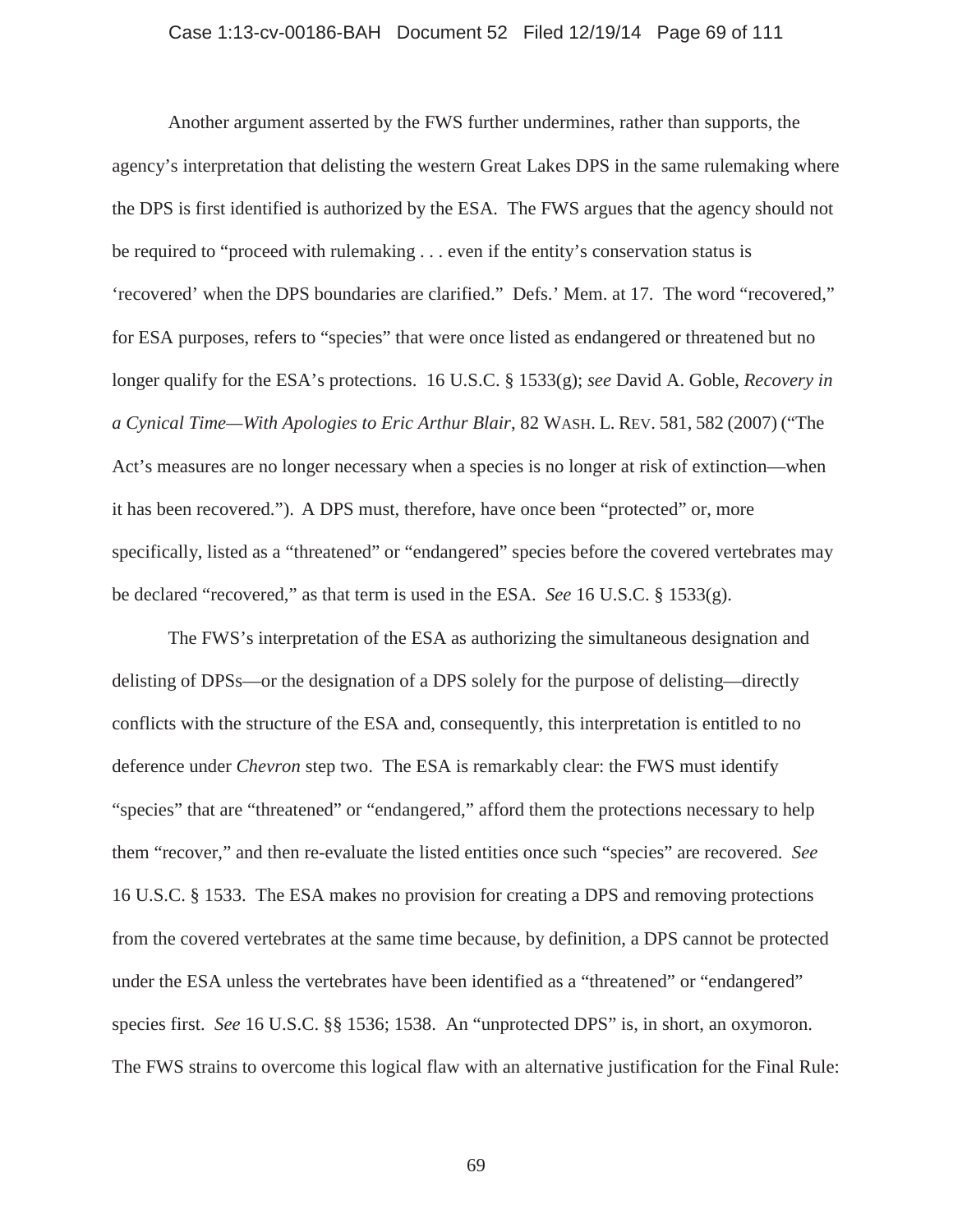### Case 1:13-cv-00186-BAH Document 52 Filed 12/19/14 Page 70 of 111

that the western Great Lakes DPS actually existed prior to the challenged Final Rule and, therefore, the Final Rule does not violate the ESA or the APA. This alternative justification is also fatally flawed, as explained below.

# *b) The Western Great Lakes DPS Did Not Exist Prior To The Final Rule*

In light of the ESA's structure, which does not allow for the removal of protections from a DPS before that DPS has first been identified and protected, the FWS asserts that the population of wolves in Minnesota designated as "threatened" in 1978 "has functioned as a DPS ever since the term was added to the [ESA]," and the challenged Final Rule merely revises the boundaries of that extant DPS and reevaluates its status. *See* Defs.' Mem. at 14–15, 14 n.6. This revisionist history fails to save the Final Rule for three reasons.

First, the Minnesota wolf population was not and has never been designated a DPS until this population was incorporated into a newly created DPS in the challenged Final Rule. As an initial and undisputed matter, the population of gray wolves in Minnesota was not formally designated as a DPS in 1978 because the term DPS did not even appear in the text of the ESA until after the 1978 Rule took effect. *Compare* 1978 Rule (dated Mar. 9, 1978) *with* Endangered Species Act Amendments of 1978, Pub. L. 95-632, 92 Stat. 3751 (dated Nov. 10, 1978). The 1978 Rule does not identify any statutory authority for designating wolves in Minnesota as a separate "species" from those in the 48 conterminous States but merely noted that the "eastern timber wolf," which was the listed subspecies that encompassed the Minnesota wolves, "was listed as Endangered in 1967," under the 1966 Act, when the law did not provide for a "threatened" category. 1978 Rule, 43 Fed. Reg. at 9608.

Furthermore, between 1978 and 2000, the term DPS does not appear to have been applied to the Minnesota population of gray wolves. This is not for lack of opportunity. The 1992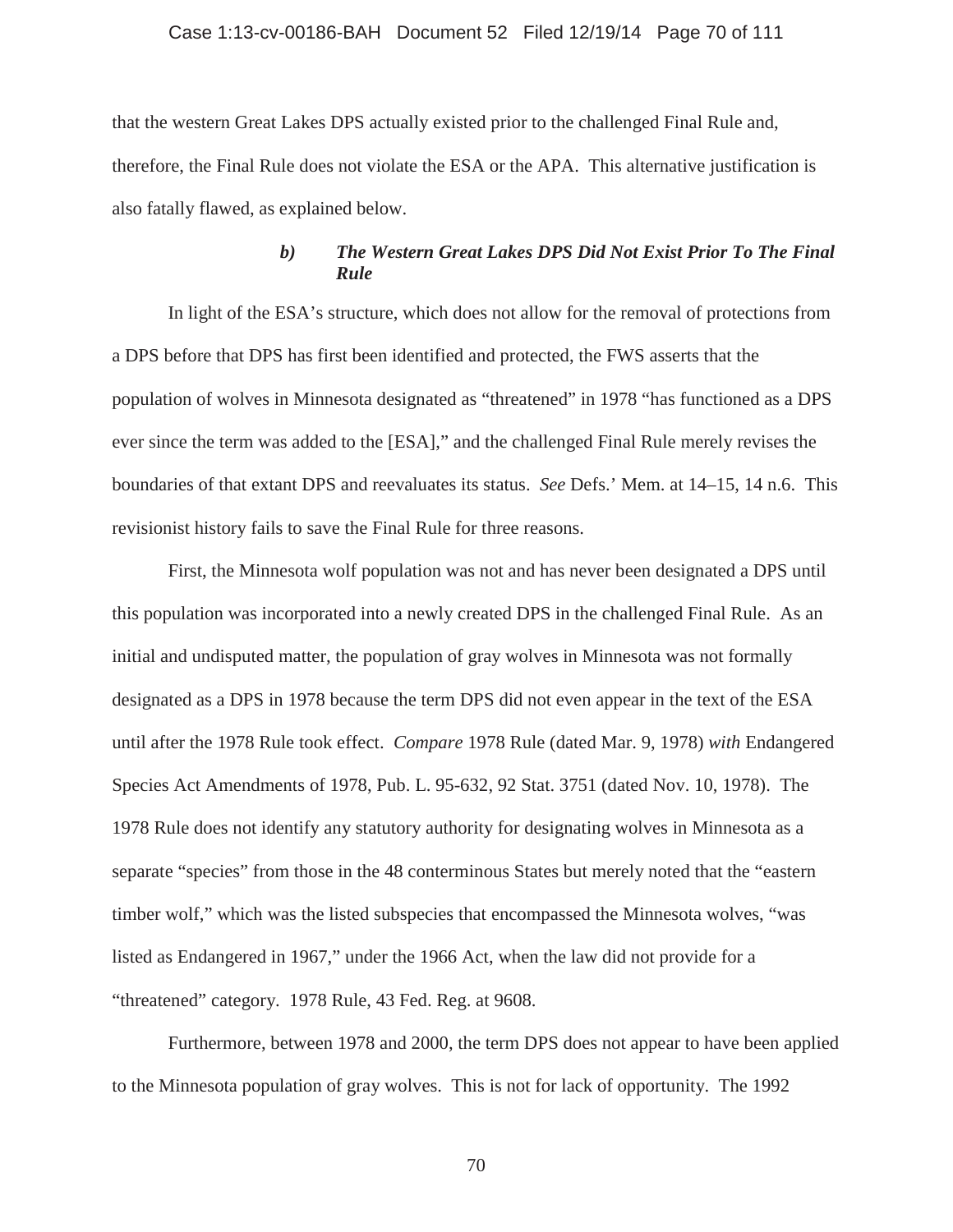### Case 1:13-cv-00186-BAH Document 52 Filed 12/19/14 Page 71 of 111

Recovery Plan, which focused on this wolf population, referred only to the "eastern timber wolf," which is described as a gray wolf subspecies with a historic range over much of the eastern United States.<sup>24</sup> Recovery Plan at 11A. Similarly, the FWS's response to the citizen petition from 1989 to delist wolves in the Tri-State Area did not identify those wolves as a DPS. *See* 1989 Petition, 54 Fed. Reg. at 16,380. Instead, the FWS's response to the 1989 Petition reiterated that it considered "the present classification of the wolf [to be] correct." *Id.* Every subsequent effort to identify a DPS in the western Great Lakes region has been rejected by the Federal courts. *See generally Oregon Wolves* (rejecting 2003 Rule designating and delisting "Eastern DPS"); *Vermont Wolves* (same); *2008 Wolves* (rejecting 2007 Rule designating and delisting "western Great Lakes DPS"). Thus, contrary to the FWS's predicate for the challenged Final Rule, no evidence is in the record that the Minnesota wolves listed as threatened in 1978 were ever considered a DPS, or that this wolf population has been treated as such.<sup>25</sup> Rather, the Minnesota wolf population was, as the FWS noted in 1978, "the last significant element of a species that once occupied a vastly larger range in the lower 48 States." 1978 Rule, 43 Fed. Reg. at 9611. Consequently, the FWS's current suggestion that the Minnesota wolf population was already an extant DPS is unsupportable.

Second, in addition to the Minnesota wolves not being designated or treated as a DPS, the Minnesota wolf population did not and could not have met the FWS's requirements to become a

 $^{24}$  In the 1992 Recovery Plan, the "eastern timber wolf" is identified as "one of 32 subspecies or geographic races of the gray wolf, 24 of which originally inhabited North America." Recovery Plan at 11A. The Recovery Plan makes no mention of the fact that the entire species of gray wolves, *Canis lupus*, has been listed as endangered since 1978.<br><sup>25</sup> Arguably, the Recovery Plan, combined with the assurances regarding subspecies offered to the U.S Service in the 1978 Rule, *see* 1978 Rule, 43 Fed. Reg. at 9609, suggests that the Minnesota wolves were treated as a subspecies separate and distinct from the greater gray wolf species. The parties do not make this argument, however, and the challenged Final Rule appears expressly to reject it by recognizing that the wolves in the western Great Lakes region are members of the listed species, *Canis lupus*. *See* Final Rule, 76 Fed. Reg. at 81,669 ("The wolves that occupy the WGL DPS have long been accepted as gray wolves, *C. lupus*, and until greater scientific consensus is reached regarding whether to revise this taxonomic classification, the better conclusion is to continue to recognize them as gray wolves.").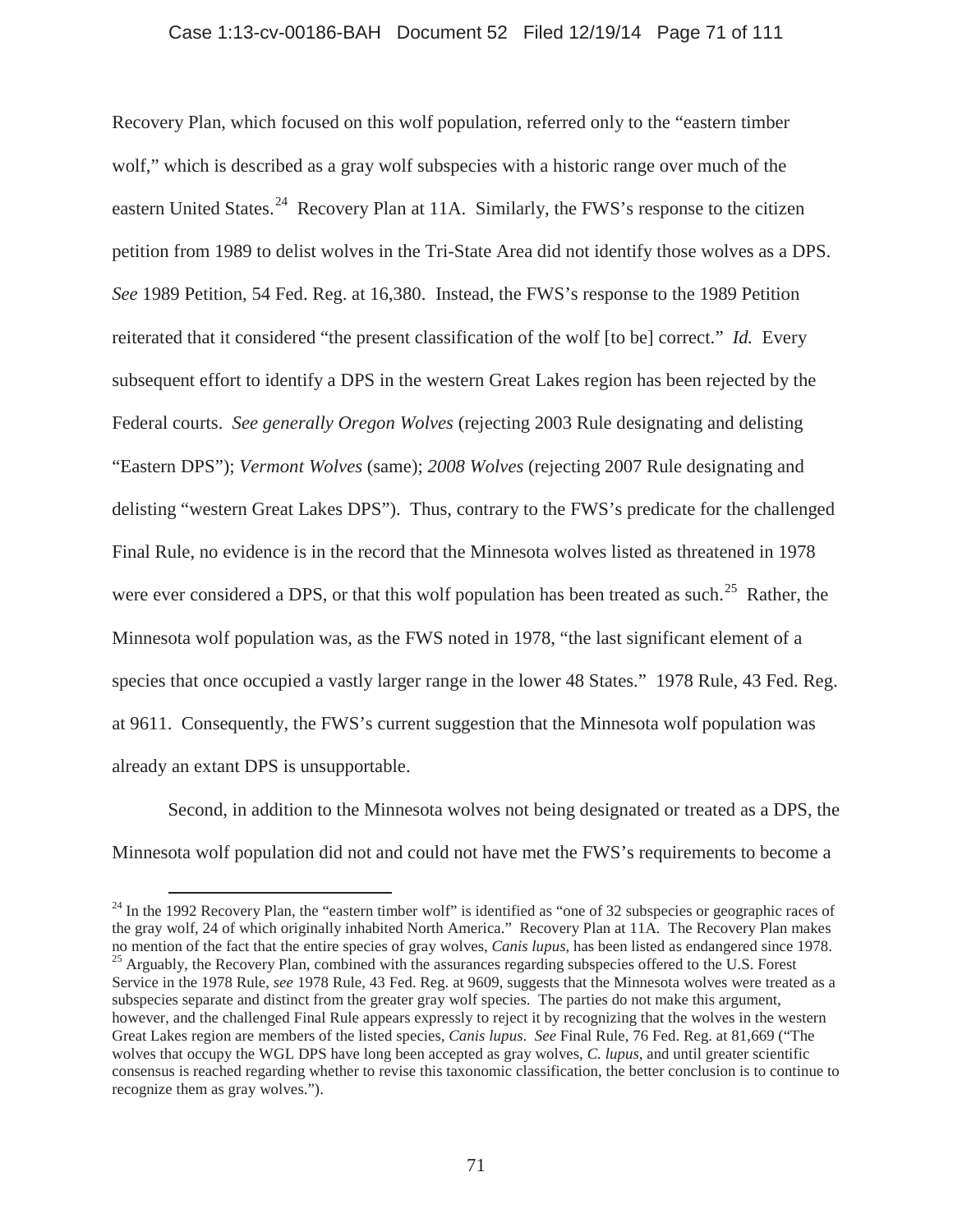### Case 1:13-cv-00186-BAH Document 52 Filed 12/19/14 Page 72 of 111

DPS in 1978 and, thus, cannot be deemed to have even "functioned as a DPS." Defs.' Mem. at 14 n.6. The DPS Policy was not adopted by the FWS until 1996, almost twenty years after the Minnesota wolves were separately listed, and, thus, the challenged Final Rule concedes that the 1978 listings of two wolf populations, with one in Minnesota, "were not predicated on a formal DPS analysis." 1978 Rule, 76 Fed. Reg. at 81,667. More importantly, the FWS concedes that the identification and boundaries of the Minnesota wolf population in 1978 runs afoul of the FWS's DPS Policy. *Id.* (noting that the 1978 decision to list the wolves in Minnesota as a threatened species "do[es] not comport with current policy standards"). The DPS Policy recognizes that "infra-national political boundaries offer opportunities to provide incentives for the favorable management of species if they were used as a basis for recognizing discrete entities for delisting or for exclusion from a listing." DPS Policy, 61 Fed. Reg. 4724. In particular, use of infranational boundaries could allow for the "delisting or reclassification of a relatively widespread species for which a recovery program is being successfully carried out in some States." *Id.* Despite these "attractive possibilities," the FWS rejected the use of political boundaries other than international boundaries, concluding that only the latter type of boundaries reflect "differences in control of exploitation, management of habitat, conservation status, or regulatory mechanisms" that are significant for the purposes of the ESA. *See id.* at 4725. In direct contravention of the agency's subsequent DPS Policy that eschewed delimiting DPSs by State boundaries, the 1978 Rule set the boundaries of the Minnesota wolf population at the Minnesota borders. *See* 1978 Rule, 43 Fed. Reg at 9612 (delineating "special rules" for dividing "the State of Minnesota . . . into the following five zones" for wolf management purposes).

The third and final reason for rejection of the FWS's argument that the challenged Final Rule is merely "revising the boundaries" of an existing entity that "functioned as a DPS" is that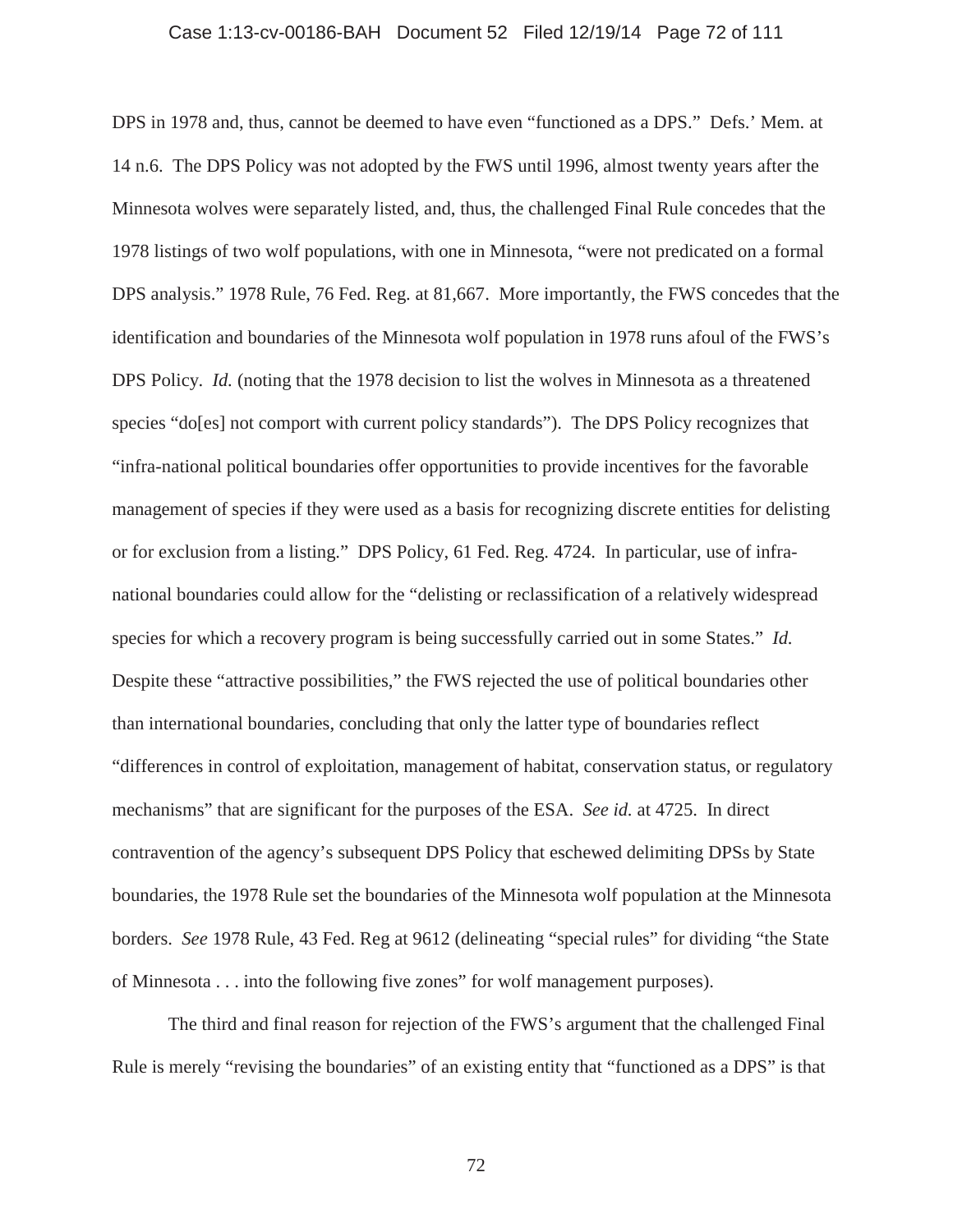# Case 1:13-cv-00186-BAH Document 52 Filed 12/19/14 Page 73 of 111

the boundaries of the western Great Lakes DPS are significantly different from those of Minnesota. The dramatic expansion of the size and contours of the purported DPS from a single State to a territory covering all or parts of nine States in the challenged Final Rule runs counter to the generally static nature of a DPS reflected in the agency's own DPS Policy.

For example, the first element required for establishment of a DPS, as described in the DPS Policy, is the "discreteness of the population segment in relation to the remainder of the species to which it belongs." DPS Policy, 61 Fed. Reg. at 4725. To be discrete, the FWS requires that a potential DPS be either (1) "markedly separated from other populations of the same taxon as a consequence of physical, physiological, ecological, or behavioral factors," or (2) "delimited by international governmental boundaries within which differences in control of exploitation, management of habitat, conservation status, or regulatory mechanisms exist that are significant in light of [16 U.S.C. § 1533(a)(1)(D)]." *Id.* The limitations described by the DPS Policy in determining the "discreteness" of a DPS militate strongly against subsequent radical alteration of the DPS's boundaries. Regarding the first sub-element, a DPS's physiological or behavioral factors are not likely to change in such a way as to remove a "marked[] separat[ion]" between the DPS and the rest of its taxon in a short period. Similarly, physical or ecological factors that could lead to such separations would have to be drastic to cause a "marked" separat[ion]" between the DPS and the rest of its species. For instance, a sudden change in the channel of a river could create a new physical and ecological boundary between populations of a species that cannot cross the river, but such dramatic natural changes would seem to occur rarely. The second sub-element focuses on the conservation status of organisms in other countries to determine if the DPS is "discrete," and requires the population to be "delimited by international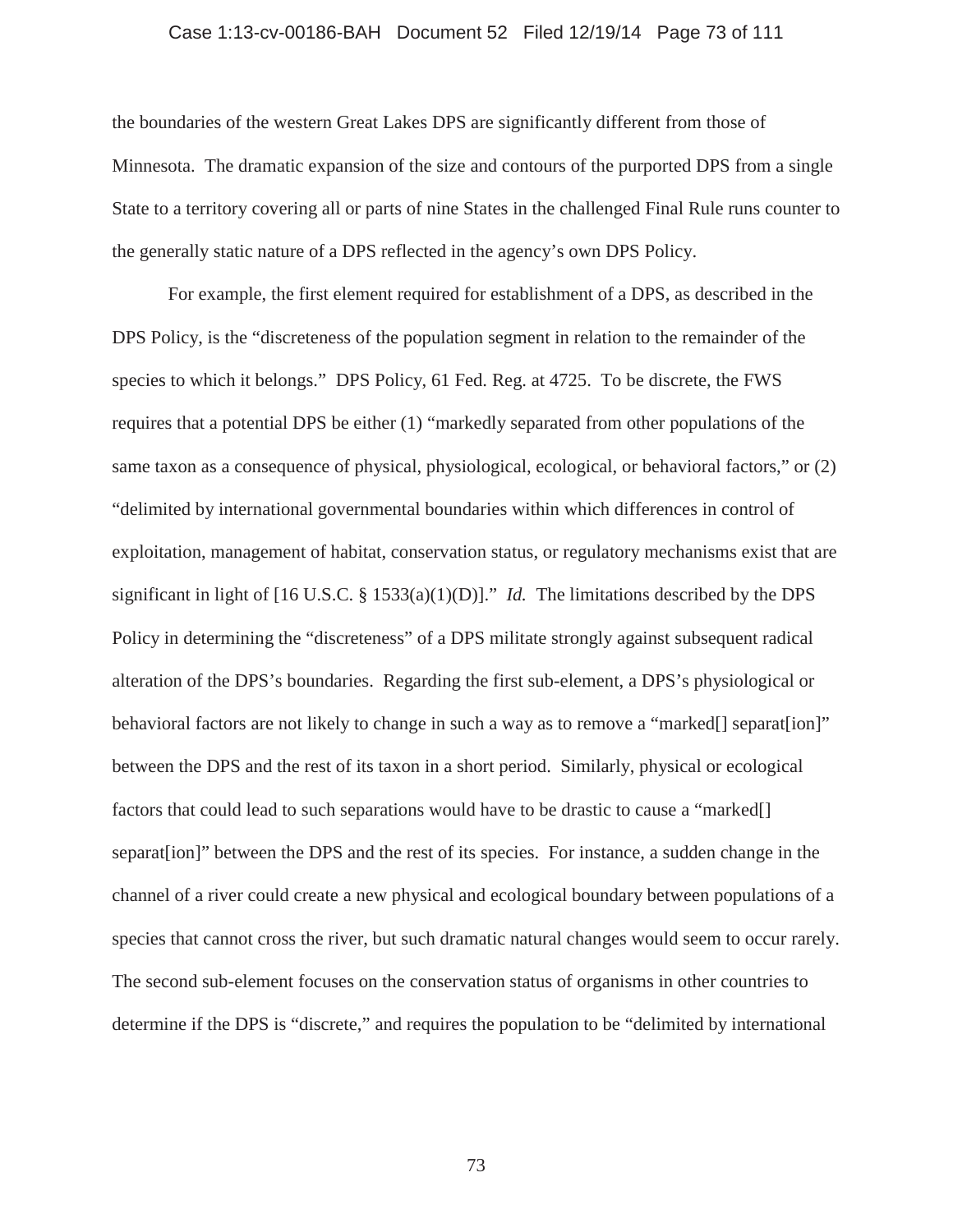# Case 1:13-cv-00186-BAH Document 52 Filed 12/19/14 Page 74 of 111

governmental boundaries." DPS Policy, 61 Fed. Reg. at 4725. Like the factors set out in the first sub-element, international borders are, at least in most parts of the world, static.

The second element to be examined under the DPS Policy is a population's "significance." *Id.* Four non-exclusive factors are enumerated as relevant to evaluating "significance . . . in light of Congressional guidance . . . that the authority to list DPSs be used . . . sparingly:" whether (1) the population exists "in an ecological setting unusual or unique for the taxon;" (2) "loss of the discrete population segment would result in a significant gap in the range of a taxon;" (3) the population "represents the only surviving natural occurrence of a taxon that may be more abundant elsewhere as an introduced population outside its historic range;" or (4) the population "differs markedly from other populations of the species in its genetic characteristics." *Id.* Each of these factors, again, refers to static, or nearly static, conditions. A population cannot suddenly exist in a unique ecological setting or spontaneously generate highly differentiated genetic characteristics. Similarly, barring some catastrophic event, a potential DPS cannot suddenly gain the characteristic of a population segment for which the loss "would result in a significant gap in the range of a taxon," since the range of a taxon is relatively static. *Id.* Finally, whether a DPS is "the only surviving natural occurrence of a taxon" is subject to change, but the limitations placed on this factor by the FWS, namely, that another population of the taxon "may be more abundant elsewhere as an introduced population outside its historic range," would seem to limit the applicability of this factor: it would only apply when the DPS is part of a taxon in which a population was introduced outside the taxon's "historic range," and that population is now more abundant than the original population. *See id.*

In sum, the DPS Policy's factors are designed to identify a discrete and significant population occupying a particular ecological niche and, therefore, a DPS is, for the most part, a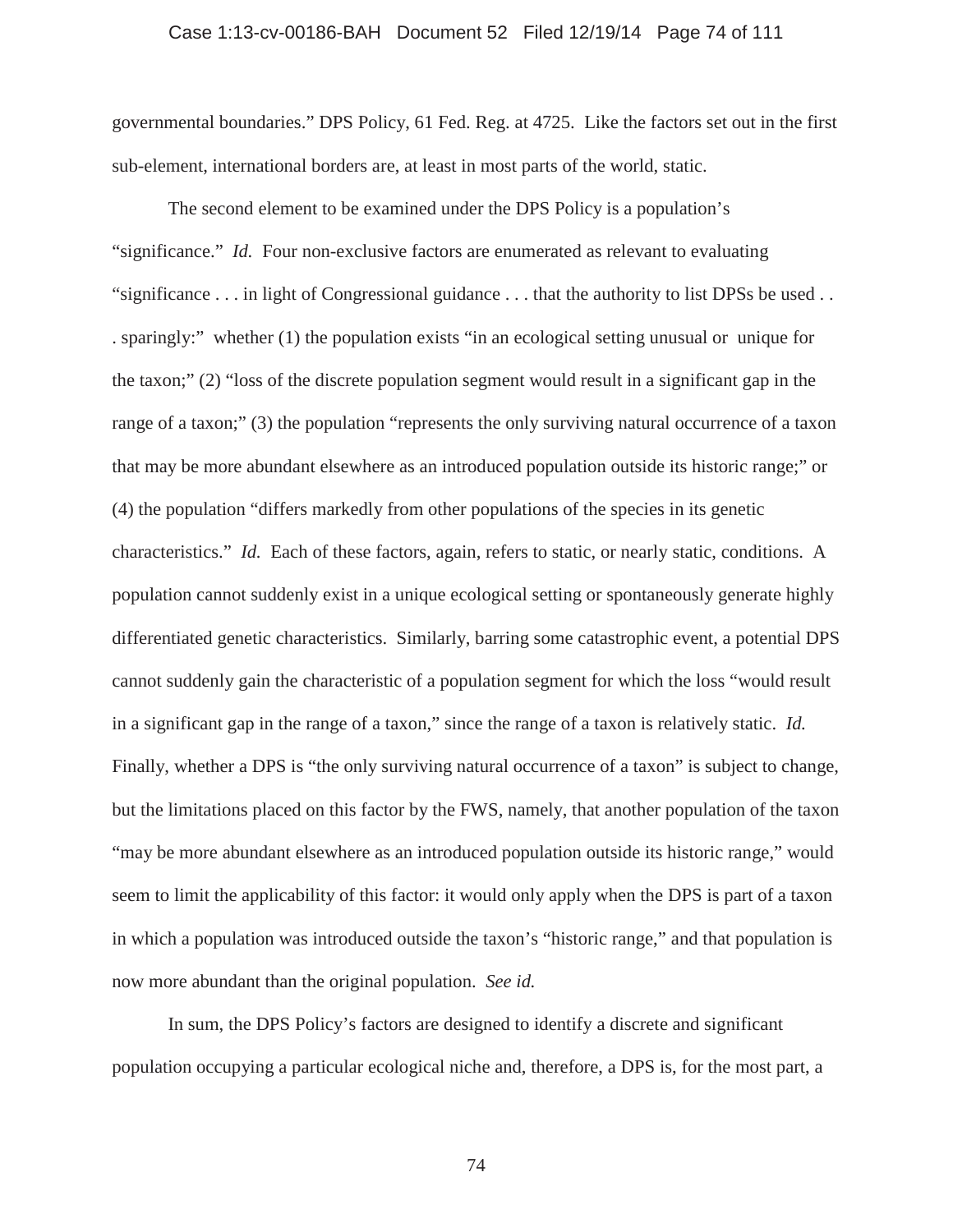# Case 1:13-cv-00186-BAH Document 52 Filed 12/19/14 Page 75 of 111

static designation that is unlikely to change in the short-term, barring some kind of dramatic occurrence. *See* DPS Policy, 61 Fed. Reg. at 4725. If, as the FWS contends, the Minnesota wolf population "functioned as a DPS" when it was treated separately for conservation purposes in the 1978 Rule, the fact that the DPS's boundaries expanded from one to nine States militates heavily against finding that the Minnesota wolf population was, in fact, a DPS. Such a finding would suggest that the wolves in Minnesota suddenly acquired "physical, physiological, ecological, or behavioral factors" that are shared with other wolves in the new nine-State area that differentiate them from all other gray wolves, such that the DPS's boundaries must be significantly expanded. *See id.* The record simply does not support such a finding.

\*\*\*

The FWS's contention that the Minnesota gray wolves were always a DPS and the Final Rule merely "revise[s] the boundaries of the Minnesota population . . . to come into line with the 1996 DPS Policy," Defs.' Reply at 6, is incorrect as a matter of law and not supported by substantial evidence. In conceding that the Minnesota wolf population was never identified as a DPS and did not meet the requirements for a DPS designation when this population was listed separately from the rest of the *Canis lupus* species in 1978, Final Rule, 76 Fed. Reg. at 81,667– 68, the FWS cannot now claim that the western Great Lakes DPS existed prior to its recognition in the instant challenged Final Rule. Moreover, the fact that the FWS is purporting to "revise[] the boundaries of the Minnesota population" significantly undercuts the agency's position, since under the agency's own DPS Policy, DPS designations are defined in such a way as to be relatively static.

Ultimately, the conclusion that the Minnesota wolf population was not a DPS is fatal to the challenged Final Rule. As noted *supra* in Part III.B.1.a, the FWS may not designate a new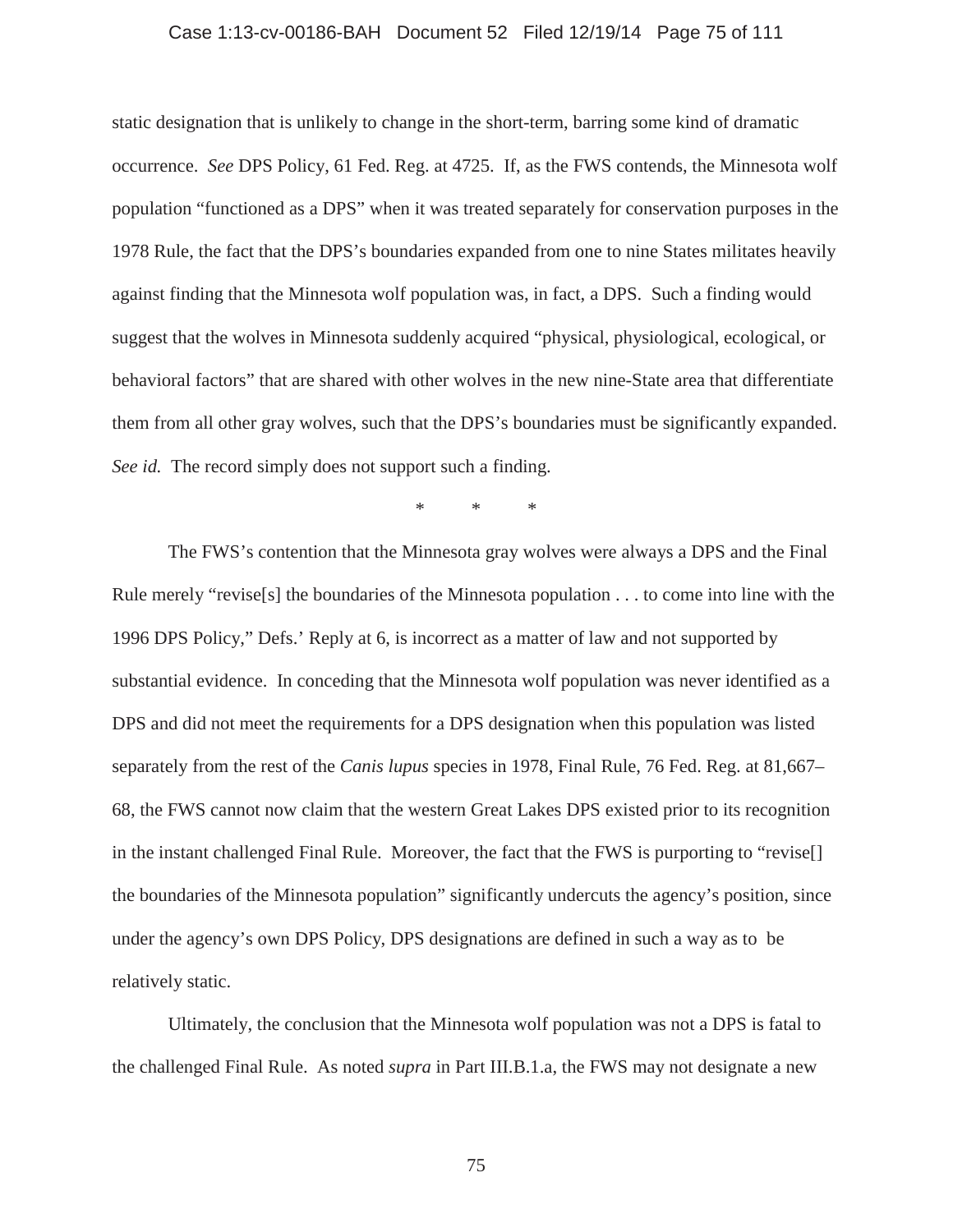# Case 1:13-cv-00186-BAH Document 52 Filed 12/19/14 Page 76 of 111

DPS to remove protections from the covered vertebrates because a DPS, as an entity, has no legal significance if the covered vertebrates are not entitled to protection under the ESA. Thus, since the FWS designated and delisted the western Great Lakes DPS in the same rulemaking, the rulemaking is contrary to the ESA and invalid.

This holding that the Final Rule violates the ESA and the APA resolves this case and, under the APA, this Court is required to "hold unlawful and set aside [the] agency action." 5 U.S.C. § 706(2). The appropriate remedy is addressed *infra* in Part III.D, but in the interest of clarity and guidance to the agency, two additional, though related grounds for holding the Final Rule to violate the ESA and the APA are discussed below.

# **2.** *Designating And Delisting A DPS Of A Broader Listed Species Violates The ESA*

The challenged Final Rule designated the western Great Lakes DPS at the same time that its members were reaffirmed as belonging to the taxonomic species *Canis lupus*, which was already listed, everywhere in the conterminous United States, as an endangered or threatened species. *See generally* 1978 Rule. Even if the designation of the DPS were valid, the protections afforded the wolves encompassed by this DPS are controlled by the listing of the entire *Canis lupus* species and may not be reduced below that level through manipulation of the definition of "species" to treat the DPS's members as if they were a different, unlisted species when they are not. This principle is inherent in the purpose and structure of the ESA. Consequently, the challenged Final Rule is *ultra vires* and violates the ESA and the APA.

# *a) Use Of The DPS Tool To Delist Healthy Populations of Broader Listed Species Subverts The Purposes Of The ESA*

As noted *supra* Part I.A.1, the ESA was intended, at least in part, to remedy perceived limitations in previous conservation laws and extend the Federal government's power to conserve species before they were on the brink of extinction worldwide. *See* LEG. HIST. at 193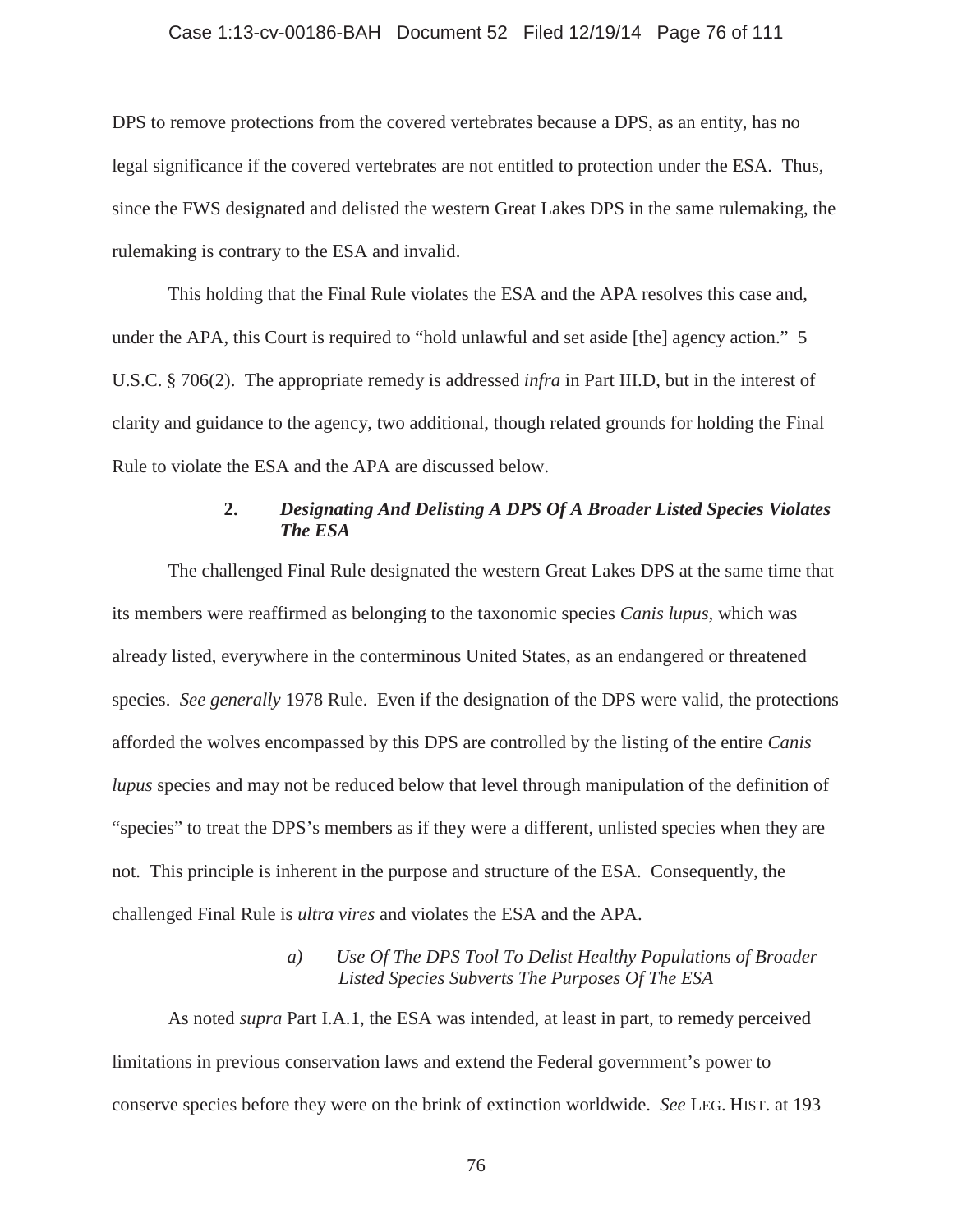### Case 1:13-cv-00186-BAH Document 52 Filed 12/19/14 Page 77 of 111

(Statement of Rep. John Dingell) (noting ESA would "extend[] protection to animals which are in trouble in any significant portion of their range, rather than threatened, a[s] they must now be, with worldwide extinction"). The extensive federal regulation authorized in the ESA carries a concomitant intrusion on what are traditionally issues decided by the States. Consequently, the definitions of "species" and "endangered species" are carefully calibrated to grant the FWS the necessary flexibility to protect only the wildlife in need of federal protection. *See, e.g.*, *id.* at 359 (Statement of Sen. John Tunney) ("Central authority is necessary to oversee endangered species protection programs and to insure that local political pressures do not lead to the destruction of a vital national asset."). These dual purposes—protection of species before global extinction and protection targeted only where necessary—are reflected in two definitional changes made to the ESA that were absent in previous federal conservation laws: first, a change to the definition of "species," added the phrase "any other group of fish or wildlife of the same species or smaller taxa in common spatial arrangement," Endangered Species Act of 1973, Pub. L. 93-205 § 3(11), 87 Stat. 884, 886 (1973); and, second, a change to the definition of "endangered species," added the phrase "all or a significant portion of its range," *id*. at 885. As a consequence of these changes, the ESA authorized the protection of wildlife species or smaller population groups that were threatened with extinction within all *or* a significant portion of their range.<sup>26</sup> This regulatory flexibility to designate smaller population groups was highlighted as a solution to the

<sup>26</sup> In making these changes, Congress discussed instances where certain members of a species would be *listed* as an endangered DPS while the species as a whole remained unlisted, including the eastern timber wolf. *See* LEG. HIST. at 477–79. During final debate on the passage of the ESA, one of the conferees, who was also the ESA's primary sponsor, was asked whether the Secretary of the Interior could designate the eastern timber wolf "as an endangered species in all States of the Union except Minnesota," which prompted the response that the "responsibility and discretion" the Secretary of the Interior would have to list species "would extend to particular species, subspecies or populations of wolves and other kinds of endangered or threatened animals." *Id.* at 478 (statements of Rep. Robert Bergland and Rep. John Dingell, respectively). In context, the discussion made clear that the initial decision as to whether to protect a given "species, subspecies or population[] of wolves" would include a decision on the appropriate level of taxonomy to protect. *See id.*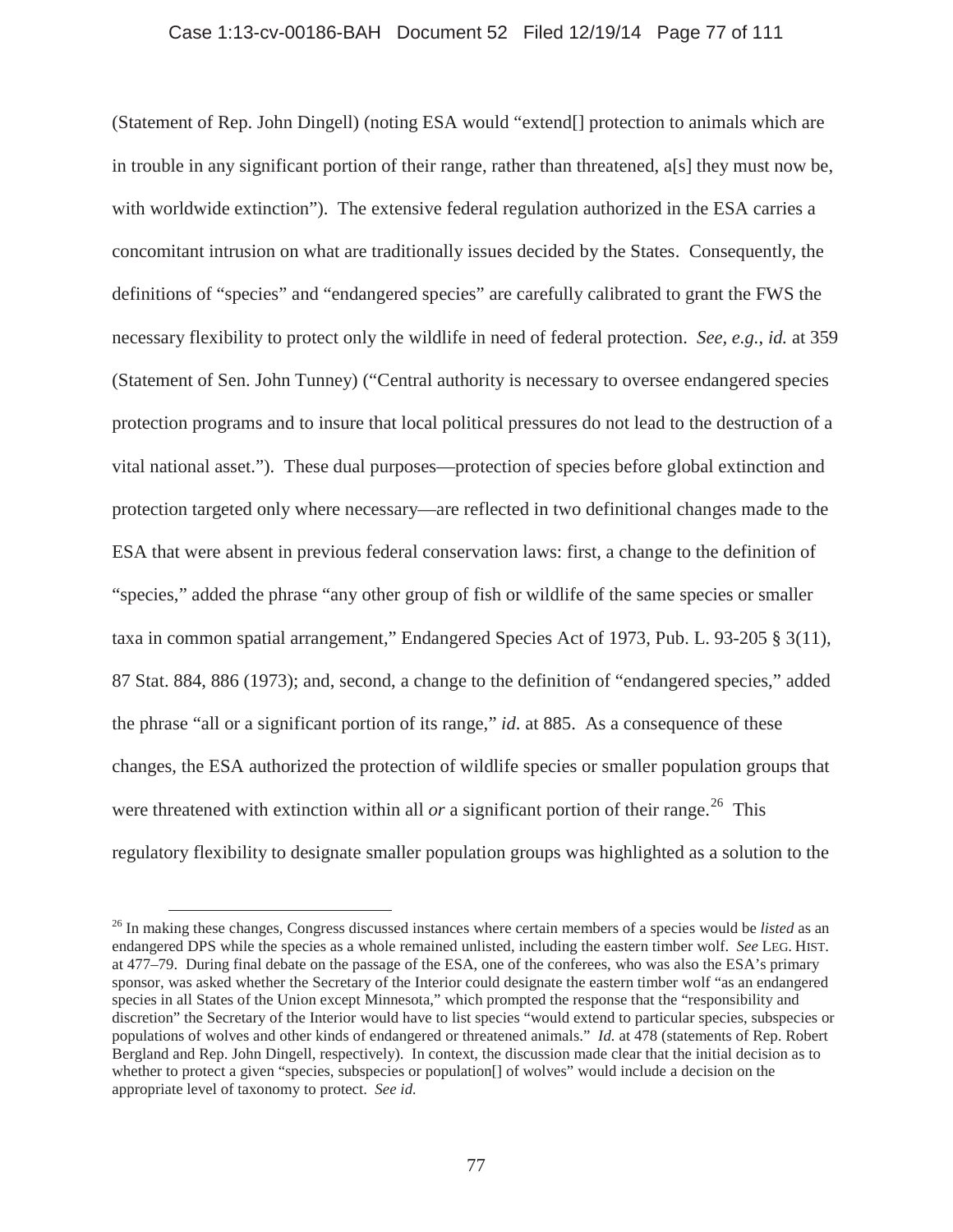### Case 1:13-cv-00186-BAH Document 52 Filed 12/19/14 Page 78 of 111

problem posed by prior conservation laws, which provided an all-or-nothing approach: mandating complete bans on certain state conservation practices for species listed as endangered, but no protection when the species was not "threatened with worldwide extinction." *See generally* 1969 Act. The subsequent 1978 amendment to the definition of "species," which incorporated the authority to designate vertebrate populations as DPSs, is fully consistent with these dual purposes of the ESA.

Yet, with this increased flexibility under the ESA to tailor conservation solutions, the FWS chose, in 1978, to list as "endangered" all gray wolves, *Canis lupus*, everywhere in the conterminous United States, except Minnesota, mandating the highest level of protection. *See generally* 1978 Rule. In Minnesota, the FWS chose to designate the gray wolf as threatened, which allowed some conservation methods that would have otherwise been unavailable with an endangered listing, such as the limited taking of wolves involved in depredation incidents. *See id*. at 9612–15 (delineating special rules for taking of wolves in certain parts of Minnesota in certain circumstances). This 1978 decision to list the gray wolf at the "species" taxonomic level, with a lower level of listing protection afforded the gray wolf population in Minnesota, was defended by the FWS as the result of a careful determination, after examining the threats affecting all gray wolves, as the best way to conserve these animals. *See* 1978 Rule at 9607.

The challenged Final Rule takes a very different approach and, unlike even the vacated 2003 Rule, removes *all* federal protections for the gray wolf within the boundaries of the western Great Lakes DPS. Final Rule at 81,666. Instead of considering the status of the listed entity, the *Canis lupus* species, as a whole, the Final Rule purposely *avoids* a comprehensive evaluation of this endangered species throughout its historical range, focusing solely on the viability of a single population of gray wolves in only a part of that range. *See* Final Rule at 81,685–86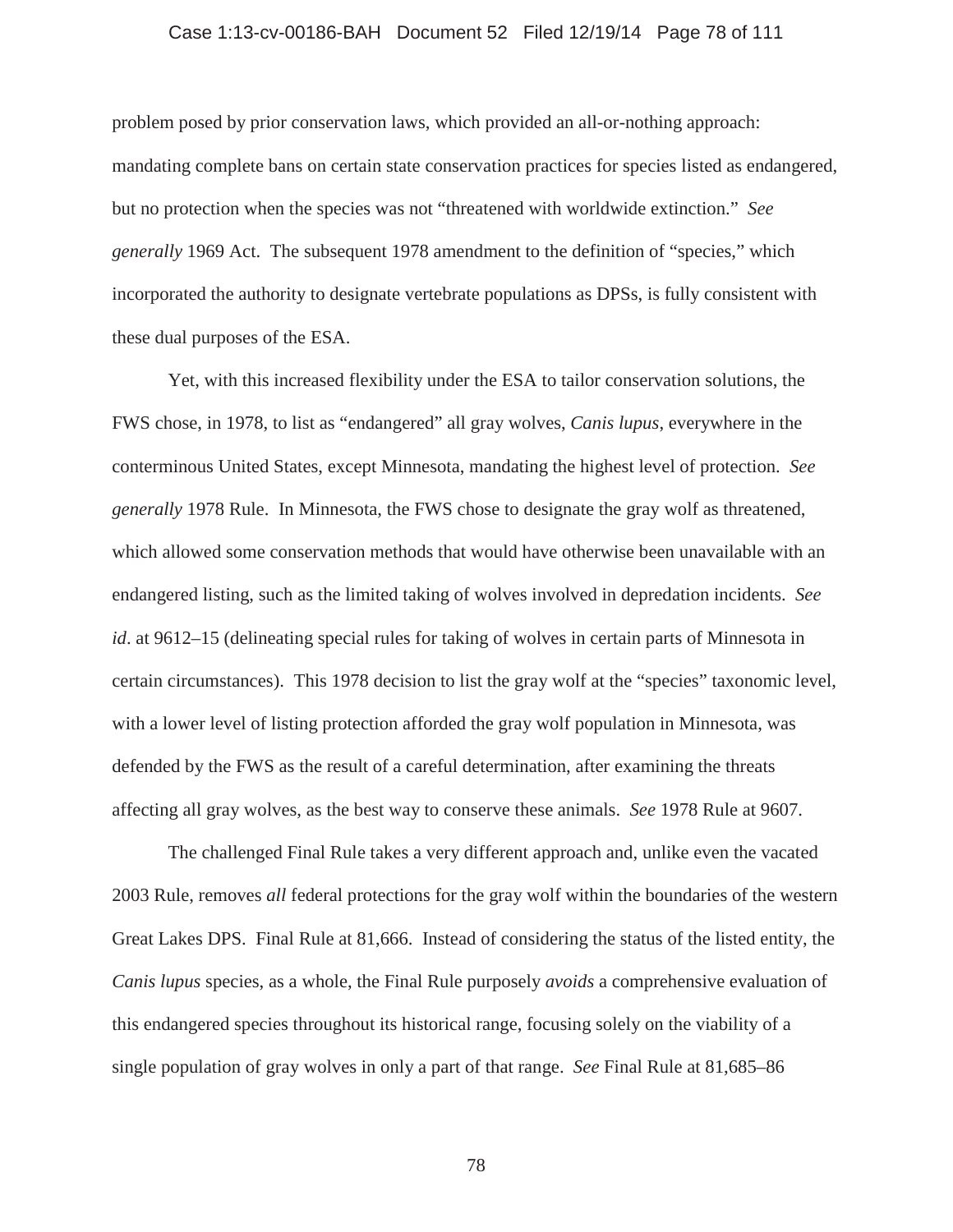# Case 1:13-cv-00186-BAH Document 52 Filed 12/19/14 Page 79 of 111

(stating lack of threats to wolves within western Great Lakes DPS made "continued conservation efforts under the [ESA] . . . no longer necessary *within the DPS*" but noting continued need for protection outside DPS (emphasis added)). This blinkered focus, which blocks out the larger picture of the status of *Canis lupus* as a whole, is sanctioned, according to FWS, by the authority to designate DPSs set out in the definition of "species." Contrary to the agency's position, this approach of using a DPS designation to delist a population of a broader listed species is not consistent with the purposes of the ESA, a view the FWS seems to have endorsed as recently as 2003. *See* 2003 Rule, 68 Fed. Reg. at 15,859 ("Delisting can only occur if the *listed species* is recovered, if the *listed species* is extinct, or if the *original listing* was based on data, or data interpretation, that were in error." (emphasis added)).

The use of the DPS tool to delist populations of broader listed species defeats the specific purposes for incorporating DPS into the definition of "species" to facilitate *greater* protection of vertebrates while avoiding the need for broad taxonomic species listings and the concomitant federal interference with local management of wildlife within State borders. *See* LEG. HIST. at 360; 477. The debate triggered by the 1979 GAO recommendation to eliminate reference to DPS in the definition of "species" illuminates these purposes of the DPS tool. *See generally* GAO Report. In response to GAO's criticism that the FWS was designating too many species at insignificant levels, at the expense of other national priorities and inviting unnecessary conflicts with State and private projects, *id.* at 52, the FWS countered that the GAO's proposal "(1) might necessitate a needless allocation of resources to . . . consultations on biologically nonendangered [sic] populations of certain species which would have to be listed in total and (2) could prevent FWS from providing legal protection to widespread species, such as the gray wolf, which are listed solely to protect populations in the conterminous United States." *Id.* at 58; *id*. (letter from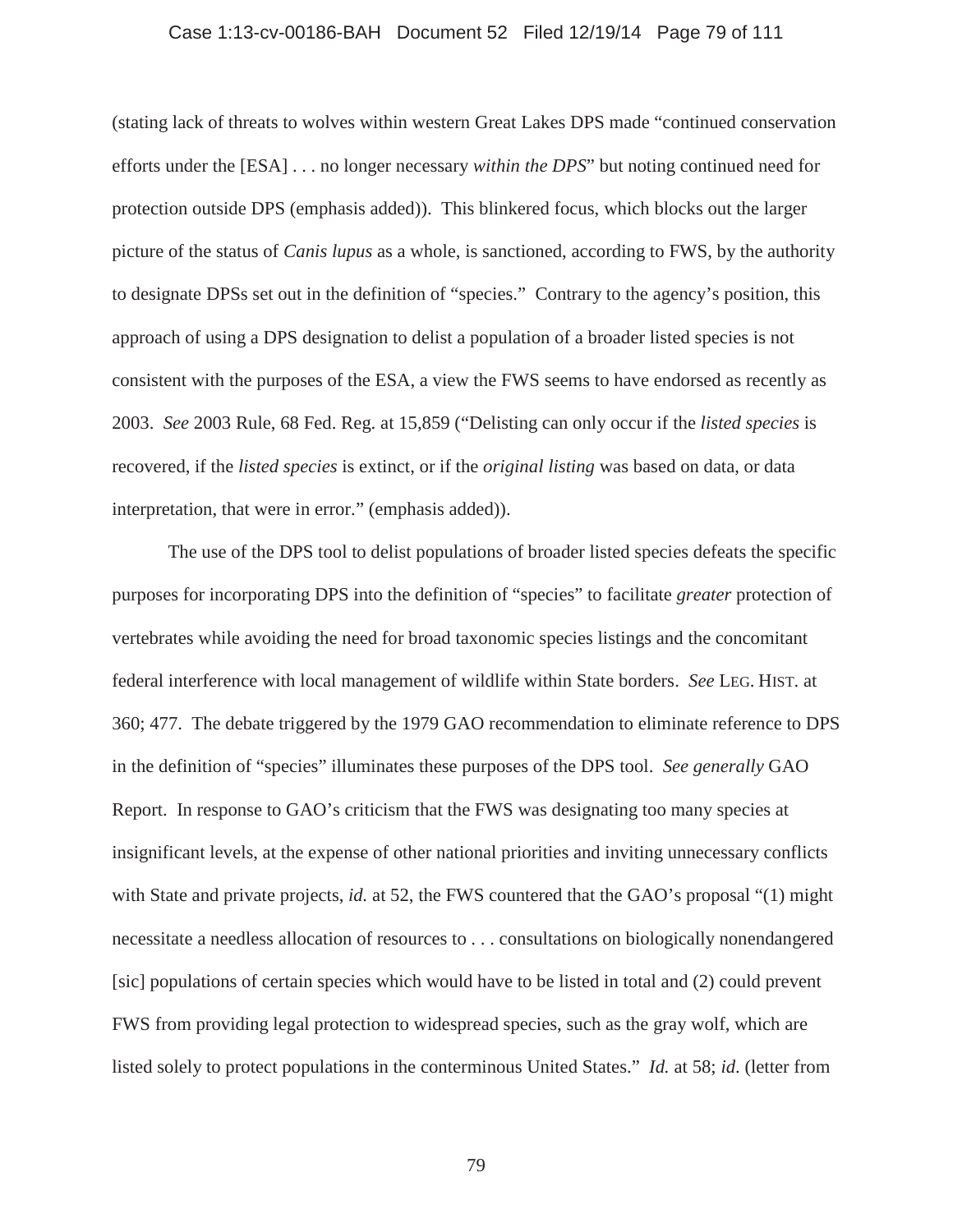# Case 1:13-cv-00186-BAH Document 52 Filed 12/19/14 Page 80 of 111

DOI Assistant Secretary to GAO Director of Community and Economic Development Division, June 15, 1979,) at 122 (explaining "disagree[ment]" with "GAO's recommendation . . . that would limit listings of vertebrates to species and subspecies").

The gravamen of the first reason given by the FWS in defense of the DPS tool is that this authority allowed targeted federal protection of vertebrates rather than the listing of species "in toto". *See id*. at 122 (emphasis in original). In the second reason, the FWS explained that limiting listing authority to only the taxonomic species and subspecies level would effectively strip protections from wide-ranging species, such as the gray wolf, because they were not in danger of extinction outside the United States. *See id.* at 58. Although the GAO definitional proposal was not adopted, the Senate committee report acknowledged the GAO's concern that the DPS designation authority gave the FWS extensive power to protect population groups within a broader species and cautioned the FWS to exercise the power to designate DPSs "sparingly and only when biological evidence indicates that such action is warranted." LEG. HIST. at 1397. This cautionary language about the potential abuse of the DPS tool reinforces the conclusion that designation of a DPS was designed to be an affirmative protective tool. The "great potential for abuse," cited in the Senate Report, LEG. HIST. at 1397, stemmed from the possible *extension* of federal protection using the DPS tool, not from designating a DPS for the purpose of *removing* protection from a group of vertebrates.

Notably, the FWS's now-proffered interpretation of the purposes of the DPS tool undermines its own view that it may be used to delist populations of broader listed species. The 2008 Solicitor's Opinion and the agency's briefing dismisses as "illogical" the interpretation described in *2008 Wolves* "that the DPS language should only be used to list species in the first instance," because this interpretation "finds no support in the legislative history." Solicitor's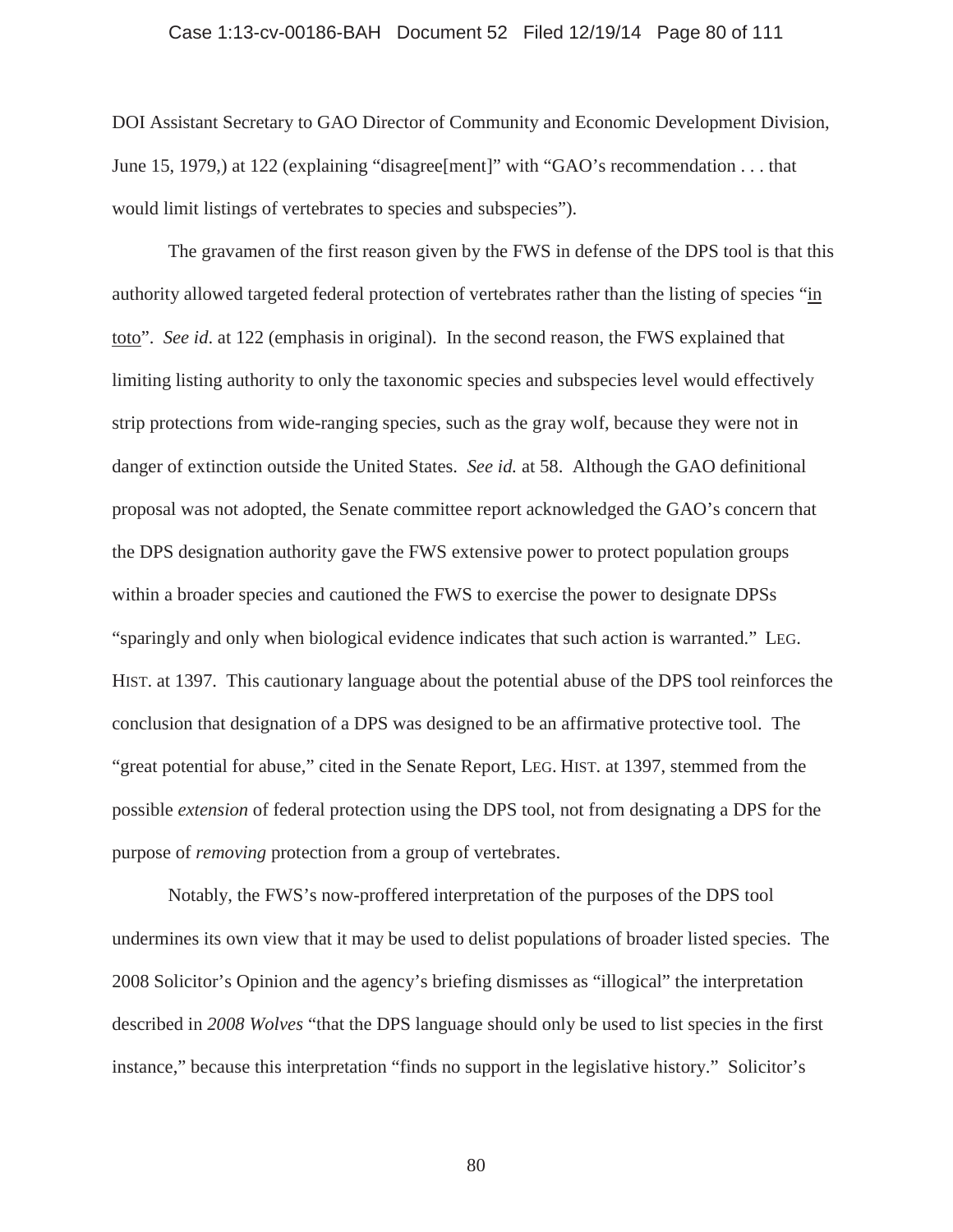#### Case 1:13-cv-00186-BAH Document 52 Filed 12/19/14 Page 81 of 111

Opinion at 498A (citing *2008 Wolves*, 579 F. Supp. 2d at 17); *see* Defs.' Mem. at 19–20. In the agency's view, "the reasons for including the DPS language are unclear from the legislative history," but nonetheless the Solicitor's Opinion posits that this amendment reflects "the fact that Congress wanted to narrow the circumstances in which FWS could list a population of a species," since plants and invertebrates were excluded from the exercise of DPS authority and "Congress left in place FWS's ability to specify as threatened or endangered a 'significant portion' of the range of any 'species' (i.e., why limit FWS's ability to list populations of a species or subspecies when FWS retains the ability to list portions of the range of the same species or subspecies?)." Solicitor's Opinion at 498A.

The view articulated in the Solicitor's Opinion that the DPS amendment was intended to "narrow" the agency's listing authority is correct in one significant respect: fully consistent with the original goals of the ESA to provide flexibility to the agency in extending federal protection to endangered species only where necessary, the DPS amendment gave express authorization to protect vertebrate populations in smaller groups than species—or even subspecies—as a whole. Such a narrow focus on the threatened or endangered populations presumably better targets federal resources where needed and avoids unnecessary federal preemption of state regulatory authority. The FWS's interpretation of its authority to use the DPS tool for delisting populations of broader listed species would have the opposite effect by encouraging the listing of broader taxonomic species or subspecies, because relief from the ESA's regulations could be provided through use of the DPS tool for piecemeal carve-outs of removed  $DPSs<sup>27</sup>$ . The FWS fails to

 $27$  The 2008 Solicitor's Opinion articulates various policy goals that would be served by the FWS's interpretation of its DPS authority to identify and remove healthy DPSs from broader species listings, including that such authority would "avoid[] needless expenditure of federal resources in areas where the species is no longer endangered or threatened," Solicitor's Opinion at 507A; "direct funding to species that are still in danger of extinction," *id*. at 508A; "allow[] FWS to focus conservation efforts on the those populations" that remain listed, *id*.; "fulfill[] the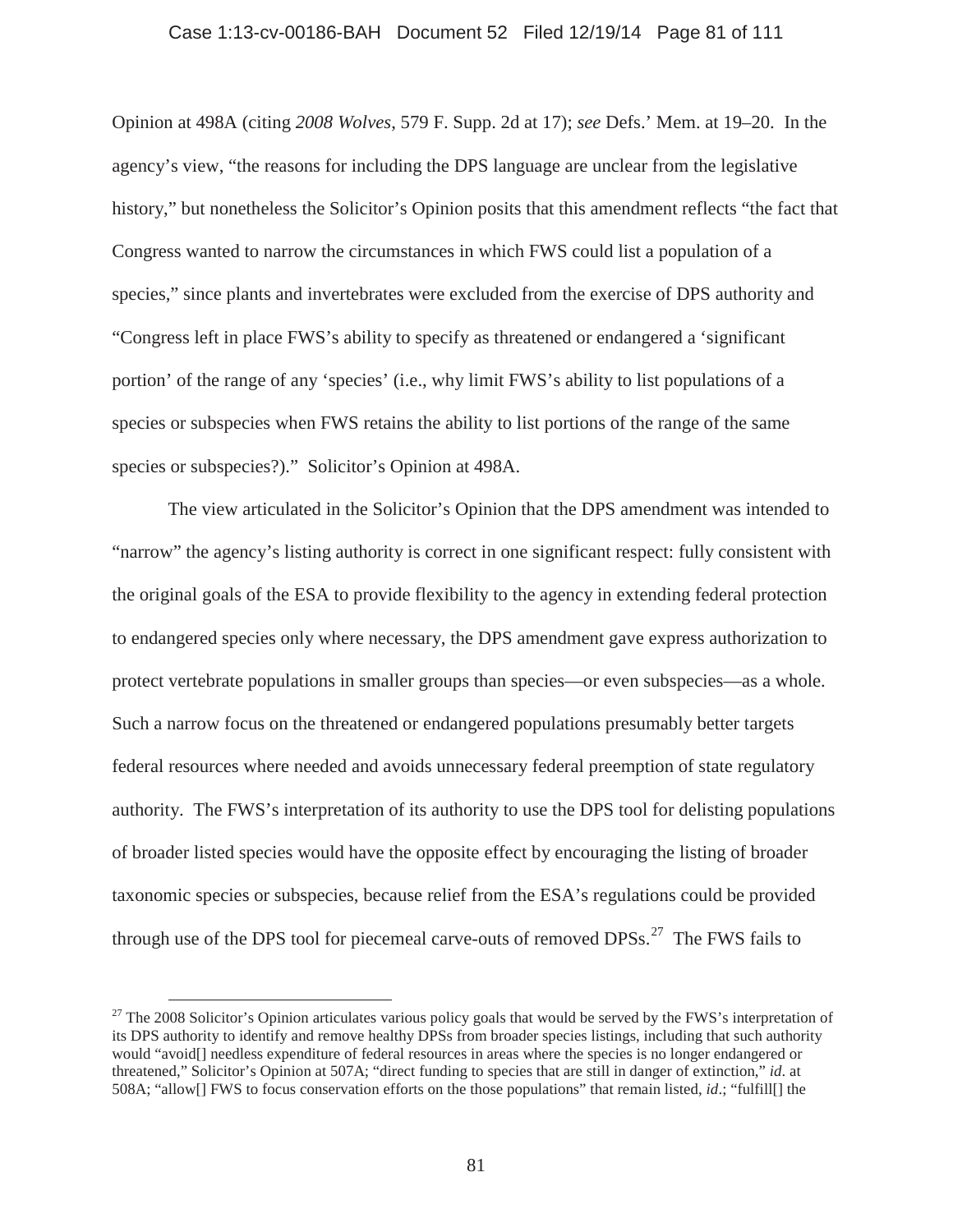# Case 1:13-cv-00186-BAH Document 52 Filed 12/19/14 Page 82 of 111

appreciate that interpreting its authority to use the DPS tool for delisting upsets the careful, cautious approach intended by Congress to list "species" as narrowly as necessary at the outset to achieve the conservation goals of the ESA.

# *b) Use of DPS Tool to Delist Populations Of Broader Listed Species Subverts Operation of ESA Provisions*

When deciding whether a vertebrate requires federal protection under the ESA, the FWS may also determine the scope of such protection, including whether listing is warranted at the granular, DPS level or a broader, taxonomic species listing. *See* 16 U.S.C. §§ 1532(16); 1533(a)(1). Listing a group of vertebrates as an endangered or threatened DPS, when justified biologically, targets federal protections to the area inhabited by the DPS rather than across the full or significant portion of the range of the entire taxonomic species or subspecies. *See* 16 U.S.C. §§ 1533; 1536; 1538; 1540. The scope of the listing decision has obvious and significant repercussions in preempting local choices in managing the listed entity. *See generally* 16 U.S.C. §§ 1533; 1534; 1537. By designating the species *Canis lupus* as endangered throughout its entire range of the conterminous United States, with the exception of Minnesota, in which the species was threatened, in 1978, the FWS sacrificed regulatory flexibility for protection. *See* 1978 Rule at 9607. The agency did so because "the entire species *Canis lupus* is Endangered or Threatened to the south of Canada, and . . . [management] can be handled most conveniently by listing only the species name." *Id.*

<sup>[</sup>ESA's] policy objective of fostering international cooperation in protecting" listed species, *id*.; and "encourage State conservation efforts if those efforts result in returning species management to those States" and thereby "likely . . . protect and improve the ecosystems that the species depends upon, *id*. at 509A. The Solicitor's Opinion warns that rejection of the agency's interpretation could "prompt FWS to slow down the listing process" to analyze "individual DPSs of a species that may be critically imperiled range-wide for fear that it could not later remove DPSs of that species should they recover sooner than the whole." *Id*. at 497A. While these policy goals are commendable, none is incompatible with strict adherence to the text and structure of the ESA. Indeed, the FWS's interpretation of the ESA as authorizing the use of the DPS tool as a shortcut to avoid "slow[ing] down the listing process," *id.*, appears to circumvent the "institutionalized caution" mandated by the ESA, *see Tenn. Valley Auth.*, 437 U.S. at 194.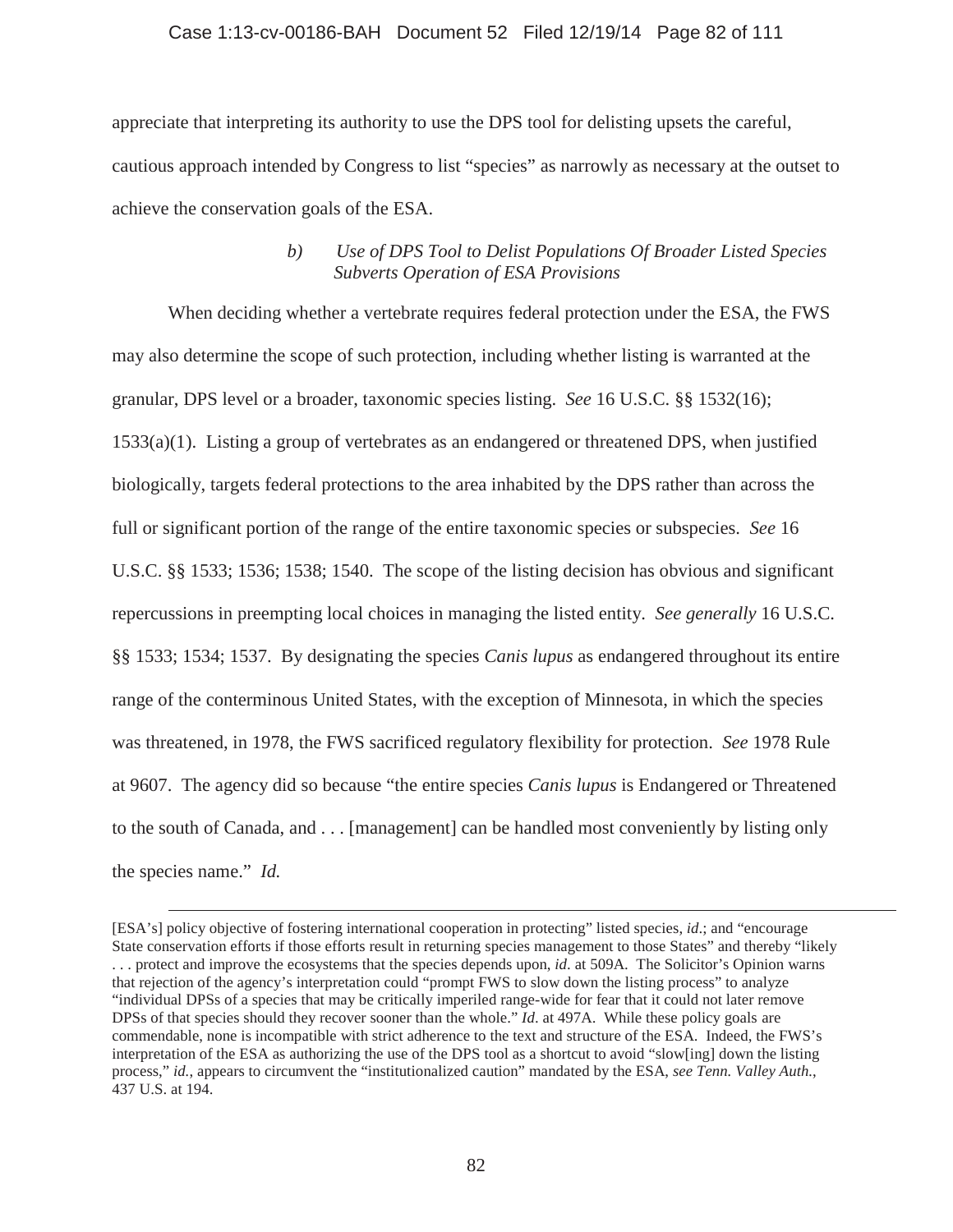# Case 1:13-cv-00186-BAH Document 52 Filed 12/19/14 Page 83 of 111

Despite the findings underlying the 1978 Rule regarding "the entire species," the FWS now contends that the DPS tool may be used to remove the listed status of only some members of *Canis lupus* while the remaining members of the species remain protected on the list. Final Rule, 76 Fed. Reg. at 81,686 ("this final rule does not alter the listing status under the [ESA] outside of the DPS"); Defs.' Mem. at 14 ("This litigation does not turn on speculation about future rulemaking for the gray wolf."). This position is based on the premise articulated in the 2008 Solicitor's Opinion that "FWS impliedly lists any DPSs that are part of a larger species or subspecies listing," and, consequently, "when identifying and removing a DPS from a broader species listing, FWS is not identifying and delisting a new DPS, it is separately recognizing an already-listed entity for the first time because it now has a different conservation status than the whole." Solicitor's Opinion at 497A. The DPS tool is used simply to "alter[] the listing for the wider-ranging species to reflect that its range no longer includes the DPS that is being removed." *Id.* at 501A.<sup>28</sup>

The predicate for this legal argument is fundamentally flawed. Neither the ESA nor the

<sup>&</sup>lt;sup>28</sup> Notably, the Solicitor's Opinion cites the Greater Yellowstone Area population of the grizzly bear and the Northern Rocky Mountain gray wolf population as examples where the FWS used the DPS tool "to identify that population and assess whether it qualifies as a DPS and, if so, remove it from the broader species listing if it is no longer endangered or threatened." Solicitor's Opinion at 500A; *id.* 499A n.12; (citing Final Rule Designating the Greater Yellowstone Area Population of Grizzly Bears as a Distinct Population Segment; Removing the Yellowstone Distinct Population Segment of Grizzly Bears From the Federal List of Endangered and Threatened Wildlife; 90-Day Finding on a Petition to List as Endangered the Yellowstone Distinct Population Segment of Grizzly Bears, 72 Fed. Reg. 14,866 (Mar. 29, 2007) and Final Rule Designating the Northern Rocky Mountain Population of Gray Wolf as a Distinct Population Segment and Removing This Distinct Population Segment From the Federal List of Endangered and Threatened Wildlife, 73 Fed. Reg. 10,514 (Feb. 27, 2008)). Subsequent to the issuance of the Solicitor's Opinion, however, both of the cited rules failed to withstand judicial scrutiny and were vacated, albeit on grounds other than the particular use of the DPS authority to remove listing protection from an otherwise listed taxonomic species. *See Greater Yellowstone Coalition, Inc. v. Servheen*, 672 F. Supp. 2d 1105, 1126 (D. Mont. 2009)(vacating grizzly bear rule), *affirmed in part, reversed in part on other grounds*, 665 F.3d 1015, 1020 (9th Cir. 2011); *Defenders of Wildlife v. Salazar*, 729 F. Supp. 2d 1207, 1211 (D. Mont. 2010) (vacating Northern Rocky Mountain gray wolf rule).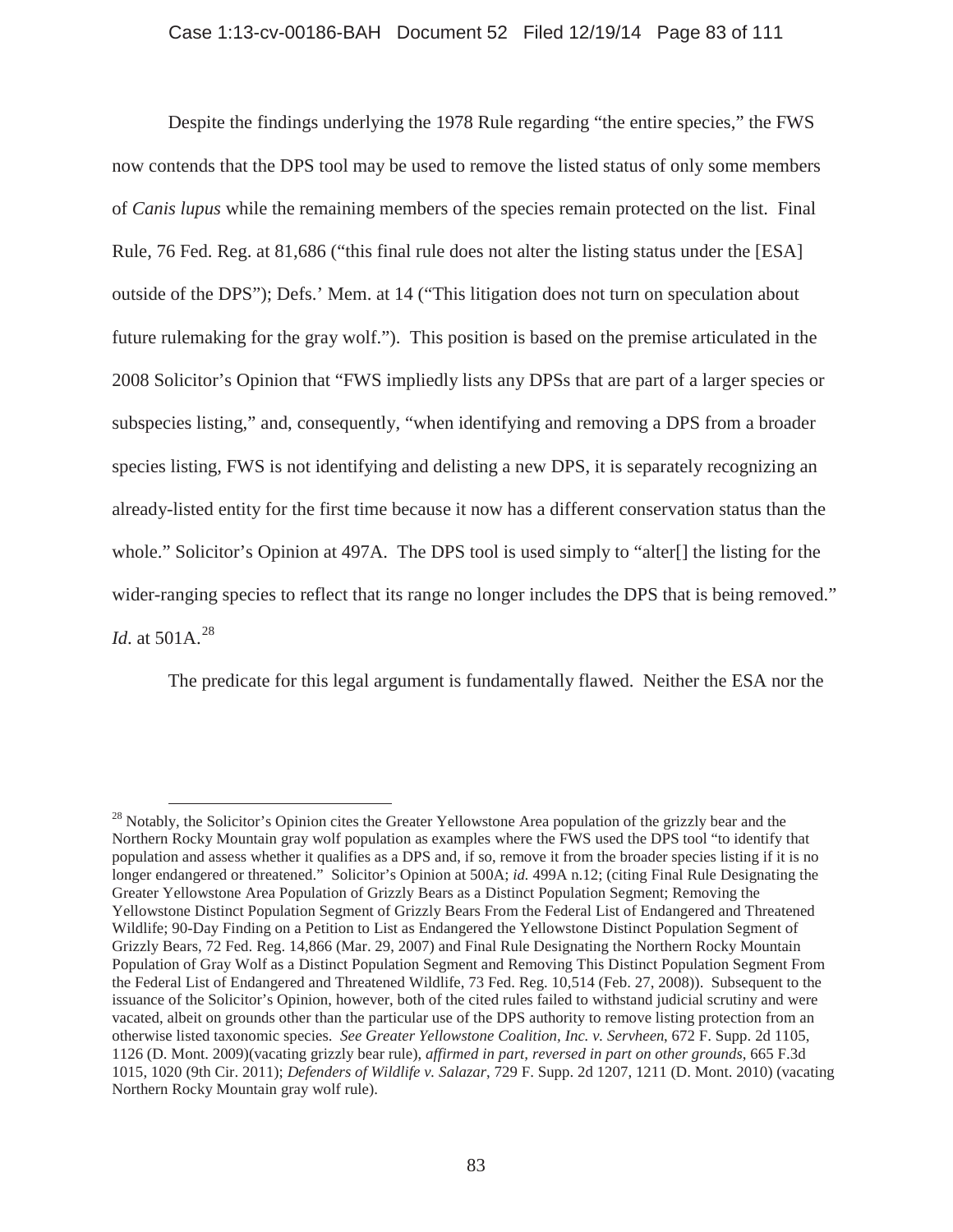### Case 1:13-cv-00186-BAH Document 52 Filed 12/19/14 Page 84 of 111

FWS's regulations contain any reference to the "implied" listing of species.<sup>29</sup> Instead, each "species," including each DPS, must be published in the Federal Register "by scientific and common name or names," along with specification "with respect to each such species over what portion of its range it is endangered or threatened." 16 U.S.C. **§** 1533 (c)(1). This specific listing requirement promotes clarity as to the covered vertebrates subject to federal regulation and ensures that changes in the listing status are focused precisely on the listed species; otherwise evaluating the need for listing changes would amount to a moving target subject to redefinition at agency whim.

Moreover, interpreting the ESA in the manner urged by the FWS, in reliance on the Solicitor's Opinion, to permit the use of the DPS tool for piecemeal reclassification and delisting of parts of a listed species would have two results, neither of which is contemplated by or reconcilable with the statutory language. First, allowing an "implied" DPS of a broader listed species to be delisted, would render meaningless the original listing decisions for a species at risk "throughout all or a significant portion of its range." 15 USC §§ 1532(6) and (20). That specified "range" would be subject to alteration essentially at any time that the agency designates a DPS. *See Greater Yellowstone Coalition, Inc. v. Servheen*, 672 F. Supp. 2d 1105, 1125 n.9 (D. Mont. 2009) *affirmed in part, reversed in part on other grounds by* 665 F.3d 1015, 1020 (9th Cir. 2011) ("Under such an interpretation, the [FWS] could remove virtually any species from the threatened and endangered list simply by designating it a DPS.").

Indeed, if the ESA's authority to designate a DPS is construed to permit the drawing of

<sup>&</sup>lt;sup>29</sup> The *2008 Wolves* court briefly described this "implied listing" argument skeptically, noting "that no species including a DPS—may be said to be 'included in a list' unless *that species itself* is subjected to the five-factor analysis of Section 1533(a)(1)." 579 F. Supp. 2d at 17 n.10 (emphasis in original). The *2008 Wolves* court ultimately did not have to opine further on the legitimacy of this interpretation because "FWS ha[d] offered no interpretation on th[at] score to which the Court could defer." *Id.*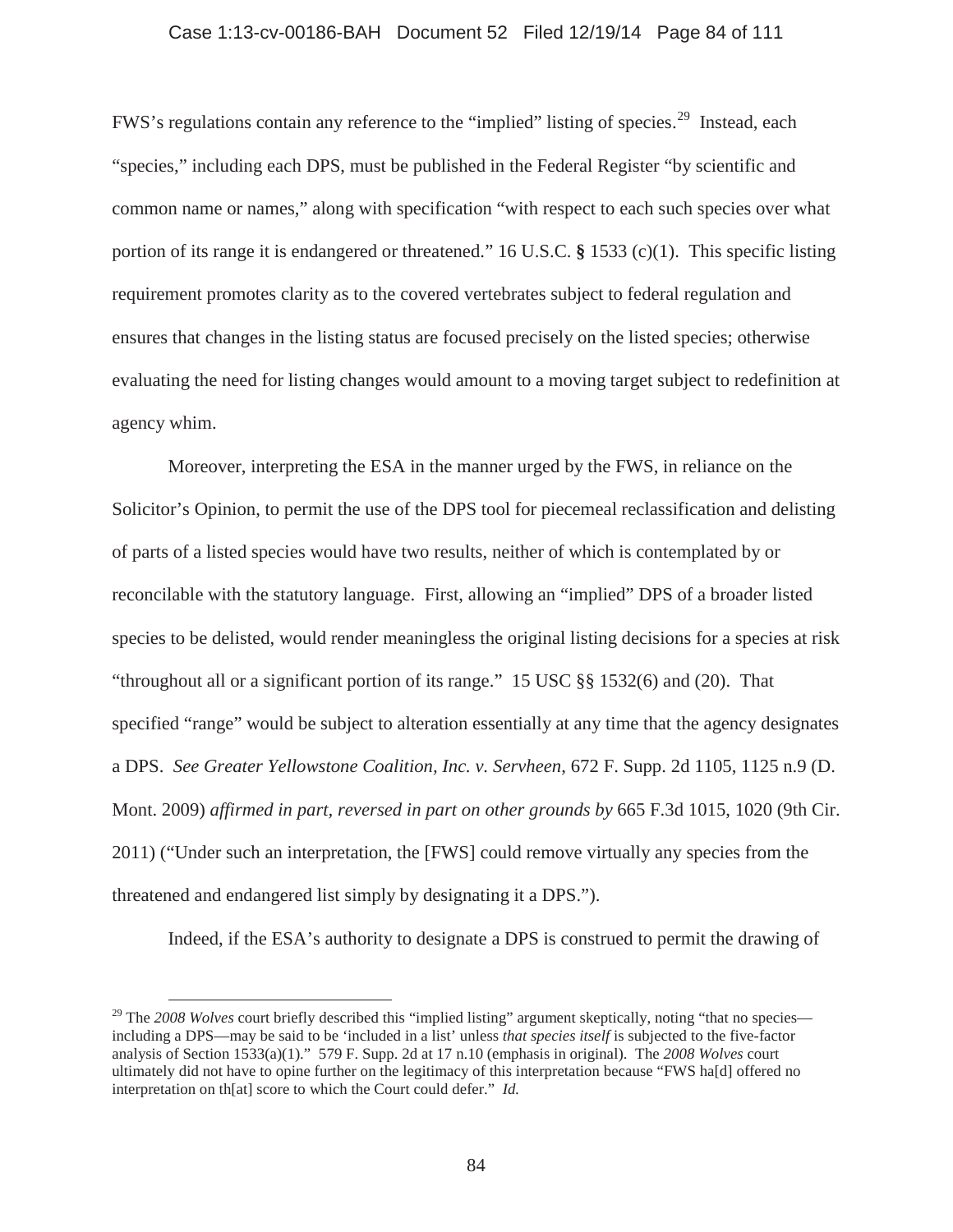# Case 1:13-cv-00186-BAH Document 52 Filed 12/19/14 Page 85 of 111

DPS boundaries around a species' current range, any need to consider the contraction in a species' historical range would be eliminated because of the interplay between the definitions of "species" and "endangered species." *See id.*; *see also Vermont Wolves*, 386 F. Supp. 2d at 566 (holding that the FWS may not limit its analysis of a significant portion of a species' range "to areas that ensure the validity of the DPS" and finding that the FWS could not delist a gray wolf DPS on the basis that a core population was viable without addressing unoccupied portions of the gray wolf's current and historical range); *Oregon Wolves* at 354 F. Supp. 2d at 1167 (rejecting FWS interpretation as "not consistent with the *Defenders* interpretation that 'a species can be extinct throughout a significant portion of its range if there are major geographical areas in which it is no longer viable but once was'" (citing *Defenders of Wildlife v. Norton* , 258 F.3d 1136, 1145 (9th Cir. 2001)).

Second, the agency's proffered interpretation that "implied" DPSs may be found within broader listed species would permit the FWS to avoid its statutory duties (1) to review the listed species' status as whole and (2) to change the listing status only for the reasons enumerated in the ESA. A brief summary of the statutory requirements for changing the status of a listed species makes plain that cherry-picking healthy populations of a listed species for delisting subverts the review and delisting process.

Once a species is listed as endangered or threatened, that listing may periodically be changed in three enumerated ways: the listed species may be "removed from such list" or "changed in status" from endangered to threatened or vice versa. 16 U.S.C. **§** 1533 (c)(2)(B). Changes in listing status may be justified upon consideration of the same five factors used for the listing decision and set out in16 U.S.C. § 1533(a). The FWS's regulations for delisting a species follow, to a large extent, the structure of the ESA itself. Species may be removed from the list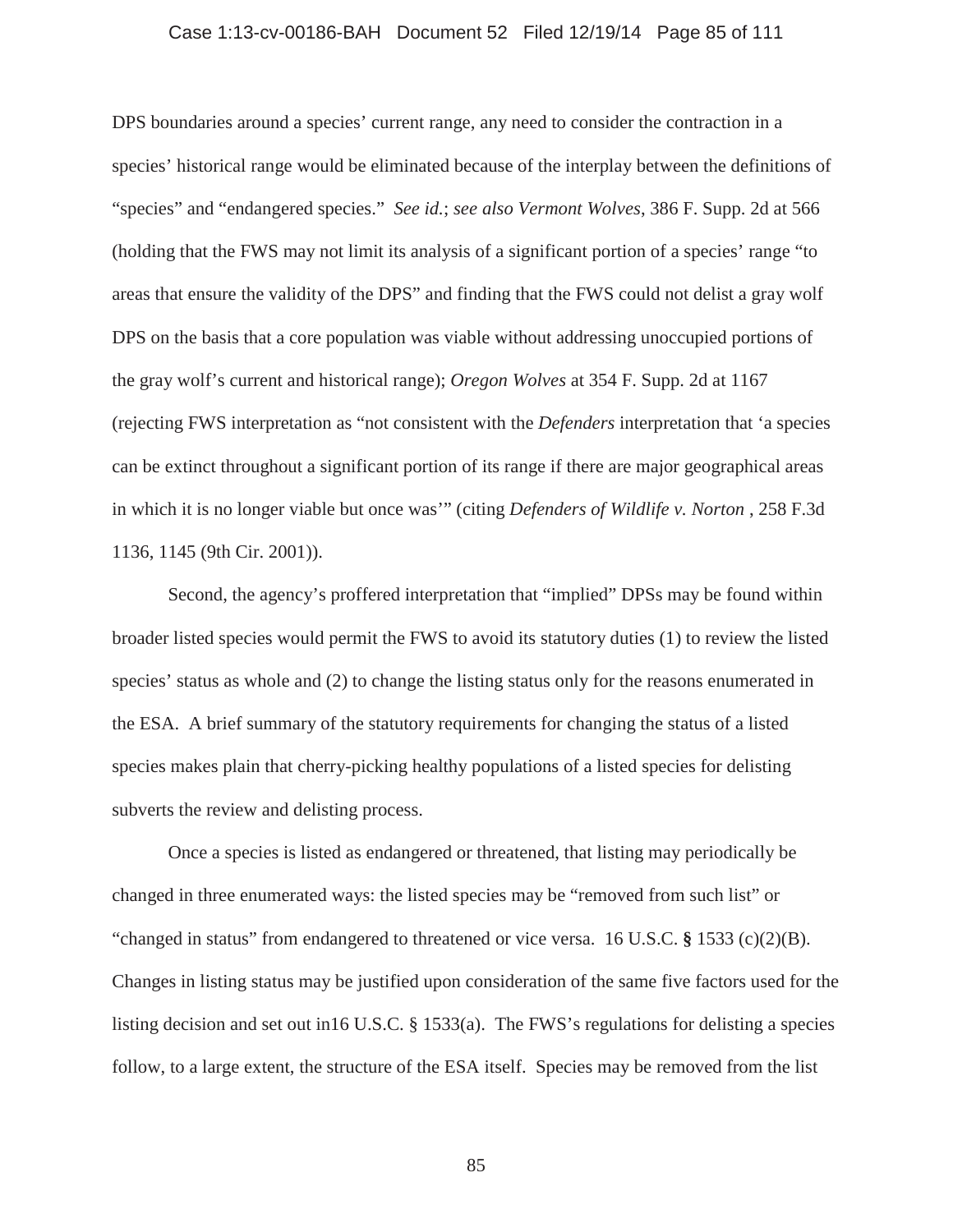# Case 1:13-cv-00186-BAH Document 52 Filed 12/19/14 Page 86 of 111

"only if . . . the best scientific and commercial data available to the Secretary after conducting a review of the status of the species . . . substantiate that it is neither endangered nor threatened for one or more of" three reasons: (1) if the species is found to be extinct; (2) if the species is found to be recovered; or (3), if "[s]ubsequent investigations . . . .show that the best scientific or commercial data available when the species was listed, or the interpretation of such data, were in error." 50 C.F.R. § 424.11(d); *accord* 2003 Rule, 68 Fed. Reg. at 15,859. The regulations require that the FWS "conduct[] a review of the status of the species," and, after doing so, determine if one of the three reasons listed in the regulation applies to allow the delisting of the species. 50 C.F.R. § 424.11(d)*.*

Just as a DPS has no legal status and is not eligible for protection under the ESA until it has been identified as "endangered" or "threatened," *supra* Part. III.B.1, under the FWS's regulations, a "species" cannot be "delisted" unless it is first listed and a "review" has been conducted. *See* 50 C.F.R. § 424.11(d). Indeed, the regulations require a review for *any* change in the status, whether listing, delisting, or changing from one protected status to another. 50 C.F.R. § 424.11. The level at which a group of vertebrates is listed—DPS, subspecies, or species—becomes the listed entity that the FWS must review if any change in that entity's status is proposed. *See id.* If a species is defined as a DPS, a review of that "species" status for listing purposes, 50 C.F.R. § 424.11(c), or delisting purposes, *id*. § 424.11(d), is conducted only regarding that DPS. Similarly, when a listed taxonomic "species" is reviewed, the analysis is conducted of the entire "species." *See id.* Simply put, once an entity is identified and listed, that *entity* is afforded protection under the ESA, *see* 16 U.S.C. § 1533(c), and the agency's actions must address that entire listed entity, regardless of whether the entity is a DPS, a subspecies, or a taxonomic species.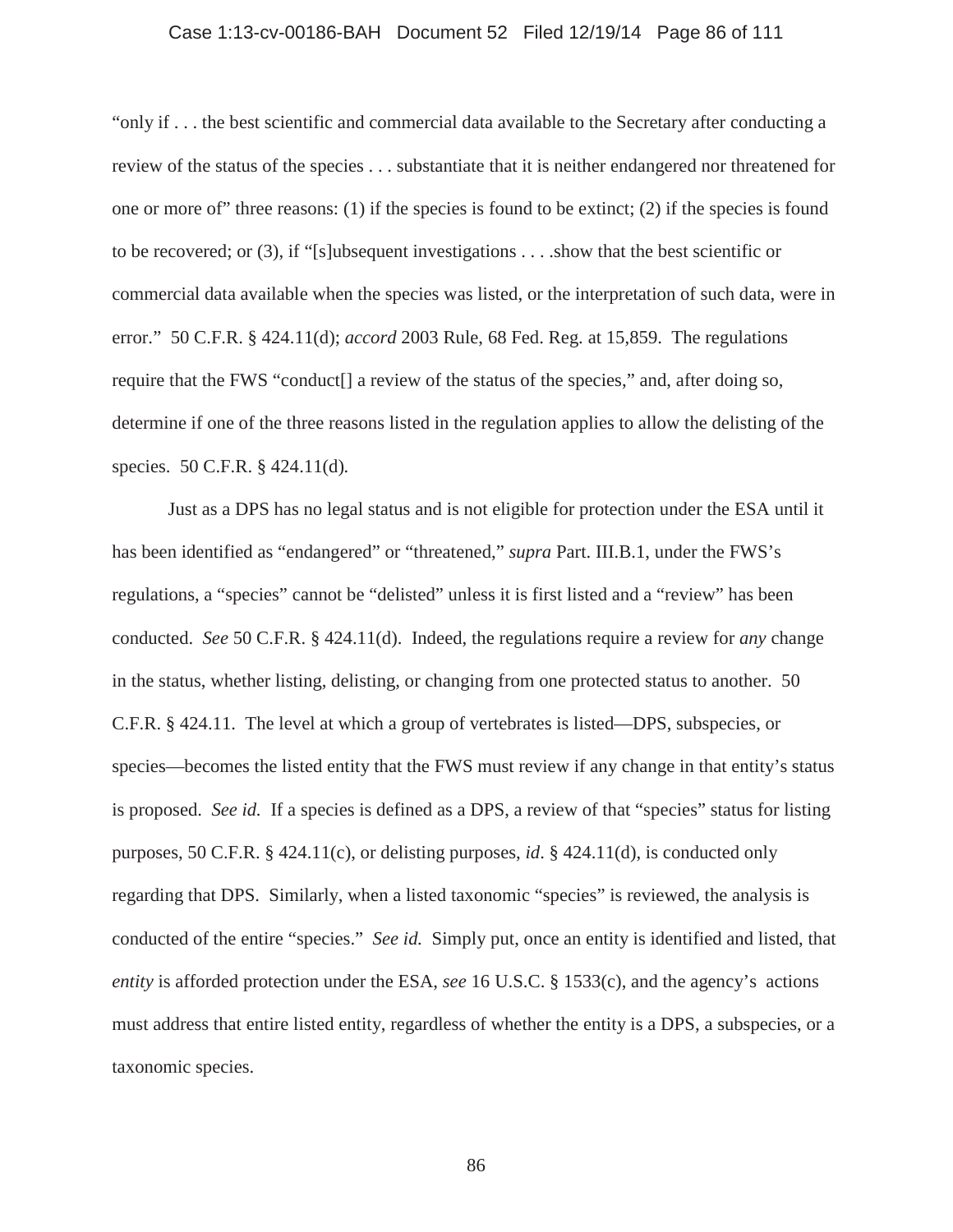# Case 1:13-cv-00186-BAH Document 52 Filed 12/19/14 Page 87 of 111

For species such as the gray wolf, which have vast historic ranges, extending endangered species protection at the taxonomic species level, rather than at the subspecies or DPS level, may pose significant obstacles for subsequent delisting decisions, since any "review" must take into account the "status of the species" throughout "all or a significant portion of its range." *See* 16 U.S.C. § 1533(c)(2). When the FWS designated the entire species *Canis lupus* as "endangered" or "threatened" in the conterminous United States, it assumed that burden. To reclassify or delist *Canis lupus*, the FWS must review the status of *Canis lupus*, the listed entity, throughout its range, which the listing rule defined as the conterminous United States, and decide whether it is still threatened with extinction throughout "all or a significant portion of its range." 50 C.F.R. §  $424.11<sup>30</sup>$  Use of the DPS tool to circumscribe the status review required for a listing change in order to limit such review to only part of the listed species, as the FWS appears to suggest, is contrary to the statutory direction. <sup>31</sup> *See* 2003 Rule, 68 Fed. Reg. at 15,859.

Finally, listing species on a broad taxonomic level and delisting members of that species on a piecemeal basis contradicts the ESA's requirement that the *same* standards be applied in a delisting decision as a listing decision. *See* 16 U.S.C. § 1533(c)(1) ("The Secretary shall from time to time revise each list published under the authority of this subsection to reflect recent determinations, designations, and revisions *made in accordance with subsections (a) and (b) of* 

 $30$  Indeed, the Solicitor's Opinion lays out this alternative mechanism to "simultaneous identification and removal of recovered DPSs from broader species listings" to "achieve the same result." Solicitor's Opinion, at 496A n.9. This alternative would involve "proposing to delist the entire species if it is no longer endangered or threatened over its entire range and simultaneously proposing to list any DPS or significant portion of its range where that species still remains endangered or threatened." *Id*.<br><sup>31</sup> This is exactly the action taken by the FWS in the Final Rule. The defendants respond to the plaintiffs' complaint

that the defendants failed to consider the status of listed gray wolves outside the boundaries of the western Great Lakes DPS, by noting that, once a DPS is recognized, the DPS is a "species," regardless of the vertebrate's actual taxonomic classification or whether the population would be commonly understood as a distinct species. *See* Defs.' Mem. at 20–21; Defs.' Reply at 5. Under the FWS's reasoning, once the agency recognized the western Great Lakes DPS, no consideration need be given to the status of gray wolves anywhere else, because those wolves are another "species," thereby absolving the FWS from any statutory duty to examine the status of gray wolves outside of the western Great Lakes. *See* Defs.' Mem. at 20–21; Defs.' Reply at 5.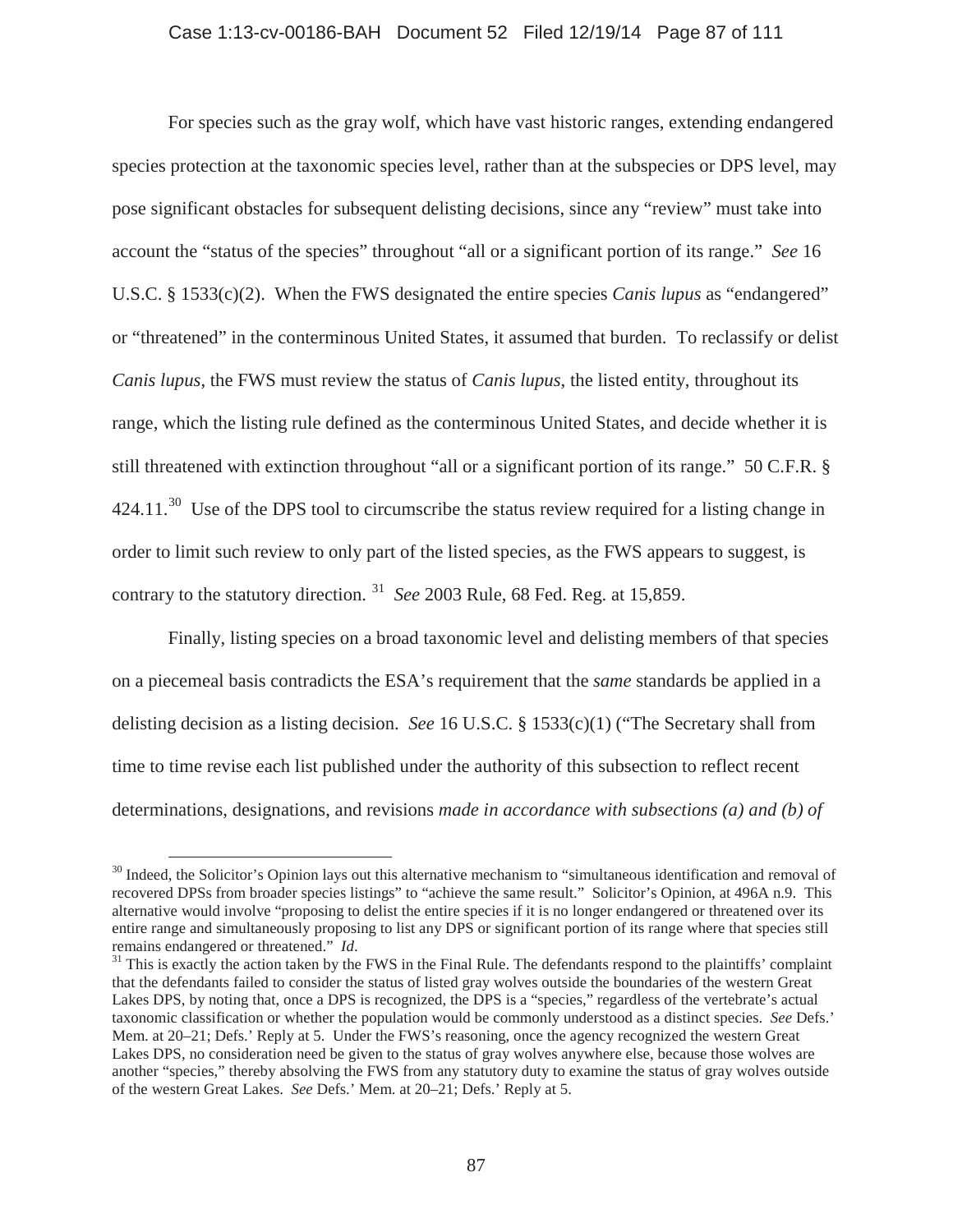### Case 1:13-cv-00186-BAH Document 52 Filed 12/19/14 Page 88 of 111

*this section*.") (emphasis added).<sup>32</sup> In short, what the FWS contends it did in the challenged Final Rule is simply not permitted by the ESA due to the agency's prior listing of the *Canis lupus* species. Any reclassification or delisting of the species *Canis lupus* may only be undertaken after a review of the "status" of *Canis lupus*, the "species" that was listed on the List of Endangered and Threatened Wildlife. 50 C.F.R. § 424.11(d).

Congress intended with the ESA and the subsequent inclusion of the DPS designation authority to give the FWS the flexibility to tailor federal protection at the appropriate taxonomic level needed to conserve populations of endangered vertebrates. *Supra* Part III.B.2.a. The FWS's efforts to remove federal protections from the gray wolves in the western Great Lakes are rejected as violative of the ESA not because the statute provides insufficient flexibility to the agency but because the agency adopted a listing of the species in 1978 that carries with it consequences under the law.

The FWS may alter a species' status upon discovering a mistake in classification, but that is not what occurred with the challenged Final Rule. On the contrary, the best scientific evidence indicated that the FWS did not make a mistake when it determined that *Canis lupus* was the large canid species that roamed over large portions of North America. *See* Final Rule at 81,667–69 (noting that the "gray wolf has a Holarctic range," of which there are subspecies that spread over the conterminous United States and that "the better conclusion is to continue to recognize [wolves in the western Great Lakes] as gray wolves"). The FWS may also change a listing status upon determining that a species is not in danger of extinction over all or a significant portion of its range, but the challenged Final Rule did not do this either. Instead, the agency completely

 $32$  The FWS's DPS Policy confirms the operation of the ESA's status review mechanism as requiring evaluation of a listed entity using the same parameters as those under which it was listed, stating that the ESA "provides no basis for applying different standards for delisting than those adopted for listing." DPS Policy, 61 Fed. Reg. at 4724.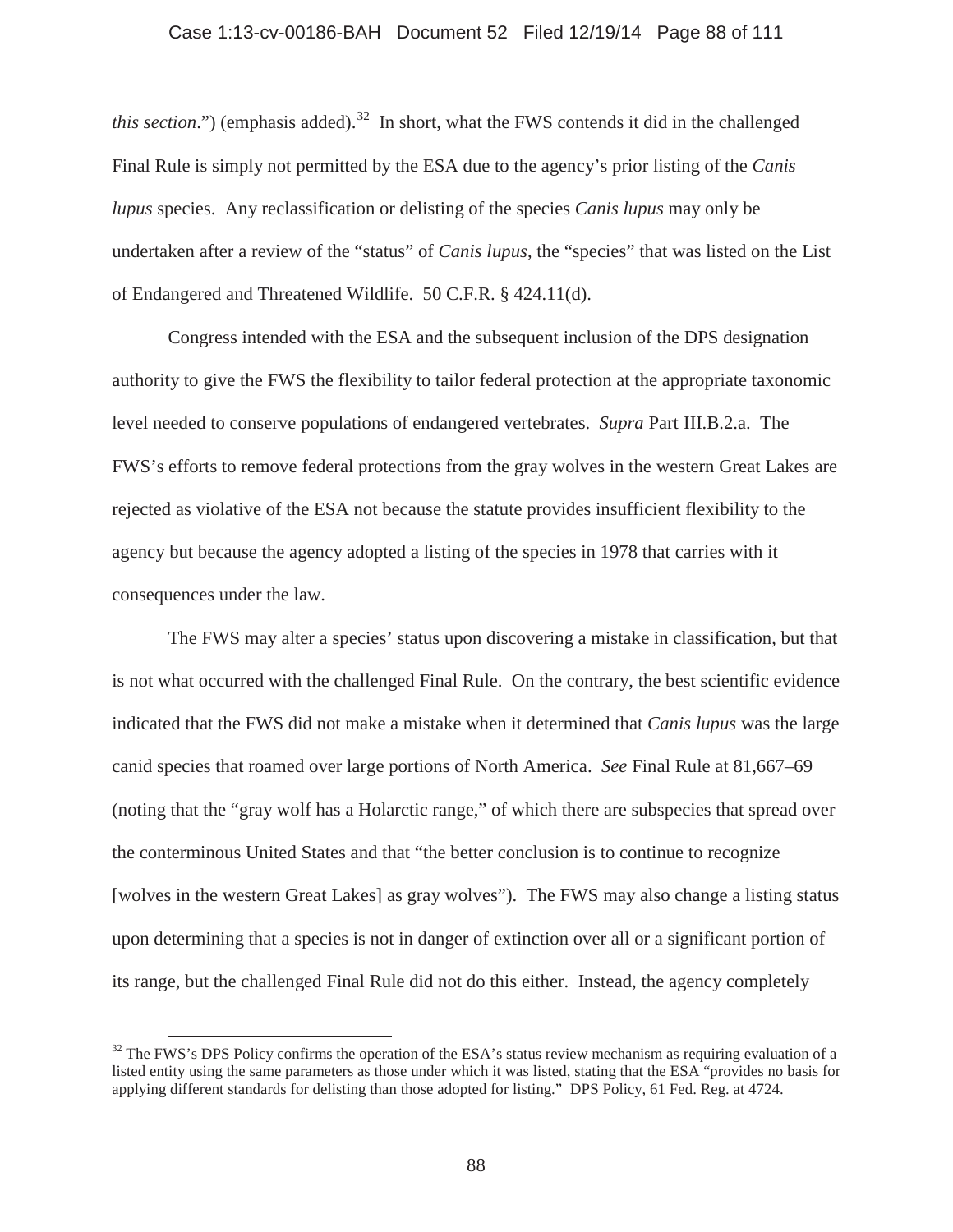### Case 1:13-cv-00186-BAH Document 52 Filed 12/19/14 Page 89 of 111

ignored all portions of the gray wolf's range outside the proposed western Great Lakes DPS. The FWS may also change a listing status upon determining that a species is "extinct," and therefore eligible for delisting, but this, again, did not occur here. The FWS set the parameters under which the gray wolf would be evaluated when it chose to list the gray wolf at the taxonomic species level in 1978 and, until that listing status changes, the agency is bound by those legal parameters.<sup>33</sup>

The ESA and the agency's implementing regulations place certain restrictions on the FWS's ability to act regarding a listed species. By listing the gray wolf at the general taxonomic level of species, the FWS obligated itself to address the gray wolf in the conterminous United States as a general species in any future decisions regarding reclassification or delisting of members of the species. *See* 16 U.S.C. § 1533; 50 C.F.R. § 424.11. The FWS appears to have recognized these limitations in the NPRM, but ignores them in promulgating the Final Rule, as explained below.

# *c) The FWS's Finding That The Western Great Lakes Wolves Are Gray Wolves Is Fatal To The Final Rule*

The NPRM states that the FWS's "review of the best available taxonomic information . . . indicates that *Canis lupus* did not occupy large portions of the eastern United States: *i.e.*, the northeastern United States was occupied by the eastern wolf (*C. lycaon*), now considered a separate species of *Canis* rather than a subspecies of *lupus*." NPRM, 76 Fed. Reg. at 26,088. This finding would be significant in demonstrating an error in the prior combining of *Canis lycaon* with *Canis lupus* in a single listing and thereby permit, under the applicable regulations, a

<sup>33</sup> Notably, the FWS's contention in *Vermont Wolves* that it could not "create 'non-DPS remnant' endangered species areas outside of [a new] DPS" was correct, but for the wrong reason. *See Vermont Wolves*, 386 F. Supp. 2d at 564. In trying to break the gray wolf's range into separate DPSs, the FWS seemingly tried to conduct a specieswide review and examine the gray wolf's status throughout its entire range in 2003. *See generally* 2003 Rule. It ran afoul of the APA and the ESA when it ignored the status of the species in the northeastern United States and simply lumped those States into the DPS covering the Tri-State Area. *See Vermont Wolves*, 386 F. Supp. 2d at 564.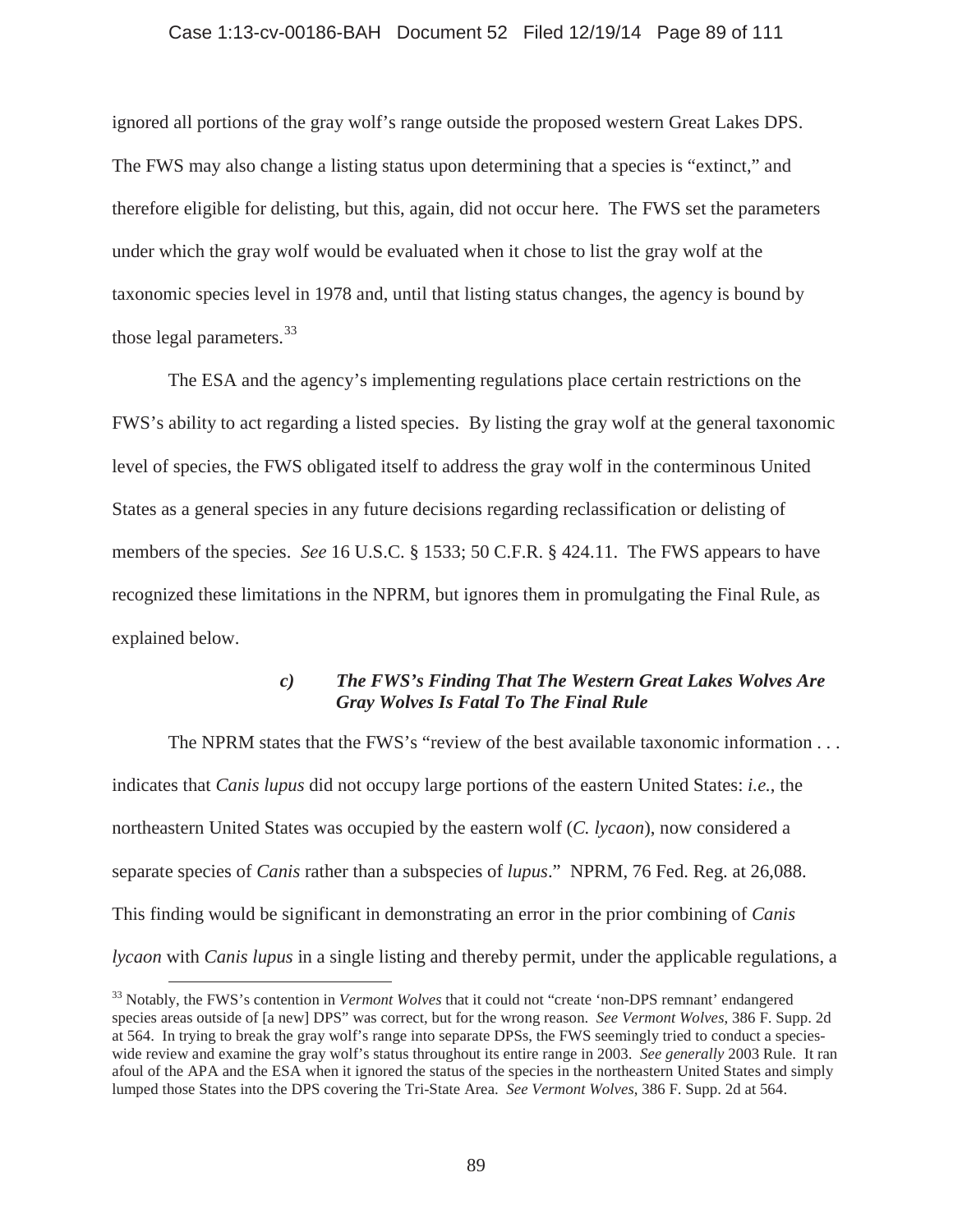### Case 1:13-cv-00186-BAH Document 52 Filed 12/19/14 Page 90 of 111

new listing decision for *Canis lycaon*. *See* 50 C.F.R. § 424.11(d)(3) (allowing for delisting after review of a species' status if the review indicates that "the best scientific or commercial data available when the species was listed, or the interpretation of such data, were in error")

Indeed, the FWS used this proposed finding to exclude all or parts of twenty-nine states from the "historic range" of the gray wolf, finding instead that those areas belonged to *Canis lycaon* or the separately listed *Canis rufus*. *See* NPRM, 76 Fed. Reg. at 26,088. Based on this proposed finding, the FWS stated that it "now recognize[s] three wolf species with ranges in the conterminous United States: *Canis lupus, Canis lycaon,* and *Canis rufus*." *Id.* at 26,089. As for the western Great Lakes region, the FWS stated that "[m]ost researchers . . . appear to agree that there is a unique and genetically identifiable form of wolf that occupies the western Great Lakes region, and that this form has hybridized with *Canis lupus*, whose origins were from elsewhere in North America." *Id.* at 26,093. The FWS determined that "the best available scientific information supports recognition of the eastern wolf, *C. lycaon*, as a species" separate from *Canis lupus*. *Id.*

This proposed finding proved to be incorrect. In the Final Rule, the FWS acknowledged substantial debate over the appropriate taxonomy of the gray wolf and conceded that the proposed finding regarding *Canis lycaon* had relied to a large extent on a study by "Chambers *et al*.," which found that "the most supportable interpretation is that the eastern wolf is not a subspecies . . . but a full species." Final Rule, 76 Fed. Reg. at  $81,669$ .<sup>34</sup> The Final Rule noted that the authors of the Chambers study "themselves acknowledge . . . that further research may change some of their conclusions." *Id.* Based on the comments FWS received from "leading

<sup>34</sup> The study's authors were then-current employees of the FWS. Steven M. Chambers *et al.*, *An Account of the Taxonomy of North American Wolves From Morphological and Genetic Analyses*, Docket No. FWS-R3-ES-2011- 0029 (Sep. 7, 2011) at 1.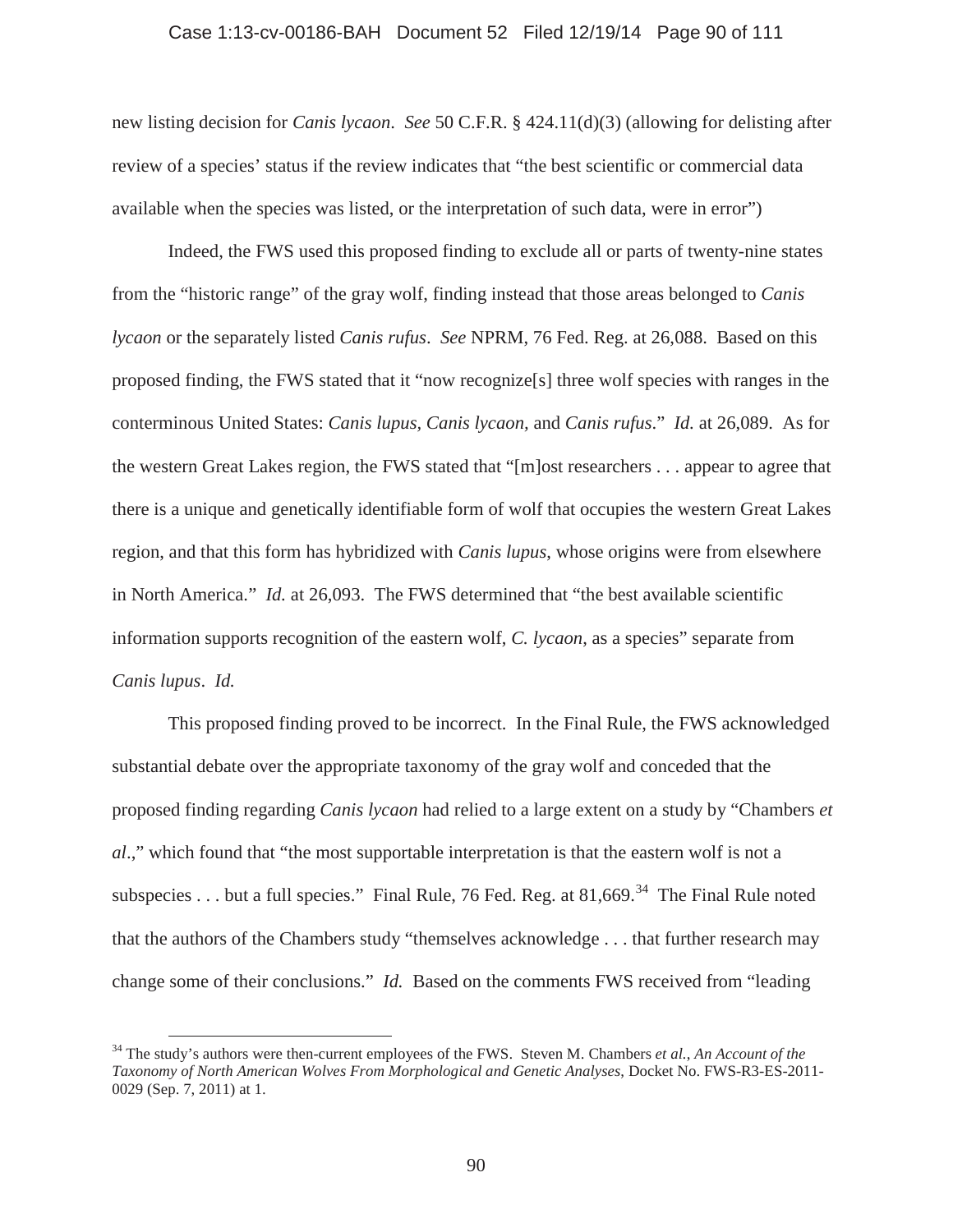#### Case 1:13-cv-00186-BAH Document 52 Filed 12/19/14 Page 91 of 111

researchers in the field of canid biology and genetics," the FWS determined that "[w]hile Chambers *et al.* . . . provide a scientific basis for arguing the existence of eastern wolves as a distinct species, this represents neither a scientific consensus nor the majority opinion of researchers on the taxonomy of wolves." *Id.* Thus, the FWS stated it was "continuing to recognize *C. lupus* as the only species that occurs in the [western Great Lakes]." *Id.*

Although the Final Rule relegates to only one paragraph the discussion of this reversal of a fundamental proposed finding that the eastern wolf was not part of the same species as the endangered *Canis lupus*, the ramification of this change for the Final Rule is significant. Had the FWS been correct in its initial evaluation that the wolves in the western Great Lakes were not *Canis lupus* at all and, instead, were a separate species, then the designation of a DPS of those animals in the United States may have been acceptable. In determining that the western Great Lakes wolves were, in fact, not a taxonomically separate species from the listed entity, *Canis lupus*, however, the FWS was required by the ESA to address that entity and was therefore prohibited by the structure, history, and purpose of the ESA and its implementing regulations from designating a DPS form of "species," at a smaller taxonomic level than the level at which the gray wolf was already listed. *Supra* Part III.B.2.b.<sup>35</sup>

Notwithstanding the abandonment of the key scientific premise in the NPRM that the western Great Lakes wolves were predominantly a different species from *Canis lupus*, the FWS

<sup>&</sup>lt;sup>35</sup> Emails between FWS employees during the drafting the NPRM indicate concerns over this strategy in preparation of the NPRM. *See* AR Ex. CC (Email chain between Laura Ragan and Maricela Constantino, December 2010) at 2832A (referring to potential strategy of "delist[ing] the current [gray wolf] entity due to error and replac[ing] it with what should be listed (removing wolves in the WGL area due to recovery and not defining a DPS)"); *id.* at 2831A (criticizing, in same email chain, proposed strategy because "finalizing a delist due to error for lower 48 and Mexico would remove protections for areas that we believe still need them); AR Ex. DD (Email chain between Lynn Lewis, Asst. Reg'l. Dir., Midwest Region, FWS and Patrick Leonard, FWS Region 5) at 2847A (referring to proposed plan to designate and delist western Great Lakes gray wolves, in email between FWS employees, and noting that they have "also heard that solicitors are drafting a paper on why this won't work (so tell us what will work, already)").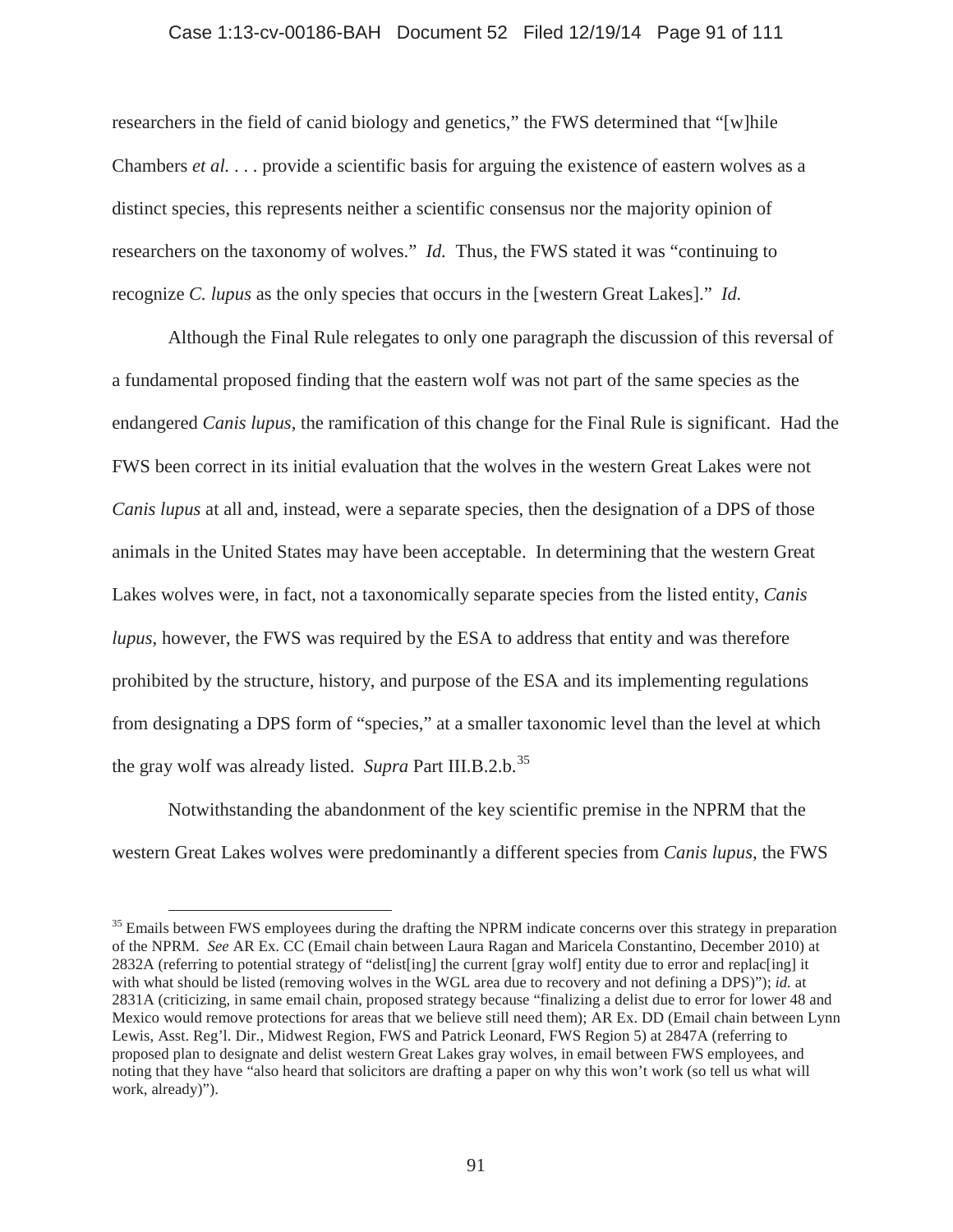#### Case 1:13-cv-00186-BAH Document 52 Filed 12/19/14 Page 92 of 111

promulgated the Final Rule designating and delisting the western Great Lakes DPS. The challenged Final Rule does not follow the ESA's statutory mandate to review the status of the "species" listed, it does not follow the FWS's own regulatory requirement to do the same, and it relies upon a scientific finding that turned out to be, at best, premature, or at worst, erroneous. Consequently, the Final Rule is arbitrary and capricious under the APA.

\*\*\*

The holding that the FWS may not reclassify members of an already listed species as a DPS for the purpose of delisting—and thereby subvert the normal review and delisting process is supported by the structure and purpose of the ESA and its implementing regulations. Consequently, on this ground alone, apart from the fact that the ESA does not permit the designation of a DPS for the sole purpose of delisting the covered population in the same rulemaking, the Final Rule is arbitrary and capricious and cannot stand.

Few listed species have the same combination of former ubiquity, subsequent nearextirpation, and a listing at such a broad taxonomic level as the gray wolf. This combination of attributes for the gray wolf has consequences under the ESA on the options available to the FWS to manage the species and consider legitimate State and local concerns. Even if the FWS were able to designate a DPS and delist that population in the same rulemaking, which it cannot, *supra* Part III.B.1, and even if the FWS were able to carve out for delisting a DPS with a viable population of animals belonging to an already listed taxonomic species, which it cannot, *supra* Part III.B.2, the FWS's justifications for the challenged Final Rule were contrary to the evidence before the agency and the Final Rule is, thus, violative of the ESA and the APA. The critical areas of insufficient evidence in support of the Final Rule are detailed below.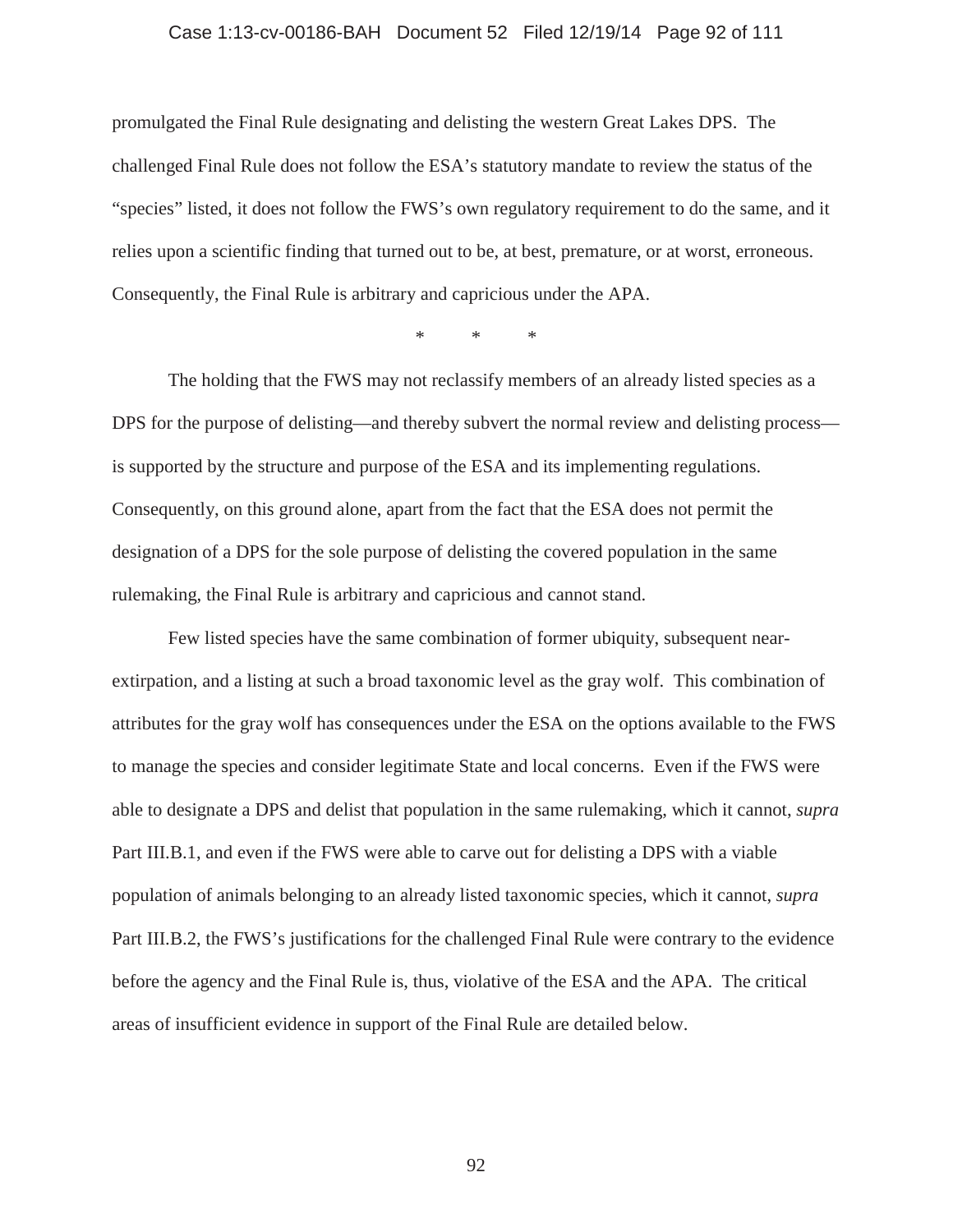# **C. The Delisting Of The Western Great Lakes DPS Was Contrary To The Evidence Before The Agency**

The interpretive fallacies underlying the Final Rule render the Final Rule invalid, regardless of the findings as to whether the gray wolf in the western Great Lakes should remain listed. Nevertheless, assuming, *arguendo*, that the Final Rule were a proper exercise of the FWS's authority, it would still be invalid because the FWS offers "an explanation for its decision that runs counter to the evidence before the agency, or is so implausible that it could not be ascribed to a difference in view or the product of agency expertise.'" *Am. Wildlands,* 530 F.3d at 998 (quoting *State Farm,* 463 U.S. at 43). Specifically, the FWS failed adequately to explain (1) why parts of six states outside the "core population areas" of wolves in the western Great Lakes DPS were not "significant portion[s] of [wolf] range" in which the gray wolf remained threatened or endangered; (2) why the western Great Lakes wolf population's vulnerability to disease in combination with human-caused mortality does not represent a continuing threat to its existence; (3) how the lack of management plans or other regulatory schemes to protect the wolf in two-thirds of the States that make up the western Great Lakes DPS does not constitute a threat to the species; and (4) how the state management plans permitting the unlimited killing of wolves in certain areas, which FWS admits will result in the deaths of hundreds of gray wolves, does not constitute a threat to the species. Each failing in the rule is addressed separately below.

# **1.** *Failure To Explain Why Territory Suitable For Wolf Occupation Is Not A Significant Part Of The Gray Wolf's Range*

In the Final Rule, the FWS found that "[r]easonably foreseeable threats to wolves in all parts of the WGL DPS are not likely to threaten wolf population viability in the WGL DPS in the foreseeable future." Final Rule, 76 Fed. Reg. at 81,723. This finding is based on the agency's brief observation that the wolf population in northeastern Minnesota, northern Wisconsin, and the Upper Peninsula of Michigan are sufficiently self-sustaining to make all remaining areas of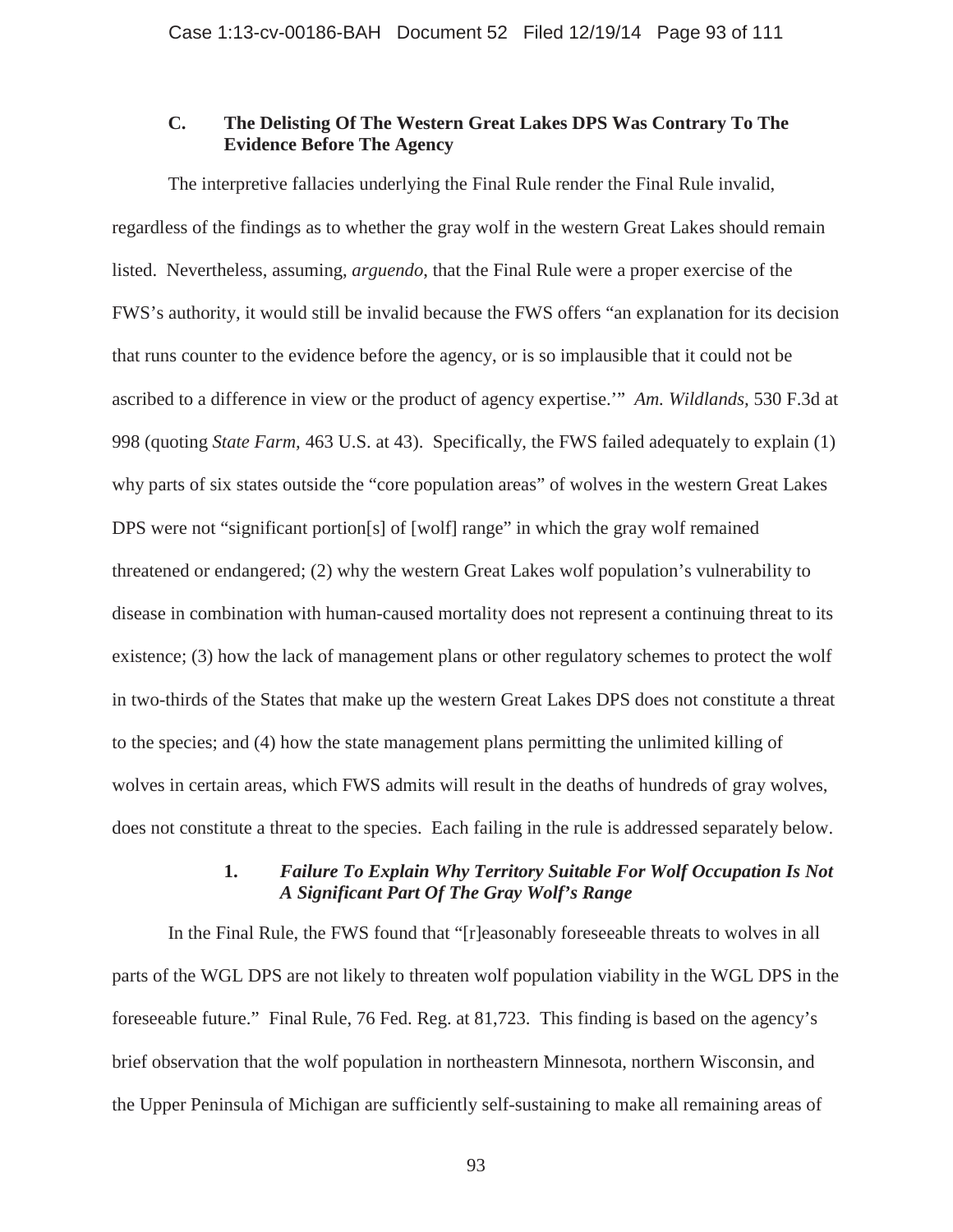# Case 1:13-cv-00186-BAH Document 52 Filed 12/19/14 Page 94 of 111

land in the western Great Lakes not "significant portions" of the wolf's range. *See id.* at 81,722– 73. To understand the inherent fallacy in the agency's reasoning, and the way in which the FWS's reasoning is contrary to the record evidence, the FWS's interpretation of "significant portion of [a species'] range" is explained first before turning to the application of that interpretation in the Final Rule.

# *a) Meaning of "Significant Portion of Its Range"*

The parties do not dispute that the phrase "significant portion of its range" is, for *Chevron*  purposes, ambiguous, *see* Defs.' Mem. at 26; *see generally* Pls.' Reply Mem. Supp. Pls.' Mot. & Opp'n Defs.' Mot. and HCC's Mot. ("Pls.' Reply"), ECF No. 41, and the Court concurs, *see, e.g.*, *Defenders of Wildlife v. Norton*, 258 F.3d 1136, 1141 (9th Cir. 2001) ("The statute is . . . inherently ambiguous"); *Colo. River Cutthroat Trout v. Salazar*, 898 F. Supp. 2d 191, 201 (D.D.C. 2012) (finding phrase ambiguous); *W. Watersheds Project v. Ashe*, 948 F. Supp. 2d 1166, 1184 (D. Idaho 2013) ("Because the phrase is ambiguous, the [FWS] has a wide degree of discretion in determining whether the [species] is in danger 'throughout a significant portion of its range'"). Thus, under *Chevron* Step Two, the agency's interpretation of the phrase is entitled to deference if it is reasonable. *Chevron*, 467 U.S. at 843.

In *Defenders of Wildlife*, the Ninth Circuit did not defer to the FWS's interpretation of the phrase "significant portion of its range," despite noting that the statute was "puzzling" and "inherently ambiguous." 258 F.3d at 1141. The court found that "a species can be "extinct 'throughout . . . a significant portion of its range' if there are major geographical areas in which it is no longer viable but once was." *Id.* at 1145. Before analysis of the species' listing status may be restricted to a contracted part of its historical range, however, the court required the agency to provide an explanation. *Id.* The Ninth Circuit explained that where "it is on the record apparent that the area in which the [species] is expected to survive is much smaller than its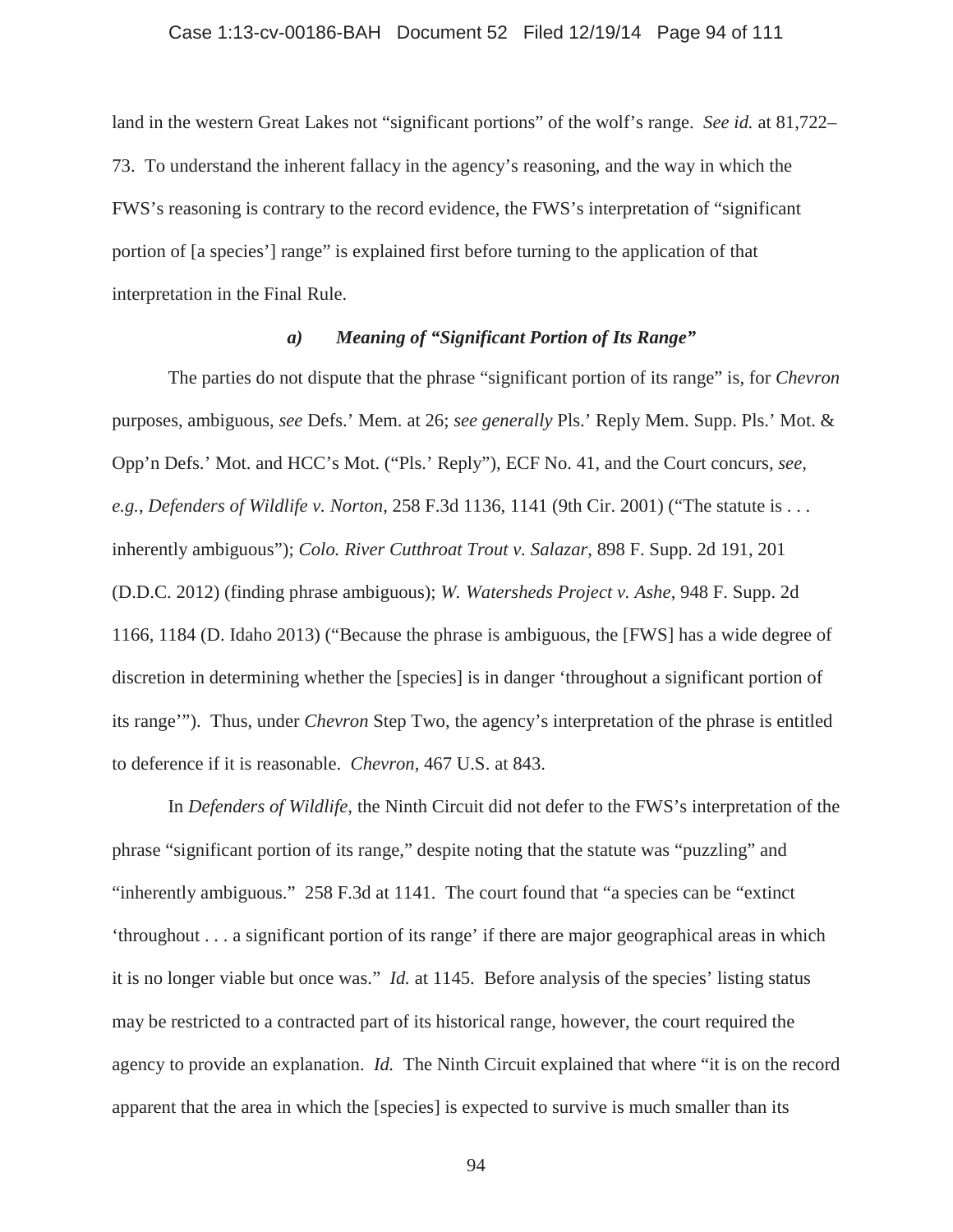### Case 1:13-cv-00186-BAH Document 52 Filed 12/19/14 Page 95 of 111

historical range, the Secretary must at least explain her conclusion that the area in which the species can no longer live is not a 'significant portion of its range.'" *Id.* (citing *Asarco, Inc. v. EPA,* 616 F.2d 1153, 1159 (9th Cir. 1980)). Several Judges of this Court have since adopted the Ninth Circuit's reasoning, compelling the FWS to explain why territory, which is part of a species' historical range but no longer occupied by that species, falls outside a significant portion of the species' range. *See Colo. River Cutthroat Trout*, 898 F. Supp. 2d at 202–03 (adopting and applying "the Ninth Circuit's approach of requiring that the FWS provide some reasoning for why a historical contraction in range does not reflect a 'risk of extinction throughout . . . a significant portion of its range[.]'"); *WildEarth Guardians v. Salazar*, 741 F. Supp. 2d 89, 100– 01 (D.D.C. 2010) (vacating and remanding FWS finding where agency had not explained why eighty-seven percent range reduction was not significant portion of species' range); *Sw. Ctr. For Biological Diversity v. Norton*, No. 98-934, 2002 WL 1733618, at \*14 (D.D.C. July 29, 2002) (adopting Ninth Circuit's rationale); *Defenders of Wildlife v. Norton* (*Lynx I*), 239 F. Supp. 2d 9, 21 (D.D.C. 2002) *vacated in part on other grounds*, 89 F. App'x 273 (D.C. Cir. 2004) (finding FWS's rule arbitrary and capricious and contrary to ESA where FWS did not "explain [its] conclusion that the area in which the [species] can no longer live is not a 'significant portion of its range.'" (first alteration in original)). Set against this long-settled standard for evaluating the range of a species subject to a listing or delisting decision, the challenged Final Rule fails to provide an adequate explanation for the contraction of the gray wolves' historical range.

# *b) Insufficiency Of Explanation In The Final Rule*

The challenged Final Rule defines "a portion of a species' range as . . . significant if it is *part of the current range of the species* . . . and if it is important to the conservation of the species because it contributes meaningfully to the representation, resiliency, or redundancy of the species." Final Rule at 81,722 (emphasis added). Despite the focus in the Final Rule only on a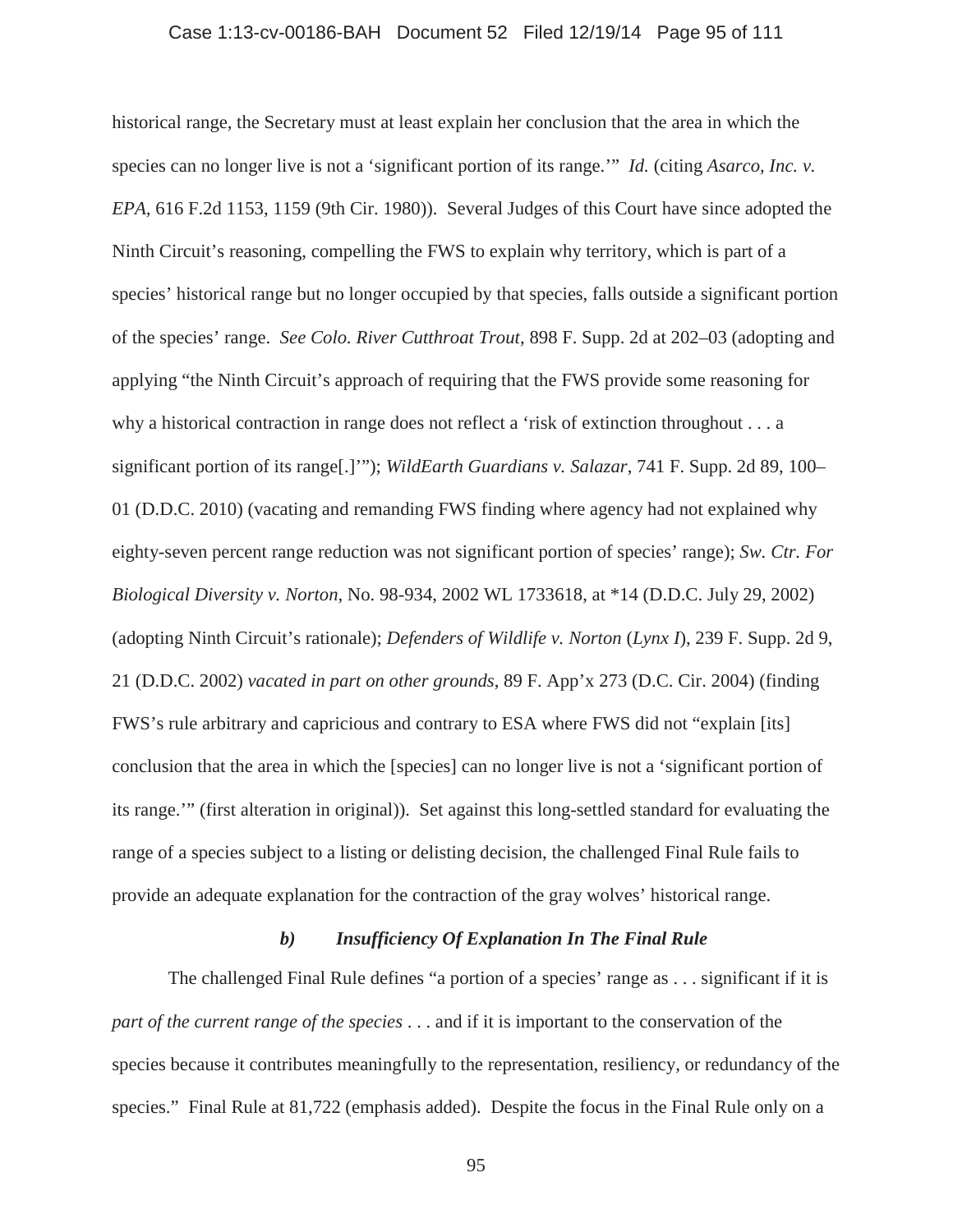#### Case 1:13-cv-00186-BAH Document 52 Filed 12/19/14 Page 96 of 111

species' "current range," the FWS appears to concede in its briefing that analysis of "the lost portions of historical range of gray wolves within the DPS" is also required to "evalute[] whether any of those portions constituted 'significant portions' of that range." Defs.' Mem. at 27. The FWS asserts that the Final Rule meets these analytical requirements. *Id*. <sup>36</sup> The FWS is incorrect.

The Final Rule defines the western Great Lakes DPS as encompassing all of Minnesota, Wisconsin, and Michigan, and portions of six other States. Final Rule, 76 Fed. Reg. at 81,670.<sup>37</sup> This territory represents a small portion of the area once occupied by the gray wolf, even within the western Great Lakes DPS, since the Final Rule notes that this population of "gray wolves historically occupied the entire Midwest." *Id*. at 81,689; Pls.' Mem. at 21; Defs.' Mem. at 27. Given this contraction in the historical range, the FWS must explain why the lost territory is not a significant portion of the western Great Lakes wolf population's range based upon evidence before the agency. *See Colo. River Cutthroat Trout*, 898 F. Supp. 2d at 202–03.

The defendants acknowledge that the FWS must at least address any historical contraction in the range of the western Great Lakes wolf population, and contends that it has done so in the Final Rule. *See* Defs.' Mem. at 27. Although the FWS provides conclusory statements in the Final Rule that any unoccupied territory within the western Great Lakes DPS

 $37$  The Final Rule contains a map delineating the boundary of the western Great Lakes DPS, 76 Fed. Reg. at 81,671, as well as the following textual description of its boundaries:

<sup>&</sup>lt;sup>36</sup> The HCC agrees with the FWS that the agency may confine its "significant portion of the range" analysis to the geographic boundaries that define the WGL DPS. HCC's Mem. at 6–7.

The geographical area of the WGL DPS is . . . described as all of Minnesota, Wisconsin, and Michigan; the portion of North Dakota north and east of the Missouri River upstream to Lake Sakakawea and east of the centerline of Highway 83 from Lake Sakakawea to the Canadian border; the portion of South Dakota north and east of the Missouri River; the portions of Iowa, Illinois, and Indiana north of the centerline of Interstate Highway 80; and the portion of Ohio north of the centerline of Interstate Highway 80 and west of the Maumee River at Toledo. *Id.* at 81,670.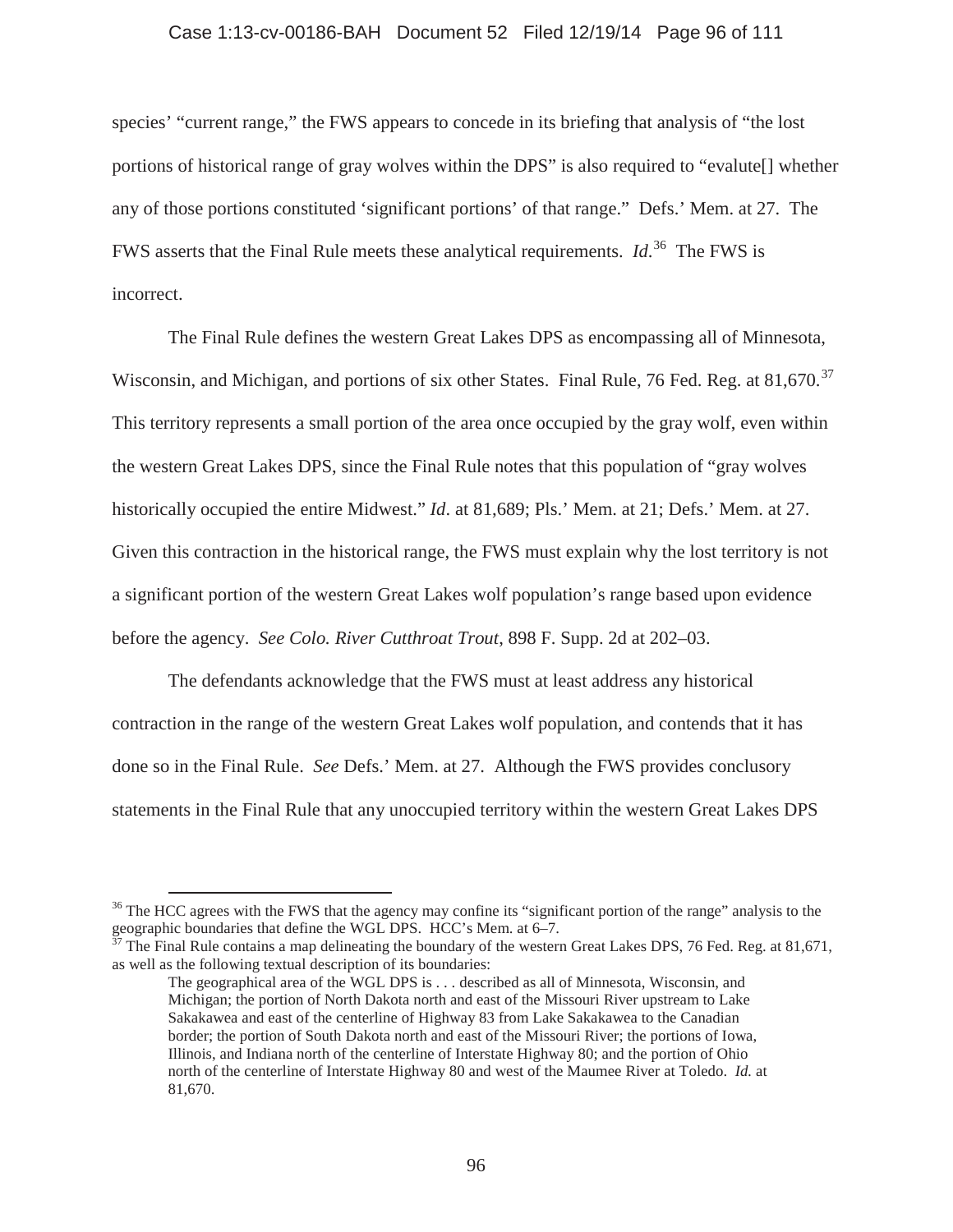# Case 1:13-cv-00186-BAH Document 52 Filed 12/19/14 Page 97 of 111

boundaries is not a significant portion of the species' range in the Final Rule, this analysis falls short for three reasons.

First, the Final Rule contains a detailed description of the areas of suitable habitat in portions of the Tri-State Area—the "current range" of the WGL DPS—based on the three states' management plans. Final Rule, 76 Fed. Reg. at 81,722–23. The Final Rule does not, however, explain why analyses must be limited to "suitable habitat." *See id.* The ESA itself would seem to preclude such a limitation, since the first factor the Secretary must analyze in determining whether a species is threatened or endangered is "the present or threatened destruction, modification, or curtailment of its habitat or range." 16 U.S.C. § 1533(a)(1)(A). If anything, the ESA requires the FWS to draw the opposite conclusion from a finding that suitable habitat has disappeared: such "curtailment" of habitat is a contributing factor to the threatened nature of a species. *See id.*

Moreover, by defining "significant portion of a species' range" in the final rule as referring only to a species' "current range," the FWS explicitly contradicts the conclusions by courts finding that "range" must include the "historical range" and the ESA's legislative history. LEG. HIST. at 742 (H. Rep. 95-1625, from Committee on Merchant Marine and Fisheries, regarding ESAA) ("The term 'range' [in the ESA] is used in the general sense, and refers to the historical range of the species."); *Defenders of Wildlife*, 258 F.3d at 1145. It also renders meaningless the word "curtailment" in 16 U.S.C.  $\S$  1533(a)(1)(A), since it is impossible to determine the "present . . . curtailment of [a species'] habitat or range" without knowing what the species' historical range was prior to being curtailed.

Second, the Final Rule does not provide any explanation for why the territory identified as part of the western Great Lakes DPS in the six states outside the Tri-State Area, or other parts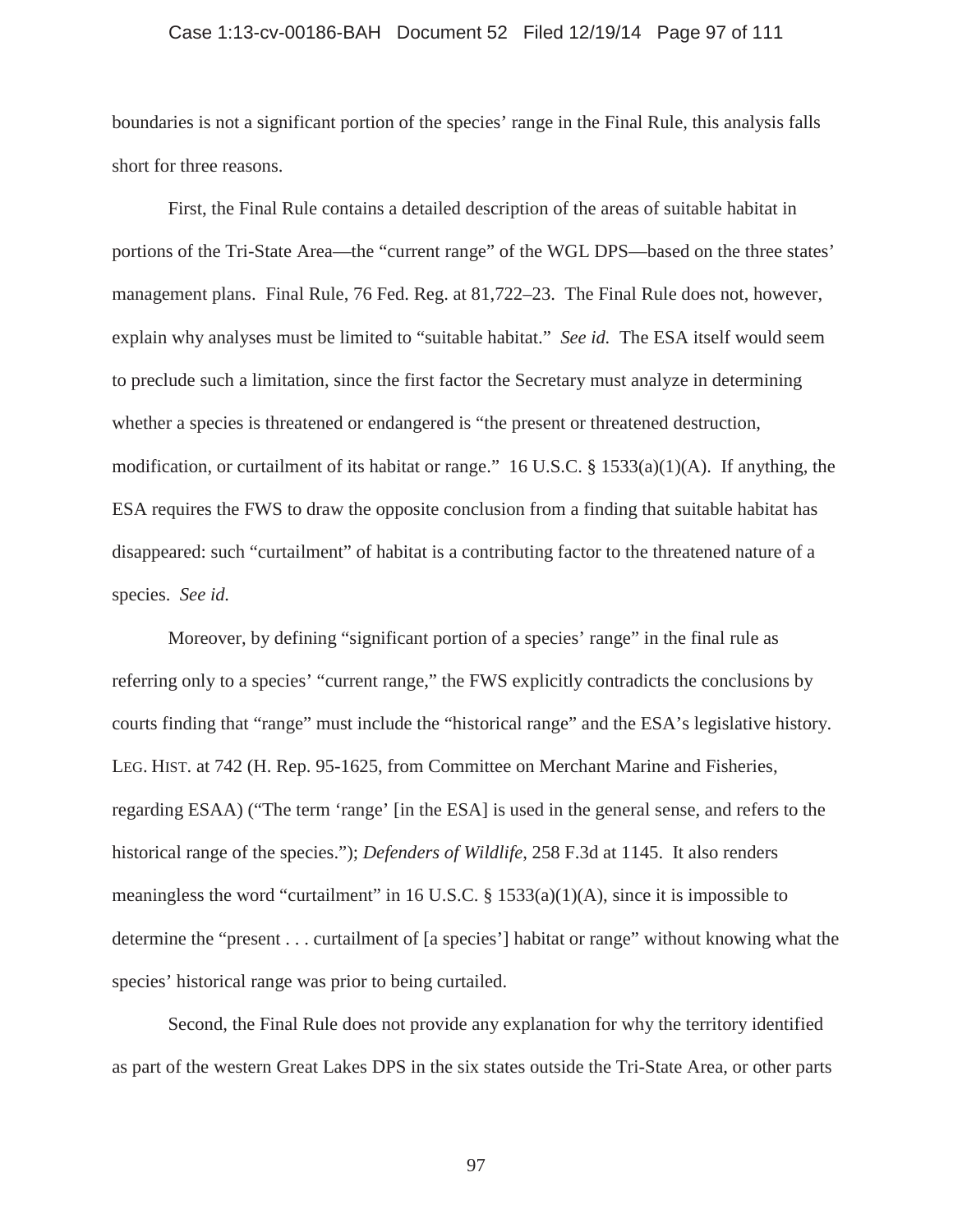### Case 1:13-cv-00186-BAH Document 52 Filed 12/19/14 Page 98 of 111

of the Midwest that constitute the western Great Lakes DPS' historical range, are no longer significant portions of the gray wolf's current range. The Final Rule focuses on the suitability of habitat in the Tri-State Area—the western Great Lakes wolf population's "current range"—but gives only cursory attention to "other areas within the DPS," describing those other areas as unsuitable habitat, "too small or too fragmented to be suitable for maintaining a viable wolf population." Final Rule, 76 Fed. Reg. at 81,690. Indeed, the Final Rule fails to provide any analysis applying relevant factors such as "road density, human density, prey base, and size," to "other areas within the DPS" to support or explain the conclusion that these other areas "are unsuitable habitat." *See id.*

Finally, without applying the relevant factors for evaluating the suitability of habitat throughout the DPS, the FWS nevertheless concludes that "the restoration of the gray wolf throughout all or most of what was thought to be its historical range in the eastern United States" is not necessary because the FWS's recovery plan, which was developed in 1978 and revised in 1992, has never "suggest[ed]" that this is "necessary." *Id.* at 81,675. Adherence to the FWS's own recovery plan, however, is not the standard by which courts evaluate whether the FWS has sufficiently explained the historical contraction in a species' range. Although the FWS is entitled to deference in its interpretation of "significant portion of its range," courts still require the FWS to provide "some reasoning for why a historical contraction in range does not reflect a 'risk of extinction throughout . . . a significant portion of its range'" even where the FWS "explicitly define[s] the term 'range' as signifying . . . *current* range." *See Colo. River Cutthroat Trout*, 898 F. Supp. 2d at 202–03 (emphasis and first alteration in original); *see also Tucson Herpetological Soc. v. Salazar*, 566 F.3d 870, 876–77 (9th Cir. 2009) ("[T]he Secretary [of the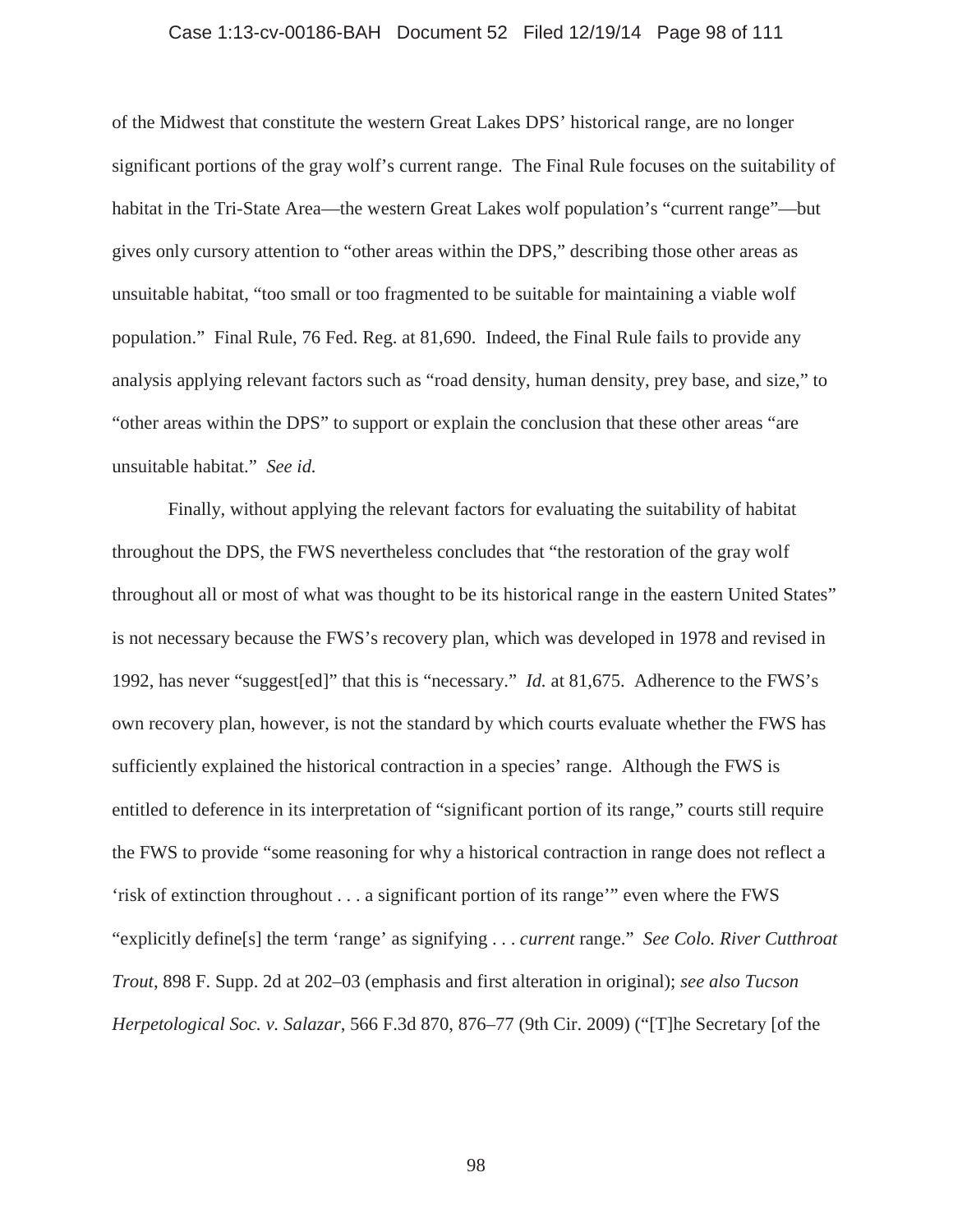### Case 1:13-cv-00186-BAH Document 52 Filed 12/19/14 Page 99 of 111

Interior] must develop some rational explanation for why the lost and threatened portions of a species' range are insignificant before deciding not to designate the species for protection.").

*WildEarth Guardians* and *Defenders of Wildlife* are particularly instructive on this point. In *WildEarth Guardians*, another Judge on this Court vacated and remanded a rule downlisting the Utah prairie dog that did not explain why "an eighty-seven percent reduction in the Utah prairie dog's historical range . . . is not 'a significant portion of [the species'] range." 741 F. Supp. 2d 89, 100 (D.D.C. 2010). The Court found the agency decision arbitrary and capricious, even though "[i]t may very well be that these reductions do not amount to a significant portion of the species range," because the FWS did not address the issue at all in its final rule. *Id.* at 100– 01.

Similarly, in *Defenders of Wildlife v. Norton* (*Lynx I*), another Judge on this Court remanded a rule designating the lynx in a DPS as "threatened" rather than "endangered" because the FWS had failed to explain why the areas the Canada Lynx historically occupied, but was currently extirpated from, was not a significant portion of the lynx's range. 239 F. Supp. 2d at 18–21. The agency's rule at issue in that case acknowledged that the lynx no longer occupied "at least two of its historical regions," but "justifie[d] its determination" that these areas were not significant portions of the range "by arguing that Lynx are naturally rare in the contiguous U.S., particularly in those" regions comprising the Lynx's lost historical range. *Id.* at 18–19. The Court found this explanation insufficient, concluding that it was "arbitrary, capricious, and contrary to the ESA and its sweeping purpose" because, given the rule's acknowledgment that there are territories "in which the Lynx is no longer viable but once was, the [FWS] must, at a minimum, 'explain [its] conclusion that the area in which the [lynx] can no longer live is not a 'significant portion of its range.'" *Id.* at 21. Although the agency's abbreviated explanation in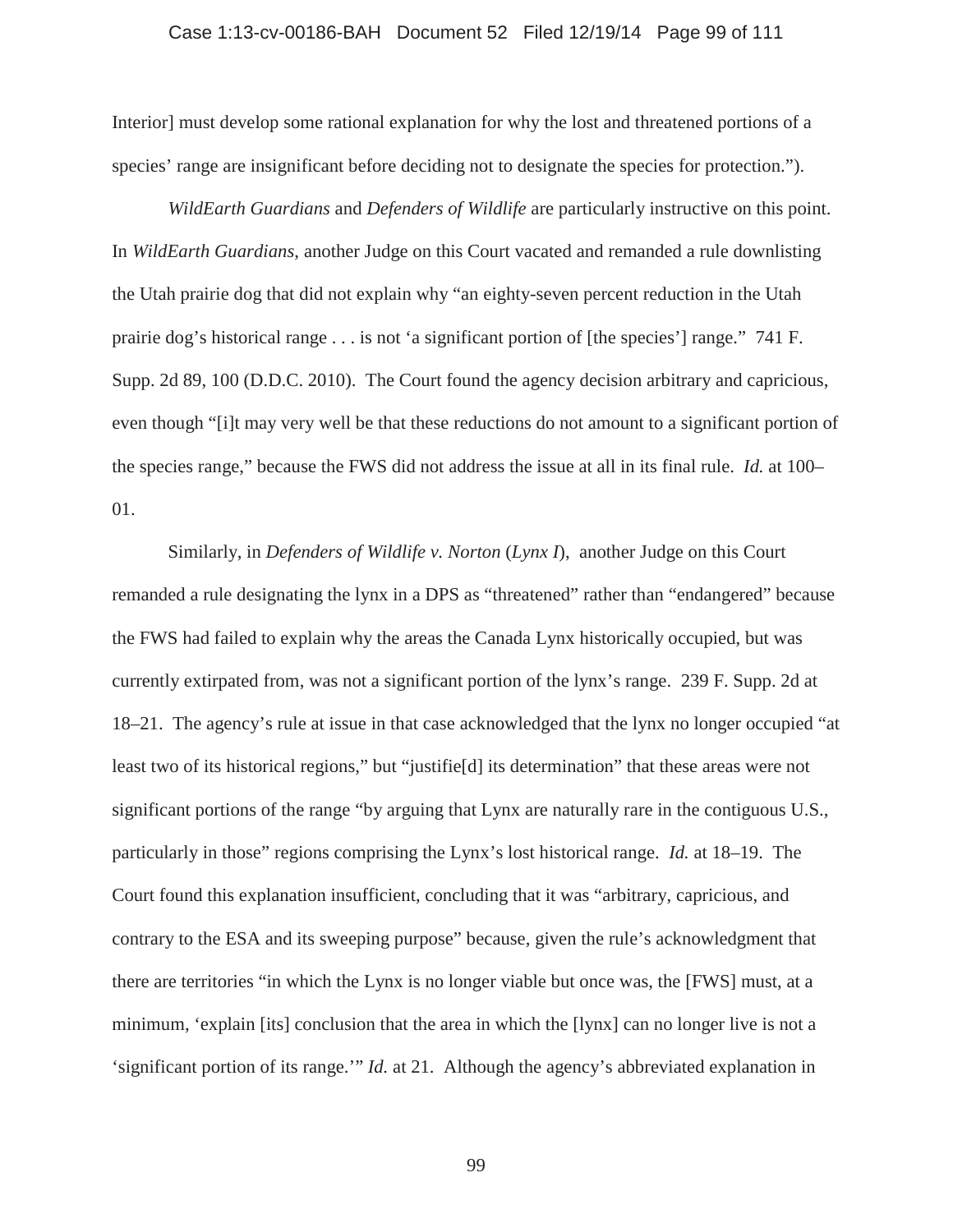# Case 1:13-cv-00186-BAH Document 52 Filed 12/19/14 Page 100 of 111

that case, unlike the instant case, attempted to account for lost historical range, the rule was still found arbitrary and capricious due to the FWS's cursory treatment of the contraction in the lynx's range. *See id.*

The challenged rule in this case contains no justification for why the lost historical range of the gray wolf population in the Midwest is not a significant portion of its range and need not be considered in evaluating the listing status of the gray wolf in the DPS. A single sentence declaring that territory previously occupied by the western Great Lakes wolves are "too small or too fragmented to be suitable for maintaining a viable wolf population," Final Rule, 76 Fed. Reg. at 81,690, is insufficient and, indeed, immaterial because the ESA does not limit the range subject to consideration to only "suitable habitat." Rather, the ESA would appear to mandate that the loss of suitable habitat cuts in *favor* of extending protections, since it would represent a "present . . . curtailment of [the species'] habitat or range."  $16$  U.S.C. §  $1533(a)(1)(A)$ .

Accordingly, the FWS's explanation of the Final Rule is arbitrary and capricious for neglecting to explain why the portion of the historical range no longer occupied by the gray wolf in the western Great Lakes DPS is no longer a significant portion of the species' range.

### **2.** *Failure To Explain Impact Of Combined Mortality Factors*

The Final Rule discusses the effects of disease and takings on the western Great Lakes DPS, as it must in any examination of a species' status under the ESA. 16 U.S.C. §  $1533(a)(1)(C)$ . Yet, despite the threats to the western Great Lakes DPS from disease and takings by people, the agency reaches the conclusion that these myriad threats do not render the wolves in the western Great Lakes DPS threatened or endangered. Such a conclusion runs contrary to the evidence before the agency and is, therefore, arbitrary and capricious.

First, with respect to diseases, as the Recovery Plan noted, "new disease and parasites have been clearly documented as occurring in wolf populations" and such diseases "have the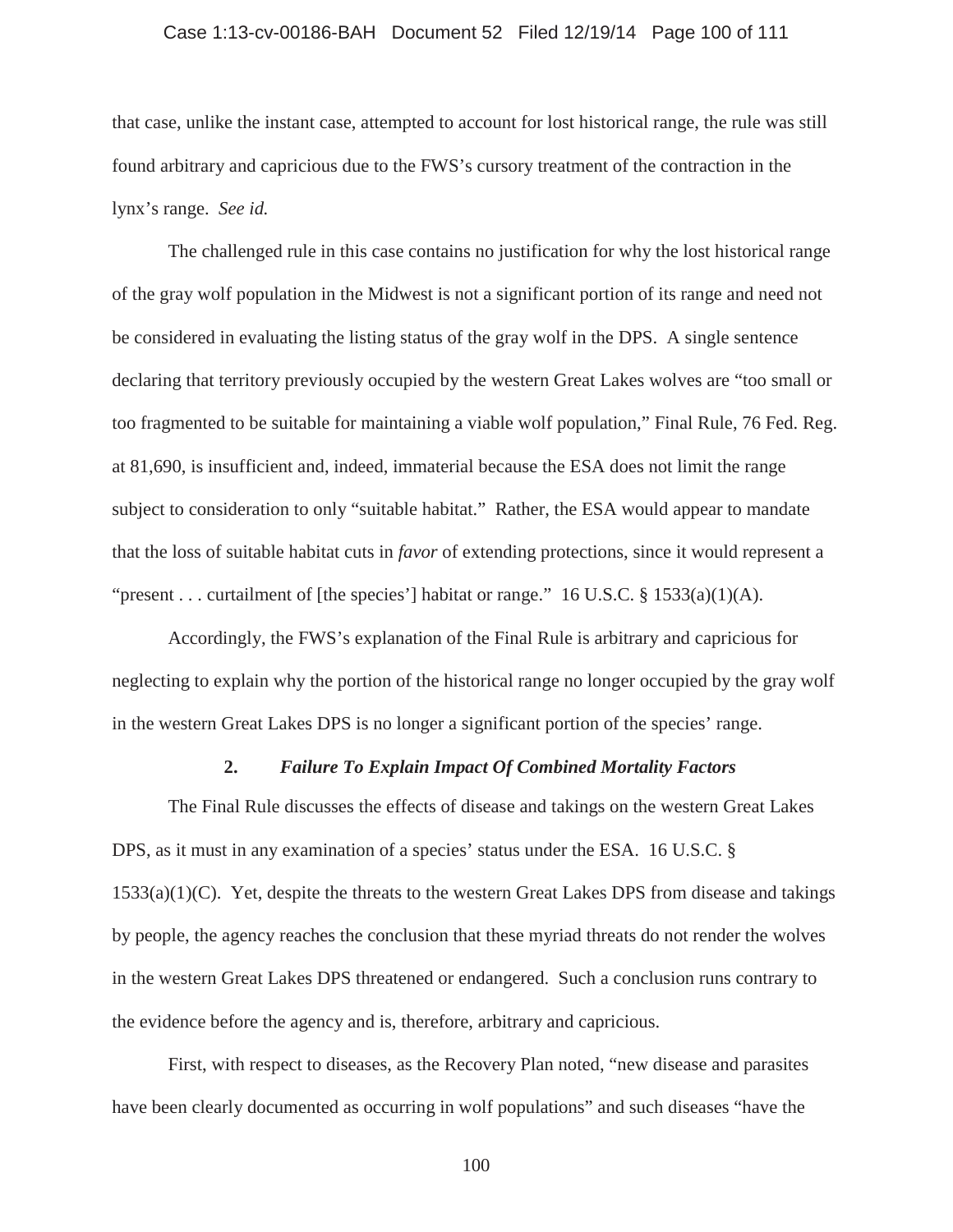# Case 1:13-cv-00186-BAH Document 52 Filed 12/19/14 Page 101 of 111

potential to become limiting factors acting upon survival, reproduction, and dispersal of large numbers of wolves, and thus may determine the fate of isolated wolf populations." Recovery Plan at 23A. This is unsurprising, since "a species can never be assumed to be secure from extinction if only a single population exists," particularly since "disease, loss of prey species, catastrophic habitat modifications, etc." have larger impacts on isolated populations. *Id.* at 25A. Indeed, the Recovery Plan's requirement that there be more than one viable population of eastern timber wolves before the species could be declared recovered expressly considered the possibility that disease could wipe out a single population. *Id.* at 25A–26A.

The vulnerability of the gray wolf population to disease is described amply in the Final Rule itself, with the discussion of Canine Parvovirus ("CPV"), mange, and other diseases. Final Rule, 76 Fed. Reg. at 81,694–97. Still, the Final Rule determined that, even with disease related declines in wolf populations in the Tri-State Area over the past thirty years, "the overall trend for wolf populations in the WGL DPS continues to be upward." *Id.* at 81,698.

Second, the single largest factor in the gray wolf's near extinction in the conterminous United States is human-caused mortality due to illegal killing, "depredation control," or legal killing, and collisions with motor vehicles. *See id.* (noting humans caused fifty-six percent of wolf deaths in Wisconsin between 1979 and 2009). Nevertheless, the Final Rule concludes that "all sources of wolf mortality, including legal (for example, depredation control) and illegal human-caused mortality, have not been of sufficient magnitude to stop the continuing growth of the wolf population in Wisconsin and Michigan, nor to cause a wolf population decline in Minnesota." *Id.* at 81,700.

Although an agency's determination based upon the exercise of its expertise is entitled to deference, *see Marsh*, 490 U.S. at 377, such deference may be suspended when an agency's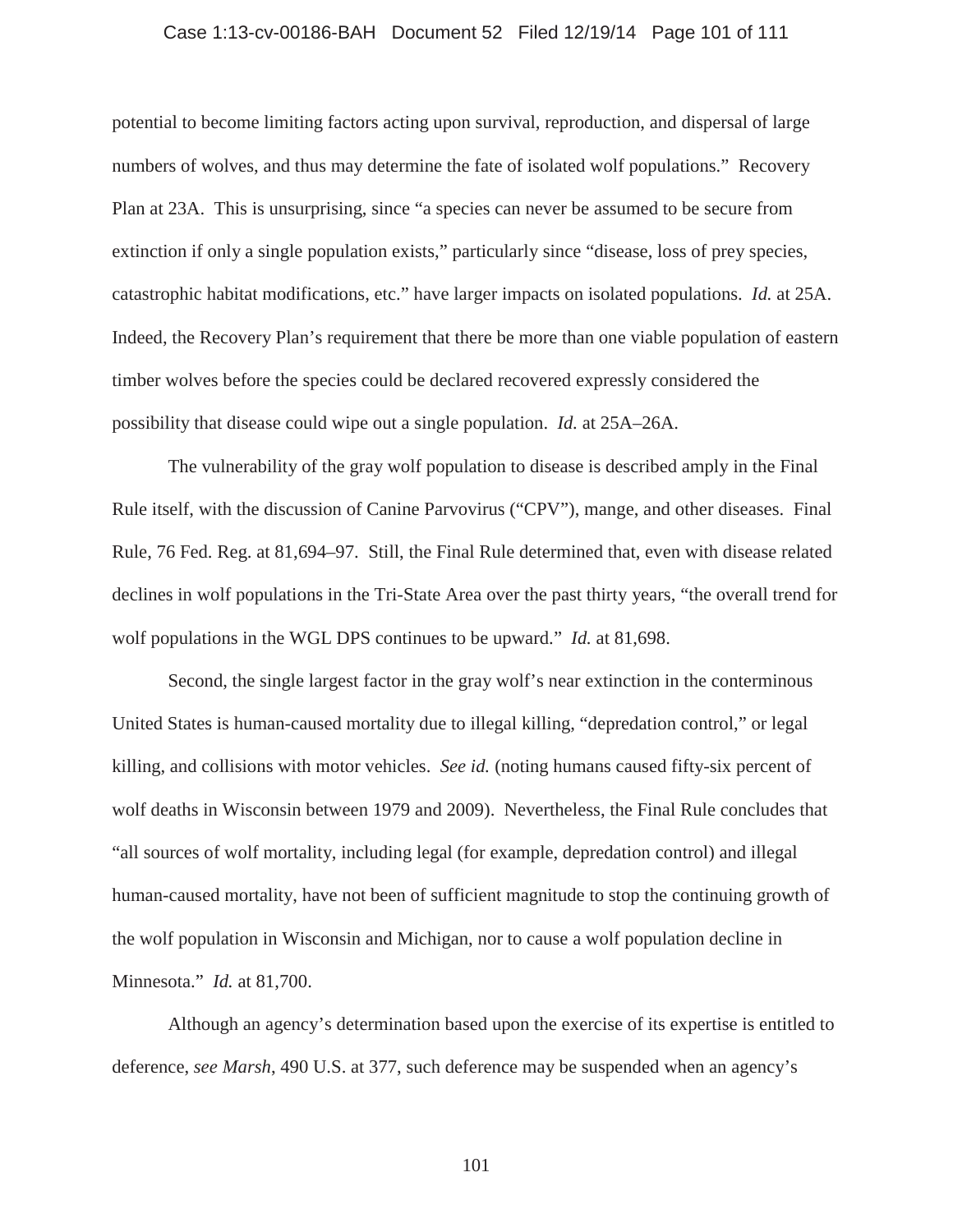# Case 1:13-cv-00186-BAH Document 52 Filed 12/19/14 Page 102 of 111

decision "fail[s] to provide a reasoned explanation, or where the record belies the agency's conclusion," *Cnty. of Los Angeles*, 192 F.3d at 1021. The Final Rule's explanation of why wolves in the western Great Lakes are not threatened by disease or human-caused mortality is deficient in failing to address how the two factors could interact with each other, given that the Final Rule acknowledges that both could, individually, represent a clear threat to the species. *See* Final Rule, 76 Fed. Reg. at 81,694–81,701. Indeed, the record shows that, even with a near total prohibition on the taking of wolves and vaccination efforts to prevent disease, the threats posed by disease and humans have had significant adverse impacts on wolf mortality, at times stalling the population's growth or contributing to its decline. *See id.*

The FWS's reasoning appears to proceed as follows: despite acknowledgment that humans are the biggest threat to the continued viability of the wolf, followed closely by habitat destruction and disease, and that the management of habitat destruction and the prohibition on the killing of wolves has allowed the wolf to recover to some extent, somehow the ending of federal management and elimination of the taking prohibition is no longer necessary. This conclusion is disconnected from and belied by the record. As such, it was arbitrary and capricious for the FWS to determine that the threat of disease combined with human taking of wolves has been reduced to such a degree in the western Great Lakes region so as to render the removal of all ESA protections from wolves in the region appropriate.

The agency minimizes any concern over increased mortality rates due to human killing of wolves because of the purported sufficiency of state management plans to maintain wolf populations through disease monitoring and limits on wolf hunting. *See* Final Rule, 76 Fed. Reg. at 81,700*.* Yet, the arbitrariness of the agency's conclusion is further demonstrated by the Final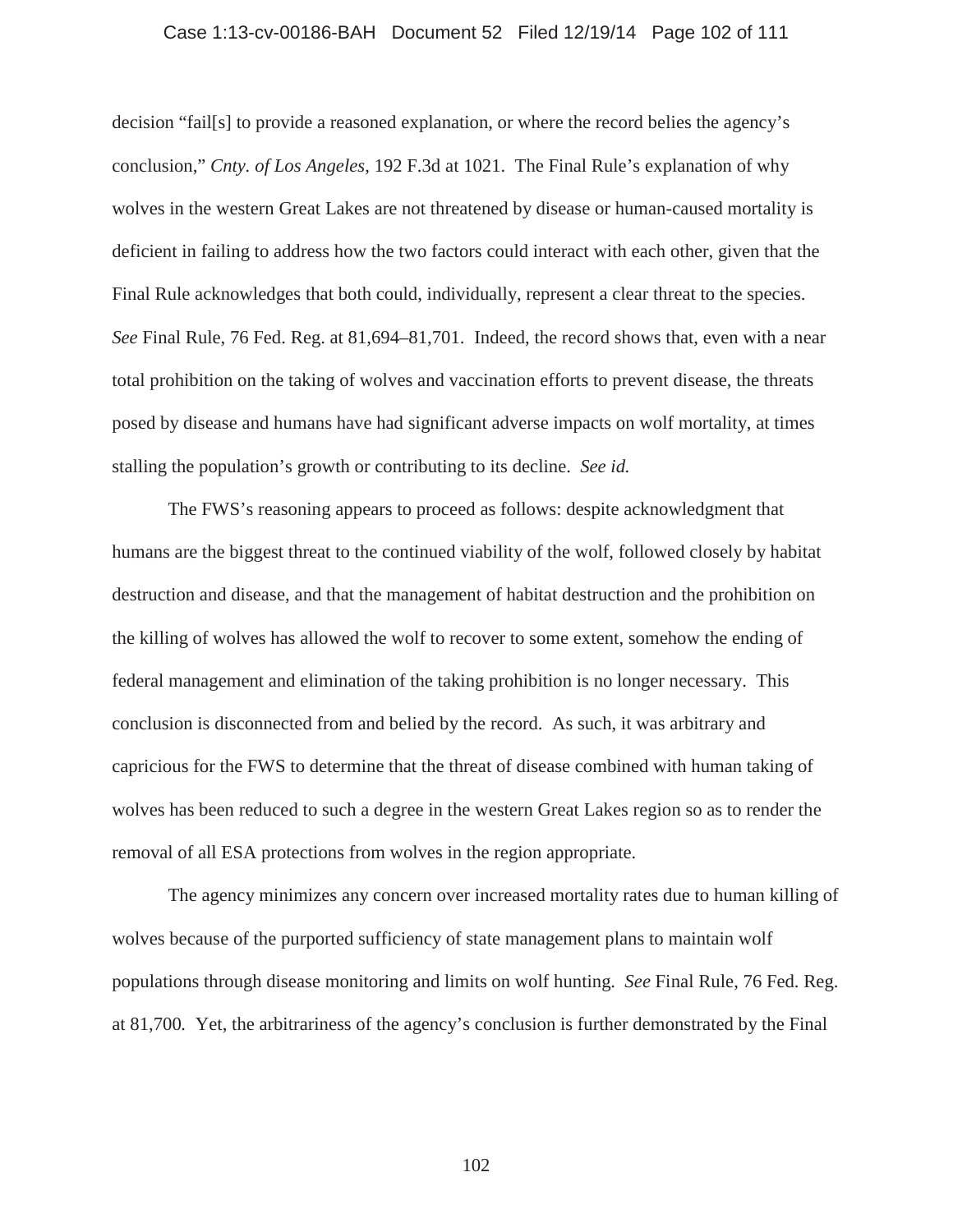#### Case 1:13-cv-00186-BAH Document 52 Filed 12/19/14 Page 103 of 111

Rule's inadequate consideration of those state management plans and the effect of such plans on the threats to the western Great Lakes DPS.

# **3.** *Failure To Explain The Adequacy Of Non-Existent State Regulatory Schemes*

The FWS is required by the ESA to consider whether the "inadequacy of existing regulatory mechanisms" renders a species "threatened" or "endangered." 16 U.S.C. §  $1533(a)(1)(D)$ . Regarding this factor, the Final Rule concludes that existing regulatory mechanisms present no threat to the gray wolf in the western Great Lakes. Final Rule at 81,717. Although the FWS details the regulatory mechanisms present in the Tri-State Area, *id.* at 81,701–12, the agency does not adequately address the threat posed to the gray wolf by the virtual absence of any regulations to protect the species in the other six states that make up the western Great Lakes DPS. This failure renders the agency's finding on this factor contrary to the evidence in the record.

In North and South Dakota, the gray wolf is subject to a "closed season," where no hunting licenses are issued for the wolf, but otherwise the two states have no other regulations protecting the species. *Id.* at 81,713. Indeed, North Dakota "lacks a State endangered species law or regulation," and in South Dakota, "wolves . . . are not State listed as threatened or endangered." *Id.* Similarly to North Dakota, in Iowa wolves are the subject of a "closed season," but are not otherwise protected. *Id.* No protections are afforded to wolves in Indiana or Ohio, where the gray wolf is listed as "extirpated." *Id.* Of the six states outside the Tri-State Area in the western Great Lakes DPS, only Illinois has endangered species regulations in place that protects gray wolves. *Id.* Still, the FWS avers that any wolves in those six states "will not make a meaningful contribution to the maintenance of the current viable, self-sustaining, and representative metapopulation of wolves in the WGL DPS," meaning the near total lack of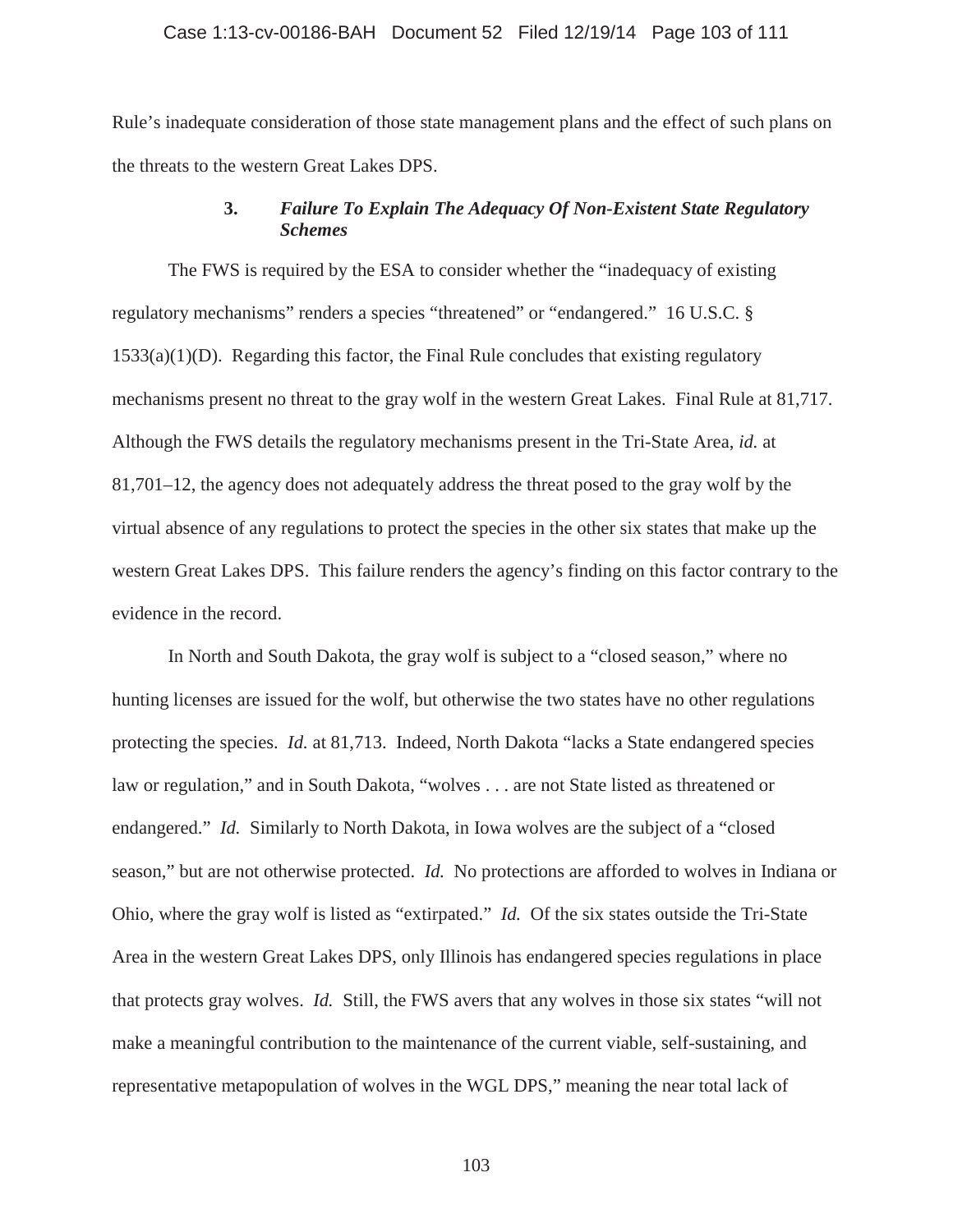# Case 1:13-cv-00186-BAH Document 52 Filed 12/19/14 Page 104 of 111

protection for wolves in the Dakotas, Iowa, Indiana, and Ohio has no bearing on whether the western Great Lakes wolves are threatened by the inadequacy of state regulatory mechanisms. *See id.* The fact that few, if any, wolves are currently present in the six states outside the Tri-State Area does not foreclose the possibility of an increased presence there, since the Final Rule makes clear that wolves show "a high degree of mobility," and, indeed, many wolves have been identified and killed western Great Lakes States other than Minnesota, Michigan, and Wisconsin. *See id.* at 81,673–74.

The Final Rule's acceptance as adequate of the State regulatory mechanisms in the western Great Lakes DPS is in stark contrast to the finding in 1978 when the gray wolf was listed at the "species" taxonomic level. The lack of adequate regulatory mechanisms was considered a threat outside of Minnesota because "[t]here still [were] some places in the lower 48 States, such as Washington and North Dakota, where wolves may occur and where they are not under Federal protection." 1978 Rule, 43 Fed. Reg. at 9611. More than thirty years later, little appears to have changed regarding regulatory mechanisms, since "North Dakota lacks a State endangered species law or regulation." Final Rule, 76 Fed. Reg. at 81,713. Yet, even though the six states other than Minnesota, Michigan, and Wisconsin "constitute . . . about one-third of the land area with the DPS," and "current and potential future regulatory mechanisms may allow the killing of wolves in these six States," the Final Rule states that such threats "will not impact the recovered wolf populations in the DPS now or in the foreseeable future." *Id.* at 81,717. This conclusory statement is not a sufficient explanation as to why the highly mobile gray wolf population in the western Great Lakes is not threatened or endangered by virtue of the inadequacy of regulatory mechanisms, as required by 16 U.S.C. § 1533(a)(1)(D). Thus, the Final Rule is arbitrary and capricious under the APA.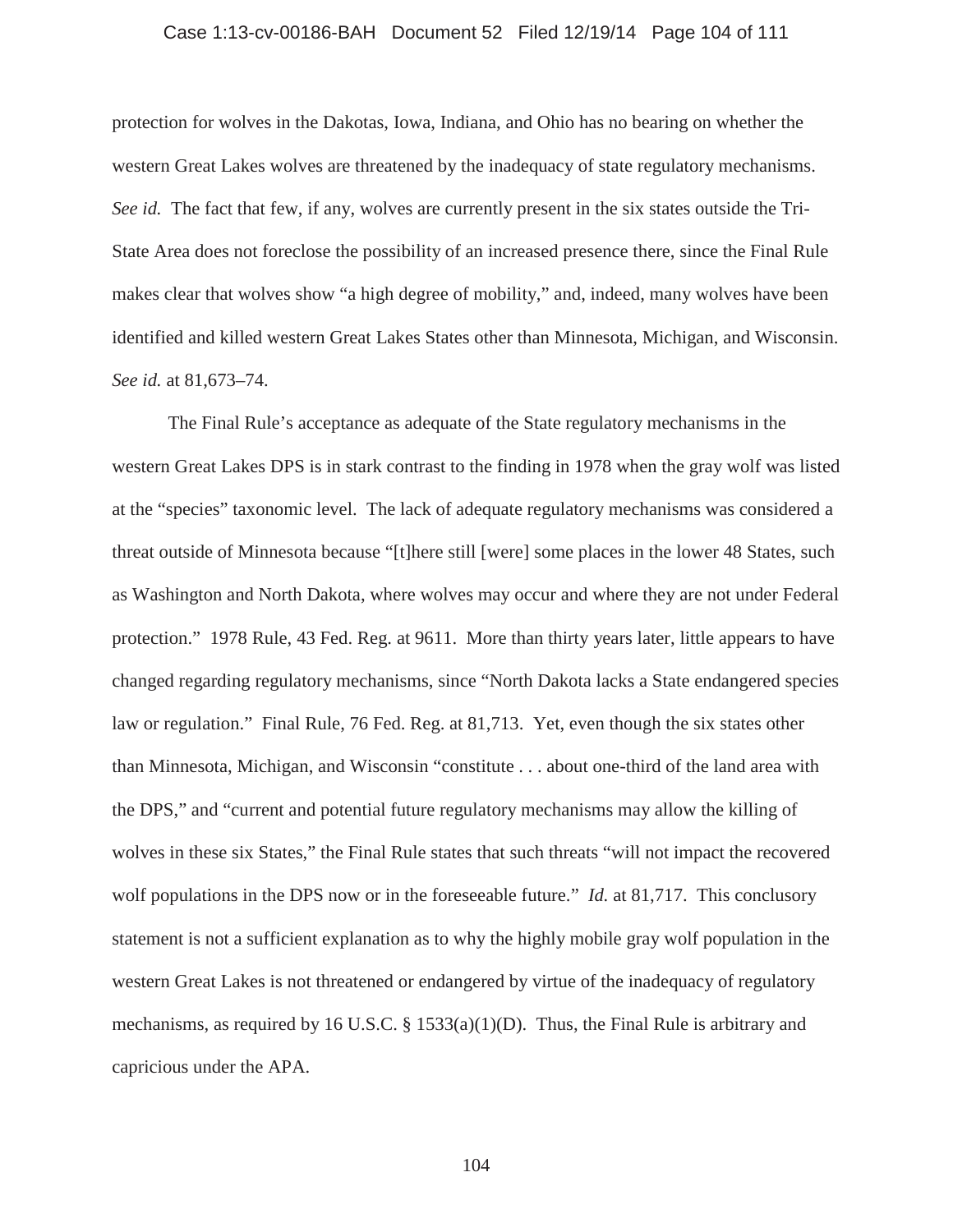# **4.** *Failure To Explain How A State Plan To Allow Virtually Unregulated Killing Of Wolves In More Than Fifty Percent Of The State Does Not Constitute A Threat To Species*

In addition to the near total lack of regulatory mechanisms to protect the gray wolf in five of the nine states comprising the western Great Lakes DPS,<sup>38</sup> the Final Rule fails to explain adequately how the presence of an unregulated killing zone for wolves allowed under the Minnesota Wolf Management Plan presents no threat to the gray wolf over a significant portion of its range. This is of particular significance in light of the FWS's recent insistence that Wyoming contract the boundaries of a similar zone in that State before the FWS would delist the Northern Rocky Mountain Wolf there. *See Defenders of Wildlife v. Jewell*, Nos. 12-1833, 12- 1965, 2014 WL 4714847, at \*4–5 (D.D.C. Sept. 23, 2014) (noting FWS rejected State regulations as insufficient in Wyoming where gray wolves in large portion of state would be subject to unregulated taking).

The Final Rule explains that Minnesota's management plan "divides the state into Wolf Management Zones A and B." Final Rule, 76 Fed. Reg. at 81,703. Zone A constitutes roughly one-third of the state while Zone B constitutes the remaining two-thirds. *Id.* Zone A encompasses the northeastern portion of the state where wolves are most numerous. *Id.* at 81,702. While the Minnesota plan would maintain strict controls on the killing of wolves in Zone A, virtual *carte blanche* for the killing of wolves in Zone B would be permitted. *See id.* at 81,704. Specifically, the plan "provide[s] broad authority to landowners and land managers to shoot wolves at any time to protect their livestock, pets, or other domestic animals on land owned, leased, or managed by the individual." *Id.* Importantly, wolves can be killed in Zone B

<sup>&</sup>lt;sup>38</sup> Of the states that make up the western Great Lakes DPS, Minnesota, Michigan, Wisconsin, and Illinois extend formal regulatory protection to the gray wolf in some way; North Dakota, South Dakota, Iowa, Indiana, and Ohio do not. *See* Final Rule, 76 Fed. Reg. at 81,701–17.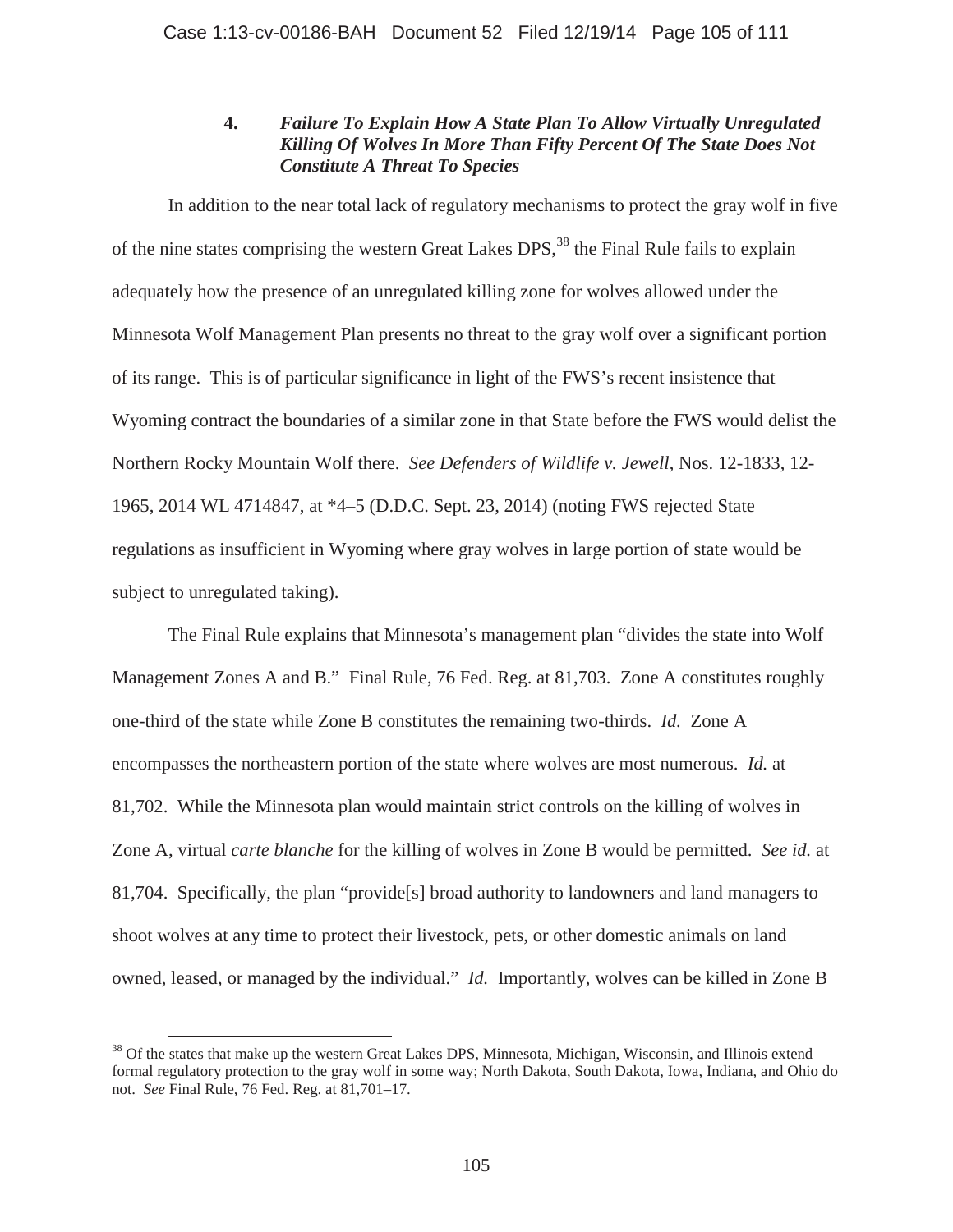# Case 1:13-cv-00186-BAH Document 52 Filed 12/19/14 Page 106 of 111

"in the absence of wolf attacks on the domestic animals." *Id.* The Final Rule admits that "the estimated 450 wolves in Zone B could be subject to substantial reduction in numbers and, at the extreme, wolves could be eliminated from Zone B." *Id.* In other words, virtually no controls exist under the Minnesota plan on the killing of wolves in two-thirds of the state. *See id.*

The Final Rule minimizes the threat presented by this virtually unregulated taking, stating that it "is fully consistent with the Recovery Plan for the Eastern Timber Wolf's advice that wolves should be restored to the rest of Minnesota but not to Zone B." *Id.* The Recovery Plan criteria for determining whether the eastern timber wolf is "recovered" in the eastern United States are largely immaterial as a justification for the instant Final Rule. That Recovery Plan considered only a subspecies of the gray wolf, not the listed entity *Canis lupus*. *See generally* Recovery Plan. In addition, such recovery plans do not "limit the agency when it is deciding whether to delist a species." *Friends of Blackwater v. Salazar*, 691 F.3d 428, 437 (D.C. Cir. 2012). Rather, the D.C. Circuit has held that the only acceptable criteria under which the FWS may delist a listed entity are the five statutory criteria required by the ESA. *See id.* at 434.

The FWS's reliance on findings in the Recovery Plan, without a separate finding that the recommendations in the twenty-two-year-old Recovery Plan are still based on the "best available biological and commercial data" is not consistent with the ESA's statutory requirements. *See* 16 U.S.C.  $\S 1533(a)(1)$ . Consequently, merely stating that a state plan allowing the virtually unregulated killing of nearly one-sixth of all wolves in the state, and the ability to kill any wolf that wanders into sixty-five percent of the State is "consistent with the Recovery Plan" is an unreasonable justification as to why the Minnesota Plan represents an adequate regulatory mechanism to prevent gray wolves from being extirpated again.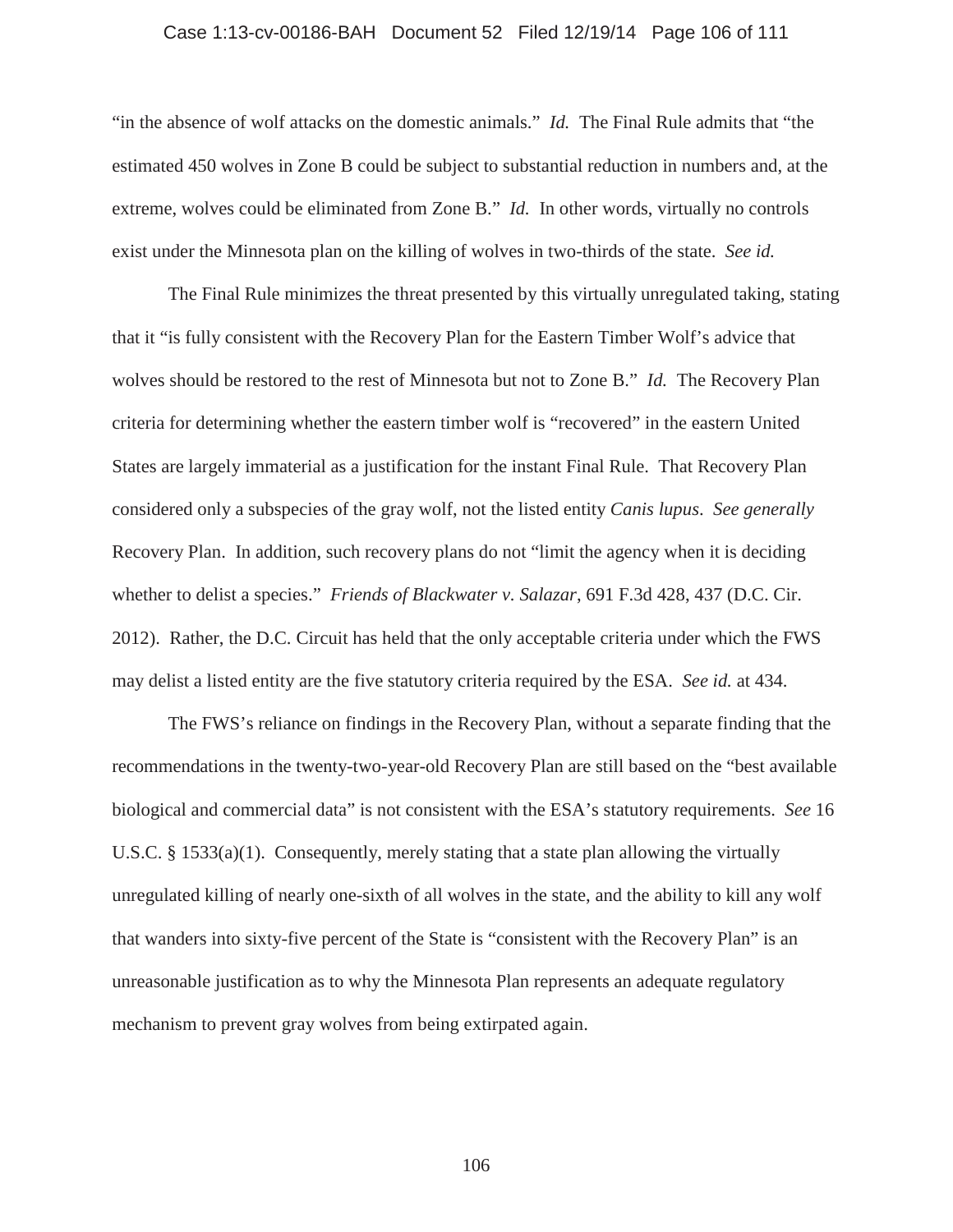# Case 1:13-cv-00186-BAH Document 52 Filed 12/19/14 Page 107 of 111

Thus, apart from the FWS's inadequate justification for the adequacy of regulatory mechanisms in six of the nine western Great Lakes DPS states, the Final Rule's reliance on the regulatory mechanisms under the Minnesota Wolf Management Plan are also inconsistent with a conclusion that existing regulatory mechanisms do not constitute a threat to the gray wolf in the western Great Lakes. Consequently, the Final Rule is arbitrary and capricious, since the FWS's explanation is unreasonable.

### **D. Remedy**

In light of the finding that the challenged Final Rule violates the ESA and the APA, the APA requires the Court ordinarily to "hold unlawful and set aside [the] agency action, findings, and conclusions." 5 U.S.C. § 706(2). Nevertheless, the precedent in this Circuit allows remedies short of complete vacatur in APA cases under certain circumstances. *Allied-Signal, Inc. v. Nuclear Regulatory Comm'n*, 988 F.2d 146, 150–151 (D.C. Cir. 1993). The parties' briefing in this matter focused largely on the "liability" issue, namely, whether the challenged Final Rule was consistent with the ESA and the APA. Thus, the Court provided the parties an opportunity to state their positions regarding a potential bifurcation of its decision between the merits and the remedy in response to a request from defendant-intervenor HCC. Minute Order, Sept. 19, 2014.

The defendants and defendant-intervenors contend that additional briefing is necessary on the question of whether the Final Rule should be vacated if this Court finds, as it has, that the Final Rule violates the APA and the ESA. Defs.' Position in Favor of Bifurcated Briefing at 1, ECF No. 46; Michigan's Statement in Support of Bifurcation at 2, ECF No. 48; HCC's Resp. to Court's Sept. 19, 2014 Minute Order Requesting The Parties' Views On Whether To Bifurcate Liability And Remedy at 2, ECF No. 49; Wisconsin's Position in Favor of Bifurcated Briefing at 1, ECF No. 50. For their part, the plaintiffs contend that "[n]o further briefing on remedies would be necessary or useful if Plaintiffs succeed on any claim," because the only remedy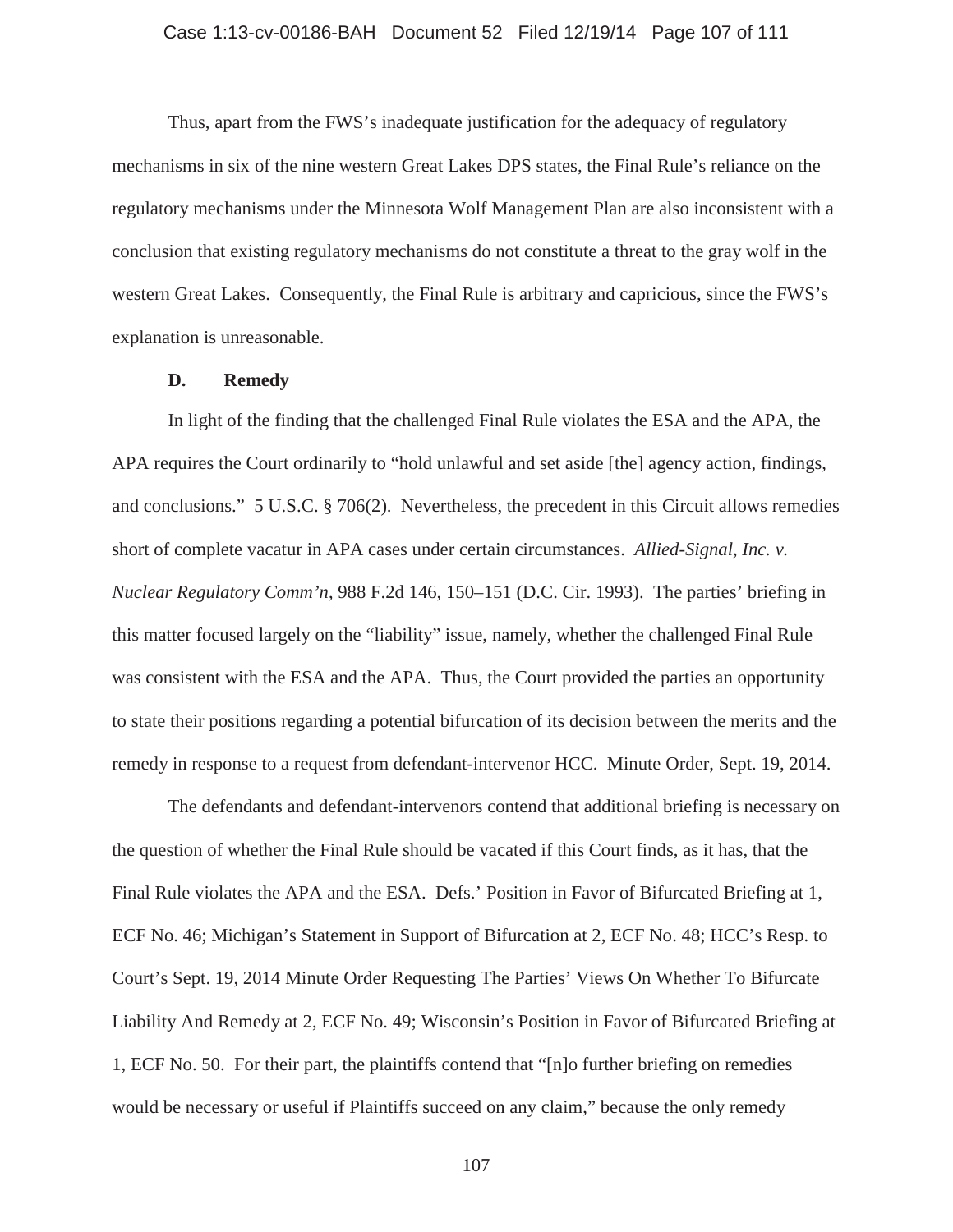# Case 1:13-cv-00186-BAH Document 52 Filed 12/19/14 Page 108 of 111

available for the plaintiffs' claims is vacatur. Pls.' Response to Minute Order as to Remedies Briefing ("Pls.' Remedy Resp.") at 1, ECF No. 51. As applied to this matter, the plaintiffs are correct.

The law in this Circuit directs consideration of two principal factors in deciding "whether to vacate a flawed agency action": "(1) 'the seriousness of the . . . deficiencies' of the action, that is, how likely it is 'the [agency] will be able to justify' its decision on remand; and (2) 'the disruptive consequences of vacatur.'" *Heartland Reg'l Med. Ctr. v. Sebelius*, 566 F.3d 193, 197 (D.C. Cir. 2009) (quoting *Fox Television Stations, Inc. v. FCC*, 280 F.3d 1027, 1048–49 (D.C. Cir. 2002), *modified on reh'g on other grounds*, 293 F.3d 537, 541 (D.C. Cir. 2002)) (alterations in original); *see also Allied-Signal, Inc.* at 150–151. The Court's discretion in fashioning a remedy depends on "the seriousness of the [challenged] order's deficiencies (and thus the extent of doubt whether the agency chose correctly) and the disruptive consequences of an interim change that may itself be changed." *Int'l Union, United Mine Workers of Am. v. Fed. Mine Safety & Health Admin.*, 920 F.2d 960, 967 (D.C. Cir. 1990).

Application of these factors in this case militates strongly in favor of vacatur, as requested by the plaintiffs. First, the Final Rule is arbitrary and capricious for three independent, substantive reasons: the Final Rule purports to designate a DPS in order to delist the covered vertebrates, which is not permitted under the ESA; the Final Rule purports to strip protections from a viable population of a listed endangered species by designating that population as a DPS without considering the remainder of the listed species, which is not permitted under the ESA; and the Final Rule comes to an unreasonable conclusion that the population identified as a DPS is neither threatened nor endangered, based on insufficient explanation and contrary to the evidence before the agency. *Supra* Parts III.B–C.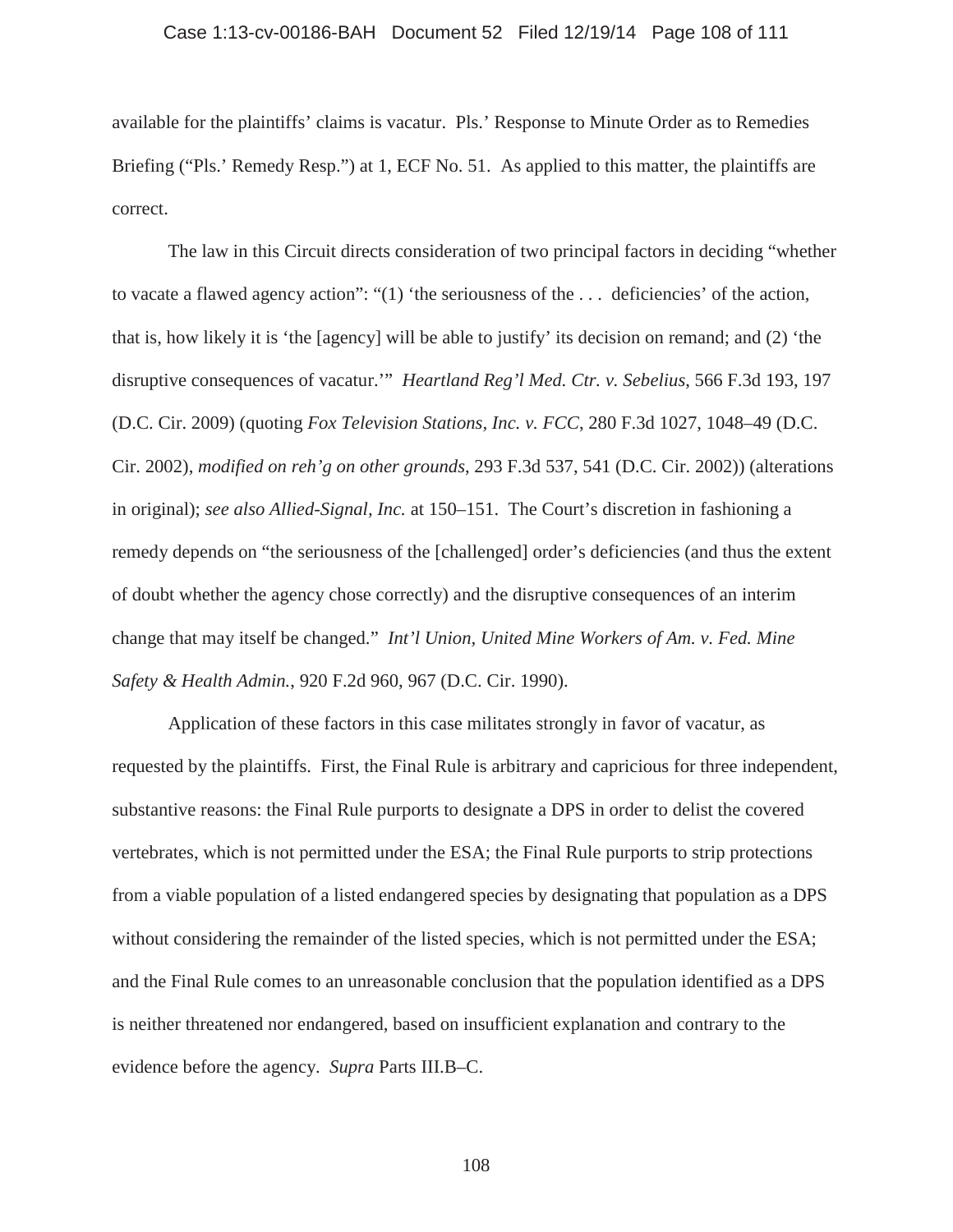## Case 1:13-cv-00186-BAH Document 52 Filed 12/19/14 Page 109 of 111

"When an agency may be able readily to cure a defect in its explanation of a decision, the first factor in *Allied-Signal* counsels remand without vacatur." *Heartland Reg'l Med. Ctr.*, 566 F.3d at 198. By contrast, in the instant matter, the defects in the challenged Final Rule go far beyond a mere failure in explanation. Rather, the challenged Final Rule falls outside the FWS's statutory authority under the ESA and is predicated on an interpretation of the ESA that is contrary to the statute's purpose. *See* 16 U.S.C. § 1531. The challenged Final Rule, therefore, presents an even more likely candidate for vacatur than the rule at issue in *2008 Wolves*, where the court merely could not "be sure the agency will arrive at the same conclusion after further consideration." *2008 Wolves*, 579 F. Supp. 2d at 21. In the instant matter, the Court is certain that the agency cannot arrive at the same conclusions reached in the Final Rule because the actions taken were not statutorily authorized. *See supra.* Thus, the first factor strongly favors vacatur.

The second *Allied-Signal* factor, the "disruptive consequences of the vacatur," 988 F.2d at 150–51, is a closer question, but ultimately does not tip the scales in favor of letting the Final Rule stand. The effect of the repeated shifts between State and Federal management of the gray wolf populations in the Midwest is far from ideal and must be frustrating to both the FWS and the affected States. *See, e.g.*, AR Ex. DD at 2847A (noting FWS "solicitors are drafting a paper on why this [delisting] won't work (so tell us what will work, already)"). Nevertheless, as the *2008 Wolves* court noted, disruption is mitigated when the "regulatory regime that was in place from 1978 to 2007," and, again, from 2008 through 2011, is reinstated, "particularly given the fact that state and federal wolf management authorities have been working in tandem for years." *2008 Wolves*, 579 F. Supp. 2d at 21. Thus, while the Court acknowledges that some disruption is inevitable as a result of vacating the challenged Final Rule and restoring protections to the gray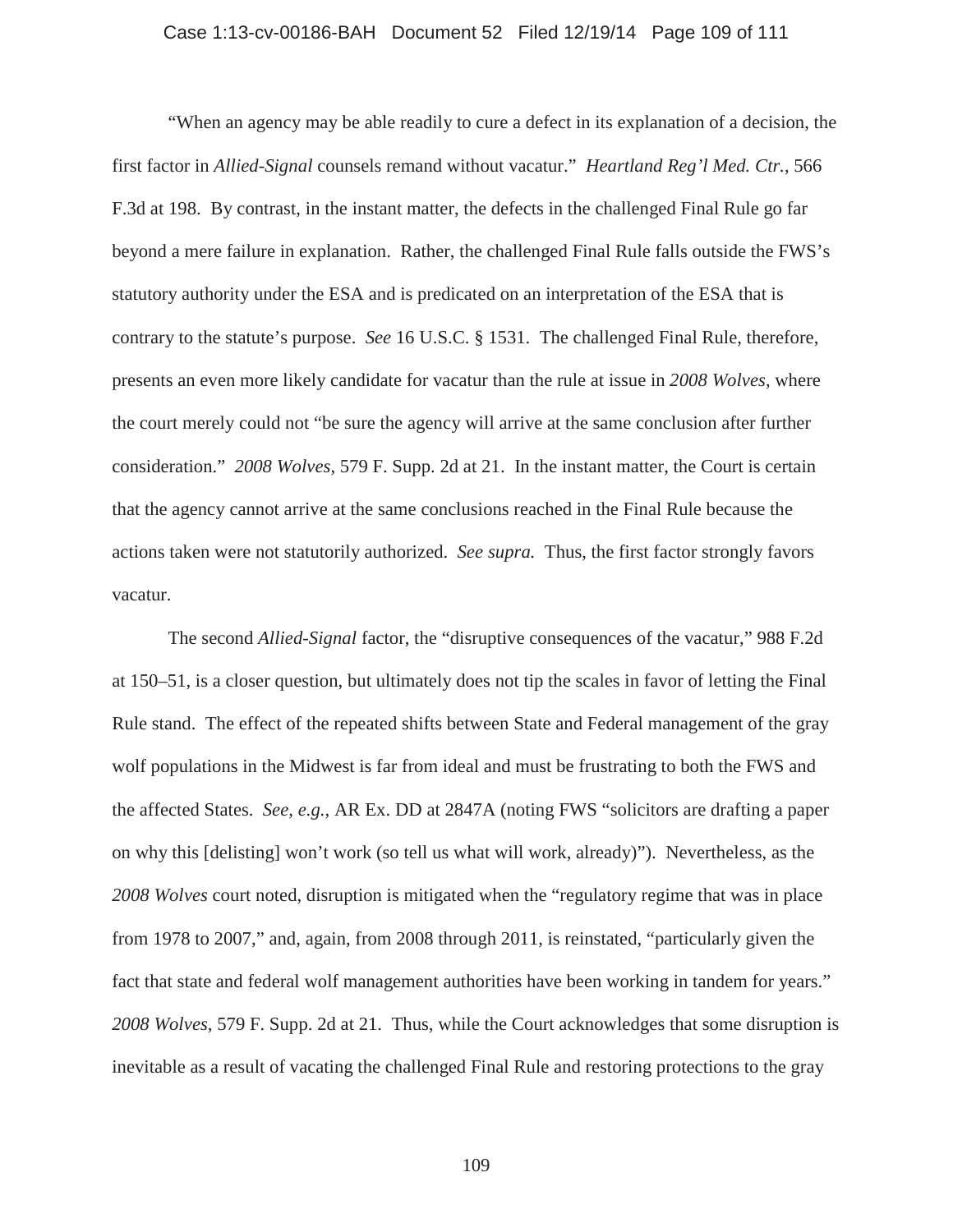## Case 1:13-cv-00186-BAH Document 52 Filed 12/19/14 Page 110 of 111

wolf in the western Great Lakes, such disruption is not so substantial as to outweigh the serious substantive errors, which make clear the FWS cannot reach the same conclusion expressed in the challenged Final Rule. Consequently, no additional briefing is necessary for the Court to determine that vacatur of the challenged Final Rule and the immediate restoration of the gray wolf's protected status in the purported western Great Lakes DPS is the only appropriate remedy in this matter.

## **IV. CONCLUSION**

Wolves are the subject of heated disputes, with those on every side of the issue offering heartfelt arguments as to how best to manage this unique species. The last decade of litigation is a testament to those passions. While the FWS and the defendant-intervenors may have practical policy reasons for attempting to remove the gray wolf in the western Great Lakes from the List of Endangered and Threatened Wildlife, those policy reasons cannot overcome the strictures imposed by the ESA. The ESA offers the broadest possible protections for endangered species by design. This law reflects the commitment by the United States to act as a responsible steward of the Earth's wildlife, even when such stewardship is inconvenient or difficult for the localities where an endangered or threatened species resides.

The plaintiffs' Cross-Motion for Summary Judgment is granted and the defendants and defendant-intervenors' Motions for Summary Judgment are denied. The challenged Final Rule designating a western Great Lakes DPS and delisting that DPS is vacated and the defendants are ordered to reinstate immediately the protections for gray wolves in the affected area as these protections existed prior to the Final Rule's effective date.